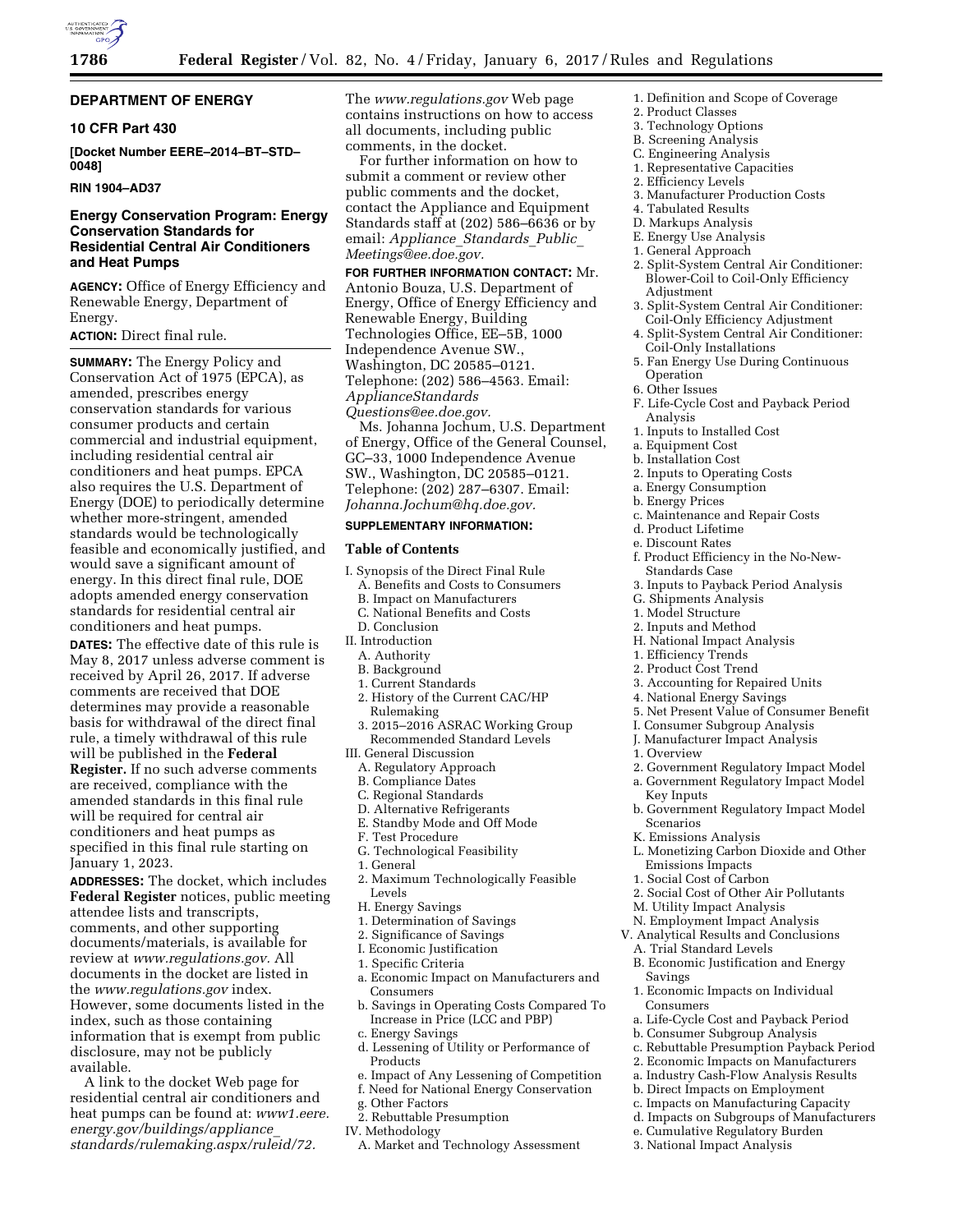- a. Significance of Energy Savings
- b. Net Present Value of Consumer Costs and Benefits
- c. Indirect Impacts on Employment 4. Impact on Product Utility or
- Performance
- 5. Impact of Any Lessening of Competition
- 6. Need of the Nation to Conserve Energy
- 7. Other Factors 8. Summary of National Economic Impacts C. Conclusion
- 1. Benefits and Burdens of TSLs
- Considered for Central Air Conditioner and Heat Pump Standards
- 2. Summary of Benefits and Costs (Annualized) of the Amended Standards
- VI. Procedural Issues and Regulatory Review A. Review Under Executive Orders 12866
	- and 13563 B. Review Under the Regulatory Flexibility Act
	- C. Review Under the Paperwork Reduction Act of 1995
	- D. Review Under the National
	- Environmental Policy Act of 1969
	- E. Review Under Executive Order 13132
	- F. Review Under Executive Order 12988
	- G. Review Under the Unfunded Mandates Reform Act of 1995
	- H. Review Under the Treasury and General Government Appropriations Act, 1999
	- I. Review Under Executive Order 12630
	- J. Review Under the Treasury and General Government Appropriations Act, 2001
	- K. Review Under Executive Order 13211
	- L. Review Under the Information Quality Bulletin for Peer Review
	- M. Congressional Notification
- VII. Approval of the Office of the Secretary

#### **I. Synopsis of the Direct Final Rule**

Title III, Part  $B<sup>1</sup>$  of the Energy Policy and Conservation Act of 1975 (EPCA or the Act), Public Law 94–163 (42 U.S.C. 6291–6309, as codified), established the Energy Conservation Program for Consumer Products Other Than Automobiles.2 These products include central air conditioners (CACs) and heat pumps (HPs), the subject of this rulemaking. (42 U.S.C. 6292(a)(3))

Pursuant to EPCA, any new or amended energy conservation standard must be designed to achieve the maximum improvement in energy efficiency that is technologically feasible and economically justified. (42 U.S.C. 6295(o)(2)(A)) Furthermore, the new or amended standard must result in the significant conservation of energy. (42 U.S.C. 6295(o)(3)(B)) The statute also provides that not later than six years after issuance of any final rule establishing or amending a standard, DOE must publish either a notice of determination that standards for the product do not need to be amended or

a notice of proposed rulemaking including new proposed energy conservation standards (proceeding to a final rule, as appropriate). (42 U.S.C. 6295(m)(1)) Once complete, this rulemaking will satisfy these statutory requirements.

In light of the above and under the authority provided by 42 U.S.C. 6295(p)(4), DOE is issuing this direct final rule amending the energy conservation standards for residential central air conditioners and heat pumps. The amendments outlined in this document reflect the culmination of a DOE rulemaking that included the following notices and stakeholder comments thereon: November 2014 request for information (RFI) (79 FR 65603 (Nov. 5, 2014)); August 2015 notice of data availability (NODA) (80 FR 52206 (August 28, 2015)); and the 2015–2016 Appliance Standards and Rulemaking Federal Advisory Committee (ASRAC) central air conditioners and heat pumps working group negotiations, hereinafter referred to as ''the Negotiations'' (80 FR 40938 (July 14, 2015)). See section II.B.2 for a detailed history of the current rulemaking.

The consensus reached by the CAC/ HP ASRAC Working Group, hereinafter referred to as ''the CAC/HP Working Group,'' on amended energy conservation standards is outlined in the ASRAC Working Group Term Sheet, hereinafter referred to as ''the Term Sheet.'' (ASRAC Working Group Term Sheet, Docket No. EERE–2014–BT– STD–0048, No. 0076) After carefully considering the Term Sheet, DOE determined that the recommendations contained therein are compliant with 42 U.S.C. 6295(o), as required by 42 U.S.C.  $6295(p)(4)(A)(i)$  for the issuance of a direct final rule. As required by 42 U.S.C. 6295(p)(4)(A)(i), DOE is simultaneously publishing a NOPR proposing that the identical standard levels contained in this direct final rule be adopted. Consistent with the statute, DOE is providing a 110-day public comment period on the direct final rule. (42 U.S.C. 6295(p)(4)(B)) If DOE determines that any comments received provide a reasonable basis for withdrawal of the direct final rule under 42 U.S.C. 6295(o), DOE will continue the rulemaking under the NOPR. (42 U.S.C. 6295(p)(4)(C)) See section II.A for more details on DOE's statutory authority.

This direct final rule documents DOE's analyses to objectively and independently evaluate the energy savings potential, technological feasibility, and economic justification of the standard levels recommended in the

Term Sheet, as per the requirements of 42 U.S.C. 6295(o).

DOE conducted separate test procedure rulemakings simultaneously with the energy conservation standard rulemaking to amend the DOE central air conditioners and heat pumps test procedure. The amended DOE CAC/HP test procedure and associated rulemakings are discussed in detail in section III.F. As per the request of the CAC/HP Working Group, the analyses documented in this direct final rule are based on the DOE test procedure at the time of the 2015–2016 Negotiations. Efficiency levels selected on the basis of these analyses were then translated to efficiency levels based on the amended test procedure. This methodology was first advocated by Carrier/United Technologies Corporation (UTC) and adopted by stakeholders during the Negotiations. (ASRAC Public Meeting, No. 87 at p. 48) This methodology is also reflected in the Term Sheet. Recommendation #8 of the Term Sheet includes standard levels based on the test procedure at the time of the 2015– 2016 Negotiations. (ASRAC Term Sheet, No. 76 at pp. 4–5) The standard levels established by this direct final rule are translated levels based on the test procedure established by the test procedure final rule issued by DOE on November 30, 2016, hereinafter referred to as the ''November 2016 test procedure final rule,'' (which is codified in 10 CFR part 430, subpart B, appendix M1).3 (Docket No. EERE–2016–BT–TP– 0029)

Ultimately, DOE found that the standard levels recommended in the Term Sheet would result in significant energy savings and are technologically feasible and economically justified. Table I–1 documents the amended standards for central air conditioners and heat pumps based on the DOE test procedure at the time of the 2015–2016 Negotiations. The amended standards correspond to the recommended trial standard level (TSL) (as described in section V.A) and are expressed in terms of Seasonal Energy Efficiency Ratio (SEER), Energy Efficiency Ratio (EER), and Heating Seasonal Performance Factor (HSPF). The amended standards are the same as those recommended by the Working Group. These amended standards apply to all central air conditioners and heat pumps listed in Table I–1 and manufactured in, or imported into, the United States starting on January 1, 2023. The amended

<sup>1</sup>For editorial reasons, upon codification in the U.S. Code, Part B was redesignated Part A.

<sup>2</sup>All references to EPCA in this document refer to the statute as amended through the Energy Efficiency Improvement Act of 2015 (EEIA 2015), Public Law 114–11 (April 30, 2015).

<sup>3</sup>The test procedure final rule issued by DOE on November 30, 2016 is accessible via the DOE Web site at: *[http://energy.gov/eere/buildings/downloads/](http://energy.gov/eere/buildings/downloads/issuance-2016-11-30-energy-conservation-program-test-procedures-central-air)  [issuance-2016-11-30-energy-conservation-program](http://energy.gov/eere/buildings/downloads/issuance-2016-11-30-energy-conservation-program-test-procedures-central-air)[test-procedures-central-air.](http://energy.gov/eere/buildings/downloads/issuance-2016-11-30-energy-conservation-program-test-procedures-central-air)*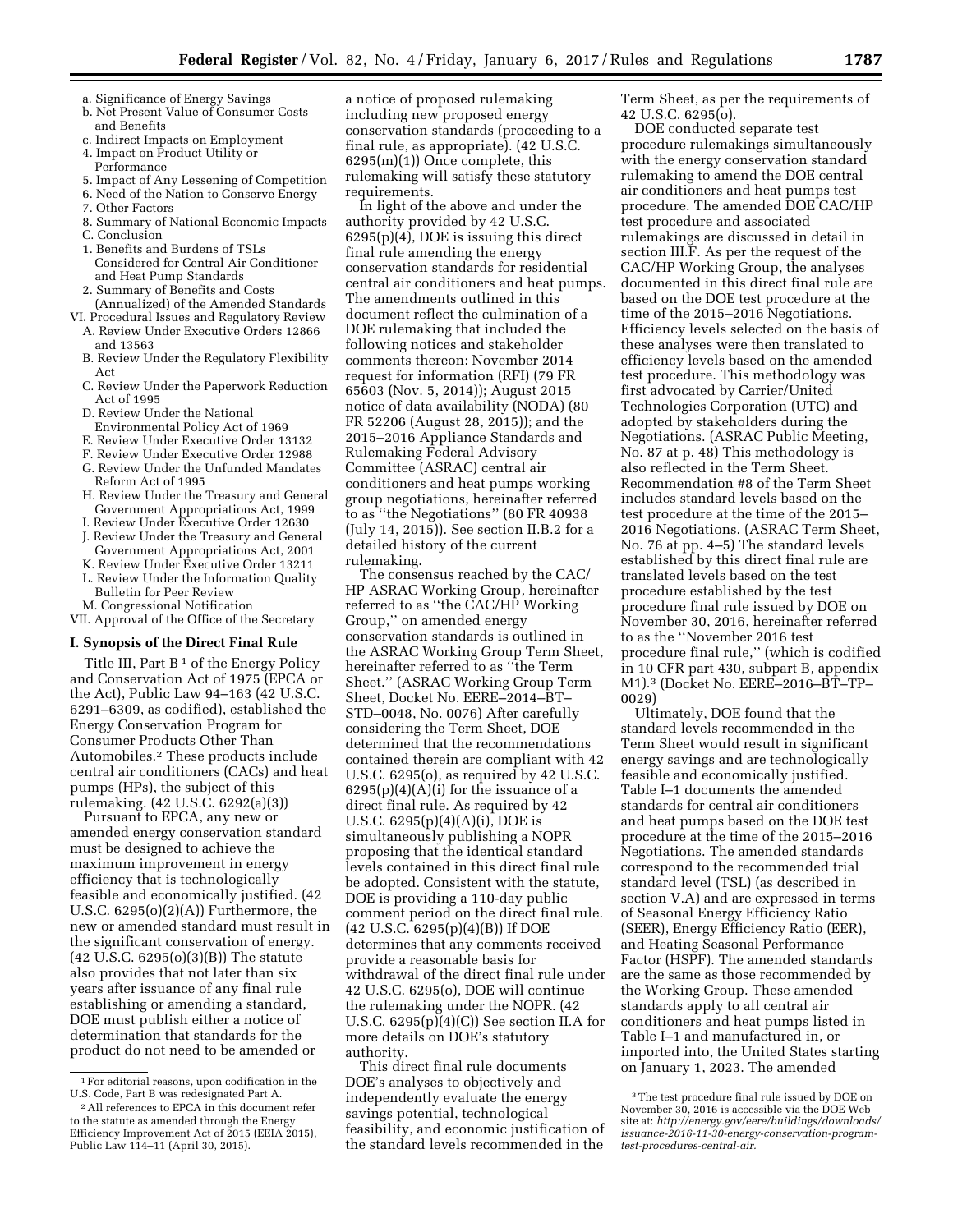standards listed in the table below result current standards, which remain in in less energy consumption than the effect until January 1, 2023.

TABLE I–1—AMENDED ENERGY CONSERVATION STANDARDS FOR RESIDENTIAL CENTRAL AIR CONDITIONERS AND HEAT PUMPS BASED ON THE DOE TEST PROCEDURE AT THE TIME OF THE 2015–2016 NEGOTIATIONS (RECOMMENDED TSL)

| Product class                                                                                                                      | National    |             | Southeast*<br>Southwest ** |             |                 |
|------------------------------------------------------------------------------------------------------------------------------------|-------------|-------------|----------------------------|-------------|-----------------|
|                                                                                                                                    | <b>SEER</b> | <b>HSPF</b> | <b>SEER</b>                | <b>SFFR</b> | EER             |
| Split-System Air Conditioners with a Certified Cooling Capacity<br>Split-System Air Conditioners with a Certified Cooling Capacity | 14          |             | 15                         | 15          | * * * 12.2/10.2 |
|                                                                                                                                    | 14          |             | 14.5                       | 14.5        | $* * * 117/102$ |
|                                                                                                                                    | 15          | 8.8         |                            |             |                 |
|                                                                                                                                    | 14          |             |                            |             | 11.0            |
|                                                                                                                                    | 14          | 8.0         | .                          |             |                 |
|                                                                                                                                    | 12          |             | .                          |             |                 |
|                                                                                                                                    | 12          | 7.4         | .                          | .           |                 |
|                                                                                                                                    | 12          | 7.2         | .                          | .           |                 |

\* Southeast includes: The states of Alabama, Arkansas, Delaware, Florida, Georgia, Hawaii, Kentucky, Louisiana, Maryland, Mississippi, North Carolina, Oklahoma, Puerto Rico, South Carolina, Tennessee, Texas, Virginia, the District of Columbia, and the U.S. territories.

Southwest includes the states of Arizona, California, Nevada, and New Mexico.

\*\*\* The 10.2 EER amended energy conservation standard applies to split-system air conditioners with a seasonal energy efficiency ratio greater than or equal to 16.

† The energy conservation standards for single-package, small-duct high-velocity and space-constrained product classes remain unchanged from current levels.

DOE notes that the amended standard levels presented in Table I–1 are in terms of the test procedure that was in place at the time of the CAC/HP Working Group Negotiations. That test procedure did not include the amendments adopted in the November 2016 TP final rule, which are outlined in section III.F. In section V.C, the amended standard levels are translated to and presented in terms of the test procedure established by the November 2016 test procedure final rule. Accordingly, the standard levels included in the regulatory text of this direct final rule are presented in terms of the test procedure established by the November 2016 test procedure final rule.

DOE is not amending the off mode standards for central air conditioners

and heat pumps at this time. The June 2011 direct final rule included the first standards for off mode electric power consumption, with a compliance date of January 1, 2015. 76 FR 37408 (June 27, 2011); 10 CFR 430.32(c)(5). However, DOE subsequently issued an enforcement policy statement on July 8, 2014 regarding off mode standards for central air conditioners and heat pumps specifying that DOE would not assert its civil penalty authority for violation of the off mode standard until 180 days following publication of a final rule establishing a test method for measuring off mode electrical power consumption.4 DOE established this test method in a final rule published on June 8, 2016 (''June 2016 test procedure final rule''). 81 FR 36992. As a result, the standards for off mode will be

enforceable beginning on December 5, 2016. DOE finds it is not feasible to consider amending standards for which compliance has yet to begin.

#### *A. Benefits and Costs to Consumers*

Table I–2 presents DOE's evaluation of the economic impacts of the energy conservation standards on consumers of central air conditioners and heat pumps, as measured by the average life-cycle cost (LCC) savings and the simple payback period (PBP).5 The average LCC savings are positive for all product classes. The PBP for each product class falls well below the average lifetime of the product, which is estimated to be 21 years for central air conditioners and 15 years for heat pumps (see section IV.G of this document).

TABLE I–2—IMPACTS OF AMENDED ENERGY CONSERVATION STANDARDS ON CONSUMERS OF RESIDENTIAL CENTRAL AIR CONDITIONERS AND HEAT PUMPS (RECOMMENDED TSL)

| Product class | Average LCC savings<br>(2015\$) | Simple payback period<br>(years)     |
|---------------|---------------------------------|--------------------------------------|
|               |                                 | N: 10.5.                             |
|               |                                 | 4.9.<br>N/A<br>$N/A$ .<br>N/A<br>N/A |

 $* N =$  Northern region; HD = Hot-dry region; HH = Hot-humid region.

\*\* The standard levels for Packaged Air Conditioners, Packaged Heat Pumps, Space-Constrained Air Conditioners, and Small-Duct High-Velocity Air Conditioners are at the baseline level in the Recommended TSL, so there is no impact on consumers.

5The average LCC savings are measured relative to the estimated efficiency distribution in the nonew-standards case, which depicts the market in the compliance year in the absence of amended

standards (see section IV.F.3.f). The simple PBP, which is designed to compare specific efficiency levels, is measured relative to the baseline model (see section IV.C.2).

<sup>4</sup>Available at: *[http://energy.gov/sites/prod/files/](http://energy.gov/sites/prod/files/2014/07/f17/EnforcementPolicyStatement-cacoffmode.pdf) [2014/07/f17/EnforcementPolicyStatement-cacof](http://energy.gov/sites/prod/files/2014/07/f17/EnforcementPolicyStatement-cacoffmode.pdf) [fmode.pdf](http://energy.gov/sites/prod/files/2014/07/f17/EnforcementPolicyStatement-cacoffmode.pdf)* (Last accessed July 1, 2016).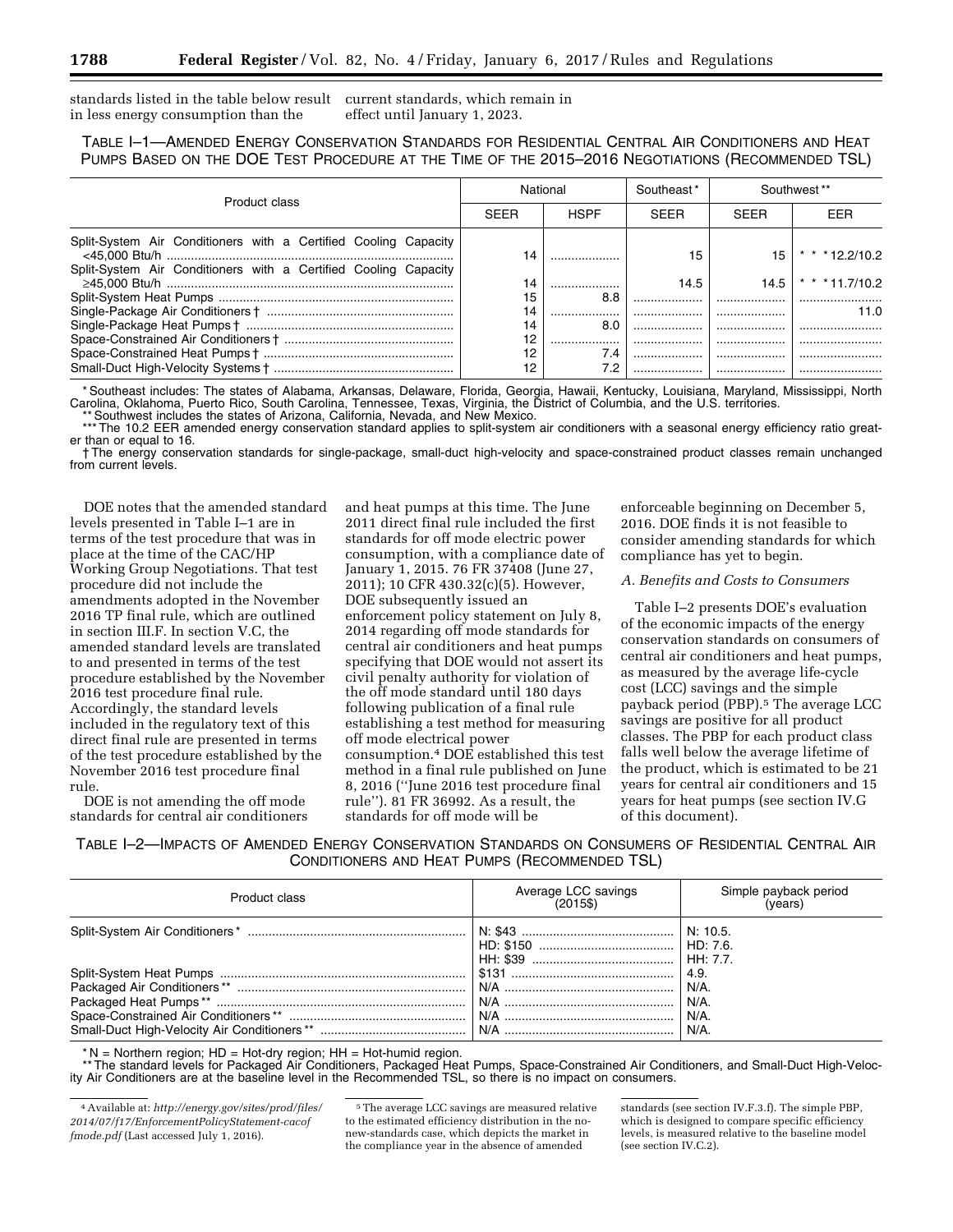DOE's analysis of the impacts of the amended standards on consumers is described in further detail in section IV.F of this document.

#### *B. Impact on Manufacturers*

The industry net present value (INPV) is the sum of the discounted cash flows to the industry from the base year through the end of the 30-year analysis period.6 Using a real discount rate of 11.0 percent,7 DOE estimates that the INPV for manufacturers of residential central air conditioners and heat pumps is \$4,496.1 million in 2015\$. Under the amended standards, DOE expects the change in INPV to range from approximately –15.4 percent to –2.5 percent, which corresponds to approximately –\$692.3 million to –\$114.2 million (in 2015\$). In order to bring products into compliance with proposed standards, DOE expects the industry to incur \$342.6 million in conversion costs.

DOE's analysis of the impacts of the amended standards on manufacturers is described in further detail in sections IV.J and V.B.2 of this direct final rule.

### *C. National Benefits and Costs 8*

DOE's analyses indicate that the energy conservation standards being adopted in this direct final rule for central air conditioners and heat pumps would save a significant amount of energy. Relative to the case without amended standards (referred to as the

''no-new-standards case''), the lifetime energy savings for central air conditioners and heat pumps purchased in the 30-year period that begins in the anticipated first full year of compliance with the amended standards (2023– 2052) amount to 3.2 quadrillion British thermal units (Btu), or ''quads.'' 9 This represents a savings of 2.6 percent relative to the energy use of these products in the no-new-standards case.

The cumulative national net present value (NPV) of total consumer costs and savings for the amended standards for central air conditioners and heat pumps ranges from \$2.5 billion (at a 7-percent discount rate) to \$12.2 billion (at a 3 percent discount rate). This NPV expresses the estimated total value of future operating-cost savings minus the estimated increased product and installation costs for central air conditioners and heat pumps purchased in 2023–2052.

In addition, the standards for central air conditioners and heat pumps that are being adopted in this direct final rule are expected to yield significant environmental benefits. DOE estimates the standards to result in cumulative emission reductions (over the same period as for energy savings) of 188.3 million metric tons (Mt) 10 of carbon dioxide  $(CO<sub>2</sub>)$ , 100.8 thousand tons of sulfur dioxide  $(SO<sub>2</sub>)$ , 350.3 thousand tons of nitrogen oxides  $(NO<sub>X</sub>)$ , 842.4 thousand tons of methane  $(CH<sub>4</sub>)$ , 2.114

thousand tons of nitrous oxide  $(N_2O)$ , and 0.372 tons of mercury  $(Hg)$ .<sup>11</sup> The cumulative reduction in  $CO<sub>2</sub>$  emissions through 2030 amounts to 13.3 Mt, which is equivalent to the emissions resulting from the annual electricity use of 1.2 million homes.

The value of the  $CO<sub>2</sub>$  reductions is calculated using a range of values per metric ton of  $CO<sub>2</sub>$  (otherwise known as the Social Cost of Carbon, or SCC) developed by a recent Federal interagency process.12 The derivation of the SCC values is discussed in section IV.L. Using discount rates appropriate for each set of SCC values (see Table I.3), DOE estimates the present monetary value of the  $CO<sub>2</sub>$  emissions reduction (not including  $CO<sub>2</sub>$ -equivalent emissions of other gases with global warming potential) is between \$1.1 billion and \$16.9 billion with a value of \$5.5 billion using the central SCC case represented by \$40.6/t in 2015. DOE also estimates the present monetary value of the  $NO<sub>X</sub>$  emissions reduction to be \$0.2 billion at a 7-percent discount rate and \$0.5 billion at a 3-percent discount rate.13 DOE is investigating appropriate valuation of the reduction in other emissions, and did not include any such values in this rulemaking.

Table I–3 summarizes the economic benefits and costs expected to result from the amended energy conservation standards for central air conditioners and heat pumps.

TABLE I–3—SUMMARY OF ECONOMIC BENEFITS AND COSTS OF AMENDED ENERGY CONSERVATION STANDARDS FOR CENTRAL AIR CONDITIONERS AND HEAT PUMPS (RECOMMENDED TSL) \*

| Category        | Present value<br>(billion 2015\$) | Discount rate<br>(% ) |
|-----------------|-----------------------------------|-----------------------|
| <b>Benefits</b> |                                   |                       |

Consumer Operating Cost Savings ............................................................................................................. 8.6 7

 $^6\!$  In contrast to the NIA, which uses an end date of 2050 for TSLs 1, 3 and 4, and an end date of 2052 for TSL 2, the MIA maintains the same end date (2050) for all TSLs. This is done to enable clear comparison of INPV impacts across TSLs. See chapter 12 of the direct final rule TSD for a more detailed discussion of this assumption.

7 DOE estimated preliminary financial metrics, including the industry discount rate, based on publicly available financial information, including Securities and Exchange Commission (''SEC'') filings and S&P bond ratings. DOE presented the preliminary financial metrics to manufacturers in MIA interviews. DOE adjusted those values based on feedback from manufacturers. The complete set of financial metrics and more detail about the methodology can be found in chapter 12 of the final rule TSD. Additionally, DOE provides a sensitivity analysis based on an alternative discount rate in chapter 12 of the TSD. Using an 8% discount rate, the change in INPV ranges from –16.6 to –1.3 percent at the adopted level.

8All monetary values in this document are expressed in 2015 dollars and, where appropriate, are discounted to 2016 unless explicitly stated otherwise.

9The quantity refers to full-fuel-cycle (FFC) energy savings. FFC energy savings includes the energy consumed in extracting, processing, and transporting primary fuels (*i.e.,* coal, natural gas, petroleum fuels), and, thus, presents a more complete picture of the impacts of energy efficiency standards. For more information on the FFC metric, see section IV.H.4.

10A metric ton is equivalent to 1.1 short tons. Results for emissions other than  $CO<sub>2</sub>$  are presented<br>in short tons.

 $\rm ^{11}DOE$  calculated emissions reductions relative to the no-new-standards case, which reflects key assumptions in the *Annual Energy Outlook 2015*  (*AEO 2015*) Reference case. *AEO 2015* generally represents current legislation and environmental regulations for which implementing regulations were available as of October 31, 2014.

12United States Government-Interagency Working Group on Social Cost of Carbon, *Technical Support Document: Technical Update of the Social Cost of Carbon for Regulatory Impact Analysis Under Executive Order 12866* (May 2013; Revised July 2015) (Available at: *[https://](https://www.whitehouse.gov/sites/default/files/omb/inforeg/scc-tsd-final-july-2015.pdf) [www.whitehouse.gov/sites/default/files/omb/](https://www.whitehouse.gov/sites/default/files/omb/inforeg/scc-tsd-final-july-2015.pdf) [inforeg/scc-tsd-final-july-2015.pdf\)](https://www.whitehouse.gov/sites/default/files/omb/inforeg/scc-tsd-final-july-2015.pdf)*.

 $^{13}$  DOE estimated the monetized value of  $\rm{NO_X}$ emissions reductions using benefit-per-ton estimates from the *Regulatory Impact Analysis for the Clean Power Plan Final Rule,* published in August 2015 by EPA's Office of Air Quality Planning and Standards. (Available at: *[http://](http://www.epa.gov/cleanpowerplan/clean-power-plan-final-rule-regulatory-impact-analysis) [www.epa.gov/cleanpowerplan/clean-power-plan](http://www.epa.gov/cleanpowerplan/clean-power-plan-final-rule-regulatory-impact-analysis)[final-rule-regulatory-impact-analysis.](http://www.epa.gov/cleanpowerplan/clean-power-plan-final-rule-regulatory-impact-analysis)*) See section IV.L.2 for further discussion. The U.S. Supreme Court has stayed the rule implementing the Clean Power Plan until the current litigation against it concludes. *Chamber of Commerce, et al.* v. *EPA, et al., Order in Pending Case, 577 U.S.* \_\_\_\_\_((2016). However, the benefit-per-ton estimates established in the Regulatory Impact Analysis for the Clean Power Plan are based on scientific studies that remain valid irrespective of the legal status of the Clean Power Plan. DOE is primarily using a national benefit-per-ton estimate for  $NO<sub>x</sub>$  emitted from the Electricity Generating Unit sector based on an estimate of premature mortality derived from the ACS study (Krewski *et al.,* 2009). If the benefit-perton estimates were based on the Six Cities study (Lepuele *et al.,* 2011), the values would be nearly two-and-a-half times larger.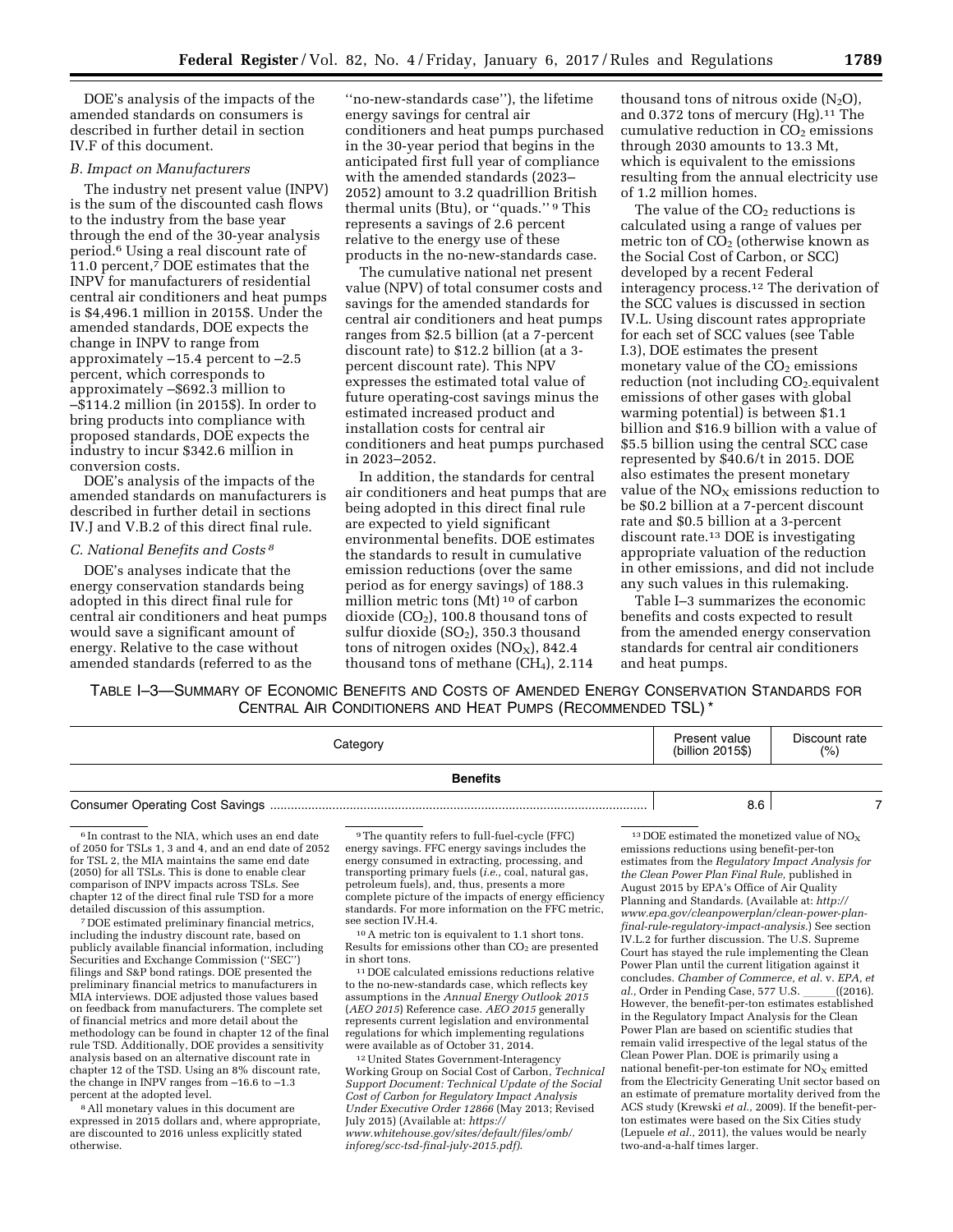TABLE I–3—SUMMARY OF ECONOMIC BENEFITS AND COSTS OF AMENDED ENERGY CONSERVATION STANDARDS FOR CENTRAL AIR CONDITIONERS AND HEAT PUMPS (RECOMMENDED TSL) \*—Continued

| Category                  | Present value<br>(billion 2015\$)                               | Discount rate<br>(% ) |
|---------------------------|-----------------------------------------------------------------|-----------------------|
|                           | 24.4<br>1.1<br>5.5<br>8.9<br>16.9<br>0.2<br>0.5<br>14.3<br>30.5 | 5<br>2.5              |
| Costs                     |                                                                 |                       |
|                           | 6.1<br>12.3                                                     |                       |
| <b>Total Net Benefits</b> |                                                                 |                       |
|                           | 8.2<br>18.2                                                     |                       |

\* This table presents the costs and benefits associated with central air conditioners and heat pumps shipped in 2023–2052. These results include benefits to consumers which accrue after 2052 from the products purchased in 2023–2052. The incremental installed costs include incremental equipment cost as well as installation costs. The  $CO<sub>2</sub>$  reduction benefits are global benefits due to actions that occur nationally.

\*\* The interagency group selected four sets of SCC values for use in regulatory analyses. Three sets of values are based on the average SCC from the integrated assessment models, at discount rates of 5%, 3%, and 2.5%. For example, for 2015 emissions, these values are \$12.4/t, \$40.6/t, and \$63.2/t, in 2015\$, respectively. The fourth set (\$118/t in 2015\$ for 2015 emissions), which represents the 95th percentile of the SCC distribution calculated using a 3% discount rate, is included to represent higher-than-expected impacts from temperature change further out in the tails of the SCC distribution. The SCC values are emission year specific. See section IV.L.1 of this document for more details.

† DOE estimated the monetized value of NOX emissions reductions using benefit-per-ton estimates from the *Regulatory Impact Analysis for the Clean Power Plan Final Rule,* published in August 2015 by EPA's Office of Air Quality Planning and Standards. (Available at: *[http://www.epa.gov/](http://www.epa.gov/cleanpowerplan/clean-power-plan-final-rule-regulatory-impact-analysis)  [cleanpowerplan/clean-power-plan-final-rule-regulatory-impact-analysis](http://www.epa.gov/cleanpowerplan/clean-power-plan-final-rule-regulatory-impact-analysis)*.) See section IV.L.2 for further discussion. *DOE* is primarily using a national benefit-per-ton estimate for NO<sub>X</sub> emitted from the Electricity Generating Unit sector based on an estimate of premature mortality derived from the ACS study (Krewski *et al.,* 2009). If the benefit-per-ton estimates were based on the Six Cities study (Lepuele *et al.,* 2011), the values would be nearly two-and-a-half times larger.

†† Total Benefits for both the 3% and 7% cases are derived using the series corresponding to average SCC with a 3-percent discount rate (\$40.6/t in 2015).

The benefits and costs of the amended energy conservation standards, for central air conditioners and heat pumps sold in 2023–2052, can also be expressed in terms of annualized values. The monetary values for the total annualized net benefits are the sum of: (1) The national economic value of the benefits in reduced operating costs, minus (2) the increases in product purchase and installation costs, plus (3) the value of the benefits of  $CO<sub>2</sub>$  and  $NO<sub>X</sub>$ emission reductions, all annualized.14

The national operating savings are domestic private U.S. consumer monetary savings that occur as a result of purchasing the covered products. The national operating cost savings is measured for the lifetime of central air conditioners and heat pumps shipped in 2023–2052. The  $CO<sub>2</sub>$  reduction is a benefit that accrues globally due to

decreased domestic energy consumption that is expected to result from this rule. Because  $CO<sub>2</sub>$  emissions have a very long residence time in the atmosphere, the SCC values in future years reflect future  $CO<sub>2</sub>$ -emissions impacts that continue well beyond 2100 through 2300.

Estimates of annualized benefits and costs of the amended standards are shown in Table I–4. The results under the primary estimate are as follows. Using a 7-percent discount rate for benefits and costs other than  $CO<sub>2</sub>$ reduction (for which DOE used a 3 percent discount rate along with the average SCC series that uses a 3-percent discount rate (\$40.6/t in 2015)),<sup>15</sup> the estimated cost of the central air conditioners and heat pumps standards adopted in this rule is \$741 million per year in increased equipment costs, while the estimated benefits are \$1,041

million per year in reduced equipment operating costs, \$337 million per year in CO2 reductions, and \$22 million per year in reduced  $NO<sub>x</sub>$  emissions. In this case, the net benefit amounts to \$659 million per year. Using a 3-percent discount rate for all benefits and costs and the average SCC series that uses a 3-percent discount rate (\$40.6/t in 2015), the estimated cost of the central air conditioners and heat pumps standards being adopted in this rule is \$747 million per year in increased equipment costs, while the estimated benefits are \$1,488 million per year in reduced equipment operating costs, \$337 million per year in  $CO<sub>2</sub>$  reductions, and \$32 million per year in reduced  $NO<sub>x</sub>$  emissions. In this case, the net benefit would amount to \$1,110 million per year.

<sup>14</sup>To convert the time-series of costs and benefits into annualized values, DOE calculated a present value in 2016, the year used for discounting the NPV of total consumer costs and savings. For the benefits, DOE calculated a present value associated with each year's shipments in the year in which the shipments occur (*e.g.,* 2020 or 2030), and then

discounted the present value from each year to 2016. The calculation uses discount rates of 3 and 7 percent for all costs and benefits except for the value of  $CO<sub>2</sub>$  reductions, for which DOE used casespecific discount rates, as shown in Table I–4. Using the present value, DOE then calculated the fixed annual payment over a 30-year period,

starting in the compliance year, that yields the same present value.

<sup>15</sup> DOE used a 3-percent discount rate because the SCC values for the series used in the calculation were derived using a 3-percent discount rate (see section IV.L).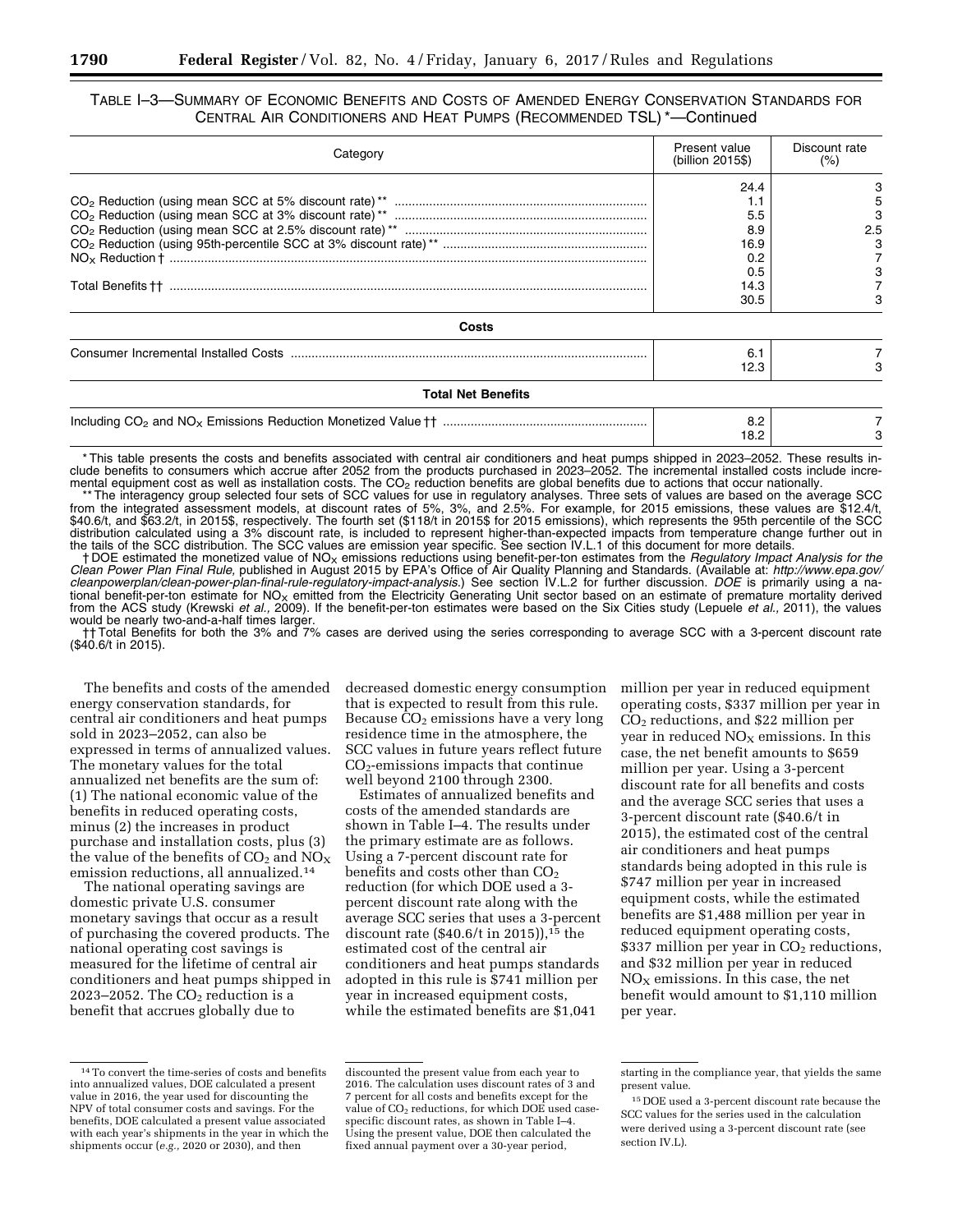## TABLE I–4—ANNUALIZED BENEFITS AND COSTS OF AMENDED ENERGY CONSERVATION STANDARDS FOR CENTRAL AIR CONDITIONERS AND HEAT PUMPS (RECOMMENDED TSL)

|                                                                                                                                                                                                                                                                                                                     | Discount rate<br>(% )                                                              | Primary<br>estimate <sup>*</sup>                         | Low-net-benefits<br>estimate*                                                                                                                         | High-net-benefits<br>estimate*                                                                                             |
|---------------------------------------------------------------------------------------------------------------------------------------------------------------------------------------------------------------------------------------------------------------------------------------------------------------------|------------------------------------------------------------------------------------|----------------------------------------------------------|-------------------------------------------------------------------------------------------------------------------------------------------------------|----------------------------------------------------------------------------------------------------------------------------|
|                                                                                                                                                                                                                                                                                                                     |                                                                                    |                                                          | (million 2015\$/year)                                                                                                                                 |                                                                                                                            |
|                                                                                                                                                                                                                                                                                                                     | <b>Benefits</b>                                                                    |                                                          |                                                                                                                                                       |                                                                                                                            |
| CO <sub>2</sub> Reduction (using mean SCC at 5% discount rate) <sup>**</sup><br>CO <sub>2</sub> Reduction (using mean SCC at 3% discount rate) <sup>**</sup><br>CO <sub>2</sub> Reduction (using mean SCC at 2.5% discount rate) **<br>CO <sub>2</sub> Reduction (using 95th-percentile SCC at 3% discount rate )** | 5<br>$2.5$<br>7<br>7 plus CO <sub>2</sub><br>range.<br>7<br>3 plus $CO2$<br>range. | $1.041$<br>1,488<br>$100$<br>337<br>494<br>$1.027$<br>22 | $1.005$<br>$1.425$<br>$100$<br>337<br>494<br>$1.027$<br>$22$<br>1,163 to 2,090 $\ldots$   1,127 to 2,054 $\ldots$<br>1,620 to 2,547    1,557 to 2,484 | 1.147.<br>1.653.<br>100.<br>337.<br>494.<br>1,027.<br>49.<br>73.<br>1,296 to 2,223.<br>1.533.<br>1,826 to 2,753.<br>2.063. |
|                                                                                                                                                                                                                                                                                                                     | <b>Costs</b>                                                                       |                                                          |                                                                                                                                                       |                                                                                                                            |
|                                                                                                                                                                                                                                                                                                                     | 3                                                                                  | 741<br>747                                               | 784<br>799                                                                                                                                            | 723.<br>725.                                                                                                               |
|                                                                                                                                                                                                                                                                                                                     | <b>Net Benefits</b>                                                                |                                                          |                                                                                                                                                       |                                                                                                                            |
|                                                                                                                                                                                                                                                                                                                     | 7 plus $CO2$<br>range.<br>7<br>3 plus $CO2$<br>range.<br>$3$                       | 422 to 1,349<br>873 to 1,800                             | 342 to 1,269<br>580<br>757 to 1,684                                                                                                                   | 573 to 1,500.<br>810.<br>1,100 to 2,028.                                                                                   |

\* This table presents the annualized costs and benefits associated with central air conditioners and heat pumps shipped in 2023–2052. These results include benefits to consumers which accrue after 2052 from the products purchased in 2023–2052. The incremental installed costs include incremental equipment cost as well as installation costs. The CO<sub>2</sub> reduction benefits are global benefits due to actions that occur nationally. The Primary, Low-Net-Benefits, and High-Net-Benefits Estimates utilize projections of energy prices from the *AEO 2015* Reference case, Low Economic Growth case, and High Economic Growth case, respectively. In addition, incremental product costs reflect a modest decline rate for projected product prices in the Primary Estimate, a constant rate in the Low-Net-Benefits Estimate, and a higher decline rate in the High-Net-Benefits Estimate. The methods used to derive projected price trends are explained in section IV.F.1. Note that the Benefits and Costs may not sum to the Net Benefits due to rounding.

The CO<sub>2</sub> reduction benefits are calculated using 4 different sets of SCC values. The first three use the average SCC calculated using 5%, 3%, and 2.5% discount rates, respectively. The fourth represents the 95th percentile of the SCC distribution calculated using a 3% discount rate. The SCC values are emission year specific. See section IV.L.1 for more details

† DOE estimated the monetized value of NOX emissions reductions using benefit-per-ton estimates from the *Regulatory Impact Analysis for the Clean Power Plan Final Rule,* published in August 2015 by EPA's Office of Air Quality Planning and Standards. (Available at: *[http://www.epa.gov/](http://www.epa.gov/cleanpowerplan/clean-power-plan-final-rule-regulatory-impact-analysis)  [cleanpowerplan/clean-power-plan-final-rule-regulatory-impact-analysis](http://www.epa.gov/cleanpowerplan/clean-power-plan-final-rule-regulatory-impact-analysis)*.) See section IV.L.2 for further discussion. For the Primary Estimate and Low-Net-Benefits Estimate, DOE used a national benefit-per-ton estimate for  $NO<sub>x</sub>$  emitted from the Electric Generating Unit sector based on an estimate of premature mortality derived from the ACS study (Krewski *et al.,* 2009). For the High-Net-Benefits Estimate, the benefit-per-ton esti-<br>mates were based on the Six Cities study (Lepuele *et al.,* 2011); these ar

†† Total Benefits for both the 3% and 7% cases are presented using only the average SCC with a 3-percent discount rate. In the rows labeled "7% plus  $CO_2$  range" and "3% plus  $CO_2$  range," the operating cost and  $NO_x$  benefits are calculated using the labeled discount rate, and those values are added to the full range of  $CO<sub>2</sub>$  values.

DOE's analysis of the national impacts of the adopted standards is described in further detail in section IV.H of this direct final rule.

## *D. Conclusion*

DOE has determined that the statement containing recommendations with respect to energy conservation standards for central air conditioners and heat pumps was submitted jointly by interested persons that are fairly representative of relevant points of view, in accordance with 42 U.S.C.  $6295(p)(4)(A)$ . After considering the

analysis and weighing the benefits and burdens, DOE has determined that the recommended standards are in accordance with 42 U.S.C. 6295(o), which contains the criteria for prescribing new or amended standards. Specifically, the Secretary has determined that the adoption of the recommended standards would result in the significant conservation of energy and is technologically feasible and economically justified. In determining whether the recommended standards are economically justified, the Secretary

has determined that the benefits of the recommended standards exceed the burdens. Namely, the Secretary has concluded that the recommended standards, when considering the benefits of energy savings, positive NPV of consumer benefits, emission reductions, the estimated monetary value of the emissions reductions, and positive average LCC savings, would yield benefits outweighing the negative impacts on some consumers and on manufacturers, including the conversion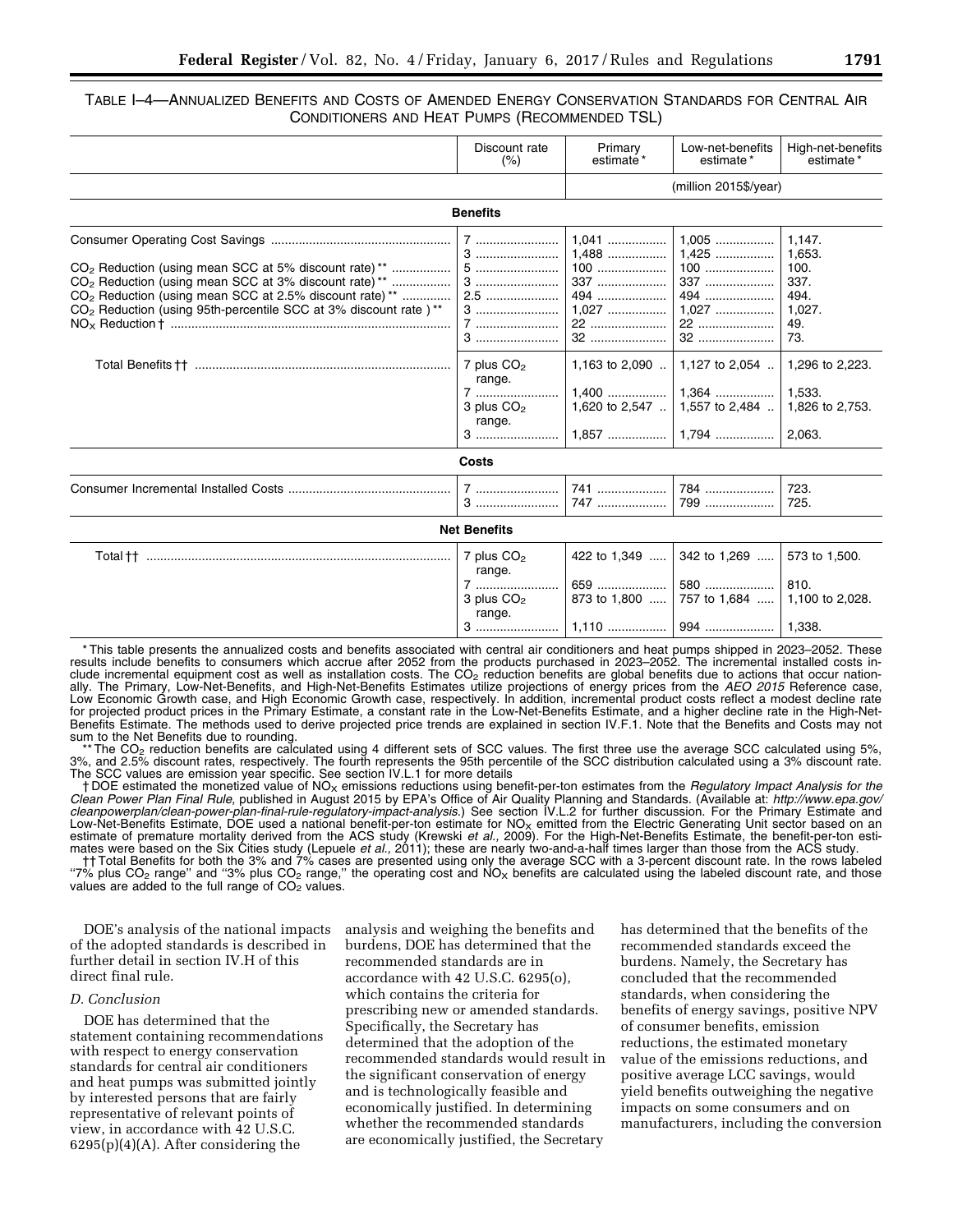costs that could result in a reduction in INPV for manufacturers.

Under the authority provided by 42 U.S.C. 6295(p)(4), DOE is issuing this direct final rule amending the energy conservation standards for residential central air conditioners and heat pumps. Consistent with this authority, DOE is also publishing elsewhere in this **Federal Register** a notice of proposed rulemaking proposing standards that are identical to those contained in this direct final rule. See 42 U.S.C. 6295(p)(4)(A)(i).

## **II. Introduction**

The following sections briefly discuss the statutory authority underlying this direct final rule, as well as the historical background related to the establishment of standards for residential central air conditioners and heat pumps.

## *A. Authority*

Title III, Part B of the Energy Policy and Conservation Act of 1975 (EPCA or the Act), Public Law 94–163 (42 U.S.C. 6291–6309, as codified) established the Energy Conservation Program for Consumer Products Other Than Automobiles, a program covering most major household appliances (collectively referred to as ''covered products''), which includes the residential central air conditioners and heat pumps that are the subject of this rulemaking. (42 U.S.C. 6292(a)(3))

Pursuant to EPCA, DOE's energy conservation program for covered products consists essentially of four parts: (1) Testing; (2) labeling; (3) the establishment of Federal energy conservation standards; and (4) certification and enforcement procedures. The Federal Trade Commission (FTC) is primarily responsible for labeling, and DOE implements the remainder of the program. Subject to certain criteria and conditions, DOE is required to develop test procedures to measure the energy efficiency, energy use, or estimated annual operating cost of each covered product prior to the adoption of a new or amended energy conservation standard. (42 U.S.C. 6295(o)(3)(A) and (r)) Manufacturers of covered products must use the prescribed DOE test procedure as the basis for certifying to DOE that their products comply with the applicable energy conservation standards adopted under EPCA and when making representations to the public regarding the energy use or efficiency of those products. (42 U.S.C. 6293(c) and 6295(s)) Similarly, DOE must use these test procedures to determine whether the products comply with standards adopted pursuant to

EPCA. (42 U.S.C. 6295(s)) The DOE test procedures for central air conditioners and heat pumps appear at title 10 of the Code of Federal Regulations (CFR) part 430, subpart B, appendix M and M1.

The National Appliance Energy Conservation Act of 1987 (NAECA; Pub. L. 100–12) included amendments to EPCA that established the original energy conservation standards for central air conditioners and heat pumps. (42 U.S.C. 6295(d)(1)–(2)) EPCA, as amended, also requires DOE to conduct two cycles of rulemakings to determine whether to amend the energy conservation standards for central air conditioners and heat pumps. (42 U.S.C. 6295(d)(3)) The first cycle culminated in a final rule published in the **Federal Register** on August 17, 2004 (the August 2004 Rule), which prescribed energy conservation standards for central air conditioners and heat pumps manufactured or imported on and after January 23, 2006. 69 FR 50997. DOE completed the second of the two rulemaking cycles by issuing a direct final rule on June 6, 2011 (2011 Direct Final Rule), which was published in the **Federal Register** on June 27, 2011. 76 FR 37408. The 2011 Direct Final Rule (June 2011 DFR) amended standards for central air conditioners and heat pumps manufactured on or after January 1, 2015.

EPCA requires DOE to periodically review its already established energy conservation standards for a covered product. Not later than six years after issuance of any final rule establishing or amending a standard, DOE must publish a notice of determination that standards for the product do not need to be amended, or a notice of proposed rulemaking including new proposed standards. (42 U.S.C. 6295(m)(1)) Pursuant to this requirement, the next review that DOE would need to conduct must occur no later than six years from the issuance of the 2011 direct final rule. This direct final rule fulfills that requirement.

DOE must follow specific statutory criteria for prescribing new or amended standards for covered products, including residential central air conditioners and heat pumps. Any new or amended standard for a covered product must be designed to achieve the maximum improvement in energy efficiency that is technologically feasible and economically justified. (42 U.S.C. 6295(o)(2)(A) and (3)(B)) Furthermore, DOE may not adopt any standard that would not result in the significant conservation of energy. (42 U.S.C. 6295(o)(3)) Moreover, DOE may not prescribe a standard: (1) For certain products, including residential central

air conditioners and heat pumps, if no test procedure has been established for the product, or (2) if DOE determines by rule that the proposed standard is not technologically feasible or economically justified. (42 U.S.C. 6295(o)(3)(A)–(B)) In deciding whether a proposed standard is economically justified, after receiving comments on the proposed standard, DOE must determine whether the benefits of the standard exceed its burdens. (42 U.S.C. 6295(o)(2)(B)(i)) DOE must make this determination by, to the greatest extent practicable, considering the following seven factors:

(1) The economic impact of the standard on manufacturers and consumers of the products subject to the standard;

(2) The savings in operating costs throughout the estimated average life of the covered products in the type (or class) compared to any increase in the price, initial charges, or maintenance expenses for the covered products that are likely to result from the standard;

(3) The total projected amount of energy (or as applicable, water) savings likely to result directly from the standard;

(4) Any lessening of the utility or the performance of the covered products likely to result from the standard;

(5) The impact of any lessening of competition, as determined in writing by the Attorney General, that is likely to result from the standard;

(6) The need for national energy and water conservation; and

(7) Other factors the Secretary of Energy (Secretary) considers relevant.  $(42 \text{ U.S.C. } 6295(0)(2)(B)(i)(I) - (VII))$ 

DOE notes that the current energy conservation standards for central air conditioners and heat pumps (set forth at 10 CFR 430.32(c)) contain requirements for seasonal energy efficiency ratio (SEER), heating seasonal performance factor (HSPF), energy efficiency ratio (EER), and average off mode power consumption. Standards based upon the latter two metrics were newly adopted in the June 27, 2011 DFR for the reasons stated in that rulemaking. 76 FR 37408. As discussed below in section II.B.1 and section II.B.3, DOE has chosen to specify performance standards based on EER and SEER for only the southwest region of the country. Pursuant to its mandate under 42 U.S.C. 6295(m)(1), this DOE rulemaking has considered amending the existing energy conservation standards for central air conditioners and heat pumps, and DOE is adopting the amended standards contained in this direct final rule.

EPCA, as codified, also contains what is known as an ''anti-backsliding''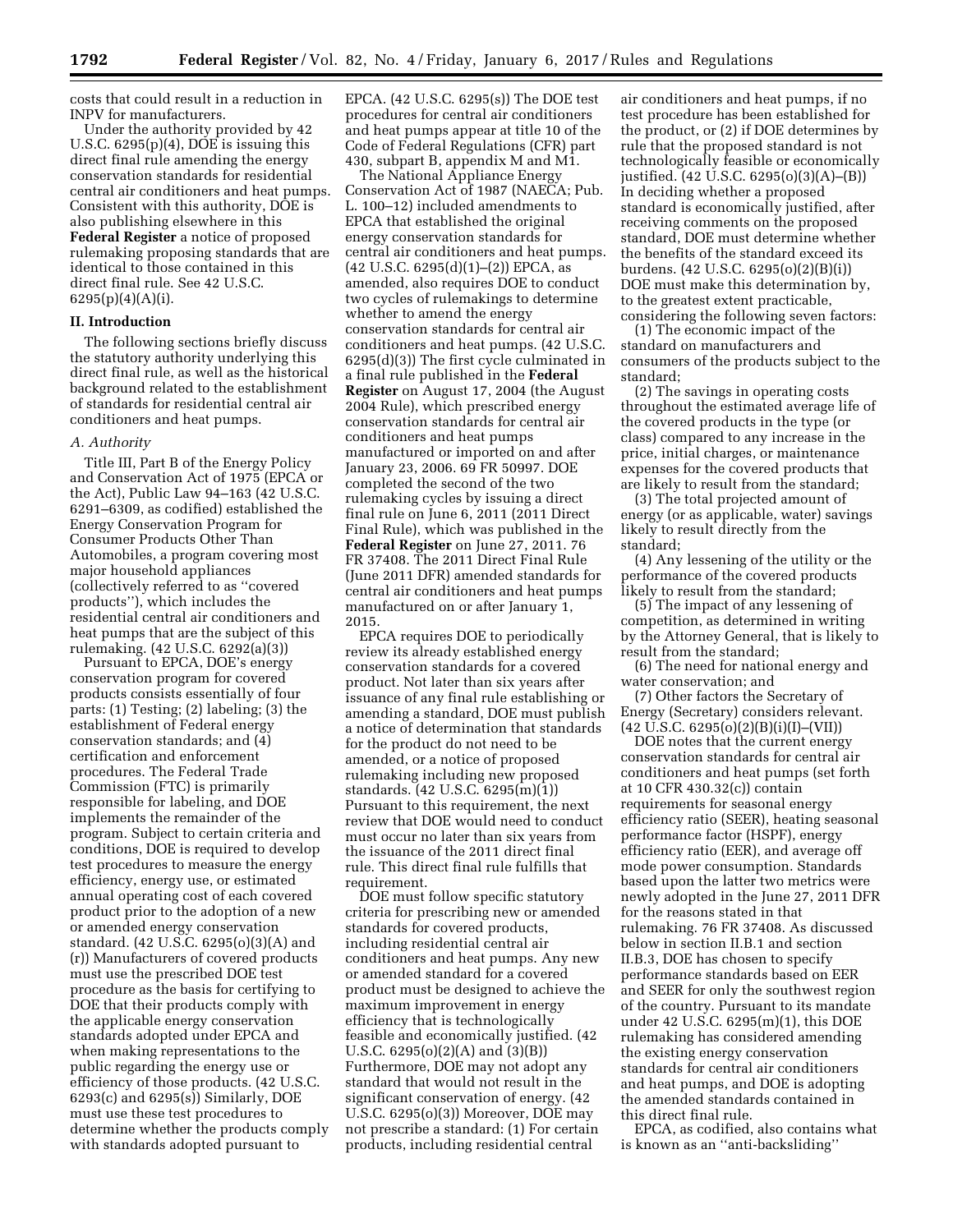provision, which prevents the Secretary from prescribing any amended standard that either increases the maximum allowable energy use or decreases the minimum required energy efficiency of a covered product. (42 U.S.C. 6295(o)(1)) Also, the Secretary may not prescribe an amended or new standard if interested persons have established by a preponderance of evidence that the standard is likely to result in the unavailability in the United States of any covered product type (or class) or performance characteristics (including reliability), features, sizes, capacities, and volumes that are substantially the same as those generally available in the United States. (42 U.S.C. 6295(o)(4))

Further, EPCA, as codified, establishes a rebuttable presumption that a standard is economically justified if the Secretary finds that the additional cost to the consumer of purchasing a product complying with an energy conservation standard level will be less than three times the value of the energy savings during the first year that the consumer will receive as a result of the standard, as calculated under the applicable test procedure. (42 U.S.C. 6295(o)(2)(B)(iii)) DOE generally considers these criteria as part of its analysis but consistently conducts a more thorough analysis of a given standard's projected impacts that extends beyond this presumption.

Additionally, 42 U.S.C. 6295(q)(1) specifies requirements when promulgating an energy conservation standard for a covered product that has two or more subcategories. In this case, DOE must specify a different standard level for a type or class of covered product that has the same function or intended use, if DOE determines that products within such group: (A) consume a different kind of energy from that consumed by other covered products within such type (or class); or (B) have a capacity or other performance-related feature that other products within such type (or class) do not have and such feature justifies a higher or lower standard. (42 U.S.C.  $6295(q)(1)$  In determining whether a performance-related feature justifies a different standard for a group of products, DOE must consider such factors as the utility to the consumer of the feature and other factors DOE deems appropriate. *Id.* Any rule prescribing such a standard must include an explanation of the basis on which such higher or lower level was established. (42 U.S.C. 6295(q)(2))

Under 42 U.S.C. 6295(o)(6), which was added to EPCA by section 306(a) of the Energy Independence and Security Act of 2007 (EISA 2007; Public Law.

110–140), DOE may consider the establishment of regional standards for central air conditioners and heat pumps. Specifically, in addition to a base national standard for a product, DOE may for central air conditioners and heat pumps, establish one or two morerestrictive regional standards. (42 U.S.C. 6295(o)(6)(B)) The regions must include only contiguous States (with the exception of Alaska and Hawaii, which may be included in regions with which they are not contiguous), and each State may be placed in only one region (*i.e.,*  an entire State cannot simultaneously be placed in two regions, nor can it be divided between two regions). (42 U.S.C. 6295(o)(6)(C)) Further, DOE can establish the additional regional standards only: (1) Where doing so would produce significant energy savings in comparison to a single national standard, (2) if the regional standards are economically justified, and (3) after considering the impact of these standards on consumers, manufacturers, and other market participants, including product distributors, dealers, contractors, and installers. (42 U.S.C. 6295(o)(6)(D))

Federal energy conservation requirements generally supersede State laws or regulations concerning energy conservation testing, labeling, and standards. (42 U.S.C. 6297(a)–(c)) DOE may, however, grant waivers of Federal preemption for particular State laws or regulations, in accordance with the procedures and other provisions set forth under 42 U.S.C. 6297(d).

Pursuant to further amendments to EPCA contained in EISA 2007, Pub. L. 110–140, any final rule for new or amended energy conservation standards promulgated after July 1, 2010, is required to address standby mode and off mode energy use. (42 U.S.C. 6295(gg)(3)) Specifically, when DOE adopts a standard for a covered product after that date, it must, if justified by the criteria for adoption of standards under EPCA (42 U.S.C. 6295(o)), incorporate standby mode and off mode energy use into a single standard, or, if that is not feasible, adopt a separate standard for such energy use for that product. (42 U.S.C. 6295(gg)(3)(A)-(B)) The SEER and HSPF metrics for central air conditioners and heat pumps already account for standby mode energy use, and the current standards include limits on off mode energy use. Section III.E further discusses standby mode and off mode energy use.

As mentioned previously, EISA 2007 amended EPCA, in relevant part, to grant DOE authority to issue a final rule (hereinafter referred to as a ''direct final rule'') establishing an energy

conservation standard on receipt of a statement submitted jointly by interested persons that are fairly representative of relevant points of view (including representatives of manufacturers of covered products, States, and efficiency advocates), as determined by the Secretary, that contains recommendations with respect to an energy or water conservation standard that are in accordance with the provisions of 42 U.S.C. 6295(o). (42 U.S.C. 6295(p)(4)) Pursuant to 42 U.S.C. 6295(p)(4), the Secretary must also determine whether a jointly-submitted recommendation for an energy or water conservation standard satisfies 42 U.S.C. 6295(o) or 42 U.S.C. 6313(a)(6)(B), as applicable.

A notice of proposed rulemaking (NOPR) that proposes an identical energy efficiency standard must be published simultaneously with the direct final rule, and DOE must provide a public comment period of at least 110 days on this proposal. (42 U.S.C.  $6295(p)(4)(A)$ –(B)) While DOE typically provides a comment period of 60 days on proposed standards, in this case, DOE provides a comment period of the same length as the comment period on the direct final rule—*i.e.* 110 days. Based on the comments received during this period, the direct final rule will either become effective, or DOE will withdraw it not later than 120 days after its issuance if (1) one or more adverse comments is received, and (2) DOE determines that those comments, when viewed in light of the rulemaking record related to the direct final rule, provide a reasonable basis for withdrawal of the direct final rule under 42 U.S.C. 6295(o) and for DOE to continue this rulemaking under the NOPR. (42 U.S.C. 6295(p)(4)(C)) Receipt of an alternative joint recommendation may also trigger a DOE withdrawal of the direct final rule in the same manner. *Id.* 

Typical of other rulemakings, it is the substance, rather than the quantity, of comments that will ultimately determine whether a direct final rule will be withdrawn. To this end, the substance of any adverse comment(s) received will be weighed against the anticipated benefits of the jointlysubmitted recommendations and the likelihood that further consideration of the comment(s) would change the results of the rulemaking. DOE notes that, to the extent an adverse comment had been previously raised and addressed in the rulemaking proceeding, such a submission will not typically provide a basis for withdrawal of a direct final rule. Nevertheless, if the Secretary makes such a determination, DOE must withdraw the direct final rule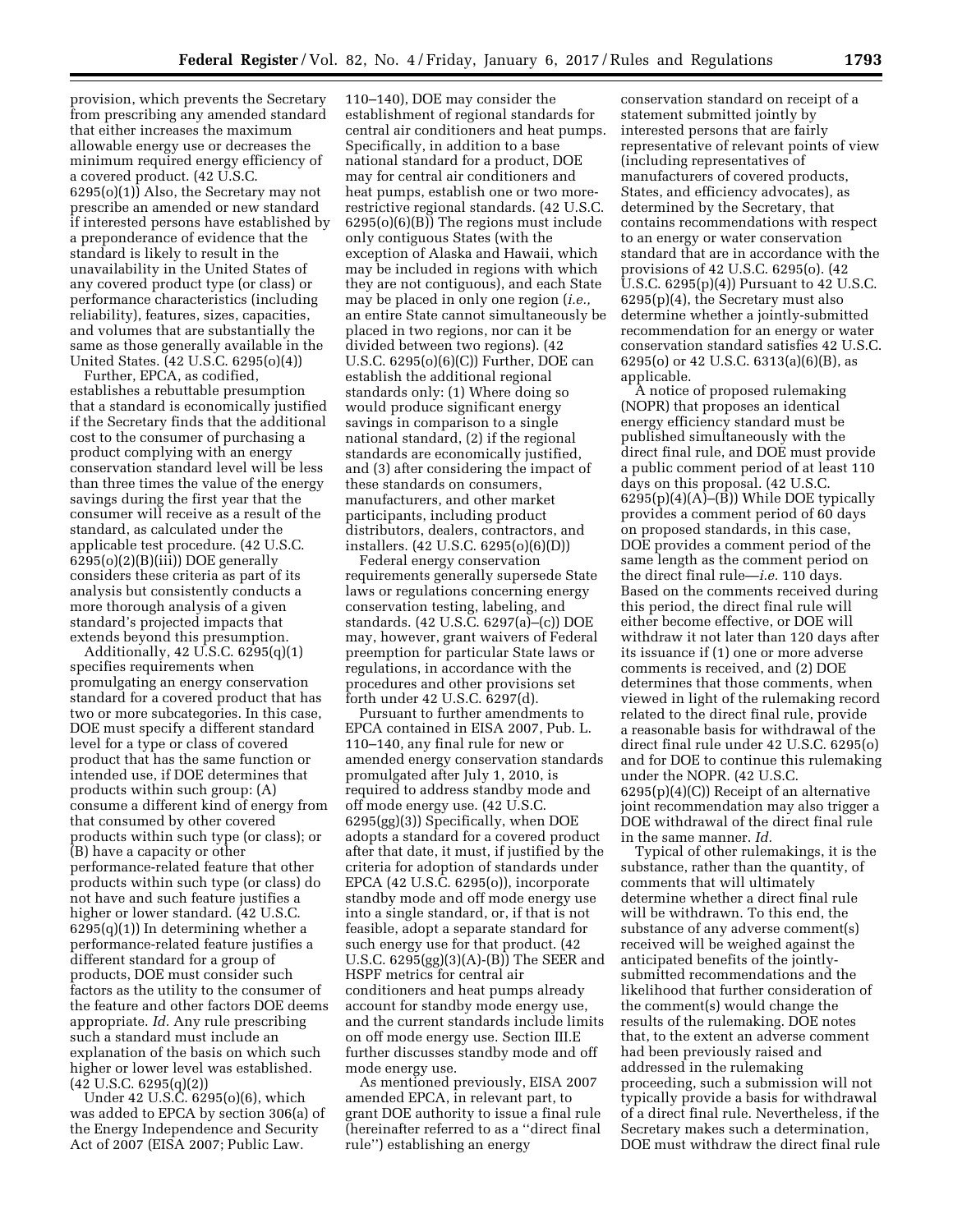and proceed with the simultaneouslypublished NOPR. DOE must publish in the **Federal Register** the reason why the direct final rule was withdrawn. *Id.* 

## *B. Background*

## 1. Current Standards

This section briefly summarizes the history leading up to and including the conception of the current standards for residential air conditioners and heat pumps. Congress initially prescribed statutory standard levels for residential central air conditioners and heat pumps through amendments to EPCA included in the National Appliance Energy Conservation Act of 1987 (NAECA), Public Law 100–12. (42 U.S.C.  $6295(d)(1)–(2)$  DOE was required to subsequently conduct two rounds of rulemaking to consider amended standards for these products. (42 U.S.C. 6295(d)(3)) The first cycle culminated in a final rule published in the **Federal Register** on August 17, 2004 (the August 2004 final rule). The August 2004 final rule prescribed energy conservation

standards for central air conditioners and heat pumps manufactured or imported on and after January 23, 2006. 69 FR 50997.

DOE completed the second of the two rulemaking cycles by publishing a direct final rule on June 27, 2011. 76 FR 37408. The June 2011 DFR combined the rulemakings for residential furnaces, central air conditioners, and heat pumps; divided the country into three regions for CAC/HP: Southeast ''hot humid'' region, southwest ''hot-dry'' region, and northern ''rest of country'' (national standard); and amended standards, including different standards for each region, for central air conditioners and heat pumps manufactured on or after January 1, 2015.

On October 31, 2011, DOE published a notice of effective date and compliance dates for the direct final rule responding to comments it received. 76 FR 67037. Ultimately, DOE determined that the comments received in response to the direct final rule for amended energy conservation standards

for residential central air conditioners and heat pumps did not provide a reasonable basis for withdrawal of the DFR. *Id.* 

The current standards, which differ by region, were published in the June 27, 2011 DFR. 76 FR 37408, 37546–47. These standards are codified in DOE's regulations in the Code of Federal Regulations (CFR) at 10 CFR  $430.32(c)(2)–(5)$ . The standards consist of a minimum SEER for each class of air conditioner and a minimum SEER and HSPF for each class of heat pump. 10 CFR  $430.32(c)(2)–(3)$ . In addition, the June 2011 DFR also established regional standards on EER for the southwest region 16 for split-system air conditioner and single-package air conditioner product classes. 10 CFR 430.32(c)(4). All covered central air conditioners and heat pumps were also required to meet standards for average off mode electrical power consumption. 10 CFR 430.32(c)(5). DOE's current regulatory requirements for central air conditioners and heat pumps are listed in Table II.1.

TABLE II–1—ENERGY CONSERVATION STANDARDS FOR CENTRAL AIR CONDITIONERS AND HEAT PUMPS MANUFACTURED ON OR AFTER JANUARY 1, 2015 †

| Product class                                                                                               | National<br>standard<br>levels | Southeastern<br>region ††<br>standard<br>levels | Southwestern region $\ddagger$ standard levels                                                                                                                                                       |
|-------------------------------------------------------------------------------------------------------------|--------------------------------|-------------------------------------------------|------------------------------------------------------------------------------------------------------------------------------------------------------------------------------------------------------|
|                                                                                                             | $SEER = 13$                    | $SEER = 14$                                     | $SEER = 14$<br>$EER = 12.2$ (for units with a rated cooling capacity<br>less than $45,000$ Btu/h)<br>$EER = 11.7$ (for units with a rated cooling capacity<br>equal to or greater than 45,000 Btu/h) |
|                                                                                                             |                                |                                                 | $SEER = 14$<br>$HSPF = 8.2$                                                                                                                                                                          |
|                                                                                                             | SEER = 14                      | $SEER = 14$                                     | $SEER = 14$<br>$EER = 11.0$                                                                                                                                                                          |
|                                                                                                             |                                |                                                 | $SEER = 14$<br>$HSPF = 8.0$                                                                                                                                                                          |
|                                                                                                             |                                |                                                 | $SEER = 12$<br>$HSPF = 7.2$                                                                                                                                                                          |
| Space-constrained products—air conditioners $\ddagger \ddagger$<br>Space-constrained products—heat pumps ## |                                |                                                 | $SEER = 12$<br>$SEER = 12$<br>$HSPF = 7.4$                                                                                                                                                           |

† ''SEER'' is Seasonal Energy Efficiency Ratio; ''EER'' is Energy Efficiency Ratio; ''HSPF'' is Heating Seasonal Performance Factor; and ''Btu/ h" is British thermal units per hour.

†† The Southeastern region for central air conditioners contains the following States: Alabama,, Arkansas, Delaware, Florida, Georgia, Hawaii, Kentucky, Louisiana, Maryland, Mississippi, North Carolina, Oklahoma, South Carolina, Tennessee, Texas, and Virginia, and the District of Columbia.

‡ The Southwestern region for central air conditioners contains the States of Arizona, California, Nevada, and New Mexico.

‡‡ DOE did not amend energy conservation standards for these product classes.

The June 2011 DFR also established off mode energy conservation standards for residential central air conditioners

and heat pumps, as summarized in Table II.2 and described in section III.E.

the number of heating degree days: Southeast region, southwest region, and the north (also

referred to as ''rest of the country'') which represents the national standard.

<sup>16</sup>The 2011 Direct Final Rule divides the United States into three different climate zones based on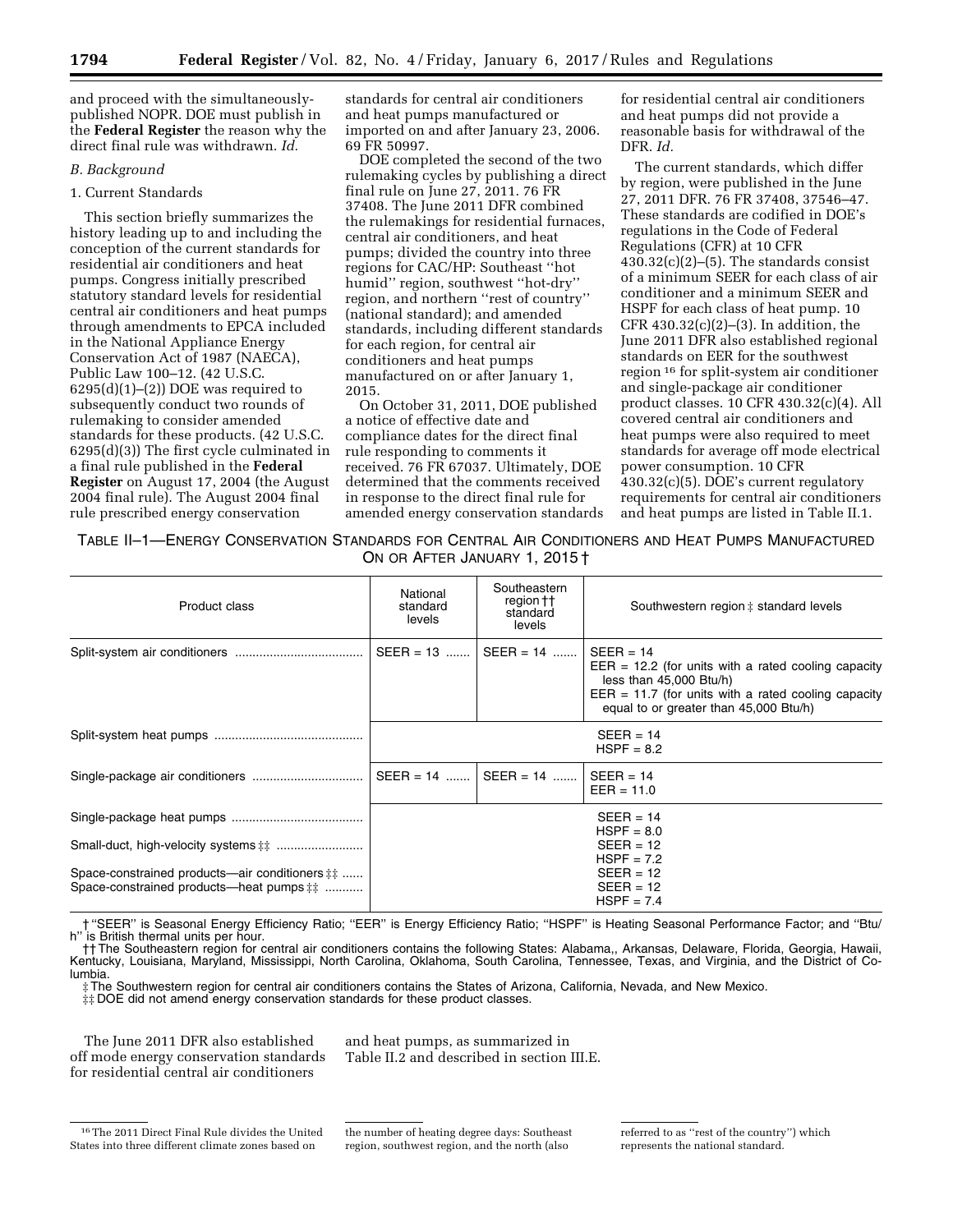TABLE II–2—OFF MODE ENERGY CONSERVATION STANDARDS FOR CENTRAL AIR CONDITIONERS AND HEAT PUMPS MANUFACTURED ON OR AFTER JANUARY 1, 2015 \*

| Product class | Off mode standard levels t                                                                                                                                                                                                                                                                                                                                  |
|---------------|-------------------------------------------------------------------------------------------------------------------------------------------------------------------------------------------------------------------------------------------------------------------------------------------------------------------------------------------------------------|
|               | $\begin{cases} \mathsf{P}_{\text{W,OFF}}=30 \text{ watts.}\\ \mathsf{P}_{\text{W,OFF}}=33 \text{ watts.}\\ \mathsf{P}_{\text{W,OFF}}=30 \text{ watts.}\\ \mathsf{P}_{\text{W,OFF}}=33 \text{ watts.}\\ \mathsf{P}_{\text{W,OFF}}=30 \text{ watts.}\\ \mathsf{P}_{\text{W,OFF}}=30 \text{ watts.}\\ \mathsf{P}_{\text{W,OFF}}=33 \text{ watts.} \end{cases}$ |

 $_{\text{W,OFF}}$ " is off mode electrical power consumption for central air conditioners and heat pumps.

† DOE is not adopting a separate standby mode standard level for central air conditioners and heat pumps, because standby mode power consumption for these products is already regulated by SEER and HSPF.

## 2. History of the Current CAC/HP Rulemaking

This section provides an overview of the history of the current central air conditioner and heat pump rulemaking following the June 2011 DFR up to this direct final rule.

Following DOE's adoption of the June 2011 DFR, the American Public Gas Association (APGA) filed a petition for review with the U.S. Court of Appeals for the District of Columbia Circuit, seeking to invalidate the June 2011 DFR as it pertained to non-weatherized gas furnaces (NWGFs) and mobile home gas furnaces (MHGFs). Petition for Review, *American Public Gas Association, et al.*  v. *Department of Energy, et al.,* No. 11– 1485 (D.C. Cir. filed Dec. 23, 2011). APGA requested the court to vacate and remand the direct final rule for further notice and comment rulemaking, with its main arguments being that DOE inappropriately banned noncondensing furnaces in the northern region and adopted a standard that would cause significant fuel switching without economic justification.17

On April 24, 2014, the Court granted a motion that approved a settlement agreement reached between DOE, APGA, and the various intervenors.18 Under this settlement agreement, DOE agreed to a court vacatur and remand of the regional standards for nonweatherized natural gas and mobile home furnaces and to use best efforts to complete a new standards rulemaking for those products within two years. Accordingly, the Court's order vacated the June 2011 DFR in part (*i.e.,* those portions relating to NWGFs and MHGFs) and remanded to the agency for further rulemaking. Notwithstanding this litigation, the regional standards for

residential central air conditioners and heat pumps contained in the June 27, 2011 DFR went into effect as originally scheduled with a compliance date of January 1, 2015. Around this time, DOE also decided to initiate a negotiated rulemaking with stakeholders on regional standards enforcement for central air conditioners and heat pumps.

On August 26, 2014, DOE published a notice of open meetings for the central air conditioner and heat pump regional standards enforcement working group, which was tasked to discuss and reach consensus on a proposed rule 19 for the enforcement of regional standards for split-system and single-package air conditioners. 79 FR 50856. This working group was scheduled to periodically convene from August through October of 2014. DOE issued a final rule on central air conditioner and heat pump regional standards enforcement on July 14, 2016. 81 FR 45387.

According to the Energy Policy and Conservation Act's 6-year review requirement (42 U.S.C. 6295(m)(1)), DOE must publish a notice of proposed rulemaking to propose new standards for residential central air conditioner and heat pump products or a notice of determination that the existing standards do not need to be amended by June 6, 2017. On November 5, 2014, DOE initiated efforts pursuant to the 6 year lookback requirement by publishing a request for information (RFI) regarding central air conditioners and heat pumps to solicit comments on whether to amend the current energy conservation standards for residential central air conditioner and heat pump products. 79 FR 65603. The November 2014 RFI also described the procedural and analytical approaches that DOE anticipated using in order to evaluate potential amended energy conservation

standards for central air conditioners and heat pumps.

On August 28, 2015, DOE published a notice of data availability (NODA) describing analysis to be used in support of the central air conditioners and heat pumps standards rulemaking. 80 FR 52206. The analysis for this notice provided the results of a series of DOE provisional analyses regarding potential energy savings and economic impacts of amending the central air conditioner and heat pump energy conservation standards. These analyses were conducted for the following categories: Engineering, consumer impacts, national impacts, and manufacturer impacts.

In response to the November 2014 RFI, Lennox formally requested that DOE convene a negotiated rulemaking to address potential amendments to the current standards, which would help ensure that all stakeholders have input into the discussion, analysis, and outcome of the rulemaking. (Lennox, No. 22) Other key industry stakeholders made similar suggestions. (American Council for an Energy-Efficient Economy, No. 23; Air Conditioning Contractors of America, No. 25; Heating, Air Conditioning & Refrigeration Distributors International, No. 26) ASRAC carefully evaluated this request, and the Committee voted to charter a working group to support the negotiated rulemaking effort requested by these parties.

Subsequently, DOE determined that the complexity of the CAC/HP rulemaking necessitated a combined effort to address these equipment types to ensure a comprehensive vetting of all issues and related analyses to support any final rule setting standards. To this end, DOE solicited the public for membership nominations to the CAC/ HP Working Group that would be formed under the ASRAC charter by issuing a Notice of Intent to Establish the Central Air Conditioners and Heat Pumps Working Group To Negotiate a

<sup>17</sup>Brief for Petitioner, American Public Gas Association, et al. v. Department of Energy, et al., No. 11–1485 (D.C. Cir. filed May 14, 2012). See also: *[http://www.achrnews.com/ext/resources/2013/06-](http://www.achrnews.com/ext/resources/2013/06-2013/06-03-13/APGA-Petition-DC-Cir_11-1485.pdf)*

*<sup>2013/06-03-13/</sup>APGA-Petition-DC-Cir*\_*11-1485.pdf*[.](http://www.achrnews.com/ext/resources/2013/06-2013/06-03-13/APGA-Petition-DC-Cir_11-1485.pdf) 18See:*http://www.acca.org/wp-content/uploads/ [2014/03/joint-motion-to-vacate-and-remand-2014](http://www.acca.org/wp-content/uploads/2014/03/joint-motion-to-vacate-and-remand-2014-to-file.pdf)  [to-file.pdf](http://www.acca.org/wp-content/uploads/2014/03/joint-motion-to-vacate-and-remand-2014-to-file.pdf)*.

<sup>19</sup>More details on the issues considered can be found in the docket: *[http://www.regulations.gov/#!](http://www.regulations.gov/#!documentDetail;D=EERE-2011-BT-CE-0077-0070) [documentDetail;D=EERE-2011-BT-CE-0077-0070](http://www.regulations.gov/#!documentDetail;D=EERE-2011-BT-CE-0077-0070)*.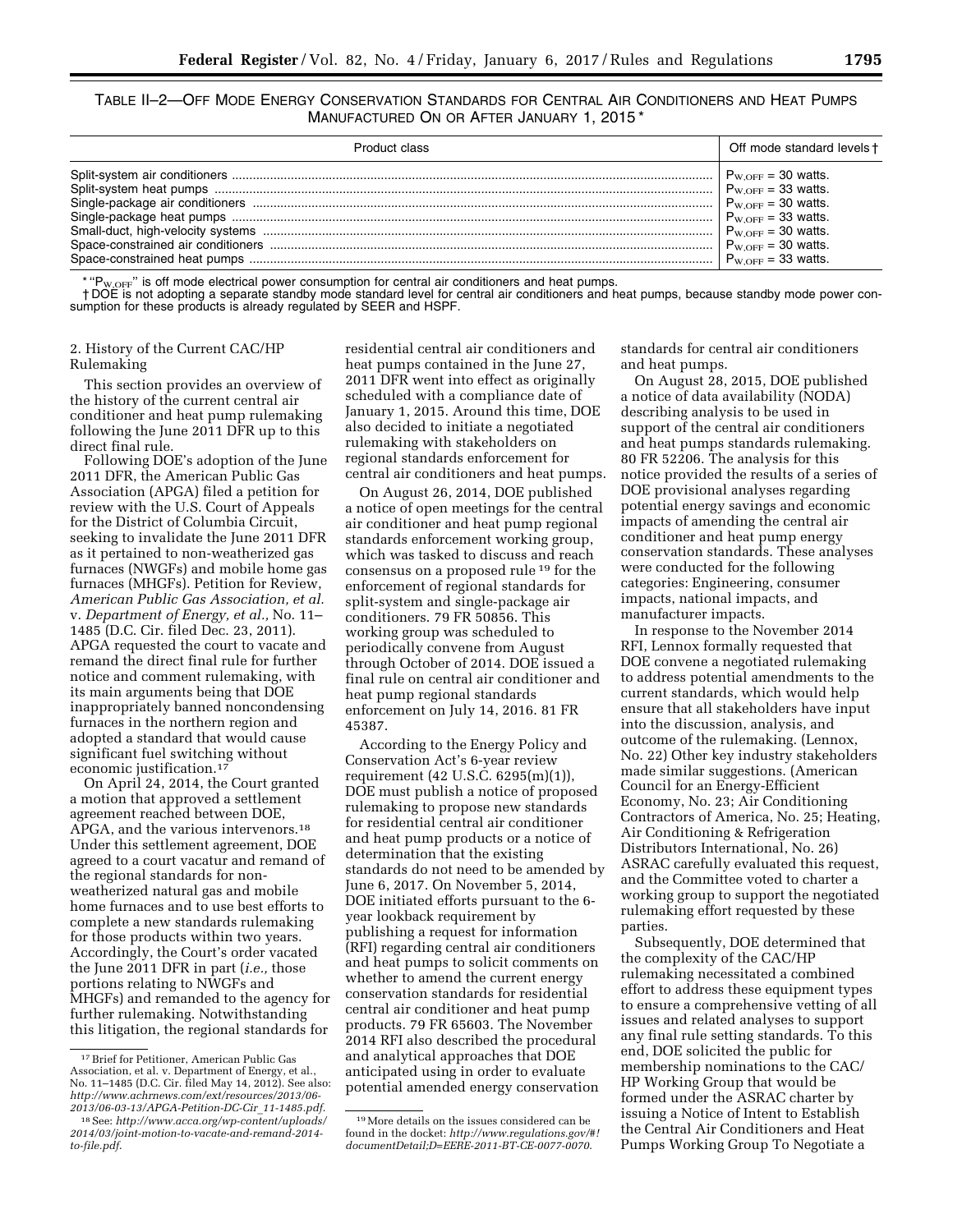Notice of Proposed Rulemaking for Energy Conservation Standards. 80 FR 40938 (July 14, 2015). The CAC/HP Working Group was established under ASRAC in accordance with the Federal Advisory Committee Act (FACA) and the Negotiated Rulemaking Act—with the purpose of discussing and, if possible, reaching consensus on a set of energy conservation standards to propose/finalize for CACs and HPs. The CAC/HP Working Group was to consist of fairly representative parties having a defined stake in the outcome of the proposed standards, and would consult, as appropriate, with a range of experts on technical issues.

DOE received 26 nominations for membership. Ultimately, the CAC/HP Working Group consisted of 15 members, including one member from ASRAC and one DOE representative.20 The CAC/HP Working Group met ten times (nine times in-person and once by teleconference). The meetings were held on August 26, 2015, September 10, 2015, September 28–29, 2015, October 13–14, 2015, October 26–27, 2015. November 18–19, 2015, December 1–2, 2015, December 16–17, 2015, January 11–12, 2016, and a webinar on January 19, 2016.

During the CAC/HP Working Group discussions, participants discussed setting new standards for single-package air conditioners. Specifically, arguments

were made against raising the standard level for single-package systems due to the unavailability of full product lines, which span the entire range of cooling capacities, with efficiencies that are only modestly greater (*i.e.,* 15 SEER) than the current standard level (*i.e.,* 14 SEER). (ASRAC Public Meeting, No. 80 at pp. 75–6) After being informed that the national energy savings from a 15 SEER standard for single-package systems would be small (*i.e.,*  approximately 0.1 quads), the Working Group agreed not to recommend raising the standards for these product classes. (ASRAC Public Meeting, No. 80 at pp. 90–91). In addition, some parties wanted the Group to recommend a level for standards for split-system heat pumps that would encourage use of two-speed equipment (*i.e.,* greater than 15 SEER), but the manufacturer representatives objected to this proposal due to two primary concerns: (1) Only a single compressor manufacturer supplies two-stage compressors, thereby creating the possibility of a limited or constrained supply of the most critical component of a two-speed system and (2) the likelihood, in replacement installations, that the utilization of existing thermostat control wiring could result in the use of only high-speed, thereby eliminating the efficiency gain resulting from low-speed operation during part-load conditions.

The CAC/HP Working Group successfully reached consensus on recommended energy conservation standards, as well as test procedure amendments for CACs and HPs. On January 19, 2016, the CAC/HP Working Group submitted the Term Sheet to ASRAC outlining its recommendations, which ASRAC subsequently adopted.<sup>21</sup>

3. 2015–2016 ASRAC CAC/HP Working Group Recommended Standard Levels

This section summarizes the standard levels recommended in the Term Sheet submitted by the CAC/HP Working Group for CAC/HP standards and the subsequent procedural steps taken by DOE. Recommendation #8 of the Term Sheet recommends standard levels based on the test procedure at the time of the 2015–2016 Negotiations. (ASRAC Term Sheet, No. 76 at pp. 4–5) These recommended standard levels are presented in Table II–3. Note that the test procedure at the time of the 2015– 2016 Negotiations did not include the amendments adopted in the November 2016 test procedure final rule, which are outlined in section III.F. Recommendation #9 tabulates the translated standard levels based on the amended test procedure (ASRAC Term Sheet, No. 76 at p. 5). Details of the other Term Sheet recommendations can be found in the Term Sheet posted in the docket.22

TABLE II–3—RECOMMENDED AMENDED ENERGY CONSERVATION STANDARDS FOR RESIDENTIAL CENTRAL AIR CONDI-TIONERS AND HEAT PUMPS AS DETERMINED BY THE DOE TEST PROCEDURE AT THE TIME OF THE 2015–2016 ASRAC NEGOTIATIONS

[Recommended TSL]

| Product class                                                                                                                                                             |             | National       |             | Southwest ** |                |
|---------------------------------------------------------------------------------------------------------------------------------------------------------------------------|-------------|----------------|-------------|--------------|----------------|
|                                                                                                                                                                           | <b>SEER</b> | <b>HSPF</b>    | <b>SEER</b> | <b>SEER</b>  | $EER***$       |
| Split-System Air Conditioners with a Certified Cooling Capacity <45,000<br>Rt <sub>II</sub> /h<br>Split-System Air Conditioners with a Certified Cooling Capacity ≥45,000 | 14          |                | 15          |              | **** 12.2/10.2 |
| Rtu/                                                                                                                                                                      | 14          |                | 14.5        | 14.5         | **** 11.7/10.2 |
|                                                                                                                                                                           | 15          | 8.8            |             | .            |                |
|                                                                                                                                                                           | 14          | 8 <sub>c</sub> |             | .            | 11.0           |

\* Southeast includes: The states of Alabama, Arkansas, Delaware, Florida, Georgia, Hawaii, Kentucky, Louisiana, Maryland, Mississippi, North Carolina, Oklahoma, Puerto Rico, South Carolina, Tennessee, Texas, Virginia, the District of Columbia, and the U.S. territories. \*\* Southwest includes the states of Arizona, California, Nevada, and New Mexico.

\*\*\* EER requirements only apply to air conditioners, not heat pumps within each product class.

\*\*\*\* The 10.2 EER amended energy conservation standard applies to split-system air conditioners with a seasonal energy efficiency ratio greater than or equal to 16.

**Note:** The energy conservation standards for small-duct high velocity and space-constrained remain unchanged from current levels.

Charles McCrudden (Air Conditioning Contractors of America), Harvey Sachs (American Council for an Energy Efficient Economy), Russell Tharp (Goodman Manufacturing), Karim Amrane (Air-Conditioning, Heating, and Refrigeration Institute), Don Brundage (Southern Company), Kristen Driskell (California Energy Commission), John Gibbons (United Technologies), Steve Porter

(Johnstone Supply), and Jim Vershaw (Ingersoll Rand).

21Available at (copy and paste into browser): *[https://www.regulations.gov/document?D=EERE-](https://www.regulations.gov/document?D=EERE-2014-BT-STD-0048-0076)[2014-BT-STD-0048-0076](https://www.regulations.gov/document?D=EERE-2014-BT-STD-0048-0076)*.

22Available at (copy and paste into browser): *[https://www.regulations.gov/document?D=EERE-](https://www.regulations.gov/document?D=EERE-2014-BT-STD-0048-0076)[2014-BT-STD-0048-0076](https://www.regulations.gov/document?D=EERE-2014-BT-STD-0048-0076)*.

<sup>20</sup>The group members were Tony Bouza (U.S. Department of Energy), Marshall Hunt (Pacific Gas & Electric Company, San Diego Gas & Electric Company, Southern California Edison, and Southern California Gas Company), Andrew deLaski (Appliance Standards Awareness Project and ASRAC representative), Meg Waltner (Natural Resources Defense Council), John Hurst (Lennox), Karen Meyers (Rheem Manufacturing Company),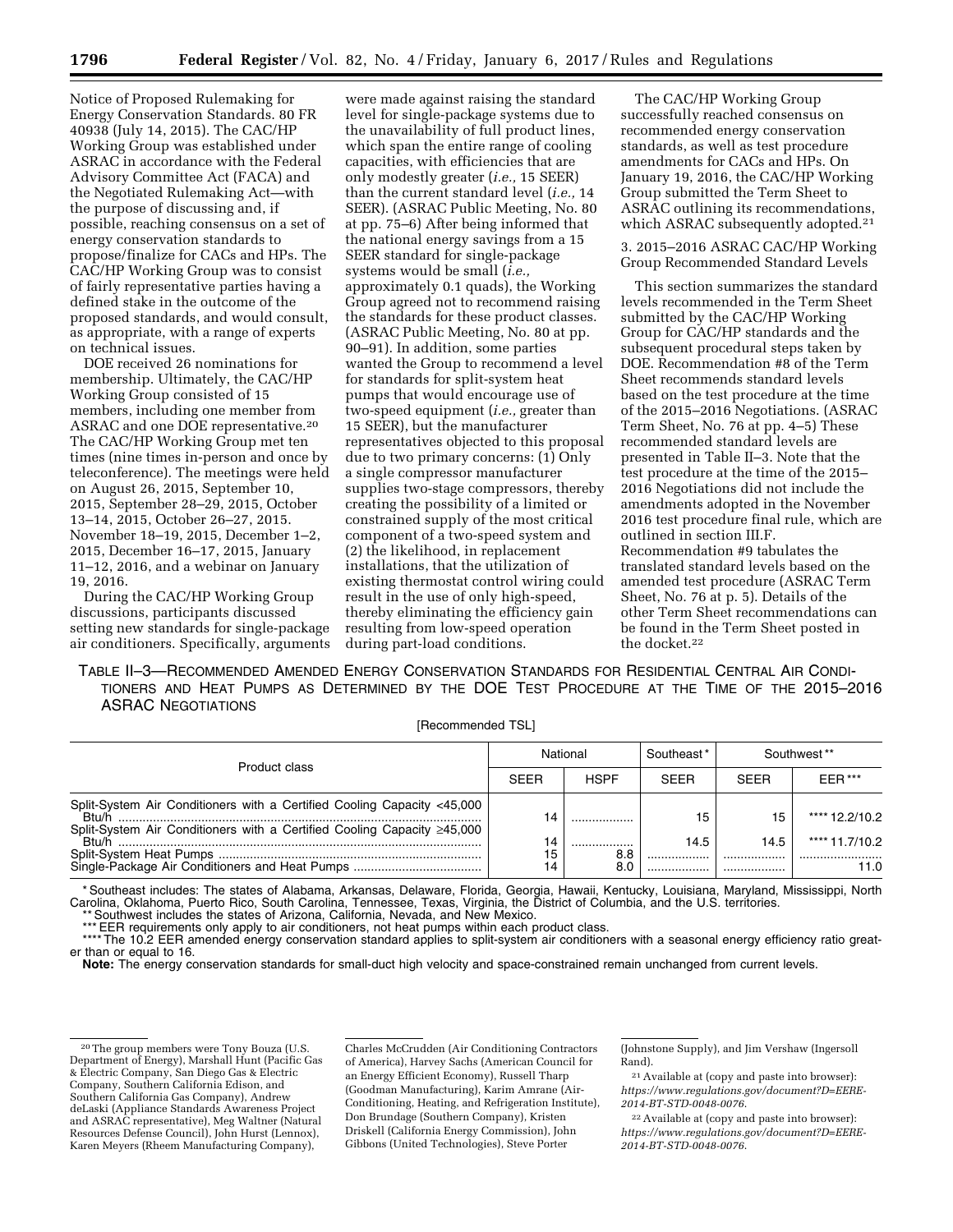After carefully considering the consensus recommendations for amending the energy conservation standards for CACs and HPs submitted by the CAC/HP Working Group and adopted by ASRAC, DOE has determined that these recommendations are in accordance with the statutory requirements of 42 U.S.C. 6295(p)(4) for the issuance of a direct final rule.

More specifically, these recommendations comprise a statement submitted by interested persons who are fairly representative of relevant points of view on this matter. In reaching this determination, DOE took into consideration the fact that the CAC/HP Working Group, in conjunction with ASRAC members who approved the recommendations, consisted of representatives of manufacturers of the covered equipment at issue, States, and efficiency advocates—all of which are groups specifically identified by Congress as relevant parties to any consensus recommendation. (42 U.S.C.  $6295(p)(4)(A)$  As delineated above, the Term Sheet was signed and submitted by a broad cross-section of interests, including the manufacturers who produce the subject products, trade associations representing these manufacturers and installation contractors, environmental and energyefficiency advocacy organizations, and electric utility companies. Although States were not direct signatories to the Term Sheet, the ASRAC Committee approving the CAC/HP Working Group's recommendations included at least two members representing States—one representing the National Association of State Energy Officials (NASEO) and one representing the State of California.23 Moreover, DOE does not read the statute as requiring a statement submitted by all interested parties before the Department may proceed with issuance of a direct final rule. By explicit language of the statute, the Secretary has the discretion to determine when a joint recommendation for an energy or water conservation standard has met the requirement for representativeness (*i.e.,*  ''as determined by the Secretary''). *Id.* 

DOE also evaluated whether the recommendation satisfies 42 U.S.C. 6295(o), as applicable. In making this determination, DOE conducted an analysis to evaluate whether the potential energy conservation standards under consideration achieve the maximum improvement in energy efficiency that is technologically feasible and economically justified and

result in significant energy conservation. The evaluation is the same comprehensive approach that DOE typically conducts whenever it considers potential energy conservation standards for a given type of product or equipment.

Upon review, the Secretary determined that the Term Sheet comports with the standard-setting criteria set forth under 42 U.S.C. 6295(p)(4)(A). Accordingly, the consensus-recommended efficiency levels were included as the ''recommended TSL'' for CACs/HPs (see section V.A for description of all of the considered TSLs). The details regarding how the consensus-recommended TSLs comply with the standard-setting criteria are discussed and demonstrated in the relevant sections throughout this document.

In sum, as the relevant criteria under 42 U.S.C. 6295(p)(4) have been satisfied, the Secretary has determined that it is appropriate to adopt the consensusrecommended amended energy conservation standards for CACs and HPs through this direct final rule. Also in accordance with the provisions described in section II.A, DOE is simultaneously publishing a NOPR proposing that the identical standard levels contained in this direct final rule be adopted.

#### **III. General Discussion**

This section covers subjects that are not explicitly discussed in other sections but provide additional necessary context for understanding this direct final rule.

## *A. Regulatory Approach*

When DOE initiated this rulemaking, DOE had intended to rate and certify split-system central air conditioners based on a blower-coil configuration. This approach was reflected in the August 2015 NODA TSD. However, in the June 2016 test procedure final rule, DOE adopted a different approach based on CAC/HP Working Group recommendations. 81 FR 36992, 37001– 03 (June 8, 2016). At its meeting on November 19, 2015, DOE presented two potential regulatory approaches, one based on both coil only and blower-coil configurations (approach 1, similar to the existing regulatory structure) and one based on blower-coil configurations (approach 2), both of which DOE regarded as feasible. During discussion, the CAC/HP Working Group generally supported approach 1 based on concerns with approach 2. Working Group members' primary concern with approach 2 is that the majority of sales are for coil-only installations, so blower-

coil only ratings would not be representative of the majority of field installations, which could contribute to consumer confusion. (ASRAC Public Meeting, No. 85 at pp. 6–42) 24 The CAC/HP Working Group ultimately recommended that DOE adopt approach 1 and require rating and certifying splitsystem central air conditioners based on any configuration (*i.e.,* coil-only or blower-coil). The regulatory approach to split-system central air conditioners is identified as recommendation #7 in the CAC/HP Working Group Term Sheet. (ASRAC Term Sheet, No. 76 at p. 4) The June 2016 test procedure final rule includes a detailed discussion of these recommended changes and DOE's adoption of them. 81 FR 36992, 37001– 37003 (June 8, 2016).

For the August 2015 NODA, DOE developed cost-efficiency relationships in the engineering analysis for blower coil systems. Then DOE established a correlation between blower coil system efficiency and coil-only efficiency based on ratings from the AHRI database. DOE used this correlation to calculate the cost-efficiency relationship for coil-only systems. Given the revised regulatory approach for this DFR, DOE analyzed coil-only cost-efficiency directly. Section IV.C describes in detail how DOE determined the cost-efficiency relationship for coil-only systems in this DFR.

#### *B. Compliance Dates*

EPCA prescribes a five-year period between the standard's publication date and the compliance date (42 U.S.C.  $6295(m)(4)(\overline{A})(i)$ . The compliance date for the 2011 DFR is January 1, 2015. The statute further provides that no manufacturer shall be required to apply new standards to a product to which other new standards have been required during the prior six-year period (42 U.S.C. 6295(m)(4)(B)). Given these statutory provisions, the earliest date that DOE could require compliance with amended standards would be January 1, 2021 (*i.e.,* six years after January 1, 2015, the compliance date of the standards adopted in the June 27, 2011 DFR). Thus, DOE contemplated a compliance date in 2021 in analyzing the impacts of the TSLs other than the Recommended TSL, which represents the recommended standards.

For the Recommended TSL, the CAC/ HP Working Group recommended a compliance date of January 1, 2023. While this implies a period between the

<sup>23</sup>These individuals were Deborah E. Miller (NASEO) and David Hungerford (California Energy Commission).

<sup>24</sup>For discussion supporting approach 1, or the approach not based solely on blower coil ratings, see for example, Karen Meyers, pp. 27–28; Rusty Tharp, p. 29; Jim Vershaw, p. 36.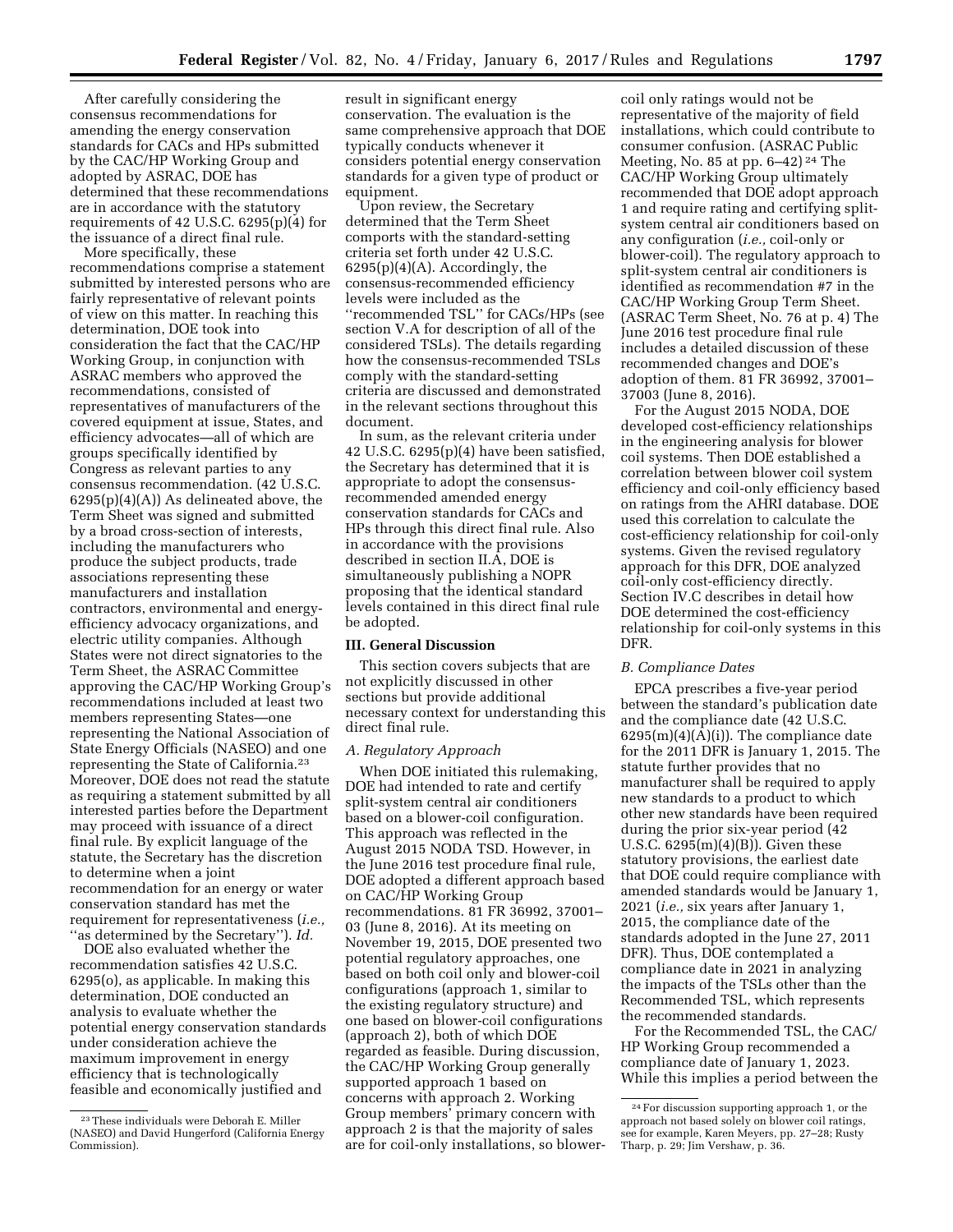standards final rule's publication date and the compliance date that is longer than five years, DOE understands that EPCA provides some measure of discretion when adopting recommended standards submitted as part of a consensus agreement, provided that DOE determines that the recommended standards are otherwise in accordance with the required provisions. See 42 U.S.C. 6295(p)(4). DOE has made the determination that the rulemaking record in this case supports the adoption of the recommended compliance date.

## *C. Regional Standards*

As described previously, EISA 2007 amended EPCA to allow for the establishment of one or two morerestrictive regional standards in addition to the base national standard for residential central air conditioners and heat pumps. (42 U.S.C. 6295(o)(6)(B)) The regions must include only contiguous States (with the exception of Alaska and Hawaii, which can be included in regions with which they are not contiguous), and each State may be placed in only one region (*i.e.,*  a State cannot be divided among or otherwise included in two regions). (42 U.S.C. 6295(o)(6)(C))

Further, EPCA mandates that a regional standard must produce significant energy savings in comparison to a single national standard, and provides that DOE must determine that the additional standards are economically justified and consider the impact of the additional regional standards on consumers, manufacturers, and other market participants, including product distributors, dealers, contractors, and installers. (42 U.S.C. 6295(o)(6)(D)) In the 2011 Direct Final Rule, DOE considered the abovedelineated impacts of regional standards in addition to national standards for central air conditioners and heat pumps, and the analyses indicated that regional standards will provide additional positive impacts. See chapter 10 of the 2011 DFR TSD.25

Consistent with the consensus agreement 26 submitted to DOE by a number of interested stakeholders on January 15, 2011, the 2011 Direct Final

Rule established regional standards on EER for split-system and single-package air conditioners for the southwest region. Pursuant to  $42$  U.S.C.  $6295(0)(1)$ (*i.e.,* the ''anti-backsliding clause''), DOE may not prescribe any amended standard which increases the maximum allowable energy use or decreases the minimum required energy efficiency of a covered product. As such, DOE intends to maintain the application of a regional standard requirement for the same product classes in the same regions. Accordingly, DOE has addressed the potential impacts from regional standards in the relevant analyses, including the mark-ups to determine product price, the LCC and payback period analysis, the national impact analysis (NIA), and the manufacturer impact analysis (MIA). DOE's approach for addressing regional standards is included in the methodology section corresponding to each individual analysis in section IV of this direct final rule.

## *D. Alternative Refrigerants*

Residential central air conditioners and heat pumps currently on the market primarily utilize R-410A as the refrigerant. R-410A is a mixture of hydrofluorocarbons (HFCs), specifically HFC-32 (R-32) and HFC–125 (R-125) with a 50 percent/50 percent mass ratio. Stakeholders have raised concern that the high global warming potential of HFCs has put pressure on the industry to phase out HFC-containing refrigerants in favor of alternatives with a lower global warming potential (GWP). In response to the November 2014 RFI, ACEEE recommended that DOE consider the potential impact of changes in refrigerants on the standards. (ACEEE, No. 21 at p.3) Lennox suggested that DOE consider equipment redesigns resulting from the transition to alternate refrigerants. (Lennox, No. 10 at p. 4) Southern Co. suggested that DOE also model efficiencies using low-Global Warming Potential (GWP) refrigerants. (Southern Co., No. 11 at p. 2) EIA strongly urged DOE to consider the use of low-GWP refrigerants and alternative refrigerants such as CO2, and indirect evaporative cooling technology. (EIA, No. 12 at p. 1) Rheem suggested that DOE reevaluate the efficacy of design options with respect to the elimination of R410a. (Rheem, No. 17 at p. 3).

In response, DOE is aware that the U.S. Environmental Protection Agency (EPA) has proposed and finalized amendments to its lists of approved refrigerants under its significant new

alternatives policy program 27 (SNAP); however, these changes do not address central air conditioners and heat pumps.28 It would not be appropriate for DOE to speculate on the outcome of a rulemaking in progress or potential proposals that have not yet been issued. Therefore, DOE has not included possible outcomes of a potential EPA SNAP rulemaking affecting central air conditioners and heat pumps in the engineering or LCC analyses. This decision is consistent with past DOE practice, such as in the 2011 direct final rule for room air conditioners. 76 FR 22454 (April 21, 2011). DOE is aware of stakeholder concerns that EPA may broaden the applications for which HFC refrigerants are phased out at some point in the future. DOE is confident that there will be an adequate supply of R-410A for compliance with the standards being adopted in this notice. However, consistent with Executive Order 13563, ''Improving Regulation and Regulatory Review,'' DOE will prioritize its review of the potential effects of any future phase-out of HFCs (should there be one) on the efficiency standards related to this rulemaking. If a manufacturer believes that its design is subjected to undue hardship by regulations, the manufacturer may petition DOE's Office of Hearing and Appeals (OHA) for exception relief or exemption from the standard pursuant to OHA's authority under section 504 of the DOE Organization Act (42 U.S.C. 7194), as implemented at subpart B of 10 CFR part 1003. OHA has the authority to grant such relief on a caseby-case basis if it determines that a manufacturer has demonstrated that meeting the standard would cause hardship, inequity, or unfair distribution of burdens.

As such, DOE did not conduct additional analysis based on alternative

<sup>28</sup> EPA on July 9, 2014 proposed new alternative refrigerants for several applications, but not central air conditioners or heat pumps. 79 FR 38811. On February 27, 2015, EPA issued the final rule for this rulemaking, which was published in the **Federal Register** on April 10, 2015 (see *[http://www.epa.gov/](http://www.epa.gov/ozone/snap/download/SAN_5745-SNAP_Low_GWP_Refrigerants_FRM_Signature_Version-signed-2-27-2015.pdf)  [ozone/snap/download/SAN](http://www.epa.gov/ozone/snap/download/SAN_5745-SNAP_Low_GWP_Refrigerants_FRM_Signature_Version-signed-2-27-2015.pdf)*\_*5745-SNAP*\_*Low*\_ *GWP*\_*Refrigerants*\_*FRM*\_*Signature*\_*[Version-signed-](http://www.epa.gov/ozone/snap/download/SAN_5745-SNAP_Low_GWP_Refrigerants_FRM_Signature_Version-signed-2-27-2015.pdf)[2-27-2015.pdf](http://www.epa.gov/ozone/snap/download/SAN_5745-SNAP_Low_GWP_Refrigerants_FRM_Signature_Version-signed-2-27-2015.pdf)*). 80 FR 19454. Also, on August 6, 2014, EPA proposed delisting refrigerants for several applications, but not central air conditioners or heat pumps. 79 FR 46126. On July 20, 2015, EPA published the final rule for this rulemaking, which went into effect on August 19, 2015. 80 FR 42870. Refer to the docket (copy and paste into browser): *[https://www.regulations.gov/docket?D=EPA-HQ-](https://www.regulations.gov/docket?D=EPA-HQ-OAR-2014-0198)[OAR-2014-0198.](https://www.regulations.gov/docket?D=EPA-HQ-OAR-2014-0198)* 

<sup>25</sup>Reference to Technical Support Document for Residential Central Air Conditioners, Heat Pumps, and Furnaces, Chapter 10 National and Regional Impact Analyses (copy and paste into browser): *[http://www.regulations.gov/#!documentDetail;D=](http://www.regulations.gov/#!documentDetail;D=EERE-2011-BT-STD-0011-0012) [EERE-2011-BT-STD-0011-0012.](http://www.regulations.gov/#!documentDetail;D=EERE-2011-BT-STD-0011-0012)* 

<sup>26</sup>Reference to Joint Stakeholders Comments on Energy Conservation Standards for Residential Central Air Conditioners, Heat Pumps, and Residential Furnaces (copy and paste into browser): *[https://www.regulations.gov/document?D=EERE-](https://www.regulations.gov/document?D=EERE-2011-BT-STD-0011-0016)[2011-BT-STD-0011-0016.](https://www.regulations.gov/document?D=EERE-2011-BT-STD-0011-0016)* 

<sup>27</sup>EPA regulates refrigerants for air conditioning, refrigeration, and other end uses under the stratospheric ozone protection provisions under Section 612(c) the Clean Air Act (CAA). EPA's SNAP Program evaluates and regulates the availability of refrigerants for the U.S. market by identifying and publishing lists of acceptable and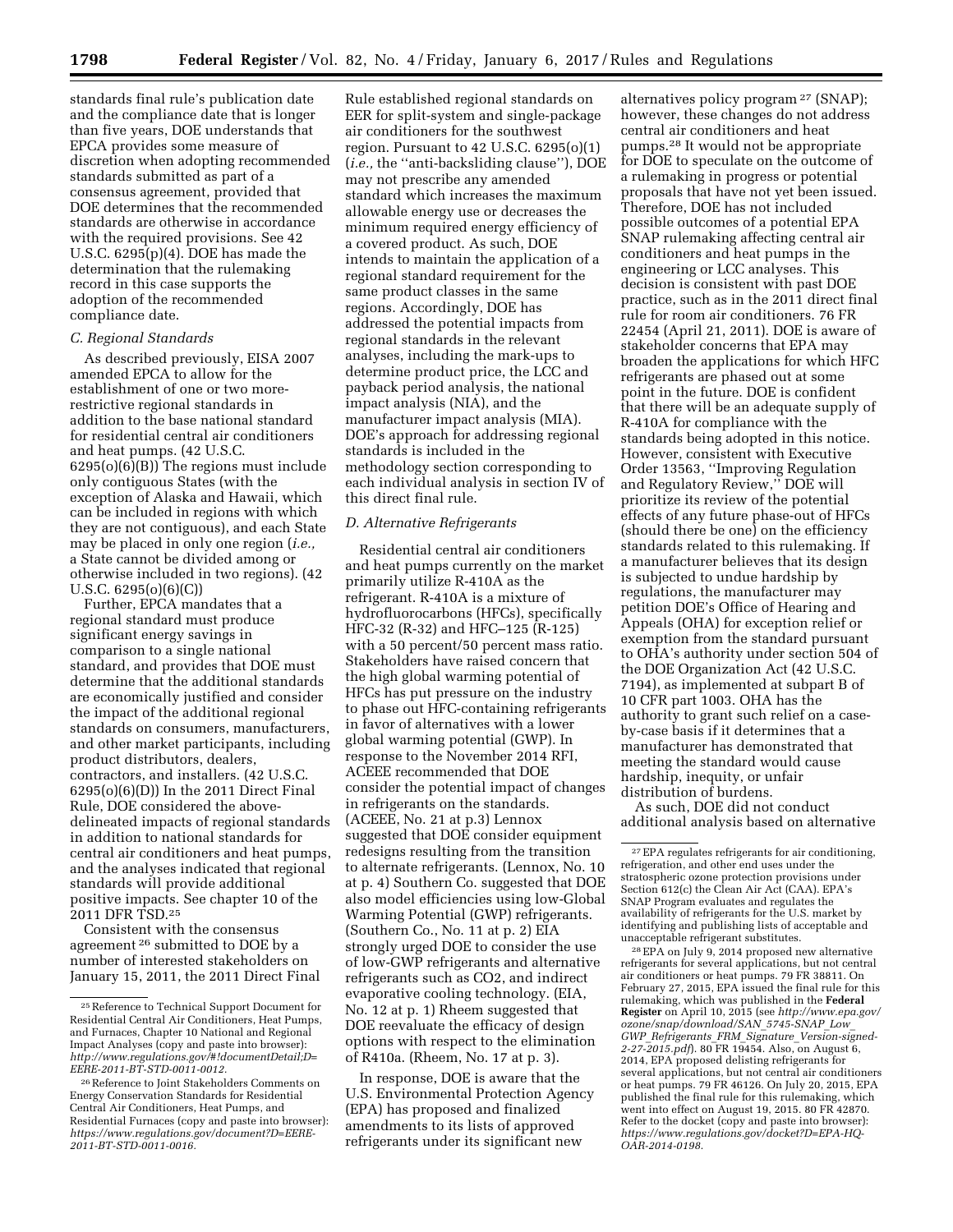refrigerants to replace R–410A in this rulemaking.

#### *E. Standby Mode and Off Mode*

As noted in section II.A of this document, any final rule for amended or new energy conservation standards for consumer products that is published on or after July 1, 2010 must address standby mode and off mode energy use. (42 U.S.C. 6295(gg))

As set forth in 10 CFR 430.2, *Standby mode* means the condition in which an energy-using product—

(1) Is connected to a main power source; and

(2) Offers one or more of the following user-oriented or protective functions:

(i) To facilitate the activation or deactivation of other functions (including active mode) by remote switch (including remote control), internal sensor, or timer; or

(ii) Continuous functions, including information or status displays (including clocks) or sensor-based functions.

For residential central air conditioners and heat pumps, the standby mode refers to the state when a system is connected to the power supply but the compressor and fans are not running (*i.e.,* the system is not actively cooling or heating but it is primed to be activated by the thermostat). The SEER and HSPF metrics for cooling and heating already account for standby mode energy use. Specifically, the degradation coefficients used to adjust the steadystate efficiency levels to account for cyclic operation of the unit when calculating SEER or HSPF are based on electric energy measurements that include the energy use of the unit during the compressor-off cycles, and they include power input associated with all unit components, including the control system.

As set forth in 10 CFR 430.2, *off mode*  means the condition in which an energy using product is connected to a main power source, and is not providing any standby or active mode function. For central air conditioners and heat pumps, off mode generally occurs during all non-cooling seasons for air conditioners, and during the ''shoulder seasons'' (*i.e.,*  fall and spring) for heat pumps when consumers neither heat nor cool their homes. Unlike standby mode, off mode energy use is not captured in the SEER and HSPF metrics. As such, the June 2011 Direct Final Rule established off mode energy conservation standards for central air conditioners and heat pumps. In the technology assessment of the June 2011 Direct Final Rule, DOE considered five technologies associated with off

mode for central air conditioners and heat pumps: (1) Toroidal transformers; (2) ECM control relays; (3) thermostatically-controlled crankcase heaters; (4) self-regulating crankcase heaters, and (5) compressor insulation covers. DOE continues to screen out the ECM control relay because DOE is not aware of any commercially-available systems that use this technology, and DOE is also not aware of any improvements to the technology that would address the associated reliability issues. DOE did, however, consider the remaining four technologies as design options for establishing the off mode energy conservation standards. The adopted standards were ultimately based upon this list of technologies. 76 FR 37408, 37447–37450 (June 27, 2011).

For the current direct final rule, DOE further researched the four technologies considered as design options in the June 2011 DFR. DOE was able to find thermostatically-controlled and selfregulating crankcase heaters in commercially-available central air conditioners and heat pumps. However, manufacturer specifications do not provide detailed wattage information for DOE to determine if these technologies could lower the off mode energy use for central air conditioners and heat pumps based on the existing off mode standards. Toroidal transformers may have higher efficiencies than conventional laminate transformers, but their savings potential is small compared to the precision of the test procedure as applied to baseline products. Crankcase heater wattage, rather than transformer loss, represents most of the measured off mode power input. DOE also believes that compressor covers can reduce heat loss and, therefore, reduce the off mode energy consumption. However, the existing off mode standards established by the June 2011 Direct Final Rule are already consistent with the energy use achievable using these technologies, and DOE does not have evidence to indicate that further energy savings based on these technologies are achievable.

In addition to the four technologies considered in the June 2011 Direct Final Rule, DOE identified another two technologies that could potentially reduce the off mode energy use for central air conditioners and heat pumps: (1) Hermetic crankcase heaters and (2) integral compressor motor heaters. However, DOE did not find any commercially-available applications of these two technologies in central air conditioners and heat pumps and did not consider these technologies further. More details on these technologies can be found in chapter 3 of the DFR TSD.

As such, DOE concludes that amending the off mode energy conservation standards at this time is not justified. This review satisfies, for off mode energy conservation standards for CAC/HP products, the periodic review of energy conservation standards required by EPCA. (42 U.S.C. 6295(m)(1))

## *F. Test Procedure*

This section provides a brief overview of DOE's requirements with respect to test procedures as well as the history of the most recent central air conditioner and heat pump test procedure rulemakings and an overview of the significant changes adopted.

EPCA sets forth generally applicable criteria and procedures for DOE's adoption and amendment of test procedures. (42 U.S.C. 6293) Manufacturers of covered products must use these test procedures to certify to DOE that their product complies with energy conservation standards and to quantify the efficiency of their product.

DOE notes that Appendix A established procedures, interpretations, and policies to guide DOE in the consideration and promulgation of new or revised appliance efficiency standards under EPCA. (See section 1 of 10 CFR of 430 subpart C, appendix A) These procedures are a general guide to the steps DOE typically follows in promulgating energy conservation standards. The guidance recognizes that DOE can and will, on occasion, deviate from the typical process. (See 10 CFR part 430, subpart C, appendix A, section 14(a)) In this particular instance, DOE deviated from its typical process by conducting a negotiated rulemaking process, per the request of multiple key stakeholders and as chartered by ASRAC. The CAC/HP Working Group met ten times (nine times in-person and once by teleconference) and successfully reached consensus on recommended amended energy conservation standards, as well as test procedure amendments for CACs and HPs. On January 19, 2016, the CAC/HP Working Group submitted the Term Sheet to ASRAC outlining its recommendations, which ASRAC subsequently adopted. As discussed in section II.B.3, the Term Sheet meets the criteria of a consensus recommendation, and DOE has determined that these recommendations are in accordance with the statutory requirements of 42 U.S.C. 6295(p)(4) for the issuance of a direct final rule. DOE ultimately adopted many of the test procedure provisions and recommended standard levels that the CAC/HP Working Group included in the Term Sheet, which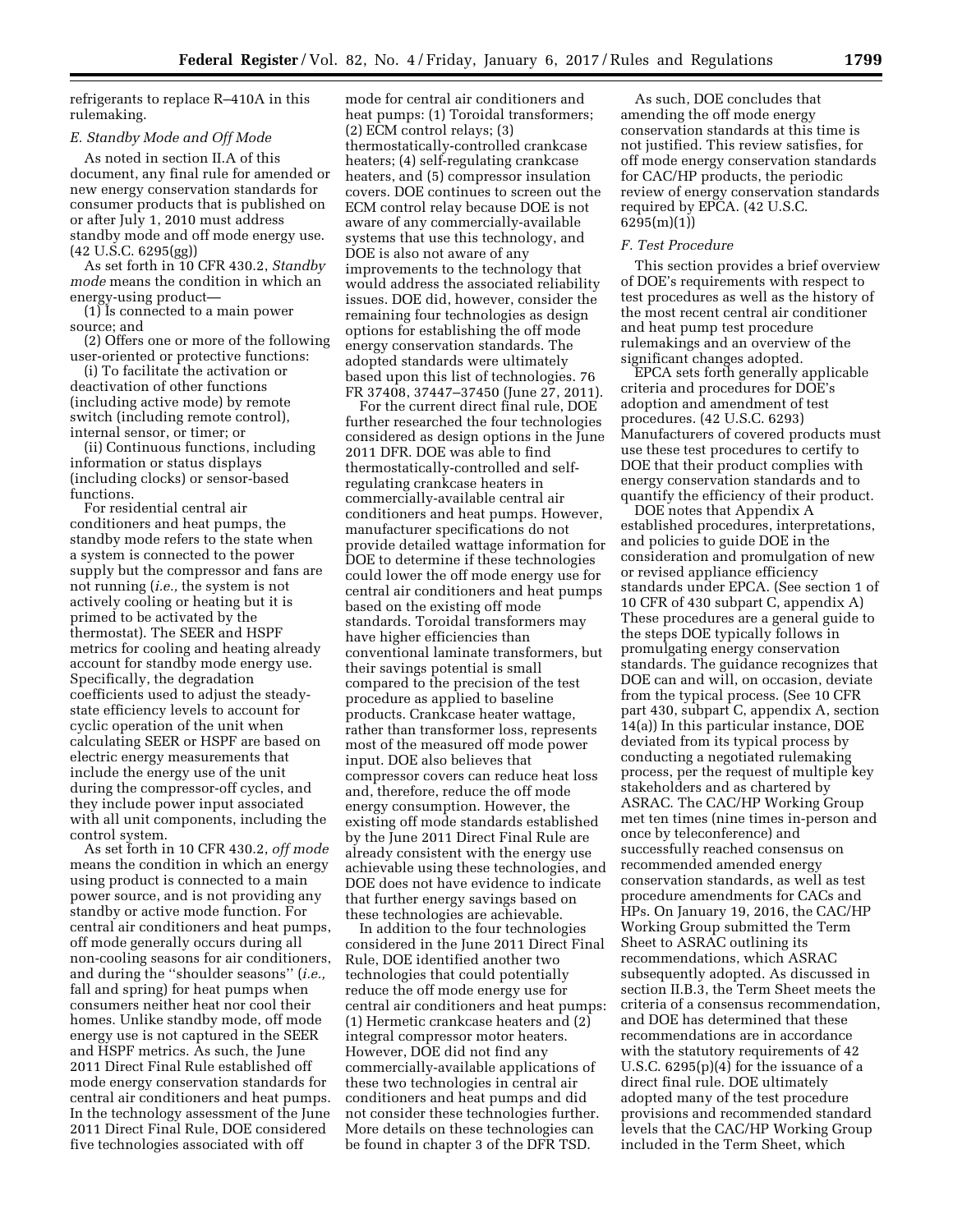illustrates that DOE's deviations from the typical rulemaking process in this instance did not adversely impact the manufacturers' ability to understand and provide input to DOE's rulemaking process. The process that DOE used, in this case, was a more collaborative negotiated rulemaking effort resulting in an agreement on recommended standard levels, which DOE is fully implementing in this direct final rule.

The most recent test procedure rulemaking included the following key rulemaking documents: The June 2016 test procedure final rule (81 FR 36992), the August 2016 test procedure SNOPR (81 FR 58164), and the November 2016 test procedure final rule (Docket No. EERE–2016–BT–TP–0029). This section does not address specific comments received on these test procedure documents, as those comments are addressed in the three notices listed. Rather, the main purpose of this section is to provide context for understanding the efficiency levels used in analyses for this direct final rule and the translated levels following the walkdown analysis. To reiterate, efficiency levels used throughout the analyses for this DFR are based on the test procedure in effect at the time of the CAC/HP Working Group negotiations, which did not include the changes outlined in this section. Standard levels set in this final rule have a compliance date simultaneous with the date that the test procedure as modified by the November 2016 test procedure final rule must be used to represent product efficiency. The translation of these standard levels based on the November 2016 test procedure final rule—which does include the changes outlined in this section—is presented in section V.C.1.

DOE initiated a test procedure rulemaking for central air conditioners and heat pumps in advance of the June 2011 DFR, publishing a NOPR on June 2, 2010 (June 2010 test procedure NOPR). 75 FR 31224. In this NOPR, DOE proposed adding calculations for the determination of sensible heat ratio, incorporating of a method to evaluate off mode power consumption, and also adding parameters for establishing regional measures of energy efficiency. *Id.* 

DOE published a supplemental notice of proposed rulemaking (SNOPR) regarding the test procedure for central air conditioners and heat pumps on April 1, 2011. 76 FR 18105. In this SNOPR, DOE proposed to amend the testing requirements for off mode power consumption in response to the comments DOE received on the June 2010 test procedure NOPR. DOE also discussed issues related to low-voltage

transformers used when testing coilonly units, and the use of a regional standard efficiency metric. *Id.* 

DOE received further comments regarding the off mode testing requirement for central air conditioners and heat pumps after the publication of the April 2011 test procedure SNOPR. In response to these comments, DOE published a second SNOPR on October 24, 2011. 76 FR 65616. In the October 2011 test procedure SNOPR, DOE addressed comments only related to off mode testing for central air conditioners and heat pumps. *Id.* 

DOE received comments on the October 2011 test procedure SNOPR, as well as comments relevant to the test procedure in response to the November 2014 RFI. In response to these comments, DOE published a third SNOPR on November 9, 2015. 80 FR 69278. DOE proposed the following in the November 2015 test procedure SNOPR:

• A new basic model definition as it pertains to central air conditioners and heat pumps and revised rating requirements;

• Revised alternative efficiency determination methods;

• Termination of active waivers and interim waivers;

• Revised procedures to determine off mode power consumption;

• Changes to the test procedure that would improve test repeatability and reduce test burden;

• Clarifications to ambiguous sections of the test procedure intended also to improve test repeatability;

• Inclusion of, amendments to, and withdrawals of test procedure revisions proposed in published test procedure notices in the rulemaking effort leading to this SNOPR; and

• Changes to the test procedure that would improve field representativeness.

Some of these proposals also included incorporation by reference of updated industry standards. *Id.* 

On June 8, 2016, DOE published a final rule with amendments to the test procedure that did not change the measured energy efficiency of central air conditioners and heat pumps when compared to the test procedure previously in effect. 81 FR 36992. Broadly, amendments included revisions to:

• Definitions, testing, rating, and compliance of basic models;

• Requirements for Alternative Efficiency Determination Methods (AEDMs);

• Procedures for specific products that had been granted test procedure waivers (*e.g.,* multi-circuit products and triple-capacity northern heat pumps);

• Test methods and calculations for off mode power; and

• Specific procedures concerning test repeatability and test burden, including for example, setting fan speeds, determining the maximum speed for variable-speed compressors, charging refrigerant lines, and determining the coefficient of cyclic degradation  $(C_D)$ , among others.

In the June 2016 test procedure final rule, DOE did not finalize several proposals of the November 2015 SNOPR that were intended to improve field representativeness, opting instead to revise these proposals and obtain further stakeholder input on them. DOE did this by publishing a SNOPR on August 24, 2016, which proposed amendments to the test procedure established by the June 2016 test procedure final rule. 81 FR 58164 DOE indicated that several of these amendments would change the measured energy efficiency of central air conditioners and heat pumps, while others would provide additional improvements for clarity and consistency. Amendments of the August 2016 SNOPR that would change measured efficiency were proposed for a new appendix M1 that would be required for representations coincident with the compliance date of the new efficiency standards These included proposals to:

• Increase minimum external static pressure requirements for most products, but limit the increase for certain products;

• For coil-only systems, introduce a new default fan power based on the new minimum external static pressure, and a unique, lower default fan power for manufactured home coil-only systems;

• Revise the heating load line slope factor and the heating load line zeroload temperature to better reflect field heating loads; and

• Revise certain aspects of the calculation procedures for calculating HSPF, including modified and clarified requirements regarding compressor speeds used for testing variable-speed heat pumps, and allowing use of a 5 °F test as an option for variable-speed heat pumps.

Other proposed changes to improve clarity and consistency, which DOE proposed as amendments to the current appendix M, as well as in sections of 10 CFR part 429, were to take effect 30 days after publication of the final rule. These included:

• Additional changes to definitions and compliance requirements;

• Extending the requirements for nomatch testing to other kinds of outdoor units that are predominantly installed as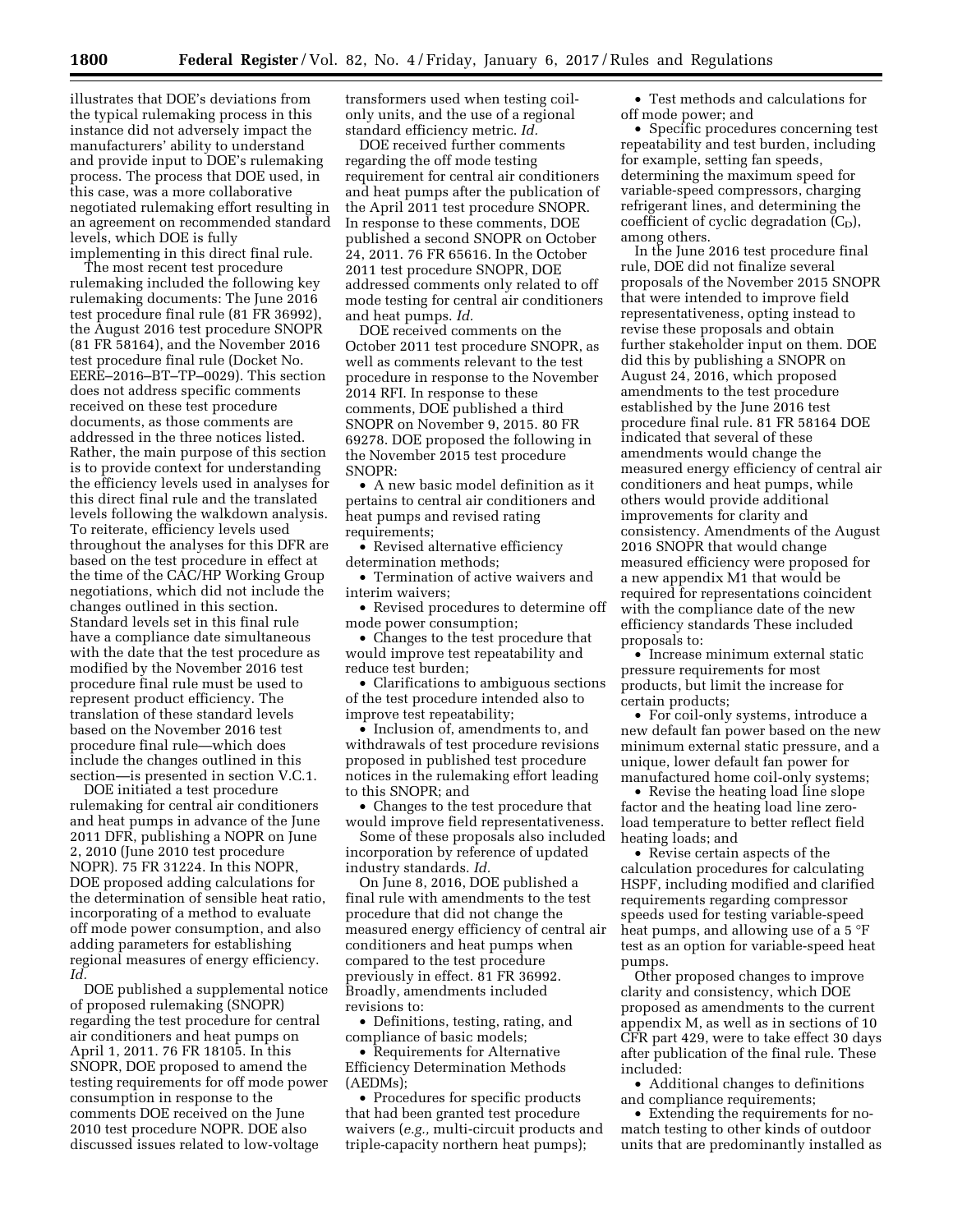replacements where the indoor unit is not replaced;

• Revision to the off-mode test procedure for systems with selfregulating crankcase heaters.

• A revised calculation for variablespeed heat pumps for calculating maximum speed performance below 17 °F;

• A revised method for calculating EER and COP for all variable-speed units, when operating at an intermediate compressor speed;

• Modifications to the outdoor air enthalpy method;

• New restrictions on refrigerant pressure measurement system internal volume;

• A new limit on indoor coil surface area; and

• Clarifying amendments addressing break-in periods, multi-split system part load requirements, and cased coil installation requirements.

On November 30, 2016 DOE issued a test procedure final rule that adopted most of the amendments proposed in the August 2016 SNOPR, many of these with revisions addressing stakeholder comments. Changes in final implementation of the amendments as compared to the proposals of the August 2016 SNOPR included:

• No adoption of restrictions on indoor coil surface area;

• Delay in implementation of certain amendments, moving them to appendix M1, including the change to the offmode test procedure and some of the provisions for testing of variable-speed heat pumps;

• Revisions to specific requirements for determining whether an outdoor unit must be tested using the no-match test procedure;

• For all secondary test methods (not just for the outdoor air enthalpy method as proposed), requiring a match to confirm primary capacity measurements only for certain tests, rather than for all tests;

• Modifications reducing the restrictions on refrigerant pressure system internal volumes;

• A change in the required external static pressure used for testing for one kind of product; and

• Extending optional use of a 5 °F test to single- and two-speed heat pumps in addition to variable-speed.

Note that, as discussed in section I, the analyses conducted to support this direct final rule were based on the test procedure at the time of the 2015–2016 ASRAC negotiations, per the request of the CAC/HP Working Group. Consequently, the efficiency ratings and levels referenced throughout this document are not impacted by the test

procedure amendments described above for the November 2016 test procedure final rule. However, central air conditioners and heat pumps will be required to be certified to the efficiency levels selected in this direct final rule and based on the test procedure established by the November 2016 test procedure final rule. The selected efficiency levels—presented throughout this document in terms of the test procedure at the time of the 2015–2016 ASRAC negotiations—are translated to levels in terms of the November 2016 test procedure final rule following the walk down analysis in section V.C.1.

#### *G. Technological Feasibility*

#### 1. General

In each energy conservation standards rulemaking, DOE conducts a screening analysis based on information gathered on all current technology options and prototype designs that could improve the efficiency of the products or equipment that are the subject of the rulemaking. As the first step in such an analysis, DOE develops a list of technology options for consideration in consultation with manufacturers, design engineers, and other interested parties. (See chapter 3 of the direct final rule Technical Support Document (''TSD'') for a discussion of the list of technology options that DOE identified.) DOE then determines which of those efficiencyimproving options are technologically feasible. DOE considers technologies incorporated in commercially-available products or in working prototypes to be technologically feasible. 10 CFR part 430, subpart C, appendix A, section  $4(a)(4)(i)$ .

Once DOE has determined that particular technology options are technologically feasible, it further evaluates each technology option in light of the following additional screening criteria: (1) Practicability to manufacture, install, and service; (2) adverse impacts on product utility or availability; and (3) adverse impacts on health or safety. 10 CFR part 430, subpart C, appendix A, section 4(a)(4)(ii)–(iv). Additionally, it is DOE policy not to include in its analysis any proprietary technology that is a unique pathway to achieving a certain efficiency level. Section IV.B of this direct final rule discusses the results of the screening analysis for residential central air conditioners and heat pumps, particularly the designs DOE considered, those it screened out, and those that are the basis for the trial standard levels (TSLs) in this rulemaking. For further details on the screening analysis for this rulemaking,

see chapter 4 of this direct final rule's TSD.

DOE notes that these screening criteria do not directly address the proprietary status of design options. As noted previously, DOE only considers efficiency levels achieved with the use of proprietary designs in the engineering analysis if they are not part of a unique path to achieve that efficiency level (*i.e.,*  if there are other non-proprietary technologies capable of achieving the same efficiency). DOE believes the amended standards for the products covered in this rulemaking would not mandate the use of any proprietary technologies, and that all manufacturers would be able to achieve the amended levels through the use of nonproprietary designs. The efficiency levels considered in the analysis are all represented by commercially-available technologies that are available to all manufacturers.

2. Maximum Technologically Feasible Levels

When DOE proposes to adopt an amended standard for a type or class of covered product, it must determine the maximum improvement in energy efficiency or maximum reduction in energy use that is technologically feasible for such a product. (42 U.S.C. 6295(p)(1)) Accordingly, in the engineering analysis, DOE determined the maximum technologically feasible (''max-tech'') improvements in energy efficiency for central air conditioners and heat pumps, using the design parameters for the most-efficient products available on the market or in working prototypes (see chapter 5 of the direct final rule TSD). The max-tech levels considered for the analysis represent commercially-available products. For most of the product classes, these max-tech products are listed in the AHRI Directory.29 For the SDHV and space-constrained air conditioner classes, the max-tech levels are as reported in manufacturers' product literature.

The max-tech levels that DOE determined for this rulemaking are presented in Table III–1. Note that these max-tech levels are in terms of the efficiency metrics measured consistent with the test procedure at the time of the 2015–2016 ASRAC negotiations.

<sup>29</sup>AHRI is the trade association representing manufacturers of heating, ventilation, air conditioning and refrigeration (HVACR) and water heating equipment within the global industry. Products of different manufacturers are certified to AHRI and listed in the AHRI Directory at: *[https://](https://www.ahridirectory.org/ahridirectory/pages/home.aspx) [www.ahridirectory.org/ahridirectory/pages/](https://www.ahridirectory.org/ahridirectory/pages/home.aspx) [home.aspx.](https://www.ahridirectory.org/ahridirectory/pages/home.aspx)* directory:*[https://www.ahridirectory.](https://www.ahridirectory.org/ahridirectory/pages/home.aspx) [org/ahridirectory/pages/home.aspx.](https://www.ahridirectory.org/ahridirectory/pages/home.aspx)*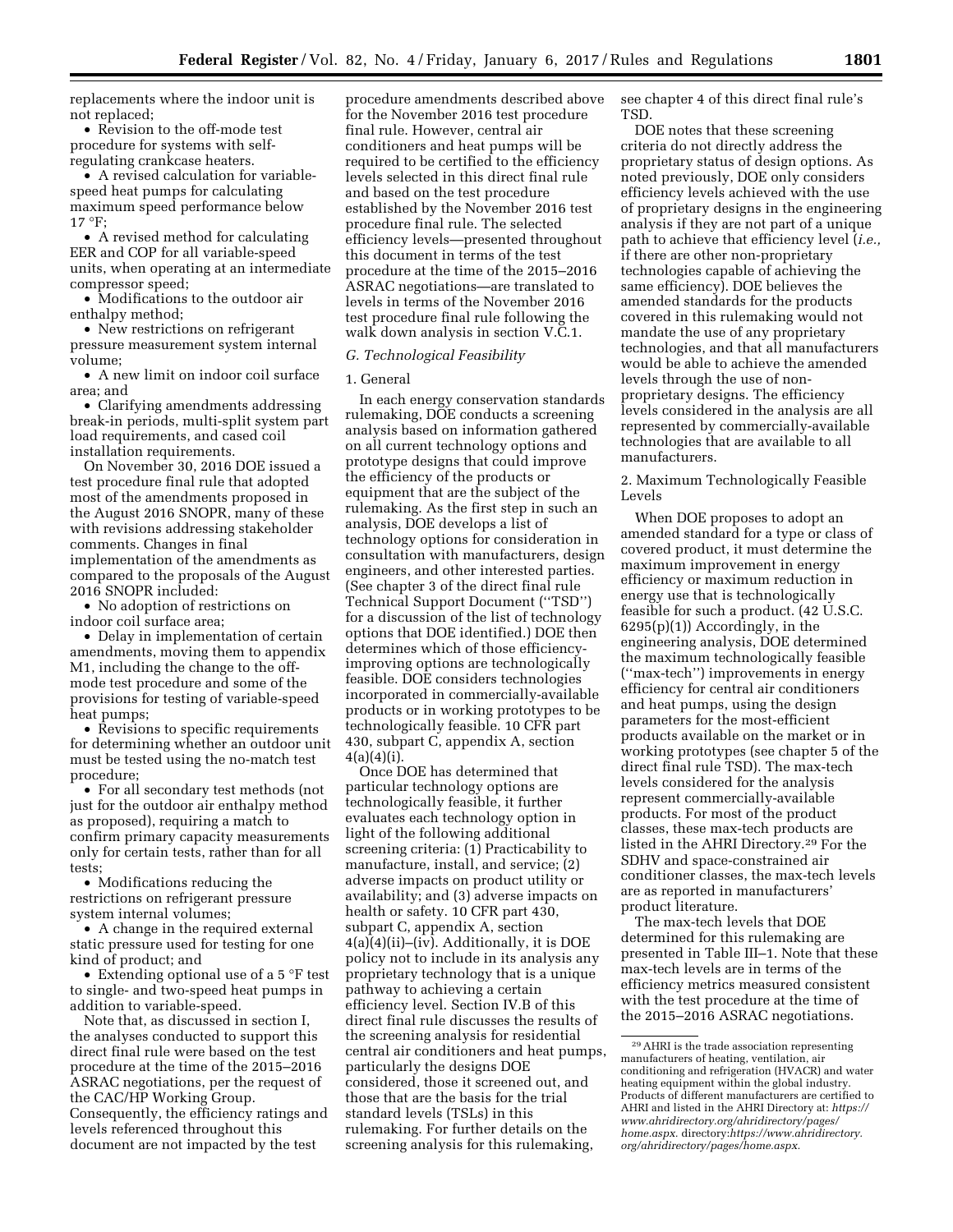The max-tech levels themselves are discussed in more detail in section IV.C of this direct final rule and in chapter 5 of the accompanying TSD.

## TABLE III–1—MAX-TECH SEER AND CORRESPONDING EER AND HSPF LEVELS CONSIDERED IN THE CENTRAL AIR CONDITIONER AND HEAT PUMP ANALYSES

|                                           | Representative cooling capacity | Max-tech efficiency levels |       |  |
|-------------------------------------------|---------------------------------|----------------------------|-------|--|
| Product class                             | tons)                           |                            | HSPF* |  |
| Split-Systems                             |                                 |                            |       |  |
|                                           |                                 | 21.0                       | N/A   |  |
|                                           |                                 | 21.0                       |       |  |
|                                           | 5                               | 20.0                       |       |  |
|                                           |                                 | 19.0                       | 9.9   |  |
|                                           |                                 | 19.0                       | 9.9   |  |
|                                           | 5                               | 17.5                       | 9.4   |  |
| Single-Package Systems                    |                                 |                            |       |  |
|                                           | All                             | 17.5                       | N/A   |  |
|                                           |                                 | 15.0                       | 8.2   |  |
| Small-Duct High-Velocity Air Conditioners |                                 | 14.0                       | N/A   |  |
|                                           |                                 | 14.0                       | N/A   |  |

\* SEER and HSPF listed in the table are as measured using the test procedure proposed in the November 9, 2015 TP SNOPR. 80 FR 69278 EER is also measured by the test procedure, but as discussed in section IV.C.2, DOE did not analyze EER-based efficiency levels for this direct final rule.

\*\* Max-Tech SEER levels are based on a blower-coil configuration.

## *H. Energy Savings*

## 1. Determination of Savings

For each TSL, DOE projected energy savings from the application of the TSL to the central air conditioners and heat pumps that are the subject of this rulemaking purchased in the 30-year period that begins in the year of expected compliance with amended standards (2021–2050 or 2023–2052).30 The savings are measured over the entire lifetime of central air conditioner and heat pump products purchased in the 30-year analysis period. DOE quantified the energy savings attributable to each TSL as the difference in energy consumption between each standards case and the nonew-standards case. The latter case represents a projection of energy consumption in the absence of amended energy conservation standards, and it considers market forces and policies that may affect future demand for moreefficient products.

DOE used its national impact analysis (NIA) spreadsheet model to estimate national energy savings (NES) from potential amended standards for central air conditioners and heat pumps. The NIA spreadsheet model (described in section IV.H of this direct final rule and chapter 10 of the TSD) calculates energy savings in terms of site energy, which is the energy directly consumed by products at the locations where they are used. For electricity, DOE calculates national energy savings on an annual

basis in terms of primary (source) energy savings, which is the savings in the energy that is used to generate and transmit electricity to the site. To calculate primary energy savings from site electricity savings, DOE derives annual conversion factors from data provided in the Energy Information Administration's (EIA) most recent *Annual Energy Outlook* (*AEO*). For natural gas, the primary energy savings are considered to be equal to the site energy savings.

DOE also calculates NES in terms of full-fuel-cycle (FFC) energy savings. As discussed in DOE's statement of policy, the FCC metric includes the energy consumed in extracting, processing, and transporting primary fuels (*i.e.,* coal, natural gas, petroleum fuels), and, thus, presents a more complete picture of the impacts of energy conservation standards. 76 FR 51282 (August 18, 2011), as amended at 77 FR 49701 (August 17, 2012). DOE's approach is based on the calculation of an FFC multiplier for each of the energy types used by covered products or equipment. For more information on FFC energy savings, see section IV.H.4.

#### 2. Significance of Savings

To adopt any new or amended standards for a covered product, DOE must determine that such action would result in ''significant'' energy savings. (42 U.S.C. 6295(o)(3)(B)) Although the term ''significant'' is not defined in the Act, the U.S. Court of Appeals for the District of Columbia Circuit, in *Natural Resources Defense Council* v. *Herrington,* 768 F.2d 1355, 1373 (D.C. Cir. 1985), opined that Congress

intended ''significant'' energy savings in the context of EPCA to be savings that are not ''genuinely trivial.'' The energy savings for all of the TSLs considered in this rulemaking, including the amended standards (presented in section V.B.3), are nontrivial, and, therefore, DOE considers them ''significant'' within the meaning of section 325 of EPCA.

#### *I. Economic Justification*

## 1. Specific Criteria

As discussed in section II.B., EPCA provides seven factors to be evaluated in determining whether a potential energy conservation standard is economically justified. (42 U.S.C. 6295(o)(2)(B)(i)(I)– (VII)) The following sections discuss how DOE has addressed each of those seven factors in this rulemaking.

## a. Economic Impact on Manufacturers and Consumers

In quantifying the impacts of a potential amended standard on manufacturers, DOE conducts a manufacturer impact analysis (MIA), as discussed in section IV.J, using an annual cash-flow approach to determine the quantitative impacts. This step includes both a short-term assessment based on the cost and capital requirements during the period between when a regulation is issued and when entities must comply with the regulation—and a long-term assessment over a 30-year period. The industrywide impacts analyzed include: (1) Industry net present value (INPV), which values the industry on the basis of expected future cash flows; (2) cash flows by year; (3) changes in revenue

<sup>30</sup> DOE also presents a sensitivity analysis that considers impacts for products shipped in a 9-year period.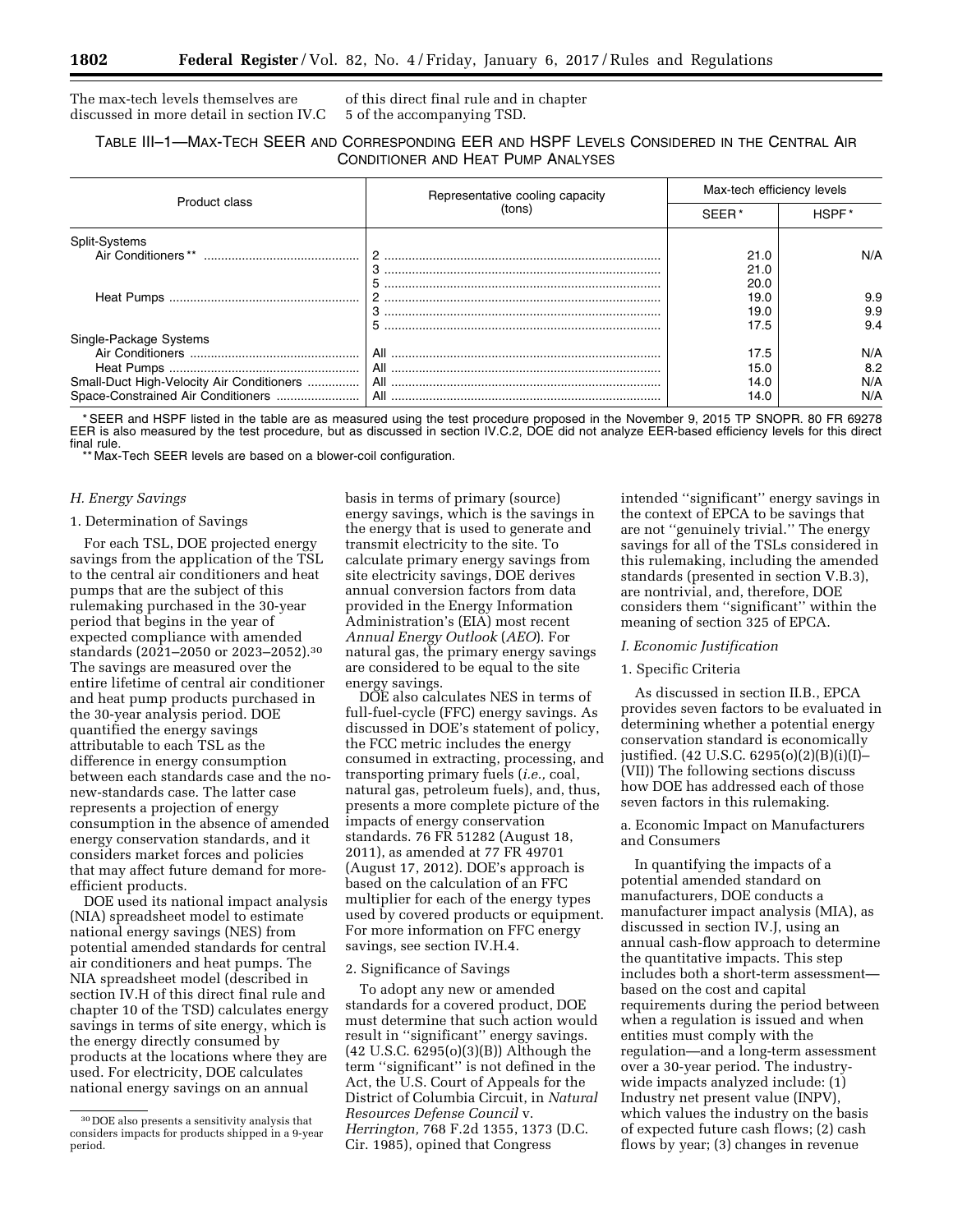and income; and (4) other measures of impact, as appropriate. Second, DOE analyzes and reports the impacts on different types of manufacturers, including impacts on small manufacturers. Third, DOE considers the impact of standards on domestic manufacturer employment and manufacturing capacity, as well as the potential for standards to result in plant closures and loss of capital investment. Finally, DOE takes into account cumulative impacts of various DOE regulations and other regulatory requirements on manufacturers.

For individual consumers, measures of economic impact include the changes in LCC and payback period (PBP) associated with new or amended standards. These measures are discussed further in the following section. For consumers in the aggregate, DOE also calculates the national net present value of the consumer costs and benefits expected to result from particular standards. DOE also evaluates the LCC impacts of potential standards on identifiable subgroups of consumers that may be affected disproportionately by a national standard.

b. Savings in Operating Costs Compared To Increase in Price (LCC and PBP)

EPCA requires DOE to consider the savings in operating costs throughout the estimated average life of the covered product in the type (or class) compared to any increase in the price of, or in the initial charges for, or maintenance expenses of, the covered product that are likely to result from a standard. (42 U.S.C.  $6295(o)(2)(B)(i)(II))$  DOE conducts this comparison in its LCC and PBP analyses.

The LCC is the sum of the purchase price of a product (including its installation) and the operating expense (including energy, maintenance, and repair expenditures) discounted over the lifetime of the product. The LCC analysis requires a variety of inputs, such as product prices, product energy consumption, energy prices, maintenance and repair costs, product lifetime, and consumer discount rates. To account for uncertainty and variability in specific inputs, such as product lifetime and discount rate, DOE uses a distribution of values, with probabilities attached to each value. For its LCC and PBP analysis, DOE assumes that consumers will purchase the covered products in the first year of compliance with amended standards.

The PBP is the estimated amount of time (in years) it takes consumers to recover the increased purchase cost (including installation) of a moreefficient product through lower

operating costs. DOE calculates the PBP by dividing the change in purchase cost due to a more-stringent standard by the change in annual operating cost for the year that standards are assumed to take effect.

For its LCC and PBP analysis, DOE assumes that consumers will purchase the covered products in the first year of compliance with amended standards. The LCC savings for the considered efficiency levels are calculated relative to a case that reflects projected market trends in the absence of amended standards.

DOE's LCC and PBP analyses are discussed in further detail in section IV.F.

## c. Energy Savings

Although significant conservation of energy is a separate statutory requirement for adopting an energy conservation standard, EPCA requires DOE, in determining the economic justification of a standard, to consider the total projected energy savings that are expected to result directly from the standard. (42 U.S.C. 6295(o)(2)(B)(i)(III)) As discussed in section IV.H, DOE uses the NIA spreadsheet to project national energy savings.

d. Lessening of Utility or Performance of Products

In establishing product classes and in evaluating design options and the impact of potential standard levels, DOE evaluates potential standards that would not lessen the utility or performance of the considered products. (42 U.S.C.  $6295(o)(2)(B)(i)(IV))$  Based on data available to DOE, the standards considered in this document would not reduce the utility or performance of the products under consideration in this rulemaking.

e. Impact of Any Lessening of Competition

EPCA directs DOE to consider the impact of any lessening of competition, as determined in writing by the Attorney General, that is likely to result from a proposed standard. (42 U.S.C.  $6295(o)(2)(B)(i)(V)$  It also directs the Attorney General to determine the impact, if any, of any lessening of competition likely to result from a proposed standard and to transmit such determination to the Secretary within 60 days of the publication of a proposed rule, together with an analysis of the nature and extent of the impact. (42 U.S.C. 6295(o)(2)(B)(ii)) DOE will transmit a copy of this direct final rule to the Attorney General with a request that the Department of Justice (DOJ) provide its determination on this issue.

DOE will consider DOJ's comments on the rule in determining whether to proceed with the direct final rule. DOE will also publish and respond to the DOJ's comments in the **Federal Register**  in a separate notice.

#### f. Need for National Energy Conservation

DOE also considers the need for national energy conservation in determining whether a new or amended standard is economically justified. (42 U.S.C. 6295(o)(2)(B)(i)(VI)) The energy savings from the amended standards are likely to provide improvements to the security and reliability of the nation's energy system. Reductions in the demand for electricity also may result in reduced costs for maintaining the reliability of the nation's electricity system. DOE conducts a utility impact analysis to estimate how standards may affect the Nation's needed power generation capacity, as discussed in section IV.M.

The amended standards also are likely to result in environmental benefits in the form of reduced emissions of air pollutants and greenhouse gases (GHGs) associated with energy production and use. DOE conducts an emissions analysis to estimate how the amended standards may affect these emissions, as discussed in section IV.K the emissions impacts are reported in section V.5 of this document. DOE also estimates the economic value of emissions reductions resulting from the considered TSLs, as discussed in section IV.L.

#### g. Other Factors

EPCA allows the Secretary of Energy, in determining whether an energy conservation standard is economically justified, to consider any other factors that the Secretary deems to be relevant. (42 U.S.C. 6295(o)(2)(B)(i)(VII)) To the extent interested parties submit any relevant information regarding economic justification that does not fit into the other categories described above, DOE could consider such information under ''other factors.''

In developing the direct final rule, DOE has also considered the submission of the jointly-submitted Term Sheet from the CAC/HP Working Group, as approved by ASRAC. In DOE's view, the Term Sheet sets forth a statement by interested persons that are fairly representative of relevant points of view (including representatives of manufacturers of covered equipment, States, and efficiency advocates) and contains recommendations with respect to energy conservation standards that are in accordance with 42 U.S.C. 6295(o), as required by EPCA's direct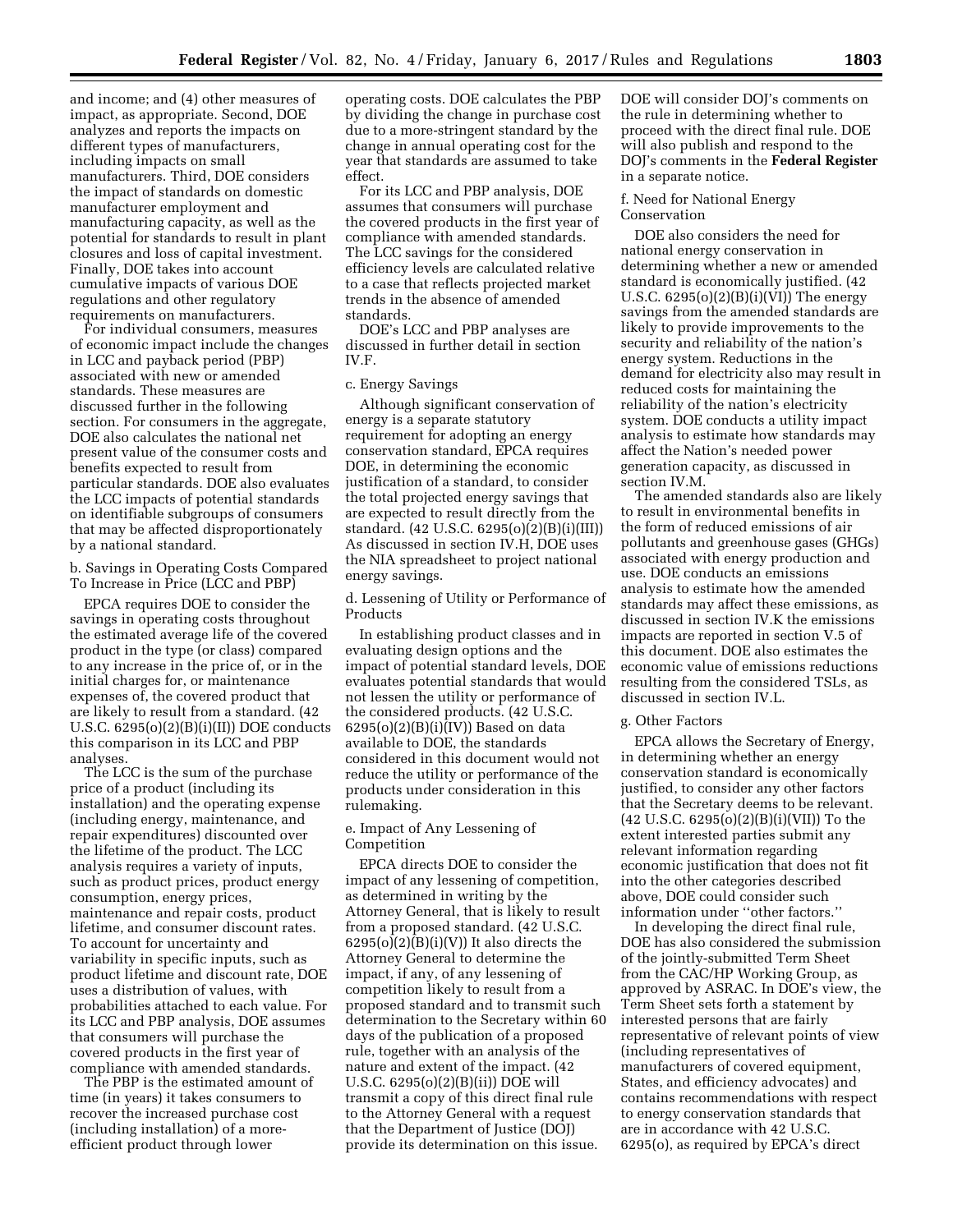final rule provision. See 42 U.S.C. 6295(p)(4). DOE has encouraged the submission of agreements such as the one developed and submitted by the CAC/HP Working Group as a way to bring diverse stakeholders together, to develop an independent and probative analysis useful in DOE standard setting, and to expedite the rulemaking process. DOE also believes that standard levels recommended in the Term Sheet may increase the likelihood for regulatory compliance, while decreasing the risk of litigation.

## 2. Rebuttable Presumption

As set forth in 42 U.S.C.  $6295(o)(2)(B)(iii)$ , EPCA creates a rebuttable presumption that an energy conservation standard is economically justified if the additional cost to the consumer of a product that meets the standard is less than three times the value of the first full year's energy savings resulting from the standard, as calculated under the applicable DOE test procedure. DOE's LCC and PBP analyses generate values used to calculate the effects that potential energy conservation standards would have on the payback period for consumers. These analyses include, but are not limited to, the 3-year payback period contemplated under the rebuttable-presumption test. In addition, DOE routinely conducts an economic analysis that considers the full range of impacts to consumers, manufacturers, the Nation, and the environment, as required under 42 U.S.C.  $6295(o)(2)(B)(i)$ . The results of this analysis serve as the basis for DOE's evaluation of the economic justification for a potential standard level (thereby supporting or rebutting the results of any preliminary determination of economic justification). The rebuttable presumption payback calculation is discussed in section IV.F.3 of this document.

#### **IV. Methodology**

This section addresses the analyses DOE has performed for this rulemaking with regard to residential central air conditioners and heat pumps. Each subsection will address a component of DOE's analyses.

DOE used several analytical tools to estimate the impact of the amended standards. The first tool is a spreadsheet that calculates the LCC and PBP of amended energy conservation standards. The national impacts analysis (NIA) requires a second spreadsheet set that provides shipments forecasts and calculates national energy savings and net present value resulting from amended energy conservation

standards. DOE used the third spreadsheet tool, the Government Regulatory Impact Model (GRIM), to assess manufacturer impacts of amended standards. These three spreadsheet tools are available on the DOE Web site.31 Additionally, DOE used output from the latest version of EIA's *Annual Energy Outlook (AEO)* for the emissions and utility impact analyses.32

## *A. Market and Technology Assessment*

In conducting a market and technology assessment, DOE develops information that provides an overall picture of the market for covered products. This overall picture includes the purpose of the products, the industry structure, manufacturers, market characteristics, and technologies used. DOE uses both quantitative and qualitative assessments, based primarily on publicly-available information. The market and technology assessment for this residential central air conditioning and heat pump rulemaking covers issues that include: (1) A determination of the scope of the rulemaking and product classes; (2) manufacturers and industry structure; (3) quantities and types of products sold and offered for sale; (4) retail market trends; (5) regulatory and non-regulatory programs; and (6) technologies or design options that could improve the energy efficiency of the product(s) under examination. The key findings of DOE's market assessment are summarized below. For additional detail, see chapter 3 of the DFR TSD.

## 1. Definition and Scope of Coverage

A residential central air conditioner or heat pump is an important component of a home's central heating and cooling system, providing cooled and/or heated air to the conditioned space, often through ductwork. Splitsystem air conditioners are comprised of an indoor unit, which contains the indoor coil and may contain the indoor fan (blower); and an outdoor unit, which contains the compressor, outdoor coil, and outdoor fan. The indoor unit either includes its own blower (''blowercoil unit'') or uses the furnace fan (''coilonly unit'') to circulate air over the indoor coil, transferring heat between the circulating air and the refrigerant. The cooled (or heated) air is then distributed via ductwork to the conditioned space. The compressor

raises the refrigerant pressure, which raises its saturation temperature so that it is warm enough to transfer heat either to the ambient air (for cooling mode) or the indoor air (for heat-pump mode). Single-package systems contain all of these components in a single-package. A residential central heat pump utilizes the same components as a central air conditioner, but also includes a reversing valve and other components that allow it to reverse the functions of the indoor and outdoor coils, thus operating in heat pump mode.

EPCA defines a central air conditioner as a product, other than a packaged terminal air conditioner,<sup>33</sup> which is powered by single phase electric current, air cooled, rated below 65,000 Btu per hour, not contained within the same cabinet as a furnace, the rated capacity of which is above 225,000 Btu per hour, and is a heat pump or a cooling only unit. (42 U.S.C. 6291(21)) DOE has incorporated this definition in its regulations at 10 CFR 430.2.

EPCA defines a ''heat pump'' as a product, other than a packaged terminal heat pump,34 which consists of one or more assemblies, powered by single phase electric current, rated below 65,000 Btu per hour, utilizing an indoor conditioning coil, compressor, and refrigerant-to-outdoor air heat exchanger to provide air heating, and may also provide air cooling, dehumidifying, humidifying circulating, and air cleaning. (42 U.S.C. 6291(24)) DOE has incorporated this definition into its regulations at 10 CFR 430.2. These products, also known as unitary air conditioners, do not include room air conditioners.35

In this DFR, DOE is amending energy conservation standards for the products covered by DOE's current standards for central air conditioners and heat pumps, specified at 10 CFR 430.32(c)(2), which DOE adopted in the June 2011 DFR.

34 ''Packaged terminal heat pump'' is defined in 10 CFR 430.2 as ''a packaged terminal air conditioner that utilizes reverse cycle refrigeration as its prime heat source and should have supplementary heating availability by builder's choice of energy.

35 ''Room air conditioner'' is defined in 10 CFR 430.2 as ''a consumer product, other than a 'packaged terminal air conditioner,' which is powered by a single phase electric current which is an encased assembly designed as a unit for mounting in a window or through the wall for the purpose of providing delivery of conditioned air to an enclosed space. It includes a prime source of refrigeration and may include a means for ventilating and heating.''

<sup>31</sup>See: *[http://www1.eere.energy.gov/buildings/](http://www1.eere.energy.gov/buildings/appliance_standards/rulemaking.aspx?ruleid=104) appliance*\_*[standards/rulemaking.aspx?ruleid=104.](http://www1.eere.energy.gov/buildings/appliance_standards/rulemaking.aspx?ruleid=104)* 

<sup>32</sup>All three spreadsheet tools are available online at the rulemaking portion of DOE's Web site: *[http://](http://www1.eere.energy.gov/buildings/appliance_standards/product.aspx/productid/72)  [www1.eere.energy.gov/buildings/appliance](http://www1.eere.energy.gov/buildings/appliance_standards/product.aspx/productid/72)*\_ *[standards/product.aspx/productid/72.](http://www1.eere.energy.gov/buildings/appliance_standards/product.aspx/productid/72)* 

 $^{\rm 33\, \prime}$  Packaged terminal air conditioner'' is defined in 10 CFR 430.2 as ''a wall sleeve and a separate unencased combination of heating and cooling assemblies specified by the builder and intended for mounting through the wall. It includes a prime source of refrigeration, separable outdoor louvers, forced ventilation, and heating availability energy.''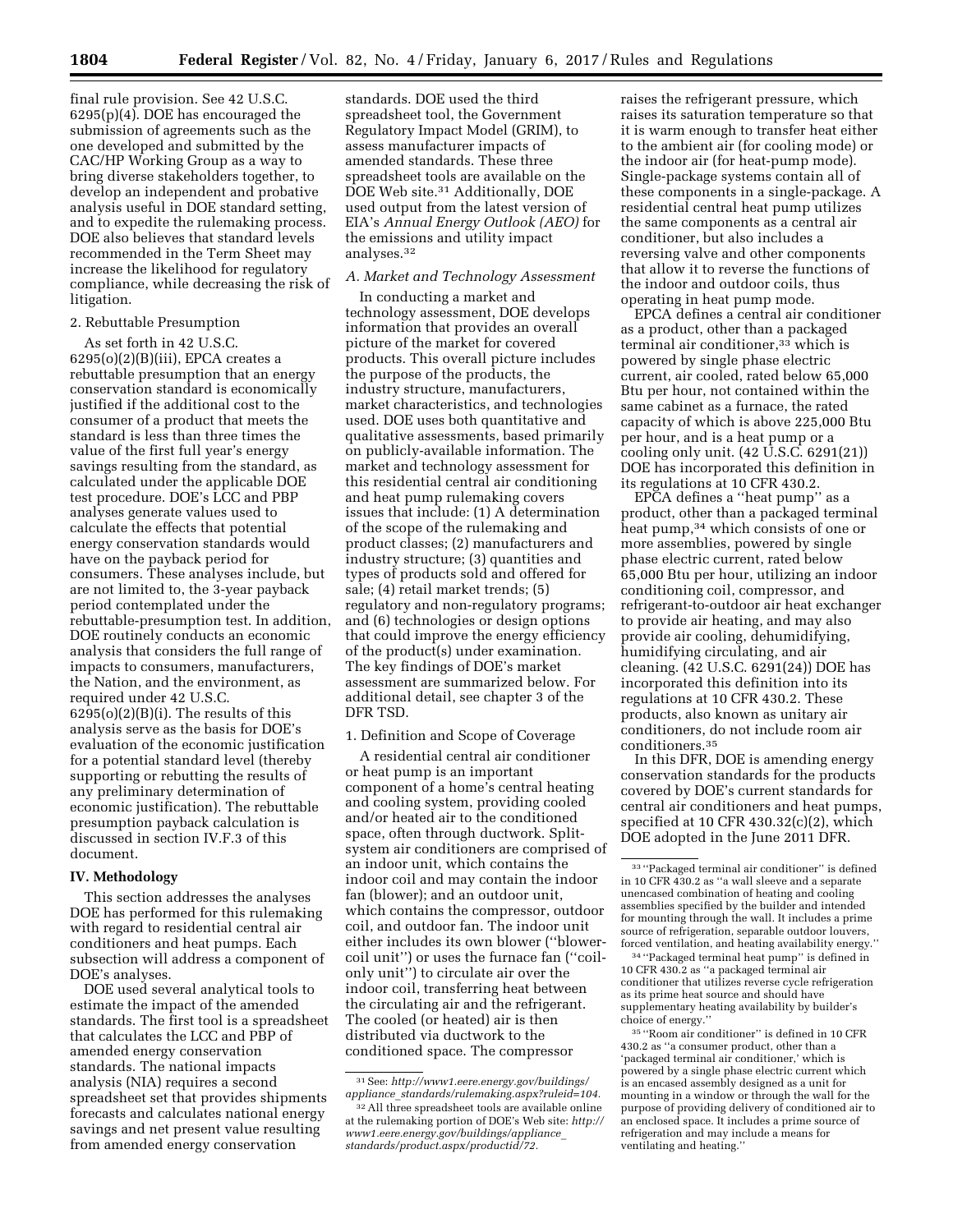These products consist of: (1) Splitsystem air conditioners; (2) split-system heat pumps; (3) single package air conditioners; and (4) single package heat pumps.

DOE's current standards for central air conditioners are expressed as the minimum seasonal energy efficiency ratio (SEER), the minimum heating seasonal performance factor (HSPF) for heat pumps, and the maximum offmode power  $(P_{W, \text{OFF}})$ . SEER is a seasonal efficiency metric that accounts for electricity consumption in active cooling and standby operating modes during the cooling season, while HSPF is a seasonal efficiency metric that accounts for active heating and standby operating modes for heat pumps during the heating season. For the Southwest region of the United States, (four states including Arizona, California, Nevada, and New Mexico) DOE's current standards also include additional requirements for energy efficiency ratio (EER) for both central air conditioners and heat pumps. 10 CFR 430.32(c).

### 2. Product Classes

When evaluating and establishing energy conservation standards, DOE divides covered products into product classes by the type of energy used, by capacity, or by another performancerelated feature that justifies a different standard. In making a determination whether a performance-related feature justifies a different standard, DOE must consider factors such as the utility to the consumer of the feature. (42 U.S.C. 6295(q)). DOE has divided residential central air conditioners and heat pumps into seven product classes: 36

- Split-system air conditioners
- Split-system heat pumps
- Single-package air conditioners
- Single-package heat pumps
- Small-duct high-velocity systems
- Space-constrained air conditioners
- Space-constrained heat pumps

In the November 2014 RFI, DOE requested feedback on whether it should consider any changes the existing product classes for central air conditioners and heat pumps. 79 FR 65603, 65605 (Nov. 5, 2014). In response, AHRI and Southern Co. commented that they supported retaining the listed product classes used in the previous rulemaking (*i.e.,* the June 2011 Final Rule). (AHRI, No. 13 at p. 3; Southern Co., No. 11 at p. 2) NEEA and NPCC suggested that DOE consider the possibility of a separate product class for variable capacity systems,

given their potential increased cost effectiveness relative to fixed capacity systems. (NEEA & NPCC, No. 19 at p. 3) Rheem recommended that a product class be added for combined appliances which contribute to heat recovery for water heating. (Rheem, No. 17 at p. 2).

For this rulemaking, DOE has retained the product classes associated with the 2011 DFR that were listed in the November 2014 RFI. In response to NEEA & NPCC, DOE sees no need for the suggested change because variable capacity products have no difficulty meeting the current standards—or the standards set in this notice. In response to Rheem's comment, DOE has not found evidence that the capability for heat recovery for water heating reduces a product's ability to meet a given efficiency level, and Rheem's comment did not indicate that this is the case, nor did it explain why such product might have a different efficiency level when tested according to the DOE test procedure for central air conditioners and heat pumps (which does not include transfer of heat to water). Hence, DOE believes that the threshold for setting separate product classes for these products under EPCA is not met. 42 U.S.C. 4295(q)(B)

## 3. Technology Options

As part of the market and technology assessment performed for the November 2014 RFI and for this DFR, DOE developed a comprehensive list of technologies to improve the energy efficiency of central air conditioners and heat pumps. Chapter 3 of the DFR TSD contains a detailed description of each technology that DOE identified.

DOE received comments on the technology options proposed in the November 2014 RFI. ACEEE requested that DOE consider the addition of multistage systems to the list of design options. (ACEEE, No. 21 at p.3) Southern Co. also commented that it supported design options associated with variable speed operation because of humidity control considerations. (Southern Co., No. 19 at p. 2) NEEA and NPCC, as well as PG&E, suggested that DOE add a design options for the reduction of off and standby-mode energy use and for control systems. (NEEA & NPCC, No. 19 at p. 10; PG&E, No. 15 at p. 2) Rheem proposed that DOE add combined appliance technology to the list of design options. (Rheem, No. 17 at p. 3) On the other hand, AHRI commented that DOE should consider only design options that DOE included for central air conditioners in the June 2011 DFR. (AHRI, No. 13 at p. 3). ACEEE also suggested that DOE conduct a

systematic evaluation of the energy savings potential of products used in the Southeast and Southwest, particularly the benefits of enhanced latent heat work to condition the air. (ACEEE, No. 21 at p. 3)

In response to the comments made by ACEEE and Southern Co., DOE has included both two-stage and variable speed compressors as design options. Regarding the addition of design options for reducing off and standby-mode energy use, DOE conducted a market and technology assessment (as described in section IV.A.3) and has found that the design options used in the June 2011 DFR are the same ones that are viable today. Additionally, DOE refers to discussions during the CAC/HP CAC/HP Working Group Negotiations, in which no objections were raised by stakeholders to the proposed design option list. (ASRAC Public Meeting, No. 88 at p. 188) Further discussion regarding the viability of the technology options is provided in chapter 4 of the TSD. Regarding the NEEA and NPPC comment regarding controls, there are many ways that controls might be employed to improve rated efficiency, but NEEA and NPPC's comment does not specify, nor could DOE infer from the comment, what type of control design option should be considered. DOE notes that it considered a comprehensive scope of technologies in its market and tech assessment, and is confident that its engineering analysis accounts for these controls. In response to Rheem, EPCA defines ''central air conditioner'' as a product that is aircooled. (42 U.S.C. 6291(21)(B)) In contrast, combination appliances reject heat to water. Hence, water-heating operation of such appliances is not covered by DOE's regulations for central air conditioners and heat pumps. In response to ACEEE's comment about creating a design option for higher or lower latent capacity, any differential benefit for systems designed for a different latent capacity or different return air humidity would also not be captured in DOE's current or amended test procedures, and hence was not considered as part of the analysis to establish amended efficiency levels. Finally, in response to all of the comments suggesting specific design options, DOE conducted an efficiencylevel-based engineering analysis based on existing product designs. While DOE has assembled a specific list of design options that reflect known design differences among these existing products, there are other design differences that affect the rated efficiencies used in the analysis that

<sup>36</sup>These product classes were last examined by the June 2011 DFR. 76 FR 37408, 37446 (June 27, 2011), prior to this current round of rulemaking.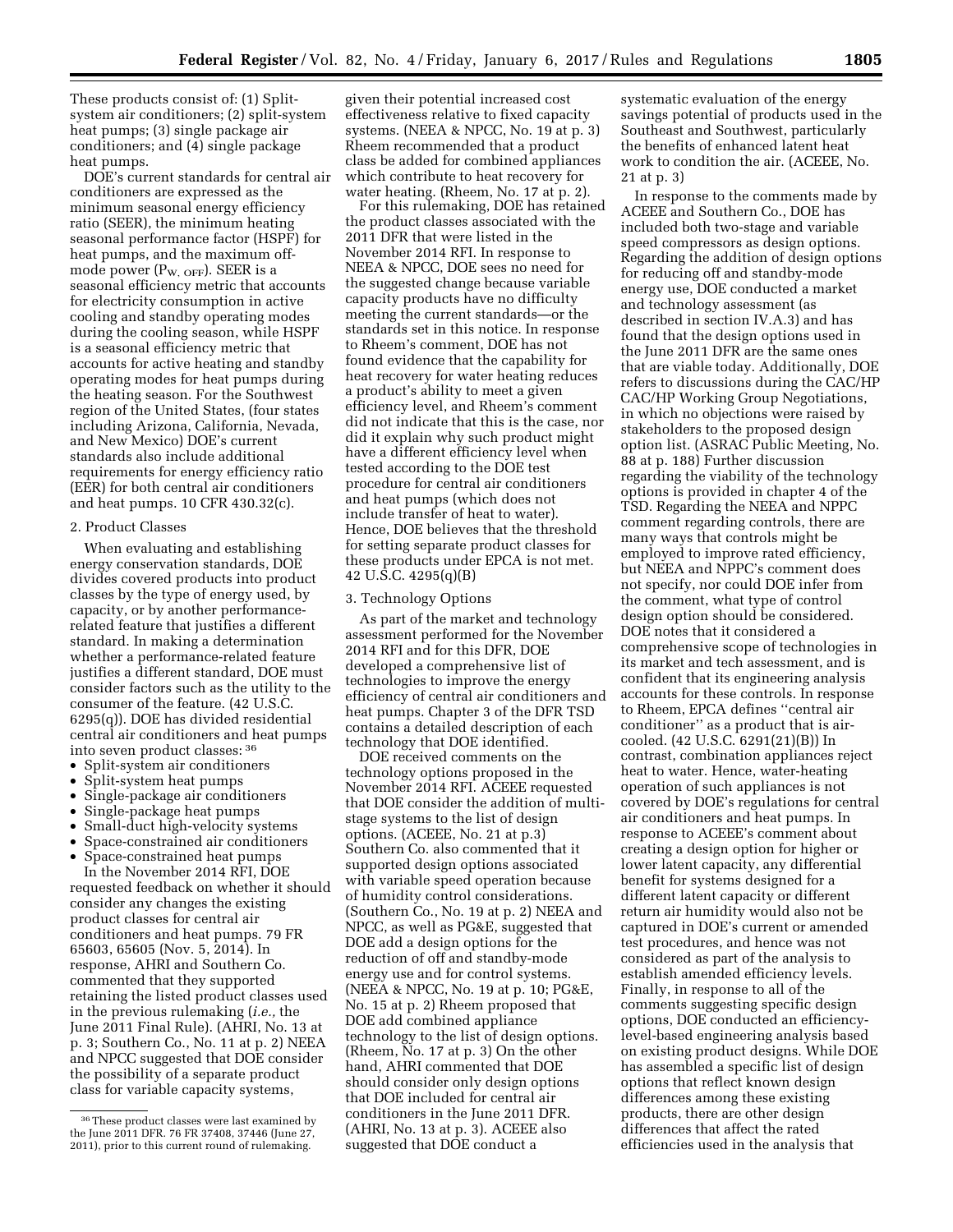represent design options, the use of which is probable but not certain. Some of these would likely be classified as ''controls'' design options, which would address the NEEA & NPPC comment.

These comments, as well as others, were addressed during the CAC/HP Working Group Negotiations. Based on the RFI comments and the 2015–2016 CAC/HP Working Group discussions, DOE constructed a list of technology options for consideration in the analysis for this direct final rule. Table IV–1 compiles this list.

| TABLE IV-1 TECHNOLOGY OPTIONS |  |  |
|-------------------------------|--|--|
|-------------------------------|--|--|

| Component                                | Technology                                                                                                               |
|------------------------------------------|--------------------------------------------------------------------------------------------------------------------------|
| Compressor<br>.                          | Higher-EER compressor.<br>Two-stage compressor.<br>Variable speed com-<br>pressor.                                       |
| Heat exchanger<br>$\ddotsc$<br>Fan Motor | Larger heat exchanger.<br>Constant torque perma-<br>nent-magnet motor.<br>Constant air flow perma-<br>nent-magnet motor. |
| Fan                                      | Higher-efficiency fan<br>blades, fan wheels, and<br>fan configurations.                                                  |
| Expansion valve                          | Thermostatic expansion<br>valve.<br>Electronic expansion<br>valve.                                                       |
| Controls                                 | Heat pump defrost con-<br>trols.                                                                                         |

DOE expanded the ''higher efficiency compressor'' technology option to indicate that, in addition to consideration of compressors with higher energy efficiency ratio (EER, the compressor capacity divided by its power input at the compressor rating condition expressed in Btu/h-W), manufacturers can also consider use of two-capacity or variable-speed compressors. DOE limited the specific technology options for heat exchangers to only larger-size heat exchangers because most heat exchanger technology (*e.g.* round-tube/flat fin, microchannel, etc.) can be used either in baseline or higher-efficiency products. The list includes the two general types of higher-efficiency fan motors used in products. For fans, the revised list more generally indicates that efficiency improvements can be associated with the fan blades of outdoor fans, the fan wheels of indoor fans, and the general fan configuration, including all details of design that affect efficiency (*e.g.*  overall size, inlet and outlet flow transitions, clearance gaps between rotating and stationary components, etc.) The revised list includes two specific examples of higher-efficiency expansion valves. The list does not separately include inverter technology,

which would be captured as part of the variable-speed compressor and/or the constant-air-flow permanent magnet motor technology options.

#### *B. Screening Analysis*

After identifying potential technology options for improving the efficiency of residential central air conditioners and heat pumps, DOE performed the screening analysis (see section IV.B of this direct final rule or chapter 4 of the DFR TSD) on these technologies to determine which could be considered further in the analysis and which should be eliminated. DOE uses the following four screening criteria to determine which technology options are suitable for further consideration in an energy conservation standards rulemaking:

1. *Technological feasibility.*  Technologies that are neither incorporated in commercial products nor in working prototypes will not be considered further.

2. *Practicability to manufacture, install, and service.* If DOE determines that mass production, reliable installation, and servicing of a technology in commercial products could not be achieved on the scale necessary to serve the relevant market at the time of the compliance date of the standard, then that technology will not be considered further.

3. *Impacts on product utility or product availability.* If DOE determines that a technology would have significant adverse impact on the utility of the product to significant subgroups of consumers or would result in the unavailability of any covered product type with performance characteristics (including reliability), features, sizes, capacities, and volumes that are substantially the same as products generally available in the United States at the time, then that technology will not be considered further.

4. *Adverse impacts on health or safety.* If DOE determines that a technology would have significant adverse impacts on health or safety, then that technology will not be considered further. (10 CFR part 430, subpart C, appendix  $A$ ,  $4(a)(4)$  and  $5(b)$ )

If DOE determines that a technology, or a combination of technologies, fails to meet one or more of the above four criteria, it will be excluded from further consideration in the engineering analysis. DOE found that all of the identified technologies listed in Table IV–1 met all four screening criteria and consequently, are suitable for further examination in DOE's analysis. For offmode technologies, DOE determined that there is no commercial application

for the hermetic crankcase heater and the integral compressor motor heater in central air conditioners and heat pumps. Therefore, DOE screened out these two technologies. For additional details, please see chapter 4 of the direct final rule TSD.

#### *C. Engineering Analysis*

The engineering analysis establishes a relationship between energy efficiency and manufacturing production cost (MPC) for units that will be impacted by amended energy conservation standards. This relationship serves as the basis of cost-benefit analyses for individual consumers, manufacturers, and the Nation.

DOE began the engineering analysis by identifying energy efficiency levels to analyze. The current energy conservation standard served as the baseline efficiency level from which DOE analyzed possible energy efficiency improvements. In addition to the baseline, DOE identified higher efficiency levels that correspond to higher-efficiency products available on the market, including the most efficient, or max-tech, products. Using a variety of data sources, DOE estimated marketweighted MPCs at the baseline efficiency level and the marketweighted incremental MPC increases required to achieve each higher efficiency level, for each product class. Following the quantification of MPCs, DOE estimated the additional costs to residential consumers from markups by the manufacturers, distributors, and contractors. This information was then used in the downstream analyses to examine the costs and benefits associated with increased equipment efficiency.

For the August 2015 NODA, DOE used a top-down analysis approach in which an exponential curve-fit was applied to a database of MPC vs. efficiency values to generate a costefficiency relationship for each representative capacity in each product class. 80 FR 52206 (Aug. 28, 2015). DOE did not receive comments on the NODA specifically regarding the NODA engineering analysis methodologies and results. During the CAC/HP Working Group meetings, however, DOE's engineering analysis was discussed in detail. ASRAC Working Group members expressed concern that the approach used in the August 2015 NODA did not reflect critical aspects of the relationship between MPC and efficiency. Ingersoll Rand and Southern Company requested to see efficiency levels differentiated by single speed and two-speed products. (ASRAC Public Meeting, No. 40 at p. 232, 248)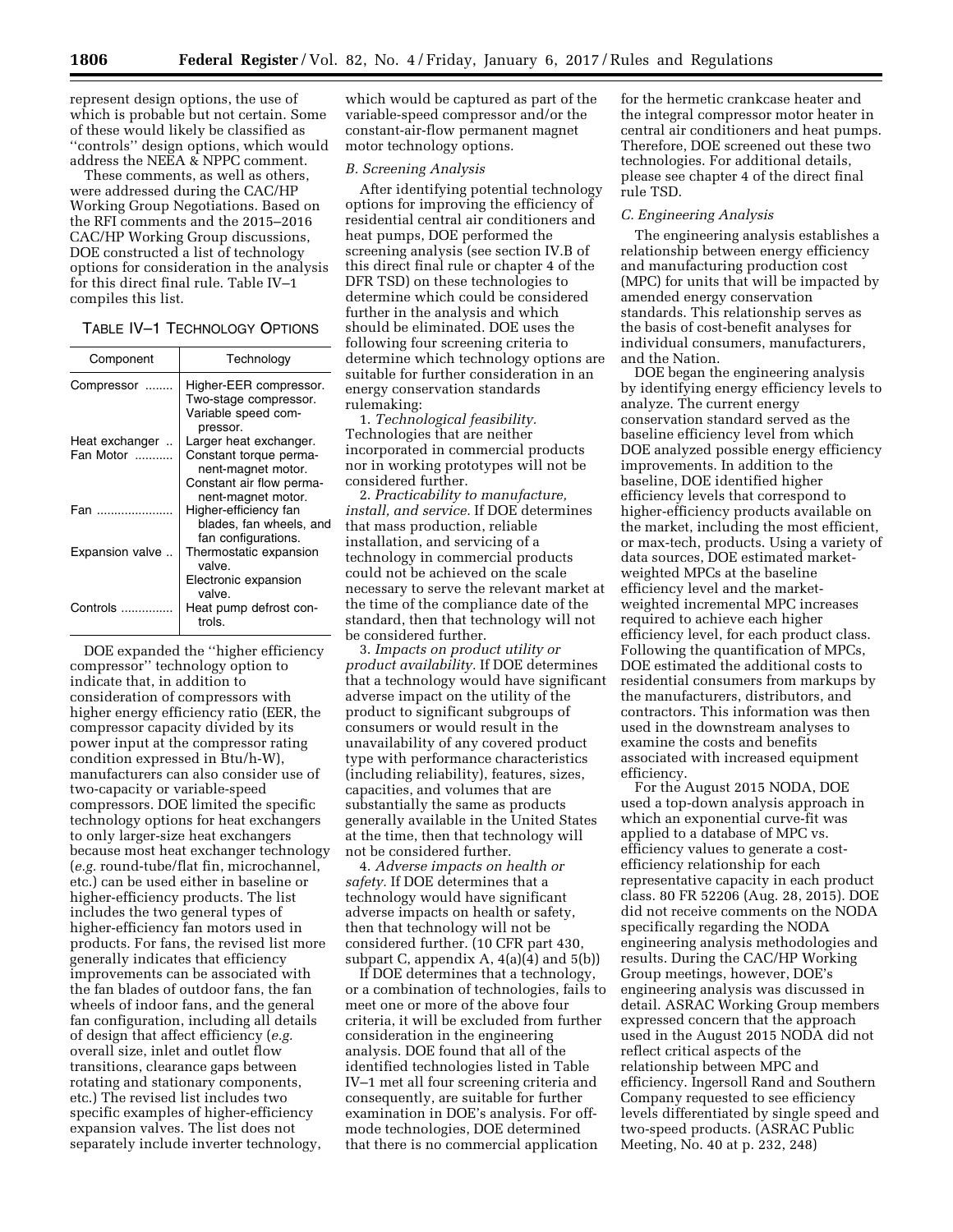Manufacturers generally agreed that certain efficiency levels could only be achieved by switching from single speed to two-stage compressor designs, which represented a considerable increase in MPC. The manufacturers believed this design path would result in a step function in the cost-efficiency relationship from the perspective of a given manufacturer, which was not reflected in the relationships used by DOE in the August 2015 NODA. (ASRAC Public Meeting, No. 40 at p. 248) AHRI presented its own costefficiency data to illustrate this step function at the October 14th CAC/HP Working Group meeting. AHRI's costefficiency data showed a \$280 increase in manufacturing costs at 16 SEER associated with switching from a single speed to two-speed design for a threeton system. AHRI was unable to share specific details about its methodology or the components included in the \$280 cost difference because of confidentiality concerns. (ASRAC Public Meeting, No. 89 at p. 210)

In response, DOE agrees that switching from a single speed to twospeed design could result in a considerable increase in manufacturer production cost. DOE also understands that not all manufacturers choose to make this switch at the same point in the efficiency range. For example, one manufacturer may be able to achieve 15 SEER with a single speed design and need to switch to a two-stage design to achieve above 15 SEER, while other manufacturers may only be able to achieve 14.5 SEER with a single speed design, which would require them to switch to a two-stage design. DOE's NODA cost-efficiency relationships reflect the industry and therefore, represent multiple manufacturers. Step functions in single manufacturer's costefficiency relationship occurring at different points in the range of efficiency resulted in the smoother, continuous industry cost-efficiency curves that DOE used in the NODA. For these reasons, DOE does not believe its NODA cost-efficiency relationships are inappropriate, but does recognize that they may not perfectly represent the increase in cost associated with switching from single speed to two-stage designs in the range of efficiency in which manufacturers are making these design changes. In response to the CAC/ HP working group discussions, DOE revised its engineering analysis to better reflect the impacts on manufacturer production cost of switching from a single speed to a two-stage design, which is reflected in this direct final rule. DOE's revised direct final rule

engineering analysis is described in more detail in the subsequent paragraphs of this section.

Today's direct final rule engineering analysis is different from the August 2015 NODA analysis in five main ways. First, DOE analyzed single speed and two-stage split systems separately (*i.e.,*  DOE developed MPC values at each efficiency level analyzed for single speed and two-stage systems independently). Once combined, this approach resulted in single costefficiency relationships that reflected the MPC step associated with switching from a single speed to two-stage design. The second key difference was that DOE analyzed individual manufacturer costefficiency relationships independently, then used marketshare information to generate a single marketshare-weighted cost-efficiency relationship. This approach better represented the effect of these cost-efficiency relationships on the total market and better accounted for differences between manufacturers in the design paths they use to achieve higher efficiency.

Third, DOE based the manufacturerspecific cost-efficiency relationships used in this direct final rule analysis on the least-cost units offered at each efficiency level, as opposed to all units offered at each efficiency level. DOE believes this approach results in costefficiency relationships that better reflect the design decisions manufacturers will make in response to new standards. The fourth key difference was that DOE analyzed coilonly and blower-coil systems separately for this direct final rule. This approach is aligned with the certification requirements finalized in the June 2016 CAC TP final rule, which require compliance for all indoor/outdoor unit combinations and also require certification of at least one coil-only combination for all single speed and two-stage outdoor units. 81 FR 36992 (June 8, 2016).

The final critical difference was that this engineering analysis was conducted based on efficiencies as measured according to the test procedure in place at the time of the CAC/HP Working Group meetings, the October 2007 CAC TP final rule. 72 FR 59906 (Oct. 22, 2007). Following downstream analyses, DOE translated the chosen efficiency levels to minimum standards based on measurement according to the November 2016 test procedure final rule, which is summarized in section III.F. DOE notes that the August 2015 NODA 37 efficiency levels were

presented in terms of efficiency per test procedure amendments being proposed at the time of the August 2015 NODA analysis *(i.e.* using the October 2011 test procedure SNOPR (see section III.F)). 76 FR 65616 (October 24, 2011).

For a more detailed description of the methodology used to determine the efficiency levels and manufacturer production costs as well as the key similarities and differences from the August 2015 NODA, please refer to Chapter 5 of the DFR TSD.

## 1. Segmentation of Covered Products

For the purpose of the engineering analysis, DOE further divided product classes into many segments to capture important differences in the costefficiency relationships. As a primary example, DOE recognizes that the costefficiency relationship between central air conditioners and heat pumps varies by capacity. For this direct final rule analysis, DOE performed separate analyses for two-ton, three-ton and fiveton split system air conditioners and heat pumps in order to characterize the efficiency levels at different representative capacities. For singlepackage air conditioner and heat pump product classes, DOE developed a costefficiency relationship based on threeton capacity units. For spaceconstrained and small-duct highvelocity (SDHV) air conditioners, DOE used systems in the two to two-and-ahalf-ton capacity range.

As described in the introduction to this section, DOE further segmented each split-system air conditioner representative capacity into blower coil and coil-only systems. All split-system product classes were further divided into single speed and two-stage outdoor units.

Within each single-package representative capacity, DOE segmented products according to two heat exchanger types—all-aluminum with microchannel or tube-and-fin geometries or copper-tube aluminum fin heat exchangers. This followed the approach DOE had previously taken in the August 2015 NODA. 80 FR 52206. DOE has found that the reduced cost of aluminum per pound results in significantly different cost-efficiency relationships between products employing the two different heat exchanger types.

### 2. Determination of Efficiency Levels

This section describes the RFI comments received with regard to and the ultimate methodology adopted for

<sup>37</sup>More specifically, refer to Chapter 5 of the NODA Technical Support Document (copy and

paste link into browser): *[https://www.regulations.](https://www.regulations.gov/document?D=EERE-2014-BT-STD-0048-0029) [gov/document?D=EERE-2014-BT-STD-0048-0029.](https://www.regulations.gov/document?D=EERE-2014-BT-STD-0048-0029)*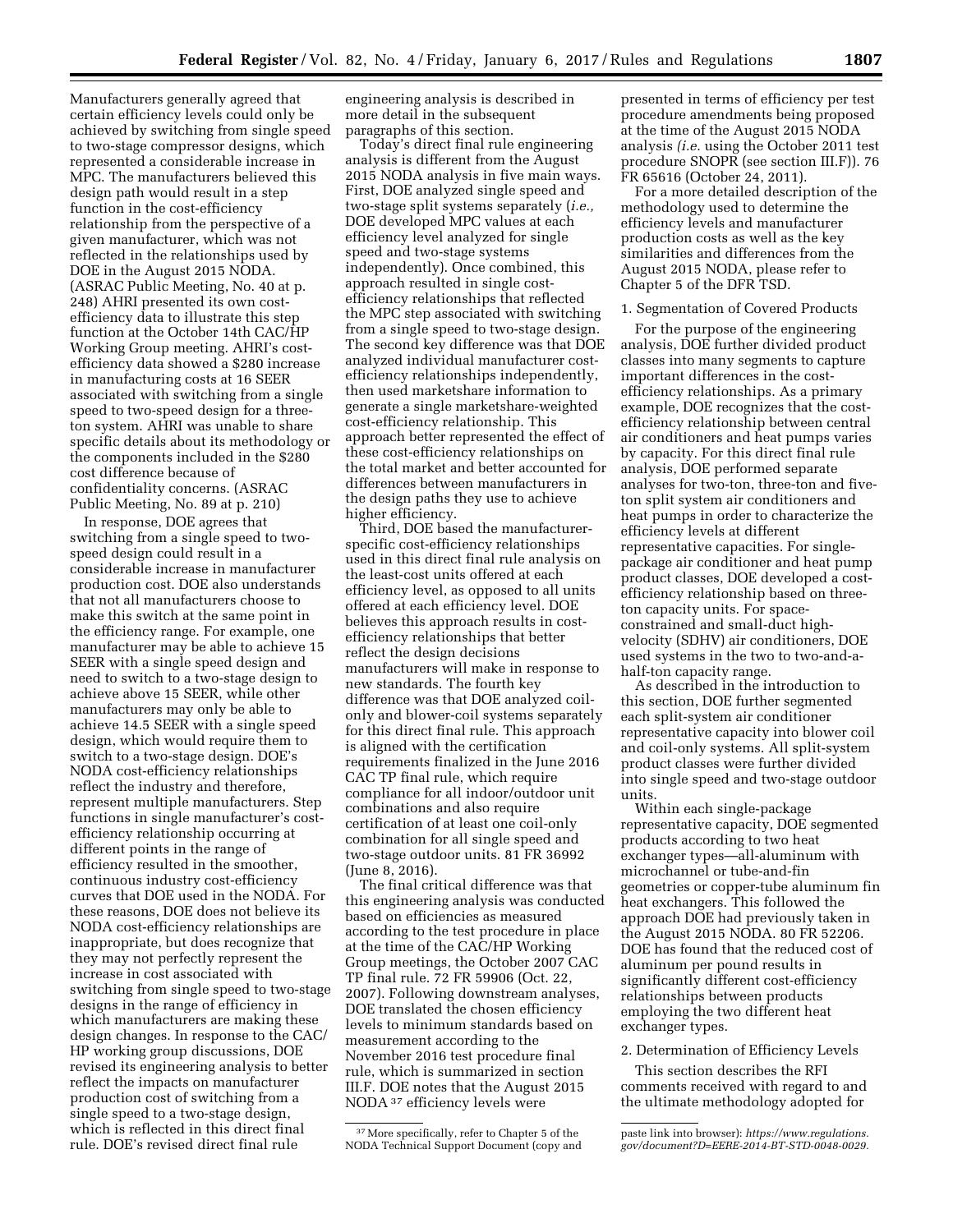determining energy efficiency levels within each product class. The levels are tabulated along with the MPC results in section IV.C.4.

In response to the November 2014 RFI, ACEEE suggested that DOE consider technologically feasible and economically justifiable efficiency levels based on capacity. (ACEEE, No. 21 at p. 3) DOE has considered variation of efficiency level with capacity in its analysis for split systems, and has adopted some variation of standard levels with capacity, as recommended by the CAC/HP Working Group.

AHRI suggested DOE consider the impacts of the final rule for residential furnace fans on the baseline and maxtech levels for each product class. (AHRI, No. 13 at pp. 3–4) In response, DOE notes that it has developed default fan power levels for testing of coil-only systems, which reflect the improved efficiency of the furnaces likely to be used with the air conditioners considered in the analysis—the November 2016 test procedure final rule discusses this topic in greater detail. (November 2016 Test Procedure Final Rule, pp. 104, 105). These default fan power levels account for higher efficiency fan motors and increased external static pressure, and thus are higher than the previous default fan power used for testing of coil-only systems.

NEEA & NPCC agreed with the proposed baseline and max-tech levels. They did, however, urge DOE to consider ''high-tech'' design options for small duct high velocity (SDHV) systems. (NEEA & NPCC, No. 19 at p. 3) In response, DOE did evaluate ''hightech'' design options for SDHV systems, but did not find increased efficiency levels for such systems to be costeffective, based on review of efficiency levels attained by existing products.

Rheem commented that max-tech efficiency levels proposed for all product classes in the November 2014 RFI could not be economically justified within any climate zone in the US. Rheem also questioned the max-tech efficiency differential between split system CAC/HPs, SDHVs, and space constrained AC/HPs. (Rheem, No. 17 at p. 4) In response, DOE notes that its economic analysis is consistent with Rheem's assertion that max-tech efficiency levels are not economically justified, and has not set standard levels at max-tech efficiency. DOE notes that the max-tech efficiency differentials as reported in the RFI have been adjusted in this DFR analysis based on more a thorough review of available products.

PG&E recommended that DOE account for larger evaporator coil areas

when evaluating max tech levels for small duct high velocity systems and space-constrained systems due to the special constraints and limited heat transfer associated with lower volumetric flow rates. (PG&E, No. 15 at p. 2). In response, DOE notes that its efficiency-level-based engineering analysis was based on existing product designs. DOE found that for the higherefficiency products of these classes, evaporator coil areas were larger. However, as discussed, this analysis did not show that increasing the efficiency level of these products was costeffective.

First, DOE characterized the baseline efficiency levels. Generally, the baseline unit in each product class: (1) Represents the basic characteristics of equipment in that class; (2) just meets the current Federal energy conservation standards, if any; and (3) provides basic consumer utility. For the covered product classes analyzed in this direct final rule, the baseline efficiency levels are represented by the standards that were set in the June 2011 Direct Final Rule and codified at 10 CFR 430.32(c). 76 FR 37408 (June 27, 2011). The baseline efficiency levels are reference points for each product class, against which changes in product cost and energy use resulting from potential amended energy conservation standards are compared.

Next, DOE established intermediate efficiency levels at 0.5 SEER increments increasing from each baseline efficiency level. DOE did not analyze intermediate efficiency levels for which there are few products available on the market. DOE also determined the maximum improvement in energy efficiency that is technologically feasible (max-tech) for central air conditioners and heat pumps, as required under 42 U.S.C. 6295(p)(1). DOE selected max-tech efficiency levels for most of the product classes equal to the highest efficiency levels reported in the AHRI Directory of Certified Product Performance. For space-constrained air conditioners, DOE selected the max-tech efficiency level based on the efficiency reported in product literature. The resulting efficiency levels for all product classes considered are tabulated with MPCs in section IV.C.4IV.C.4.

As discussed in section II.A, DOE also uses EER to characterize CAC/HP efficiency. During the CAC/HP Working Group meetings, some parties suggested dropping EER as a metric all together. These parties argued that the proposed SEER value would be high enough to ensure that the EER level would be at or above the current standard. They also stated that EER requirements are an additional burden and could discourage

two-stage and variable speed product designs for which SEER and EER values have a higher divergence than single speed designs. Other parties were firm about keeping EER because it would mitigate peak load issues and improve the health of the utility grid. They added that EER can be a better descriptor than SEER for energy use in certain regions, such as the Southwest. (ASRAC Public Meeting, No. 81 at pp. 10–73; ASRAC Public Meeting, No. 82 at pp. 10–93; ASRAC Public Meeting, No. 83 at pp. 11, 22, 36, 39–42)

Eventually, the CAC/HP Working Group decided to retain the current minimum EER requirements for splitsystem air conditioners and singlepackage air conditioners in the Southwest region with a SEER less than 15.2 and a relaxed EER requirement for split-system air conditioners and singlepackage air conditioners in the Southwest region with a SEER greater than 15.2. (ASRAC Term Sheet, No. 76 at p. 4, Recommendation #8) The CAC/ HP Working Group's decision was based on negotiation rather than any analysis to quantify the impacts of increasing EER along with SEER and/or HSPF or the lower EER level for systems with SEER of 16 or higher. Maintaining an EER requirement in the Southwest region aligns with the position of EER advocates, while not increasing the EER requirement and relaxing it for higher SEER products addresses the concerns of the parties that recommended eliminating the EER requirement. DOE did not explicitly analyze the impact of increasing EER on total installed cost, energy consumption, or life-cycle cost for this direct final rule. Consequently, DOE did not define EER-based efficiency levels.

To set the heating mode efficiency levels for residential heat pumps, DOE developed correlations for split-system and single-package heat pumps relating HSPF to SEER based on ratings in the AHRI Directory of Certified Product Performance. Using the correlations, DOE assigned an HSPF value to each SEER-based efficiency level. For splitsystem products, DOE based the correlations on pairings of outdoor units with indoor units designated in the AHRI Directory as the highest sales volume indoor units. DOE also conducted the split-system analysis for units with two-ton, three-ton and fiveton capacities. The analysis showed that the relationship between SEER and HSPF does not differ significantly across these capacities. Hence, DOE did not differentiate HSPF standards by capacity in this direct final rule. For single-package units, DOE used all the rated two-ton units to develop the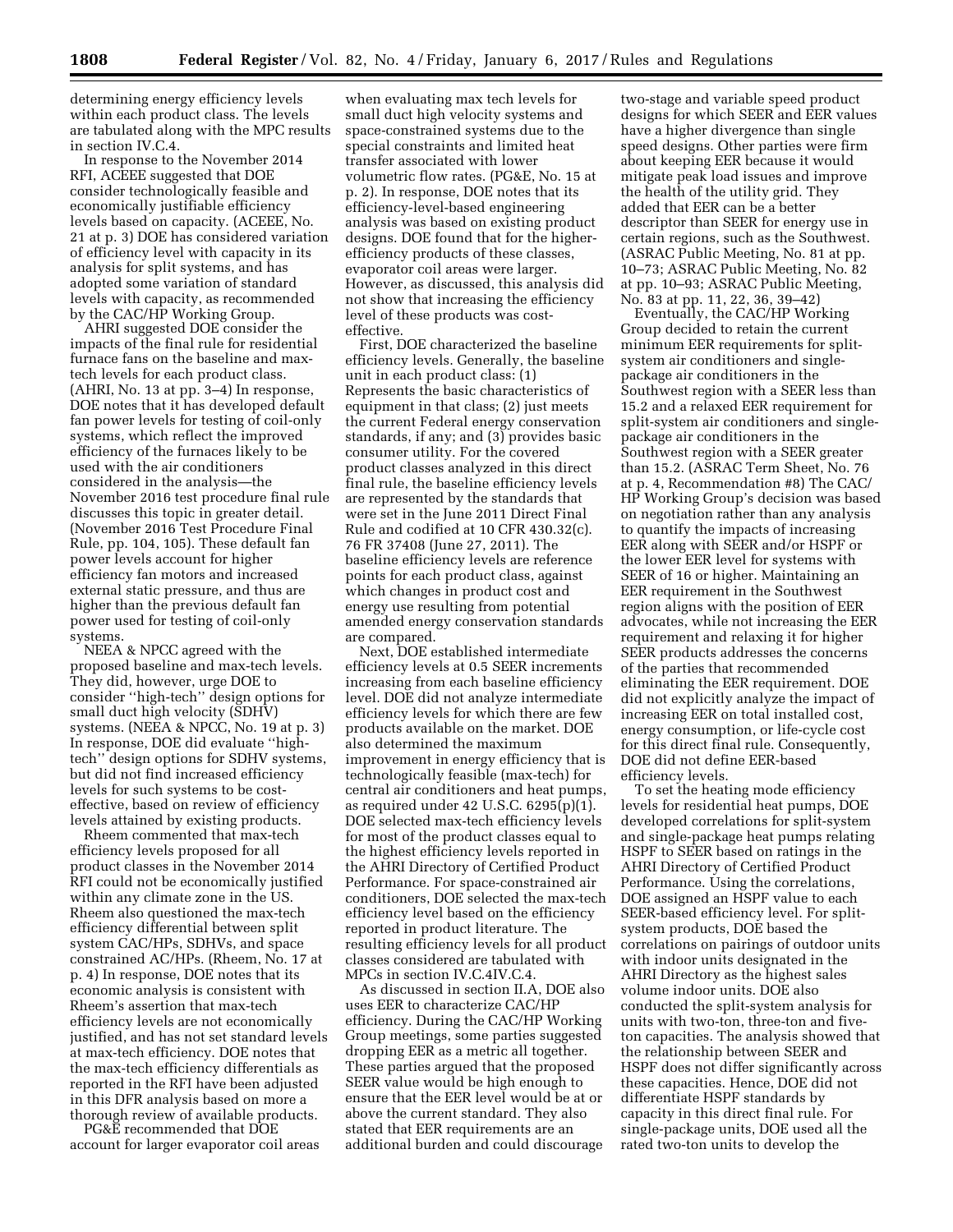SEER–HSPF correlations. The development of these correlations is described in more detail in Chapter 5 of the TSD.

During the 2015 CAC/HP Negotiations, the CAC/HP Working Group recommended HSPF standards for both split-system and single package heat pumps—8.8 and 8.0 HSPF, respectively. (ASRAC Term Sheet, Docket No. EERE–2014–BT–STD–0048, No. 0076). For split-system heat pumps, the recommendation was higher than the 8.5 HSPF value determined at 15 SEER by DOE's HSPF/SEER correlation. DOE reviewed available data from the BOMs and specification sheets used for its analysis to assess whether this HSPF differential would impact costs. In this review, DOE looked beyond the leastcost units used for its primary analysis, evaluating costs for 15 SEER splitsystem heat pumps with HSPF between 8.3 and 9.0. The MPCs calculated for 15 SEER systems within this HSPF range show that the cost differential for the HSPF increase from 8.5 to 8.8 is negligible. Hence, DOE did not in its analysis make an adjustment in its MPCs to reflect this HSPF differential. For single-package heat pumps, the selected standard level, 8.0 HSPF, was only slightly higher than the correlated value, 7.9 HSPF. As for split systems, DOE did not make an adjustment in its MPC to reflect this differential. Section IV.E provides details on how DOE used HSPF levels to analyze the energy use of heat pumps.

3. Estimation of Manufacturer Production Costs

For this DFR analysis, DOE determined a marketshare-weighted MPC at each efficiency level for each representative capacity of each product class and, as described previously in section IV.C.1, separately for splitsystem air conditioner blower coil and coil-only units as well as single speed and two-stage systems.

To calculate MPCs, DOE first compiled a database of split-system air conditioner and heat pump indoor and outdoor units, single-package airconditioners and heat pumps, spaceconstrained air conditioners, and SDHV air conditioners from a variety of manufacturers. For each product class and representative capacity, the database included indoor, outdoor and packaged units from multiple manufacturers that represented a majority of the market and that spanned the range of available efficiencies, to the best extent possible. For split systems, DOE analyzed all possible matches of indoor and outdoor units in its database that are listed in the AHRI Directory of Certified Performance. As such, DOE believes the database of units and systems to be representative of the market.

DOE then performed either a physical teardown or a catalog teardown on each unit in the database. A physical teardown involves reverse-engineering the unit in a laboratory. A catalog teardown involves analyzing manufacturer specification sheets and supplementary component data relative to data collected through a similar physical teardown or other catalog teardown to determine the major physical differences between a product that has been physically disassembled and another similar product for which catalog data are available. The objective of both approaches is to build a

''bottom-up'' manufacturing cost assessment based on a detailed bill of materials.

From the teardowns, DOE generated a bill of materials (BOM) for each unit in the database. The BOM lists all required components and manufacturing steps to describe the product manufacturing in detail. DOE then used the BOM data as inputs to develop a cost model that calculates the MPC for each unit based on its detailed BOM. For split-system air conditioners and heat pumps, DOE generated split-system MPCs by adding the MPC of indoor and outdoor units for matches listed in the AHRI Directory.

DOE then used the cost model outputs to generate marketshare-weighted costefficiency relationships for each representative capacity of each product class. The resulting cost-efficiency relationships were used in the downstream analyses and are presented in section IV.C.4.

For product classes other than splitsystems—single-package, spaceconstrained, and small-duct highvelocity—the methodology for calculating MPCs at each efficiency level matched the methodology used in the August 2015 NODA analysis with updated material prices and based on efficiency levels defined by the DOE test procedure at the time of the CAC/HP Working Group Meetings. The results are also tabulated in section IV.C.4.

## 4. Tabulated Results

DOE's market-weighted costefficiency relationships for central air conditioners and heat pumps are shown in Table IV.3 through Table IV.15. DOE used these results as inputs for the LCC and payback period analyses.

## TABLE IV–2—MANUFACTURER PRODUCTION COSTS FOR TWO-TON SPLIT-SYSTEM AC BLOWER COIL (\$2015)

| <b>Efficiency level</b> | SFFR |      |
|-------------------------|------|------|
| 0-Baseline              | 13.0 | 5690 |
|                         | 13.5 | 695  |
|                         | 14.0 | 714  |
|                         | 14.5 | 726  |
|                         | 15.0 | 744  |
| 5                       | 15.5 | 762  |
| 6                       | 16.0 | 797  |
|                         | 16.5 | 863  |
| 8                       | 17.0 | .144 |
|                         | 17.5 | .171 |
| $10*$                   | 18.0 | .178 |
|                         | 19.0 | .314 |
| 12                      | 20.0 | .362 |
|                         |      | .362 |

\* Efficiency level at which designs are assumed to switch from single speed compressors to two-stage compressors for the remaining higher efficiency levels.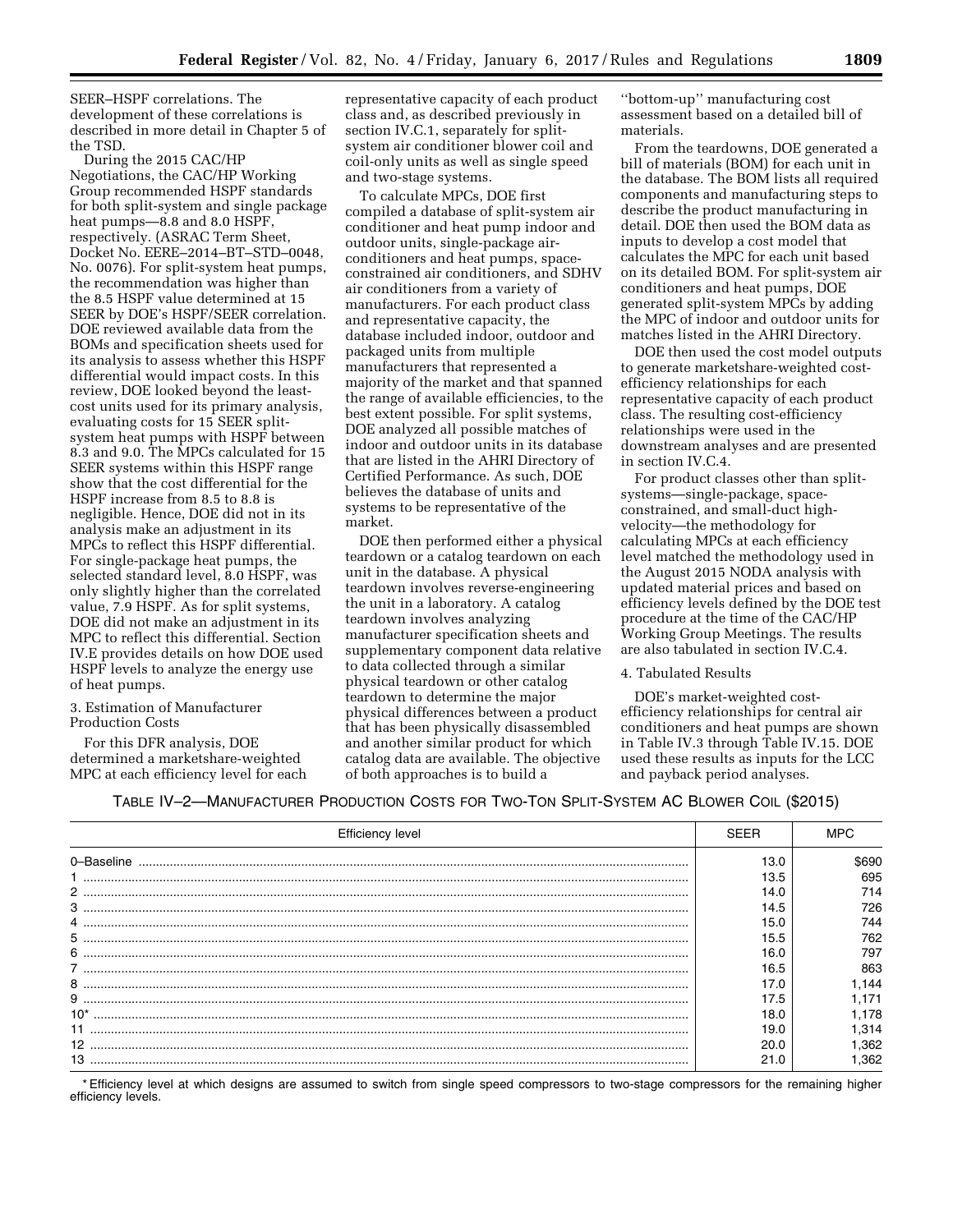# TABLE IV-3-MANUFACTURER PRODUCTION COSTS FOR THREE-TON SPLIT-SYSTEM AC BLOWER COIL

 $[$2015]$ 

| Efficiency level |      |       |
|------------------|------|-------|
|                  | 13.0 | \$788 |
|                  | 13.5 | 815   |
|                  | 14.0 | 822   |
| 3                | 14.5 | 855   |
|                  | 15.0 | 887   |
| 5                | 15.5 | 925   |
| 6                | 16.0 | 927   |
|                  | 16.5 | .048  |
| 8                |      | .310  |
| 9                | 17.5 | .356  |
| $10*$            | 18.0 | .335  |
|                  | 19.0 | .360  |
|                  |      | .360  |
|                  |      | .608  |

\*Efficiency level at which designs are assumed to switch from single speed compressors to two-stage compressors for the remaining higher efficiency levels.

# TABLE IV-4-MANUFACTURER PRODUCTION COSTS FOR FIVE-TON SPLIT-SYSTEM AC BLOWER COIL

| Efficiency level | :FFF |      |
|------------------|------|------|
| 0-Baseline       | 13.0 | .063 |
|                  | 3.5  | 15   |
|                  | 14 N | 119  |
|                  | 14.5 | 168  |
|                  | 15.0 | 296  |
|                  | 15.5 | 296  |
|                  | IR N | .365 |
|                  | 16.5 | .459 |
|                  |      | .459 |
|                  | 17.5 | .581 |
|                  | 18.0 | .631 |
|                  | 19.O | 744  |
|                  | 20.0 | .879 |

\* Efficiency level at which designs are assumed to switch from single speed compressors to two-stage compressors for the remaining higher efficiency levels.

## TABLE IV-5-MANUFACTURER PRODUCTION COSTS FOR TWO-TON SPLIT-SYSTEM AC COIL-ONLY

 $[$2015]$ 

| Efficiency level |      |      |
|------------------|------|------|
|                  |      |      |
|                  |      | 598  |
| 2                | 14.C | 606  |
| 3                | 14.5 | 628  |
|                  | 15.0 | 676  |
| b                | 15.5 | 798  |
| 6                | 16.0 | 916  |
| $\rightarrow$    | 16.5 | .149 |
| 8                |      | 153  |

\* Efficiency level at which designs are assumed to switch from single speed compressors to two-stage compressors for the remaining higher efficiency levels.

# TABLE IV-6-MANUFACTURER PRODUCTION COSTS FOR THREE-TON SPLIT-SYSTEM AC COIL-ONLY

 $[$2015]$ 

|      |      | 665; |
|------|------|------|
|      | 13.5 | 698  |
| C    |      | 706  |
| ີ    | 14.5 | 749  |
|      | 15.0 | 883  |
| $5*$ | 15.5 | .048 |
| 6    |      | .145 |

 $[$2015]$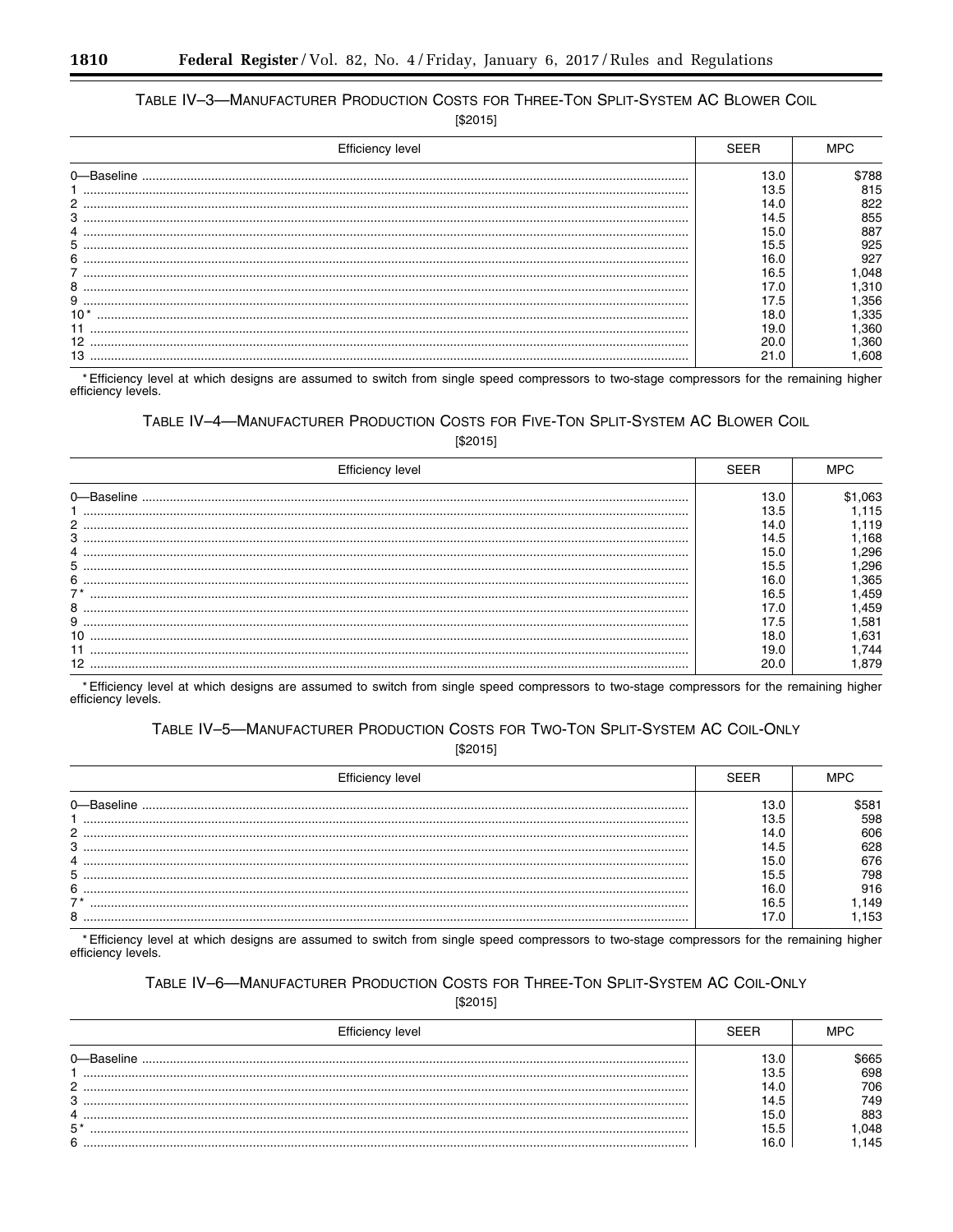TABLE IV-6-MANUFACTURER PRODUCTION COSTS FOR THREE-TON SPLIT-SYSTEM AC COIL-ONLY-Continued

 $[$2015]$ 

| Efficiency level                                                                                                                           | MPC |
|--------------------------------------------------------------------------------------------------------------------------------------------|-----|
|                                                                                                                                            | 155 |
| * Efficiency lovel at which decises are esquired to quitch from single encod compressors to two stage compressors for the remaining bigher |     |

Efficiency level at which designs are assumed to switch from single speed compressors to two-stage compressors for the remaining higher efficiency levels.

# TABLE IV-7-MANUFACTURER PRODUCTION COSTS FOR FIVE-TON SPLIT-SYSTEM AC COIL-ONLY

 $[$2015]$ 

| Efficiency <sup>7</sup> |      |
|-------------------------|------|
|                         | 908  |
|                         | 943  |
| C                       | 087  |
| ₽                       | 73   |
|                         | 234  |
| 5                       | .287 |
| $6*$                    | .352 |
|                         | 423  |

\* Efficiency level at which designs are assumed to switch from single speed compressors to two-stage compressors for the remaining higher efficiency levels.

# TABLE IV-8-MANUFACTURER PRODUCTION COSTS FOR TWO-TON SPLIT-SYSTEM HP

 $[$2015]$ 

| Efficiency level |      |      |
|------------------|------|------|
| n-Baseline       | 14.C | 881ء |
|                  | 14.5 | 900  |
| 2                | 15.0 | 936  |
| З                | 15.5 | 991  |
|                  | 16.C | 010  |
| 5                | 6.5  | 152  |
| 6                |      | 303  |
|                  | 7.5  |      |
| $8*$             |      | .353 |
| 9                | 18.5 | .353 |
| 10               | 19.C | .418 |

\*Efficiency level at which designs are assumed to switch from single speed compressors to two-stage compressors for the remaining higher efficiency levels.

## TABLE IV-9-MANUFACTURER PRODUCTION COSTS FOR THREE-TON SPLIT-SYSTEM HP

 $[$2015]$ 

| Efficiency level |      |      |
|------------------|------|------|
|                  | 14.0 |      |
|                  | 14.5 | 990  |
| っ                | 15.0 | .031 |
| 3                | 15.5 | .132 |
|                  | 16.0 | .137 |
| 5                | 16.5 | .379 |
| $6*$             |      | .421 |
|                  | 7.5  | .438 |
| 8                | 18.0 | .459 |
| 9                | 18.5 | .520 |
|                  | 19.0 | .541 |

\* Efficiency level at which designs are assumed to switch from single speed compressors to two-stage compressors for the remaining higher efficiency levels.

# TABLE IV-10-MANUFACTURER PRODUCTION COSTS FOR FIVE-TON SPLIT-SYSTEM HP

 $[$2015]$ 

| Efficiency level | SEEF | MPC  |
|------------------|------|------|
|                  | 14.0 | .256 |
|                  | 14.5 | .324 |
| ⌒                | 15.0 | .359 |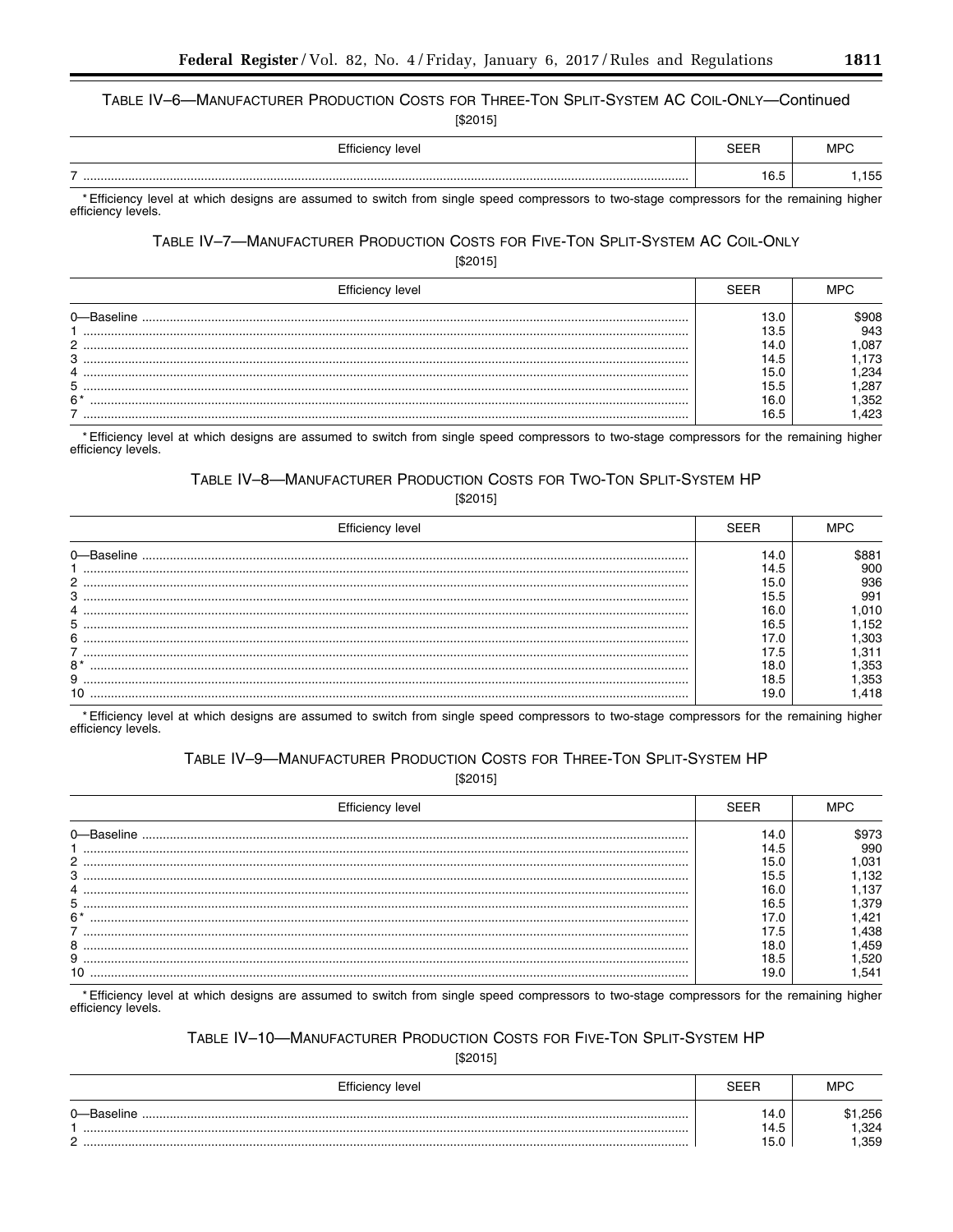# TABLE IV-10-MANUFACTURER PRODUCTION COSTS FOR FIVE-TON SPLIT-SYSTEM HP-Continued

 $[$2015]$ 

| Efficiency level     | SFFR                 | MPC                  |
|----------------------|----------------------|----------------------|
| י כי<br>د،<br>4<br>5 | 15.5<br>16.0<br>16.5 | .543<br>.626<br>.743 |
| 6                    | 17.5                 | .883<br>2.064        |

\*Efficiency level at which designs are assumed to switch from single speed compressors to two-stage compressors for the remaining higher efficiency levels.

## TABLE IV-11-MANUFACTURER PRODUCTION COSTS FOR THREE-TON SINGLE-PACKAGE AC

 $[$2015]$ 

| <b>Efficiency level</b> |      |      |
|-------------------------|------|------|
|                         | 14 ( | 050  |
|                         | 14.5 | .088 |
|                         | 15.C | .128 |
| o                       | 15.5 | .169 |
|                         |      | 212  |
|                         |      | .302 |
| 6                       | 7.5  | .350 |

# TABLE IV-12-MANUFACTURER PRODUCTION COSTS FOR THREE-TON SINGLE-PACKAGE HP

 $[$2015]$ 

| Efficiency level | SEER                 | MPC                  |
|------------------|----------------------|----------------------|
| 0-Baseline       | 14.0<br>14.5<br>15.0 | .188<br>.233<br>.279 |

## TABLE IV-13-MANUFACTURER PRODUCTION COSTS FOR SPACE-CONSTRAINED

 $[$2015]$ 

| Efficiency level     | SFFF                                 | MPC                                  |
|----------------------|--------------------------------------|--------------------------------------|
| ∩—Baseline<br>n<br>C | 12.0<br>12.5<br>13.0<br>13.5<br>14.0 | .240<br>.276<br>.313<br>.351<br>.390 |

# TABLE IV-14-MANUFACTURER PRODUCTION COSTS FOR SDHV

 $[$2015]$ 

| Efficiency level | SFFR | MPC. |
|------------------|------|------|
|                  | 12.0 | .334 |
|                  | 12.5 | .442 |
| C                | 13.0 | .558 |
| 3                | 13.5 | .683 |
|                  | 14.0 | .819 |

DOE calculated the manufacturer selling price (MSP) for central air conditioners and heat pumps by multiplying the MPC at each efficiency level (determined from the cost model) by the manufacturer markup (to account for non-production costs and profit) and adding the product shipping costs at the given efficiency level. The MSP is the price at which the manufacturer can

recover all production and nonproduction costs and earn a profit.

DOE estimated the manufacturer markup based on publicly available financial information for manufacturers of residential central air conditioners and heat pumps as well as comments from manufacturer interviews. DOE assumed the average manufacturer markup-which includes SG&A

expenses, R&D expenses, interest expenses, and profit-to be 1.34 for split-system air conditioners, 1.35 for split-system heat pumps, and 1.32 for single-package air conditioners and single-package heat pumps. Further details on manufacturer markups can be found in section IV.J and in chapter 12 of the direct final rule TSD.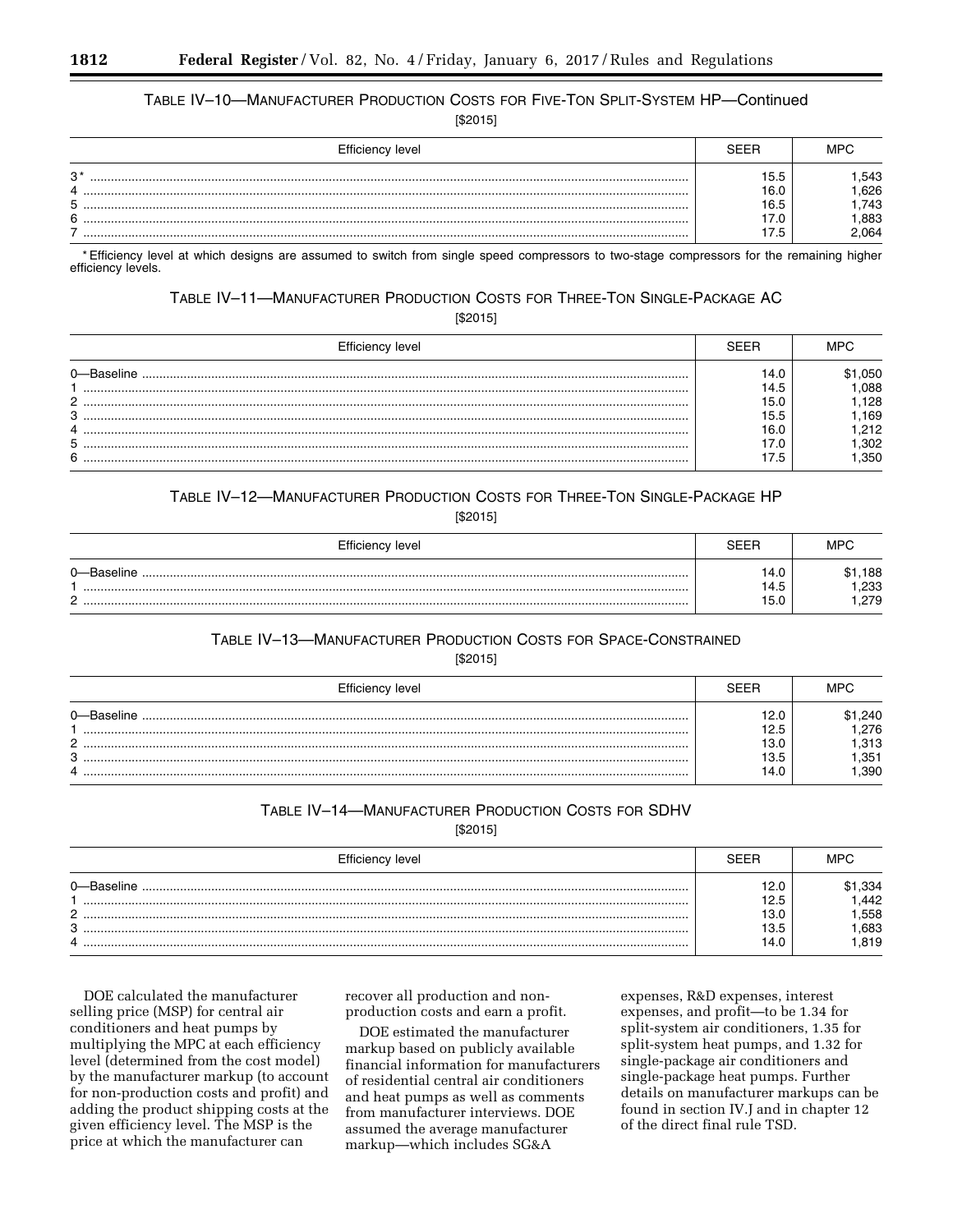Manufacturers of HVAC products typically pay for the freight (shipping) to the first step in the distribution chain. Freight is not a manufacturing cost, but because it is a substantial cost incurred by the manufacturer, DOE accounts for shipping costs separately from other non-production costs that comprise the manufacturer markup. DOE calculated shipping costs at each efficiency level based on a typical 53-foot straight-frame trailer with a storage volume of roughly 4,000 cubic feet. See chapter 5 of the direct final rule TSD for more details about the methodology DOE used to determine the shipping costs.

## *D. Markups Analysis*

DOE uses distribution channel markups and sales taxes (where appropriate) to convert the manufacturer selling cost estimates from the engineering analysis to consumer prices, which are then used in the LCC, PBP, and the manufacturer impact analyses. The markups are multipliers that are applied to the purchase cost at each stage in the distribution channel.

DOE characterized two distribution channels to describe how central air conditioners and heat pumps pass from manufacturers to residential consumers: replacement market and new construction. The replacement market channel is characterized as follows:

Manufacturer  $\rightarrow$  Wholesaler  $\rightarrow$ Mechanical contractor → Consumer

The new construction distribution channel is characterized as follows:

Manufacturer  $\rightarrow$  Wholesaler  $\rightarrow$ Mechanical contractor → General contractor → Consumer

To develop markups for the parties involved in the distribution of the product, DOE utilized several sources, including: (1) The Heating, Air-Conditioning & Refrigeration Distributors International (HARDI) 2013 Profit Report 38 (to develop wholesaler markups); (2) the Air Conditioning Contractors of America's (ACCA) 2005 financial analysis on the heating, ventilation, air-conditioning, and refrigeration (HVACR) contracting industry 39 (to develop mechanical contractor markups); and (3) U.S. Census Bureau 2007 Economic Census data 40 on the residential and

commercial building construction industry (to develop general contractor markups).

For wholesalers and contractors, DOE developed baseline and incremental markups based on the product markups at each step in the distribution chain. The baseline markup relates the change in the manufacturer selling price of baseline models to the change in the consumer purchase price. The incremental markup relates the change in the manufacturer selling price of higher-efficiency models (the incremental cost increase) to the change in the consumer purchase price.

In addition to the markups, DOE derived state and local taxes from data provided by the Sales Tax Clearinghouse.41 These data represent weighted average taxes that include county and city rates. DOE derived shipment-weighted average tax values for each region considered in the analysis.

Chapter 6 of the direct final rule TSD provides further detail on the estimation of markups.

## *E. Energy Use Analysis*

The purpose of the energy use analysis is to assess the energy requirements of residential central air conditioners and heat pumps at different efficiencies in representative U.S. single-family homes and multifamily residences, and to assess the energy savings potential of increased product efficiency.

DOE estimated the annual energy consumption of central air conditioners and heat pumps at specified energy efficiency levels across a range of climate zones, building characteristics, and cooling applications. DOE's analysis estimated the energy use of central air conditioners and heat pumps in the field (*i.e.*, as they are actually used by consumers). In contrast to the DOE test procedure, which provides standardized results that can serve as the basis for comparing the performance of different appliances used under the same conditions, the energy use analysis seeks to capture the range of operating conditions for central air conditioners and heat pumps.

In its analysis of the recommended TSL, DOE applied a higher HSPF value to split-system heat pumps than indicated by the SEER and HSPF correlations discussed in section IV.C.2. The higher value, 8.8 HSPF, was recommended by the CAC/HP Working

Group. At Efficiency Level 2, the recommended TSL for split-system heat pumps, the HSPF should be 8.5 rather than the recommended value of 8.8. Since increasing the HSPF increases the heating efficiency of the equipment, additional energy savings are realized.

As also noted in section IV.C.2, DOE did not analyze EER-based efficiency levels in the engineering analysis. DOE also did not analyze the impact of EER on energy consumption or on life-cycle cost.

In the November 2014 RFI, DOE requested comment on whether it should analyze the use of central air conditioners and heat pumps in commercial buildings in the residential central air conditioning rulemaking. AHRI and Southern Co. commented that they did not recommend considering commercially-used equipment because central air conditioners are not utilized significantly in commercial buildings. (AHRI, No. 13 at p. 4; Southern Co., No. 11 at p. 2) Rheem stated that commercial applications of residential equipment are less than 5 percent of the market, which would not be a significant enough percentage of the market to warrant special consideration of the application in the analysis for this rulemaking. (Rheem, No. 17 at p. 6)

As presented to the CAC/HP Working Group, DOE did not consider commercial-sector applications of residential central air conditioners and heat pumps because these represent a very small share of the overall market.42 (ASRAC Public Meeting, No. 89 at pp. 7–14)

#### 1. General Approach

To determine the field energy use of residential central air conditioners and heat pumps used in homes, DOE used a subset of 7,283 households using a central air conditioner or heat pump from the Energy Information Administration's (EIA) 2009 Residential Energy Consumption Survey (RECS 2009).43 These households represent 60 percent of the weighted households in the U.S. The 153 RECS households that also had a room air conditioner, representing two percent of all weighted households with a central air conditioner, were not included. The RECS data provide information on the age of the home, the number of square

<sup>38</sup>Heating, Air Conditioning & Refrigeration Distributors International 2013 Profit Report, available at *<http://www.hardinet.org/Profit-Report>* (last accessed Aug. 19, 2014).

<sup>39</sup>Air Conditioning Contractors of America (ACCA), Financial Analysis for the HVACR Contracting Industry (2005), available at *[http://](http://www.acca.org/store/) [www.acca.org/store/](http://www.acca.org/store/)* (last accessed Aug. 19, 2014).

<sup>40</sup>U.S. Census Bureau, 2007 Economic Census Data, available at: *<http://www.census.gov/econ/>*(last accessed April 10, 2014).

<sup>41</sup>Sales Tax Clearinghouse Inc., State Sales Tax Rates Along with Combined Average City and County Rates (2014) available at *[http://thestc.com/](http://thestc.com/STrates.stm)  [STrates.stm](http://thestc.com/STrates.stm)* (last accessed January, 2014).

<sup>42</sup>EIA's Commercial Building Energy Consumption Surveys from 1992, 1995, 1999, and 2003 indicate that the fraction of commercial buildings with a residential central air conditioner or heat pump unit ranges from 1.2 to 2.1 percent.

<sup>43</sup>U.S. Department of Energy: Energy Information Administration, Residential Energy Consumption Survey: 2009 RECS Survey Data (2013), available at: *[http://www.eia.gov/consumption/residential/data/](http://www.eia.gov/consumption/residential/data/2009/)  [2009/](http://www.eia.gov/consumption/residential/data/2009/)* (last accessed July 6, 2016).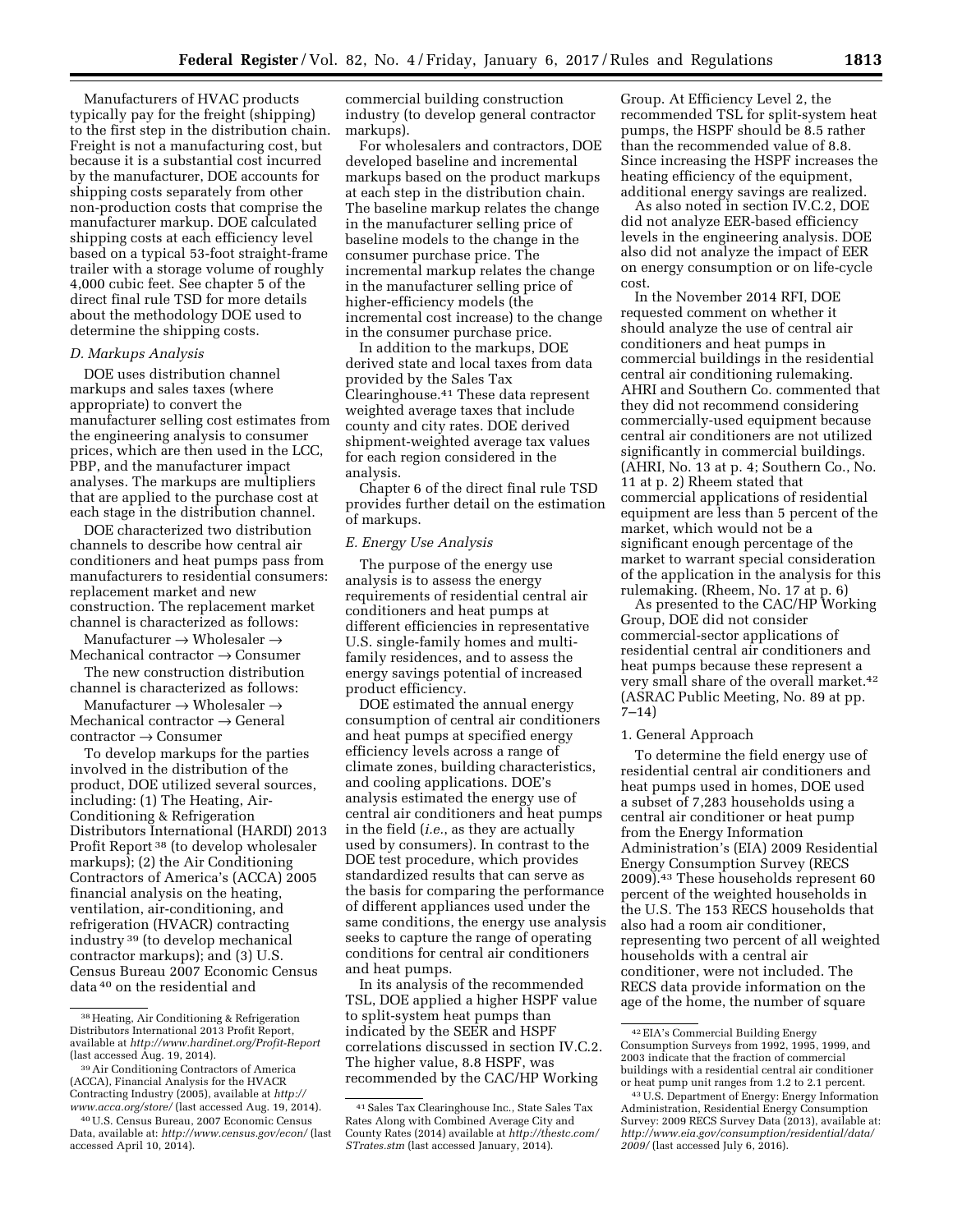feet that are cooled, the age of its cooling equipment, and the 2009 cooling and heating energy use for each household. DOE used the household samples not only to determine annual central air conditioner or heat pump energy consumption, but also as the basis for conducting the LCC and PBP analysis. DOE projected household weights, building characteristics (such as thermal shell efficiency and square footage), and cooling degree days (CDD) in 2021, the first full year of compliance with any amended energy conservation standards for central air conditioners and heat pumps. To characterize new homes in 2021, DOE used a subset of homes that were built after 1994; these new homes represent 23 percent of the homes with central air conditioners, and 45 percent of the homes with heat pumps.

RECS does not provide information on the type of central air conditioner or heat pump, its capacity, or the number of units installed (in particularly hot or humid locations more than one central air conditioner/heat pump unit may be installed in a home). DOE assigned the number and capacity of central air conditioner/heat pump unit(s) based on the assumption of one ton of cooling capacity installed per 500 square feet of cooled floor space. For homes with more than one story and an estimated cooling capacity of between 3 and 5 tons, DOE assigned a 2-ton and a 3-ton unit, under the assumption that home owners installed a second unit to provide separate thermostatic control for each floor. For households with estimated cooling capacity between 5 and 8 tons, DOE assigned a 3-ton and a 5-ton unit, regardless of the number of stories. These assumptions resulted in a distribution of national central air conditioner/heat pump by capacity very similar to that of AHRI shipment data from 2007 to 2013 (30 percent 2-ton, 39 percent 3-ton, and 32 percent 5-ton). DOE's assignment method resulted in just over one-quarter of households having at least two central air conditioner/heat pump units installed, with one RECS household (representing 33,000 national households) assigned five 5-ton units.

For single-package central air conditioners and heat pumps, DOE only used RECS households with 3-ton and 5-ton units because single-package equipment is concentrated in these sizes. To analyze space-constrained central air conditioners, DOE only used RECS multi-family households with air conditioning because this equipment is targeted for multi-family applications. To analyze small-duct high-velocity air conditioners, DOE only used RECS

single-family detached homes sized with cooling requirements of 3-tons because this equipment is targeted for single-family residences with moderate cooling requirements.

To estimate the annual energy consumption of central air conditioners and heat pumps meeting the considered efficiency levels, DOE first estimated the SEER of the existing equipment based on its age and the average SEER of new central air conditioner/heat pump shipments by year from AHRI data. For heat pumps, the HSPF of the existing equipment was based on the SEER– HSPF correlation developed in the Engineering Analysis and described in section IV.C.2.

For each sampled household, DOE adjusted the energy use estimated for 2009 to ''normal'' weather by using tenyear CDD and HDD data for each geographical region.44 As 2009 was a relatively cool year, these adjustments increased CDD on average by eleven percent and decreased HDD on average by five percent. DOE also accounted for the change in climate based on *Annual Energy Outlook 2015* (*AEO 2015*) projections of CDD.45 This adjustment results in the national average building cooling load increasing nine percent and the national average building heating decreasing five percent from 2014 to 2021.

DOE accounted for change in building shell characteristics and building size (square footage) between 2009 and 2021 by applying separate building shell indexes for existing and new homes in the National Energy Modeling System (NEMS) associated with *AEO 2015.* The indexes consider projected improvements in building thermal efficiency due to improvement in home insulation and other thermal efficiency practices, as well as projected increases in square footage of new homes. Application of the index results in three percent lower building cooling load for all homes, but one percent higher building cooling load for new homes, between 2009 and 2021.

For each sample housing unit, DOE estimated the cooling load, and heating load for heat pumps, in 2021 by multiplying the estimated cooling and heating energy use in 2021 by the SEER and HSPF of the existing central air conditioner or heat pump. The 2021 cooling and heating loads are then used to estimate the energy use from replacing the existing equipment with new central air conditioner or heat pump units conforming to higher efficiency levels.

Chapter 7 of the direct final rule TSD provides further detail on the general approach to the energy use analysis.

2. Split-System Central Air Conditioner: Blower-Coil to Coil-Only Efficiency Adjustment

As discussed in section III.A, DOE had intended to rate and certify splitsystem central air conditioners based on a blower-coil configuration. However, the CAC/HP Working Group recommended that DOE adopt an approach, similar to the current one, of rating and certifying split-system central air conditioners based on any configuration (*i.e.,* coil-only or blowercoil). (ASRAC Term Sheet, No. 76 at p. 4) As a result, the energy use analysis no longer had to address the field installation of split-system blower coil central air conditioners as coil-only units. In its analysis, DOE analyzed coilonly and blower coil split-system central air conditioners independently.

3. Split-System Central Air Conditioner: Coil-Only Efficiency Adjustment

Coil-only central air conditioner installations consist of the condensing unit and an evaporative coil. For rating purposes, a default fan power consumption is applied to determine the SEER. In the June 8, 2016 test procedure final rule, DOE designated the default fan power for the rating of coil-only central air conditioner splitsystems to be 365 Watts per CFM, which is equivalent to a furnace fan using a permanent split capacitor (PSC) motor. Because the energy use analysis had to account for the actual furnace fan in the existing house to properly represent the rated SEER of the coil-only central air conditioner installation, DOE developed ''factory-to-field'' adjustment factors to convert the coil-only rated SEER to a coil-only ''field SEER''.

To develop such factors, DOE used a furnace fan-motor mix of 77-percent PSC, 9-percent constant torque brushless permanent magnet (CT–BPM), and 15-percent constant speed brushless permanent magnet (CS–BPM). The above furnace fan mix is based on data developed for DOE's furnace fan

<sup>44</sup>National Oceanic and Atmospheric Administration, NNDC Climate Data Online (2014), available at *[http://www7.ncdc.noaa.gov/CDO/](http://www7.ncdc.noaa.gov/CDO/CDODivisionalSelect.jsp)  [CDODivisionalSelect.jsp](http://www7.ncdc.noaa.gov/CDO/CDODivisionalSelect.jsp)* (last accessed July 29, 2014).

<sup>45</sup>U.S. Department of Energy, Energy Information Administration, *Annual Energy Outlook 2015,*  available at *[http://www.eia.gov/forecasts/aeo/.](http://www.eia.gov/forecasts/aeo/)*  Projections of degree days are informed by a 30-year linear trend of each state's degree days, which are then population-weighted to the Census division level. In this way, the projection accounts for projected population migrations across the nation and continues any realized historical changes in degree days at the state level. The LCC and PBP analysis uses the climate projected for 2021 for all TSLs.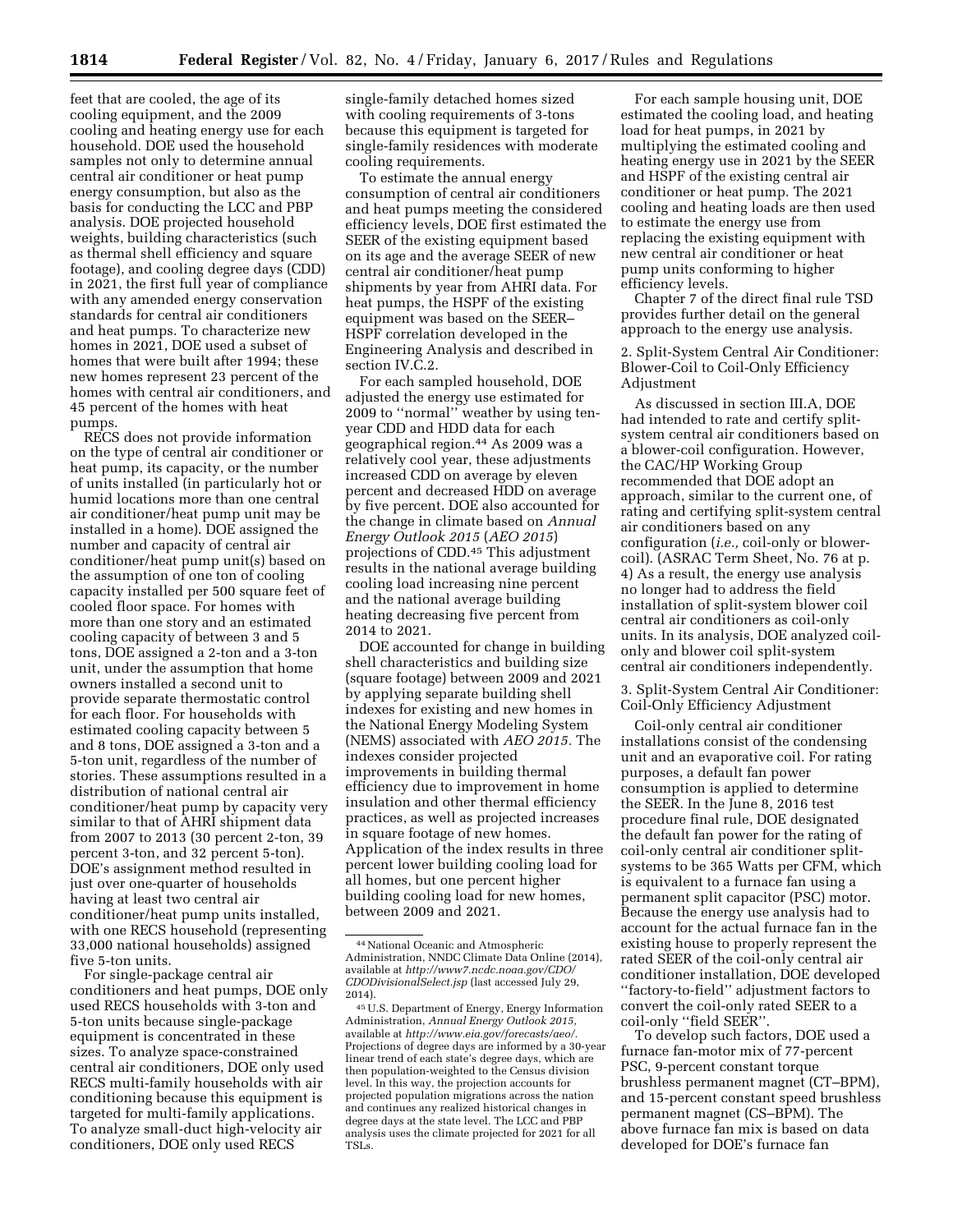standards rulemaking, and characterizes furnace fan types in the housing stock in 2021 (the expected first full year of compliance with any amended central air conditioner efficiency standards). 79 FR 38129 (July 3, 2014). This furnace fan mix was used in the energy use analysis to specify the furnace fan types in the housing stock that use both a central air conditioner and a furnace to space-condition the home. The furnace fan mix was characterized as a custom probability distribution and each of the furnace fan types was probabilistically assigned to RECS households that

utilized a central air conditioner and furnace.

After the assignment of the furnace fan type to the RECS household, the ''factory-to-field'' adjustment factor was applied to convert the rated SEER to a ''field SEER.'' The ''factory-to-field'' adjustment factors were developed as a function of the coil-only rated SEER; the central air conditioner cooling capacity; and the type of furnace fan in the existing household. For example, in the case of a 3-ton coil-only central air conditioner unit with a rated SEER of 15 utilizing a PSC indoor blower-motor, if

the unit was installed as a coil-only unit into a household with a CT–BPM furnace fan, then the ''factory-to-field'' adjustment factor accounted for the reduction in fan power associated with utilizing a CT–BPM indoor blowermotor instead of a PSC furnace fan.

Table IV–15 shows the ''factory-tofield'' adjustment factors for converting coil-only rated SEER to a coil-only ''field SEER.'' Appendix 7E of the direct final rule TSD provides details on exactly how the ''factory-to-field'' adjustment factors were determined.

| TABLE IV-15—"FACTORY-TO-FIELD" ADJUSTMENT FACTORS TO CONVERT COIL-ONLY CENTRAL AIR CONDITIONER RATED |                                |  |  |
|------------------------------------------------------------------------------------------------------|--------------------------------|--|--|
|                                                                                                      | SEER TO COIL-ONLY "FIELD SEER" |  |  |

|                      | Capacity of central air conditioner and the furnace fan type in the existing household |               |                   |                      |                   |                   |                       |               |                  |
|----------------------|----------------------------------------------------------------------------------------|---------------|-------------------|----------------------|-------------------|-------------------|-----------------------|---------------|------------------|
| Coil-only rated SEER | 2-ton                                                                                  |               |                   | 3-ton                |                   |                   | 5-ton                 |               |                  |
|                      | <b>PSC</b><br>$(\% )$                                                                  | CT-BPM<br>(%) | CS-BPM<br>$(\% )$ | <b>PSC</b><br>$(\%)$ | CT-BPM<br>$(\% )$ | CS-BPM<br>$(\% )$ | <b>PSC</b><br>$(\% )$ | CT-BPM<br>(%) | CS-BPM<br>$(\%)$ |
| 13.0                 | 0.0                                                                                    | 6.9           | 7.3               | 0.0                  | 3.5               | 4.8               | 0.0                   | 1.8           | 5.0              |
| 13.5                 | 0.0                                                                                    | 7.1           | 7.5               | 0.0                  | 3.7               | 5.0               | 0.0                   | 1.8           | 5.2              |
| 14.0<br>             | 0.0                                                                                    | 7.3           | 7.8               | 0.0                  | 3.8               | 5.2               | 0.0                   | 1.9           | 5.3              |
| 14.5                 | 0.0                                                                                    | 7.6           | 8.0               | 0.0                  | 3.9               | 5.3               | 0.0                   | 1.9           | 5.5              |
| 15.0                 | 0.0                                                                                    | 7.8           | 8.3               | 0.0                  | 4.0               | 5.5               | 0.0                   | 2.0           | 5.7              |
| 15.5                 | 0.0                                                                                    | 8.0           | 8.5               | 0.0                  | 4.1               | 5.6               | 0.0                   | 2.1           | 5.8              |
| 16.0                 | 0.0                                                                                    | 8.3           | 8.8               | 0.0                  | 4.2               | 5.8               | 0.0                   | 2.1           | 6.0              |
| 16.5                 | 0.0                                                                                    | 8.7           | 9.3               | 0.0                  | 4.5               | 6.1               | 0.0                   | 2.2           | 6.3              |
| 17.0                 | 0.0                                                                                    | 9.0           | 9.5               | 0.0                  | 4.6               | 6.3               | 0.0                   | 2.3           | 6.5              |
| 18.0                 | 0.0                                                                                    | 9.2           | 9.8               | 0.0                  | 4.7               | 6.4               | 0.0                   | 2.3           | 6.7              |

4. Split-System Central Air Conditioner: Coil-Only Installations

In the August 2015 NODA, the analysis assumed that coil-only installations would consist of a new condensing unit and a new evaporative coil utilizing the blower of the furnace. Data presented to the CAC/HP Working Group by AHRI showed that there are far more shipments of condensing units than evaporative coils, indicating that new condensing units are not always paired with a new evaporative coil, and instead some installations use the existing evaporative coil. The AHRI data suggested that approximately 25 percent of installations use the existing evaporative coil. (ASRAC Public Meeting, No. 88 at pp. 175–214)

In the analysis for this DFR, DOE assumed that 25 percent of coil-only installations use the existing evaporative coil. Based on a characterization of the stock of evaporative coils, DOE assumed that 25 percent of the existing evaporative coils are from a system rated at 10 SEER (the efficiency standard effective in 1992) and 75 percent are from a system rated at 13 SEER (the efficiency standard effective in 2006). The analysis paired a new condensing unit at each considered efficiency level with an evaporative coil at either 10 or 13 SEER, so the system efficiency is less than would be the case with a new evaporative coil. DOE used an equipment simulation model, the DOE/Oak Ridge National Laboratory (ORNL) Heat Pump Design Model, Mark VI version, <sup>46</sup> along with a manufacturer's central air conditioner system specifications, to estimate the resulting system efficiency. Appendix 7G of the DFR TSD provides details of the analysis, which were also presented to the CAC/HP Working Group. (ASRAC Public Meeting, No. 84 at pp. 59–61) Because 25 percent of coil-only installations use the existing (lowerefficiency) evaporative coil, the overall average energy use of split-system central air conditioners is higher in the DFR analysis than in the August 2015 NODA. (ASRAC Public Meeting, No. 88 at pp. 175–214)

5. Fan Energy Use During Continuous Operation

The SEER and HSPF efficiency metrics account for fan energy use to provide space cooling and space

heating, respectively. These metrics do not account for fan energy use in continuous operation.47 As noted above in section IV.E.3, DOE published a final rule that established energy conservation standards for residential furnace fans. Products addressed in the final rule include furnace fans used in weatherized and non-weatherized gas furnaces, oil furnaces, electric furnaces, and modular blowers, which included capturing the energy use of these products in continuous operation. The rule does not cover furnace fans used in blower-coil indoor units of split-system central air conditioners and heat pumps of any type.48 As noted above in section IV.E.3, coil-only split-system air conditioners are coupled with nonweatherized furnaces and, as a result, the continuous operation of the fan was already accounted for in the furnace fan final rule. The continuous operation of the fan for single-package air

<sup>46</sup> DOE/ORNL Heat Pump Design Model, Mark VI Version. *[http://web.ornl.gov/](http://web.ornl.gov/~wlj/hpdm/MarkVI.shtml)*∼*wlj/hpdm/ [MarkVI.shtml.](http://web.ornl.gov/~wlj/hpdm/MarkVI.shtml)* 

<sup>47</sup>Continuous operation is used in homes that require mechanical ventilation because are infiltration is very low.

<sup>48</sup>Reference to Technical Support Document for Residential Furnace Fans Energy Conservation Standard, Chapter 3 Market and Technology Assessment: *[http://www.regulations.gov/](http://www.regulations.gov/#!documentDetail;D=EERE-2010-BT-STD-0011-0111)  [#!documentDetail;D=EERE-2010-BT-STD-0011-](http://www.regulations.gov/#!documentDetail;D=EERE-2010-BT-STD-0011-0111) [0111.](http://www.regulations.gov/#!documentDetail;D=EERE-2010-BT-STD-0011-0111)*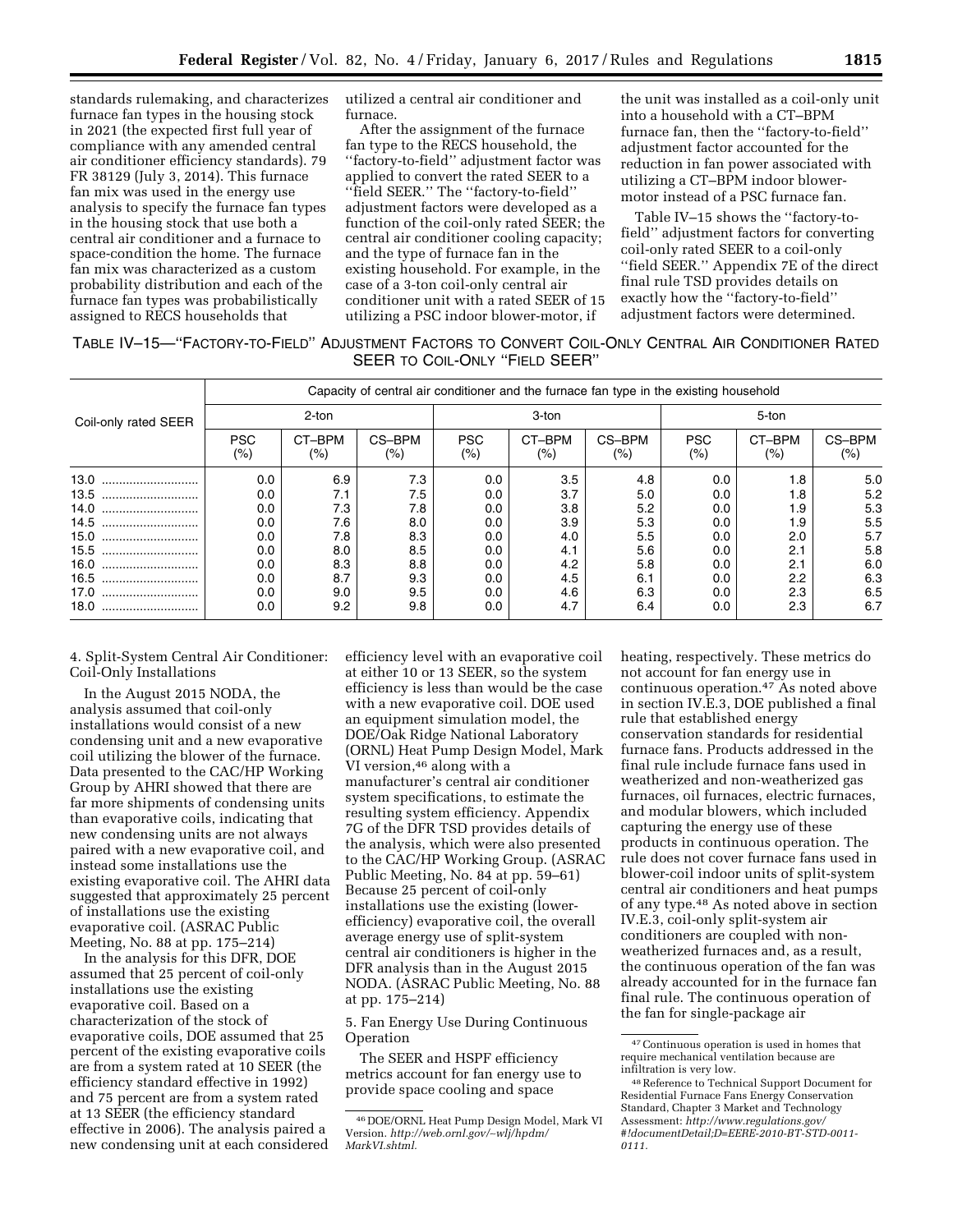conditioners was also already accounted for in the furnace fan final rule as these products are sold within a single package that includes a weatherized furnace. Therefore, DOE needed to account for fan energy use in continuous operation for the following product classes: Split-system central air conditioner product class in a blower coil configuration, split-system heat pumps, single-package heat pumps, and small duct high velocity air conditioners.

To accomplish the accounting of continuous fan operation, DOE relied on inputs from the rulemaking for furnace fans. Specifically, DOE used the wattage reduction from certain fan technologies, the hours of operation in continuous mode for households that use that mode, and the fraction of households that require such continuous operation.49 The engineering analysis specifies the fan technologies that are associated with specific SEER and HSPF efficiency levels, allowing for calculation of the fan energy savings in continuous operation at each level for split-system and package heat pumps and split-system central air conditioners in a blower coil configuration. Further details are given in chapter 7 of the DFR TSD.

#### 6. Other Issues

Higher-efficiency central air conditioners and heat pumps can reduce the operating costs for a consumer, which DOE understands could lead to greater use of the product. A direct rebound effect occurs when a piece of equipment that is made more efficient is used more intensively, such that the expected energy savings from the efficiency improvement may not fully materialize. In this DFR analysis, DOE examined a 2009 review of empirical estimates of the rebound effect for various energy-using products.50 However, the review contained relatively few estimates of the direct rebound effect for household cooling. The two studies discussed in the review were old studies (from 1978 and 1981), conducted during a period of rising energy prices and using small sample sizes. One shows a short-run

rebound effect of 4 percent,<sup>51</sup> while the other reported a wide range of 1–26 percent.52 In the NOPR for residential furnaces, DOE chose to use a rebound effect of 15 percent, which is roughly in the center of the range reported for household cooling. 80 FR 13120, 13148 (May 12, 2015). For consistency, DOE used a rebound effect of 15 percent for central air conditioner and heat pump when counting energy savings in the NIA.

In its comments on the November 2014 RFI, NEEA and NPCC stated that DOE's proposed test procedure change for variable-speed units may have a significant impact on energy savings. (NEEA & NPCC, No. 19 at p. 10) As discussed in section III.F, DOE is amending the testing requirement for systems with a variable speed compressor. As noted in section III.F, however, the analyses conducted to support this direct final rule were based on the test procedure at the time of the CAC/HP Working Group negotiations, per the request of the CAC/HP Working Group.

Commenting on the RFI, AHRI urged DOE to evaluate the impact of changes in SEER and EER on cooling energy savings once the 2011 DFR standards are effective (in 2015). AHRI stated that DOE cannot determine whether additional improvements will save energy without evaluating whether the standards that have been adopted have actually resulted in the energy savings predicted in the 2011 DFR analysis. According to AHRI, if those savings are not in fact realized, DOE cannot have a basis for concluding that further changes will result in additional significant energy savings. (AHRI, No. 13 at p. 4)

In response, DOE expects that manufacturers will comply with the 2011 DFR standards and that the units sold at the rated SEER and EER levels will generally perform as expected. DOE's estimation of the energy use of standards-compliant units in representative use in U.S. homes was extensively reviewed in the 2011 DFR rulemaking, and it is reasonable to expect that the efficiency improvements required by the 2011 DFR will yield energy savings roughly in accord with DOE's projections.

## *F. Life-Cycle Cost and Payback Period Analysis*

In determining whether an energy efficiency standard is economically justified, DOE considers the economic impact of potential standards on consumers. The effect of new or amended standards on individual consumers usually includes a reduction in operating cost and an increase in purchase cost. DOE used the following two metrics to measure consumer impacts:

• LCC (life-cycle cost) is the total consumer cost of an appliance or product, generally over the life of the appliance or product, including purchase and operating costs. The latter costs consist of maintenance, repair, and energy costs. Future operating costs are discounted to the time of purchase and summed over the lifetime of the appliance or product.

• PBP (payback period) measures the amount of time it takes consumers to recover the assumed higher purchase price of a more energy-efficient product through reduced operating costs.

For any given efficiency level, DOE measures the change in LCC relative to the efficiency levels estimated for the no-standards case, which reflects the market in the absence of amended energy conservation standards, including market trends for equipment that exceeds the current energy conservation standards.

DOE analyzed the net effect of potential amended central air conditioner and heat pump standards on consumers by calculating the LCC savings and PBP for each household by efficiency level. Inputs to the LCC calculation include the installed cost to the consumer (purchase price, including sales tax where appropriate, plus installation cost), operating costs (energy expenses, repair costs, and maintenance costs), the lifetime of the product, and a discount rate. Inputs to the payback period calculation include the installed cost to the consumer and first-year operating costs.

DOE performed the LCC and PBP analyses using a spreadsheet model combined with Crystal Ball 53 to account for uncertainty and variability among the input variables. Each Monte Carlo simulation consists of 10,000 LCC and PBP calculations using input values that are either sampled from probability

<sup>49</sup>Technical Support Document: Energy Efficiency Program for Consumer Products and Commercial and Industrial Equipment: Residential Furnace Fans. U.S. Department of Energy. Washington DC. June 2014. Chapter 7. *[https://](https://www.regulations.gov/#!documentDetail;D=EERE-2010-BT-STD-0011-0111) [www.regulations.gov/#!documentDetail;D=EERE–](https://www.regulations.gov/#!documentDetail;D=EERE-2010-BT-STD-0011-0111) [2010–BT–STD–0011–0111.](https://www.regulations.gov/#!documentDetail;D=EERE-2010-BT-STD-0011-0111)* 

<sup>50</sup>S. Sorrell, J. Dimitropoulos, and M. Sommerville, 2009. Empirical Estimates of the Direct Rebound Effect: A Review. 37 *Energy Policy*  1356–71.

 $^{\rm 51}\rm{Hausman},$  J.A., 1979. Individual discount rates and the purchase and utilization of energy-using durables. *Bell Journal of Economics* 10(1), 33–54.

<sup>52</sup> Dubin, J.A., Miedema, A.K., Chandran, R.V., 1986. Price effects of energy-efficient technologies a study of residential demand for heating and cooling. *Rand Journal of Economics* 17(3), 310–25.

<sup>53</sup>Crystal Ball is a commercial software program developed by Oracle and used to conduct stochastic analysis using Monte Carlo simulation. A Monte Carlo simulation uses random sampling over many iterations of the simulation to obtain a probability distribution of results. Certain key inputs to the analysis are defined as probability distributions rather than single-point values.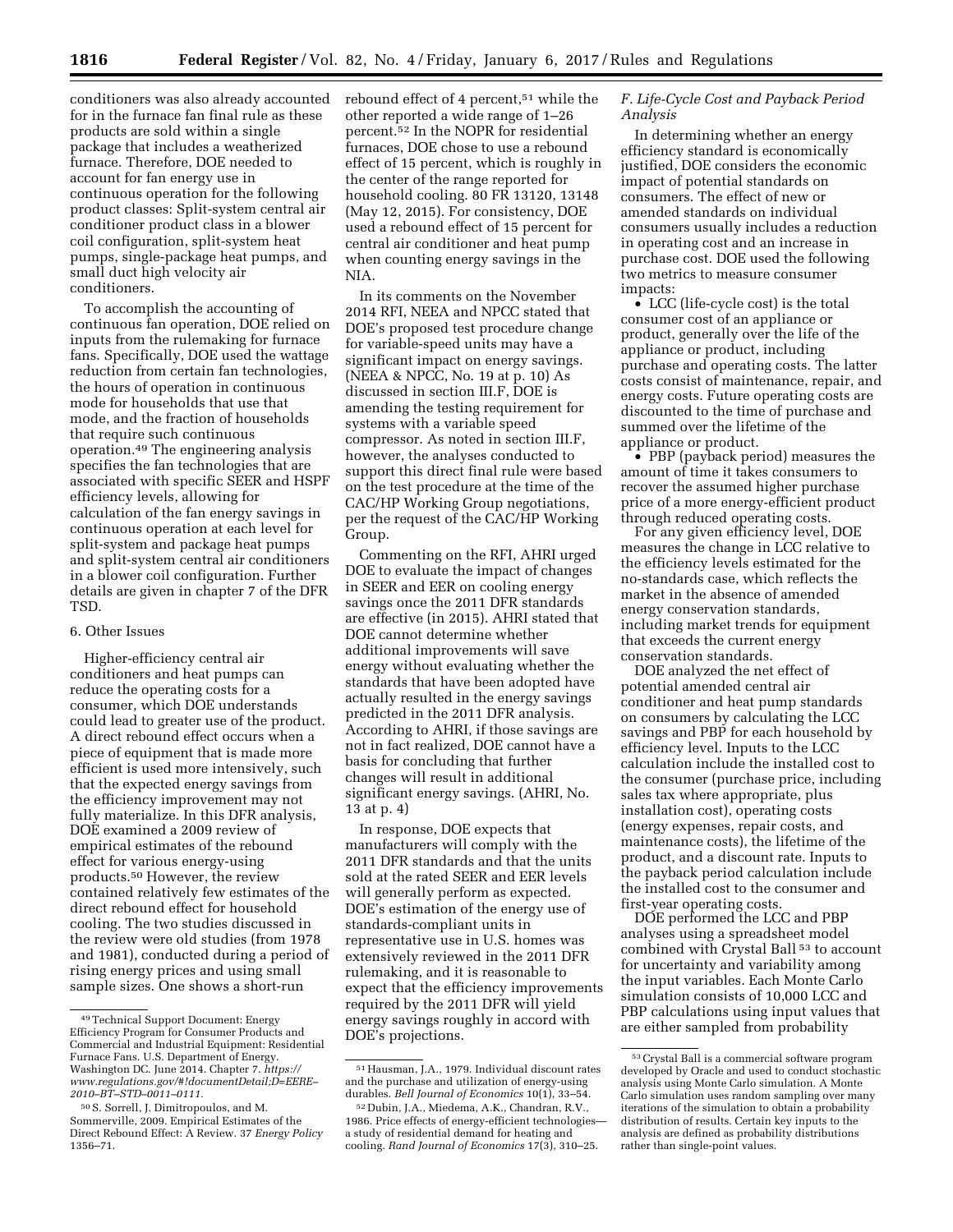distributions and household samples or characterized with single point values. The analytical results include a distribution of 10,000 data points showing the range of LCC savings for a given efficiency level relative to the nostandards case efficiency distribution. In performing an iteration of the Monte Carlo simulation for a given consumer, product efficiency is chosen based on its probability. If the chosen product efficiency is greater than or equal to the efficiency of the standard level under consideration, the LCC and PBP calculation reveals that a consumer is not impacted by the standard level. By accounting for consumers who already purchase more-efficient products, DOE avoids overstating the potential benefits from increasing product efficiency.

EPCA establishes a rebuttable presumption that a standard is economically justified if the Secretary finds that the additional cost to the consumer of purchasing a product complying with an energy conservation standard level will be less than three times the value of the energy (and, as applicable, water) savings during the first year that the consumer will receive as a result of the standard, as calculated under the test procedure in place for that standard. (42 U.S.C. 6295(o)(B)(ii)) For each considered efficiency level, DOE determines the value of the first year's energy savings by calculating the quantity of those savings in accordance with the applicable DOE test procedure, and multiplying that amount by the average energy price forecast for the year in which compliance with the amended standards would be required.

As discussed in section IV.E, DOE developed nationally-representative household samples from 2009 RECS. For each sampled building, DOE determined the energy consumption of the central air conditioner or heat pump and the appropriate energy prices in the area where the building is located.

DOE calculated the LCC and PBP for all central air conditioner or heat pump consumers as if the consumers were to purchase the product in the year that compliance with amended standards is required. Because the analysis was conducted when 2021 was the expected first year of compliance, it used that year for all the considered TSLs, including the Recommended TSL.

At the October 14, 2015 CAC/HP Working Group meeting, AHRI presented an LCC sensitivity analysis demonstrating the impact of several inputs, including manufacturer production costs, distribution channel markups, consumer discount rates, and expected time of ownership, on the LCC savings of more-efficient split system

CACs and HPs. AHRI's analysis demonstrated that the LCC savings are highly sensitive to the above inputs. (ASRAC Public Meeting, No. 89 at pp. 225–239). Although AHRI did question the above inputs that DOE used in the LCC analysis, the purpose of their analysis was to demonstrate that the LCC savings were highly sensitive to changes in the inputs. As a result of AHRI's analysis, DOE requested feedback and made revisions to the above inputs based on member recommendations during subsequent CAC/HP Working Group meetings. The inputs to the LCC analysis which were the focus of AHRI's sensitivity analysis are described in sections above (manufacturer production costs and markups) or below (discount rates and product lifetime). In the case of the manufacturer production costs, DOE details how stakeholder recommendations were considered in the development of the costs. As a result of the Working Group's efforts to provide meaningful input and insights for all of the input into the LCC analysis, DOE believes the LCC results presented in section V.B.1 accurately represent the consumer impacts of the amended standards for CACs and HPs.

## 1. Inputs to Installed Cost

The primary inputs for establishing the total installed cost are the baseline consumer product price, standard-level consumer price increases, and installation costs (labor and material cost). Baseline consumer prices and standard-level consumer price increases were determined by applying markups to manufacturer selling price estimates, including sales tax where appropriate. The installation cost is added to the consumer price to produce a total installed cost.

## a. Equipment Cost

The manufacturer selling price estimated in the engineering analysis refers to the current price. Economic literature and historical data suggest that the real prices of many products may trend downward over time according to ''learning'' or ''experience'' curves. Experience curve analysis focuses on entire industries and aggregates over many causal factors that may not be well characterized.54 For example, experience curve analysis implicitly includes factors such as efficiencies in labor, capital investment, automation, materials prices, distribution, and economies of scale at an industry-wide level. An experience curve relates the product price to the cumulative production of the product. Using a given set of historical data, DOE derived an experience rate that expresses the percentage reduction in price for each doubling of cumulative production.

For the default price trend for residential central air conditioner and heat pump, DOE derived an experience rate based on an analysis of long-term historical data. As a proxy for manufacturer price, DOE used Producer Price Index (PPI) data for unitary air conditioners from the Bureau of Labor Statistics for 1978 through 2013.55 An inflation-adjusted PPI was calculated using the GDP chained price deflators for the same years. To calculate an experience rate, DOE performed a leastsquares power-law fit on the inflationadjusted PPI versus cumulative shipments of residential central air conditioners and heat pumps, based on a corresponding series for historic shipments of these products (see section IV.G of this direct final rule for discussion of shipments data). A detailed discussion of DOE's derivation of the experience rate is provided in appendix 8–C of the direct final rule TSD.

DOE then derived a price factor index, with the price in 2013 equal to 1, to forecast prices in the compliance year for the LCC and PBP analysis, and, for the NIA, for each subsequent year in the 30-year shipments period. The index value in each year is a function of the experience rate and the cumulative production through that year. To derive the latter, DOE combined the historical shipments data with projected shipments from the NIA (see section IV.H of this notice).

As discussed, DOE determined the type, capacity and number of central air conditioner/heat pump units for each RECS household in order to assign the correct equipment price. For packaged systems, DOE only developed manufacturer costs for 3-ton systems, so it used these costs for all packaged systems to arrive at equipment prices.

As discussed, the energy use analysis had to address the field installation of coil-only installations use the existing evaporative coil. For these installations, the equipment price was based solely on the condensing unit.

<sup>54</sup>Margaret Taylor & K. Sydny Fujita, Accounting for Technological Change in Regulatory Impact Analyses: The Learning Curve Technique. (Lawrence Berkeley Nat'l Lab., 2013) available at: *[http://eetd.lbl.gov/publications/accounting-for](http://eetd.lbl.gov/publications/accounting-for-technological-change-0)[technological-change-0.](http://eetd.lbl.gov/publications/accounting-for-technological-change-0)* 

<sup>55</sup>U.S. Department of Labor, Bureau of Labor Statistics, Produce Price Indices Series ID PCU333415333415E, available at *[http://](http://www.bls.gov/ppi/) [www.bls.gov/ppi/](http://www.bls.gov/ppi/)* (last accessed July 28, 2014).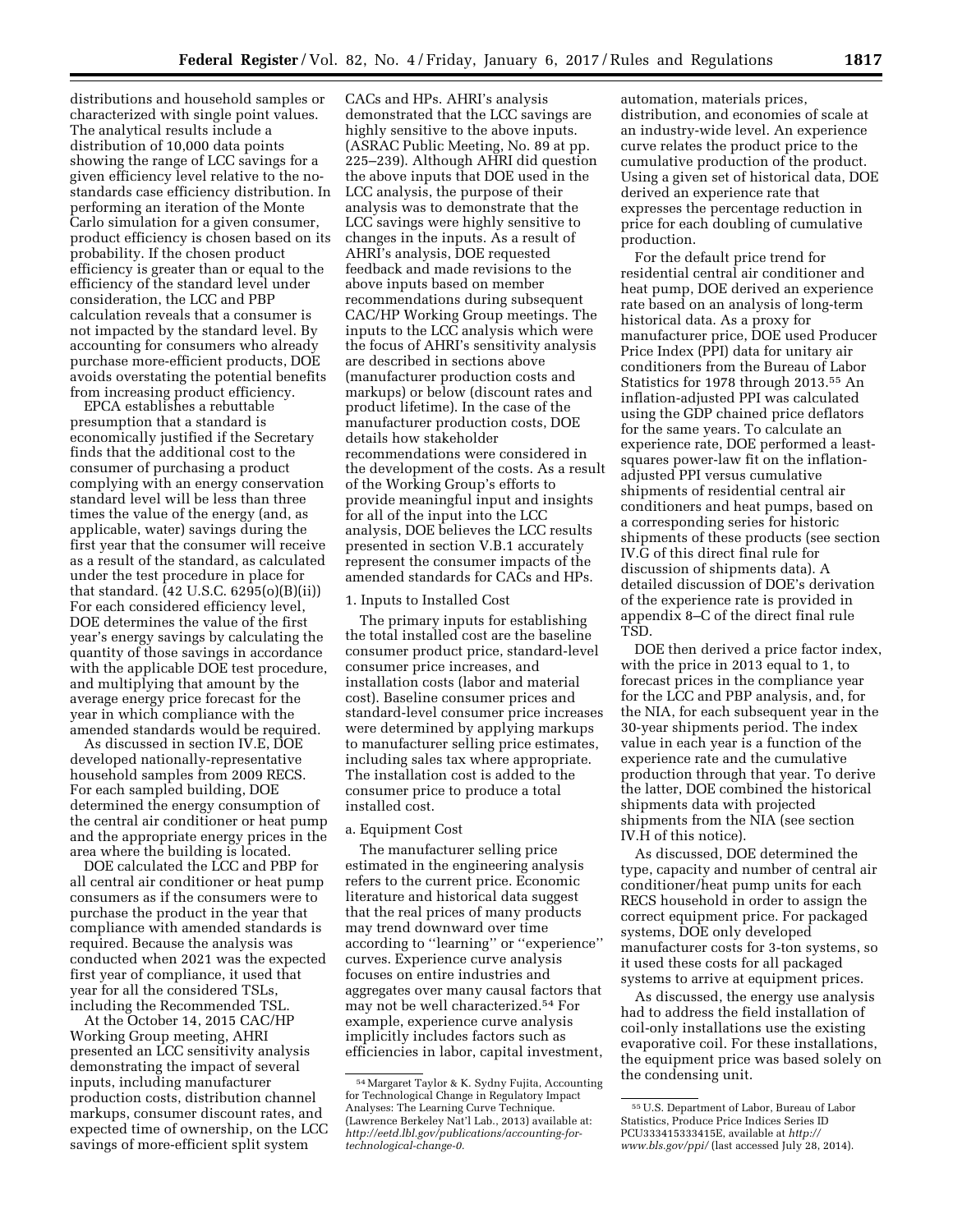## b. Installation Cost

Installation cost includes labor, overhead, and any miscellaneous materials and parts needed to install the equipment.

DOE developed installation labor costs for different central air conditioner and heat pump capacities from *RSMeans Facilities Maintenance & Repair Cost Data 2015.* Based on input from the CAC/HP Working Group, two further actions were taken: The hourly wages were updated and overhead and profit were included using the information from RS Means. (ASRAC Public Meeting, No. 84 at pp. 76–80)

Commenting on the November 2014 RFI, AHRI stated that installation costs are generally scalable with equipment size and weight. (AHRI, No. 13 at p. 4) Southern Co. stated that installation cost scales with weight. (Southern Co., No. 11 at p. 2) In contrast, Rheem does not believe that installation costs scale with equipment weight. According to Rheem, DOE should analyze the installation costs as increasing with efficiency due to duct modifications that are required for larger indoor coils. (Rheem, No. 17 at p. 6)

DOE initially determined that the change in weight from the minimum efficiency unit to maximum efficiency unit is not large enough to require an increase in the number of people in the crew to move and position the unit two people are sufficient.56 The labor hours also do not change with the physical size of the unit. Regarding the need for duct modification, air flow volume does not change with efficiency, so duct size does not need to change for the same tonnage unit even if the indoor coil size is bigger. Based on the foregoing, the installation cost was initially estimated to remain the same across the considered efficiency levels. Based on input from the CAC/HP Working Group, however, DOE revised the installation cost for replacement installations to account for the installation of/thermostat wire as well as the increased thermostat costs for 2 speed compressors and indoor fan ECMs. (ASRAC Public Meeting, No. 84 at pp. 76–80) These cost adders were generally applied to units with energy efficiencies at about 16 SEER.

The CAC/HP Working Group requested that ACCA conduct a survey of its members to provide insight regarding the degree to which installation costs are higher for moreefficient equipment. ACAA conducted a

survey and presented it to the CAC/HP Working Group. Based on the survey, ACCA concluded that DOE was not fully covering installation costs, including the costs of changing wiring and thermostats, checking ducting, and start-up costs to commission a higher efficiency product. (ASRAC Public Meeting, No. 85 at pp. 43–79) In response, DOE notes that the number of survey respondents was small (44 out of approximately 4,000 member contractors). Therefore, DOE chose to retain its estimates of installation costs.

Commenting on the November 2014 RFI, AHRI suggested that DOE include costs incurred by contractors and consumers associated with installation limitations such as local fire code access restrictions and indoor space constraints. (AHRI, No. 13 at p. 4) In response, DOE notes that it currently has space-constrained central air conditioner and space-constrained heat pump product classes specifically for products that may have installation limitations due to space constraints. Therefore, contractor and consumer costs due to space constraints were not considered for the other non-spaceconstrained product classes.

#### 2. Inputs to Operating Costs

a. Energy Consumption

For each sample household, DOE determined the energy consumption for a central air conditioner or heat pump at different efficiency levels using the approach described above in section IV.E.

As discussed in section IV.E, DOE is taking into account the rebound effect associated with more-efficient residential central air conditioner and heat pump. The take-back in energy consumption associated with the rebound effect provides consumers with increased value (*e.g.,* enhanced comfort associated with a cooler or warmer indoor environment). The increased comfort has a cost that is equal to the monetary value of the higher energy use. DOE could reduce the energy cost savings to account for the rebound effect, but then it would have to add the value of increased comfort in order to conduct a proper economic analysis. The approach that DOE uses—not reducing the energy cost savings to account for the rebound effect and not adding the value of increased comfort assumes that the value of increased comfort is equal to the monetary value of the higher energy use. Although DOE cannot measure the actual value of increased comfort to the consumers, the monetary value of the higher energy use

represents a lower bound for this quantity.

#### b. Energy Prices

DOE used marginal and average prices which vary by season, region and household consumption level. DOE estimated these prices using data published with the Edison Electric Institute (EEI) Typical Bills and Average Rates reports for summer and winter 2014.57 Each report provides, for most of the major investor-owned utilities (IOUs) in the country, the total bill assuming household consumption levels of 500, 750 and 1,000 kWh for the billing period. DOE defined an average price as the ratio of the total bill to the electricity consumption, and a marginal price as the ratio of the change in the bill to the change in energy consumption.

Regional weighted-average values for each type of price were calculated for the nine census divisions and four large States (CA, FL, NY and TX). Each EEI utility in a region was assigned a weight based on the number of residential consumers it serves. Consumer counts were taken from the most recent EIA Form 861 data.58 DOE adjusted these regional weighted-average prices to account for systematic differences between IOUs and publicly-owned utilities (POUs), as the latter are not included in the EEI data set. For each region, DOE estimated a correction factor based on the ratio of the average electricity price for IOUs to the average price charged by POUs (calculated using EIA Form 861 data), and the percentage of consumers served by POUs.

DOE assigned seasonal average and marginal prices to each household in the LCC sample based on its location and its baseline monthly electricity consumption for an average summer or winter month. For a detailed discussion of the development of seasonal average and marginal energy prices, see appendix 8–F of the direct final rule TSD.

To estimate future prices, DOE used the projected annual changes in average residential electricity prices in the Reference case projection in *AEO 2015.*59 The AEO price trends do not distinguish between marginal and average prices. DOE reviewed the EEI data for the years 2007 to 2014 and

*.* 

<sup>56</sup>For example, a 5 ton air conditioner outdoor unit weight changes from 190 lb to 290 lb when efficiency changes from 13 SEER to 18 SEER (data from manufacturer published data).

<sup>57</sup>Edison Electric Institute. Typical Bills and Average Rates Report. Winter 2014 published April 2014, Summer 2014 published October 2014. See *[http://www.eei.org/resourcesandmedia/products/](http://www.eei.org/resourcesandmedia/products/Pages/Products.aspx) [Pages/Products.aspx.](http://www.eei.org/resourcesandmedia/products/Pages/Products.aspx)* 

<sup>58</sup>See *<http://www.eia.gov/electricity/data/eia861/>*

<sup>59</sup>U.S. Department of Energy, Energy Information Administration, *op.cit.*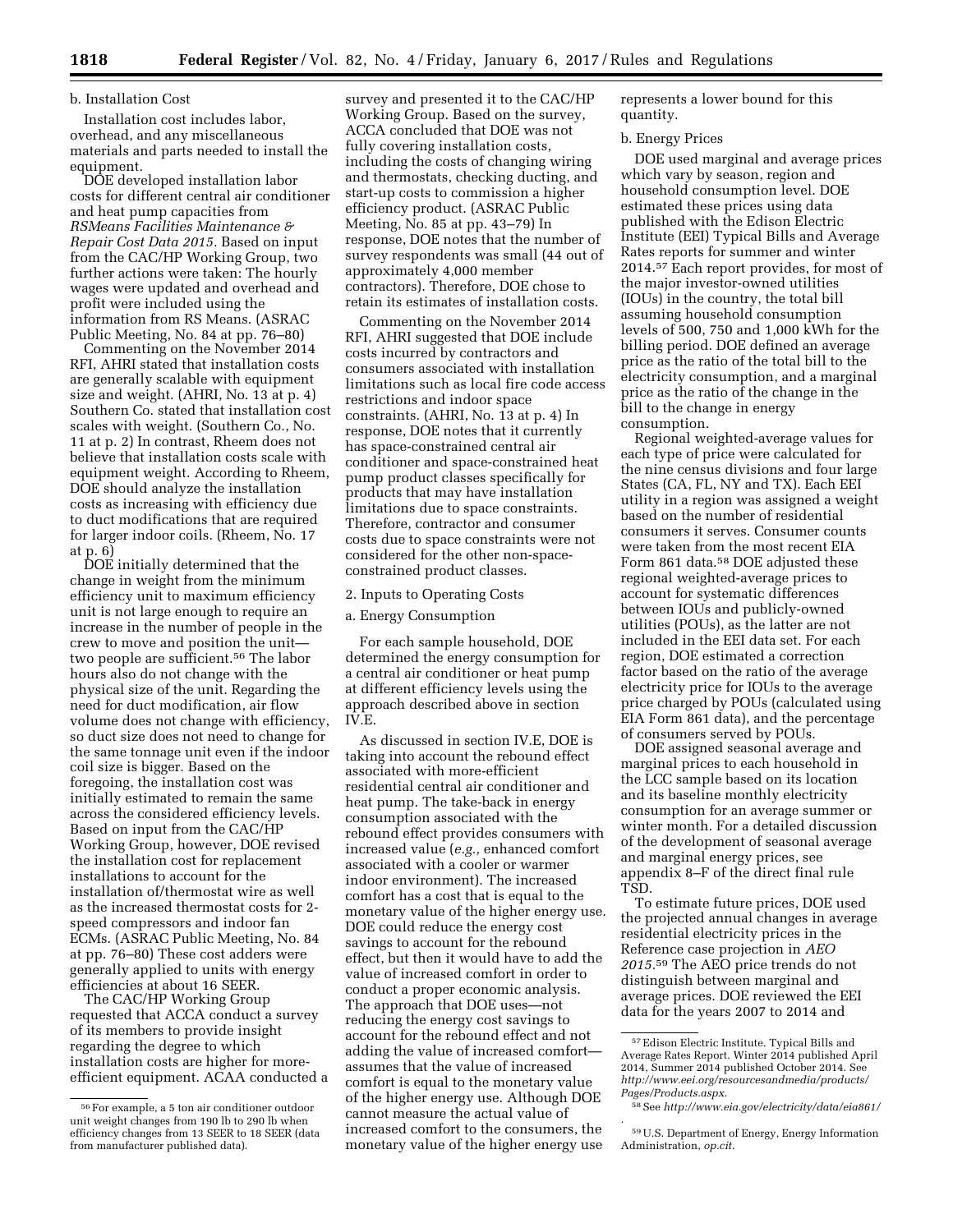determined that there is no systematic difference in the trends for marginal vs. average prices in the data, so DOE used the same *AEO 2015* trend for both.

#### c. Maintenance and Repair Costs

Maintenance costs are associated with maintaining the proper operation of the equipment, whereas repair costs are associated with repairing or replacing components that have failed.

The maintenance cost for an air conditioner or heat pump unit includes a preventative annual check done by HVAC professionals, and preventative maintenance performed by home owners such as filter changes.

Commenting on the November 2014 RFI, Rheem stated that more efficient products do not require additional maintenance. (Rheem, No. 17 at p. 7) Southern Co. stated that time and cost of routine maintenance should be higher for variable speed units. (Southern Co., No. 11 at p. 3)

DOE reviewed *RSMeans Facilities Maintenance & Repair Cost Data 2015*  and determined that the maintenance cost does not change with equipment size and equipment efficiency, even for variable-speed products. Most variablespeed products have intelligent controls, which have certain diagnostic capabilities that would likely reduce the maintained cost of the unit. However, DOE decided not to estimate lower maintenance costs for variable-speed units to be more conservative. Therefore, DOE did not include maintenance costs in the LCC analysis as it would have no impact on the results.

DOE calculated the cost of repair by totaling the cost of replacing the major components in central air conditioner or heat pump that are expected to fail during the life of the equipment. Higher efficiency units have more expensive components, and the estimated repair costs are higher. The major components included in the analysis are the indoor

coil, outdoor coil, indoor blower (except for coil-only unit), outdoor fan, indoor TXV, outdoor TXV (heat pump only), reversing valve (heat pump only), and controls. Compressor failures were not considered in the LCC and PBP analysis but, rather, were included in the shipments and national impact analyses. DOE assumed that compressor failure is the principal driver for a consumer to either replace or repair the unit (see section IV.G). For investors, which are often used in variable-speed compressors, manufacturers offer the same warranty term for inverters and compressors together, so DOE assumed inverters have approximately the same reliability as compressors.

DOE developed component failure rates from proprietary industry data. The associated material cost and labor costs were initially developed from *RSMeans Facilities Maintenance & Repair Cost Data 2015,* the 2014 furnace fan final rule TSD,60 and component vendors. The development of repair costs considered a warranty period, as almost all manufacturers provide warranty coverage for their products. As a result, the costs associated with component repairs occurring during the warranty period were deducted from the total consumer repair cost. Because equipment of different capacities and efficiencies contain different components, repair costs were calculated as a function of efficiency and capacity. Because component failure rates are a function of equipment age, DOE determined failure rates and the associated repair costs during different periods of equipment age.

Commenting on the November 2014 RFI, AHRI stated that higher efficiency products have more complex and expensive components necessitating longer repair times by more experienced technicians, and repair costs are generally directly proportional with equipment price. (AHRI, No. 13 at p. 4– 5) Rheem stated that with the exception

of evaporator and condenser coils, repair costs vary with replacement component prices and not product price. Rheem noted that with more complex technologies to achieve higher efficiency, the number of components increases and the number of repairs per system is likely to increase. (Rheem, No. 17 at p. 7) Southern Co. stated that inverters tend to have shorter lives than compressors and evaporators, and costs for inverter replacements should be separately modeled. (Southern Co., No. 11 at p. 3)

The cost of replacing the major components in a central air conditioner or heat pump that are expected to fail during the life of the equipment and the component failure rates were presented to the CAC/HP Working Group. Based on input from the CAC/HP Working Group, DOE revised its estimates. (ASRAC Public Meeting, No. 84 at pp. 83–100) Failure rates and material costs were revised based on further discussion with industry experts. All components besides fan motors were marked up with a mechanical contractor markup. Fan motor costs were taken from Grainger.61 The labor hours for the repair remained the same as what was initially developed but the hourly wages were updated to include overhead and profit based on RS Means. Refer to chapter 7 of the direct final rule TSD for more details on the development of the costs, labor hours, and failure rates.

#### d. Product Lifetime

Product lifetime is the age at which an appliance is retired from service. DOE estimated the lifetime of central air conditioners and heat pumps as part of the shipments analysis. The method that DOE used to develop lifetime estimates is described in section IV.G. DOE developed separate lifetime distributions for the three considered regions. Table IV–16 shows the average lifetimes.

## TABLE IV–16—AVERAGE LIFETIME BY REGION

| Product class group                                  | National               | North         | Hot-humid    | Hot-dry      |
|------------------------------------------------------|------------------------|---------------|--------------|--------------|
| <b>Central Air Conditioners</b><br><b>Heat Pumps</b> | ດ-ເດ<br>ے. ا ے<br>15.3 | 24. .<br>16.4 | 18.0<br>15.۱ | 24.9<br>15.4 |

#### e. Discount Rates

In the calculation of LCC, DOE applies discount rates to estimate the present value of future operating costs. The discount rate used in the LCC

analysis represents the individual consumer's perspective.

To establish discount rates for residential consumers, DOE identified all relevant household debt or asset

classes in order to approximate a consumer's opportunity cost of funds related to appliance operating cost savings. DOE's primary data source was the Federal Reserve Board's *Survey of* 

<sup>60</sup>Available at: *[http://www.regulations.gov/](http://www.regulations.gov/#!documentDetail;D=EERE-2010-BT-STD-0011-0111)  [#!documentDetail;D=EERE-2010-BT-STD-0011-](http://www.regulations.gov/#!documentDetail;D=EERE-2010-BT-STD-0011-0111) [0111.](http://www.regulations.gov/#!documentDetail;D=EERE-2010-BT-STD-0011-0111)* 

<sup>61</sup>W.W. Grainger, Inc. See: *[https://](https://www.grainger.com/category/motors/ecatalog/N-bii?analytics=nav)*

*[www.grainger.com/category/motors/ecatalog/N](https://www.grainger.com/category/motors/ecatalog/N-bii?analytics=nav)[bii?analytics=nav.](https://www.grainger.com/category/motors/ecatalog/N-bii?analytics=nav)*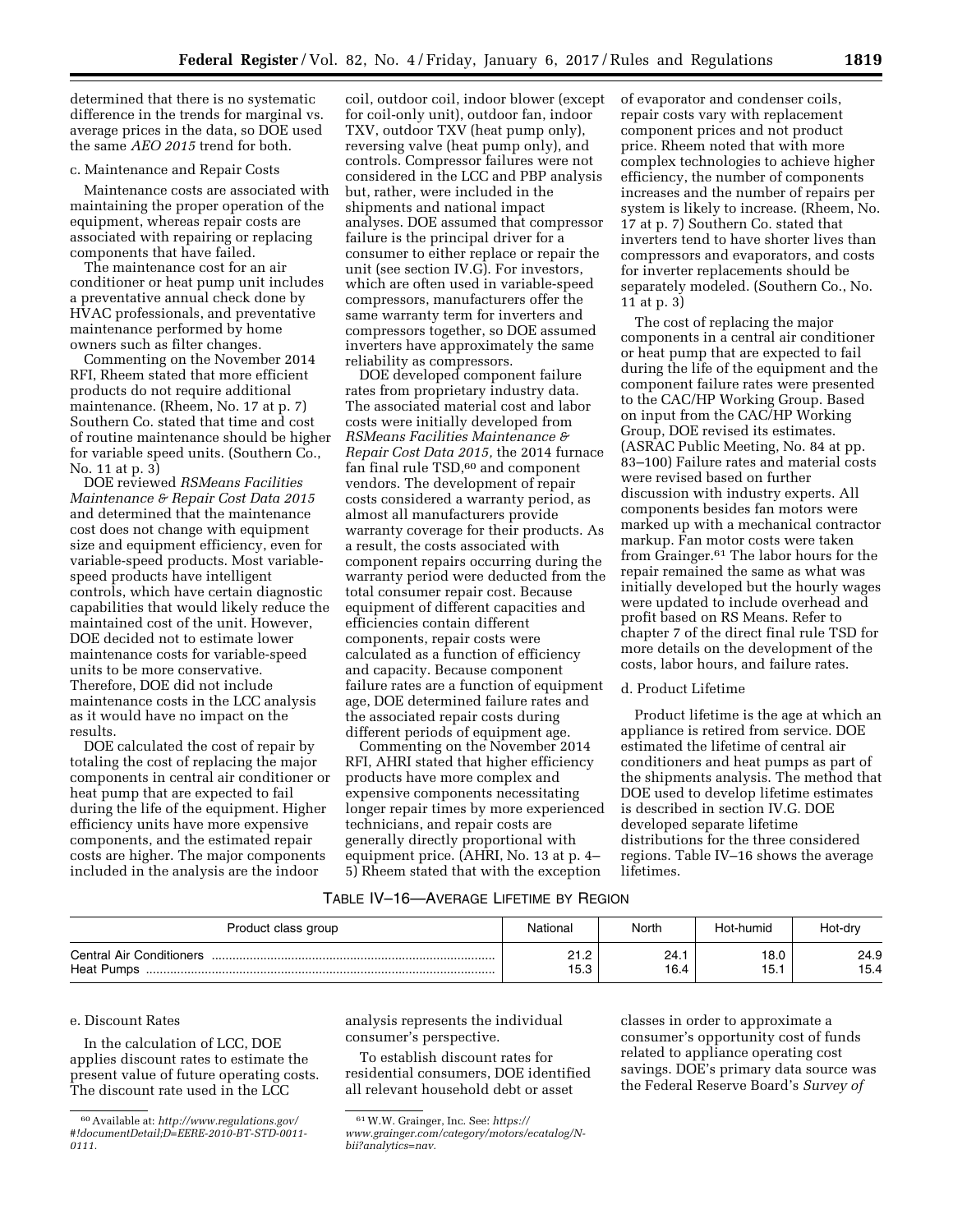*Consumer Finances* (SCF) for 1995, 1998, 2001, 2004, 2007, and 2010. DOE estimated separate discount rate distributions for six income groups, divided based on income percentile as reported in the SCF. DOE calculated a weighted average discount rate for each household in the SCF using the shares of each type of debt and equity of a household's total combined debt-plusequity. The household-level discount rates were then aggregated to form discount rate distributions for each of the six income groups, representing the discount rates that may apply in the year in which amended standards would take effect. DOE assigned each sample household a specific discount rate drawn from the appropriate distribution. The average residential discount rate across all types of household debt and equity and income groups, weighted by the shares of each class, is 4.5 percent.

See chapter 8 in the direct final rule TSD for further details on the development of discount rates for the LCC analysis.

f. Product Efficiency in the No-New-Standards Case

To accurately estimate the share of consumers that would be affected by a standard at a particular efficiency level, DOE estimates the distribution of product efficiencies that consumers would purchase in the case without new or amended energy efficiency standards (referred to as the no-new-standards case) in the year compliance with the standard is required. DOE develops such an efficiency distribution for each of the considered product classes.

For the June 2011 DFR, AHRI provided historical shipment-weighted efficiency data by product class through 2009.62 Absent any recent data, DOE had to make its own estimates of how the efficiency distributions determined for the June 2011 DFR were impacted by the amended standards that became effective in January, 2015 and, in turn, how the distributions would change further from 2015 to 2021, the assumed first full compliance year for any amended central air conditioner and heat pump standards. The estimated

efficiency distributions were presented to the CAC/HP Working Group, which recommended that they be revised based on recent data from AHRI. (ASRAC Public Meeting, No. 89 at pp. 163–170)

AHRI submitted data on market share for 2015 by SEER for the three regions for split-systems.63 DOE then projected the shipment-weighed SEER for 2021 using an efficiency growth rate equal to half of the rate in the 1993–2002 period. The years 1993 to 2002 were a time period when no new central air conditioner and heat pump standards became effective, and, therefore, the efficiency trend represented gains caused solely by non-regulatory market conditions. DOE chose to use half the growth rate observed during the historic period due to potential technological limits on further improving efficiency with single-speed design measures. DOE then allocated market shares to the efficiency levels being analyzed for this rule so that the resultant shipmentweighted SEER matched the value determined from the application of the estimated growth rate from 2015 to 2021.

For package systems, AHRI did not provide recent data on market share by SEER, so DOE retained the approach developed for the August 2015 NODA. First, DOE altered the efficiency distributions it developed for the June 2011 DFR by rolling-up the market shares for products between 13 and 13.99 SEER to 14 SEER, the new standard level effective in 2015. To estimate the efficiency distributions in 2021, DOE applied an efficiency growth rate that was half that observed from 1993 to 2002 to the shipment-weighted SEER estimated in 2015. After determining the shipment-weighed SEER in 2015, DOE then allocated market shares to the efficiency levels being analyzed for this rule so that the resultant shipment-weighted SEER matched the value determined from the application of the estimated growth rate from 2015 to 2021.

#### 3. Inputs to Payback Period Analysis

The payback period is the amount of time it takes the consumer to recover the additional installed cost of more efficient products, compared to baseline products, through energy cost savings. The simple payback period does not account for changes in operating expense over time or the time value of

money. Payback periods that exceed the life of the product mean that the increase in total installed cost is not recovered in reduced operating expenses.

The inputs to the PBP calculation are the total installed cost of the equipment to the customer for each efficiency level and the average annual operating expenditures for each efficiency level. The PBP calculation uses the same inputs as the LCC analysis, except that discount rates are not needed. The results of DOE's PBP analysis are presented in section V.B.1.

For the rebuttable presumption PBP, for each considered efficiency level, DOE determined the value of the first year's energy savings by calculating the quantity of those savings in accordance with the applicable DOE test procedure, and multiplying that amount by the average energy price forecast for the year in which compliance with the amended standard would be required.

#### *G. Shipments Analysis*

Shipments of covered equipment are a key input to estimates of the national energy savings under a proposed standard. The goal of the shipments model is to provide projections of the total number of units of shipped during the analysis period, and to estimate how those shipments may be affected by the equipment price and operating cost changes induced by a standard.

The shipments model is factored into two segments: Estimation of the total number of shipments of a given product type across all efficiencies available in the market, and distribution of these shipments over efficiency bins. Consumer decisions with respect to repairs and equipment switching only affect the total number of units shipped.

#### 1. Model Structure

The shipments model produces separate projections for each of four equipment classes: Split and packaged central air conditioners (central air conditioners), and split and packaged heat pumps (heat pumps). To capture potential effects of regional standards, a separate shipments projection is calculated for each of the three regions considered in the analysis: North (N), hot-humid (HH) and hot-dry (HD). For each equipment class and each region the total shipments are divided into three market segments: (1) New shipments to new buildings, (2) new shipments to existing buildings, and (3) replacement shipments to existing buildings. Buildings are defined as single-family residences. More detail on the input data to the shipments model is provided in the next section.

 $^{62}\mathrm{These}$  data, along with model data from the Air- Conditioning, Heating, and Refrigeration (ACHR) News, were used to develop base-case efficiency distributions for 2008. DOE projected the central air conditioner and heat pump efficiency distributions to 2011 based on the average growth in shipment-weighted efficiency observed in the AHRI data from 2006 to 2009. DOE then took into account Federal tax credit programs designed to encourage purchase of higher-efficiency products to further adjust the distributions for the year 2016, the assumed compliance date of new standards that was used for the DFR analysis.

<sup>63</sup>AHRI also provided data indicating the market shares of split-system air conditioners in coil-only and blower coil configurations. These fractions (61% and 39%, respectively) were used to establish the shares of projected shipments in the shipments model.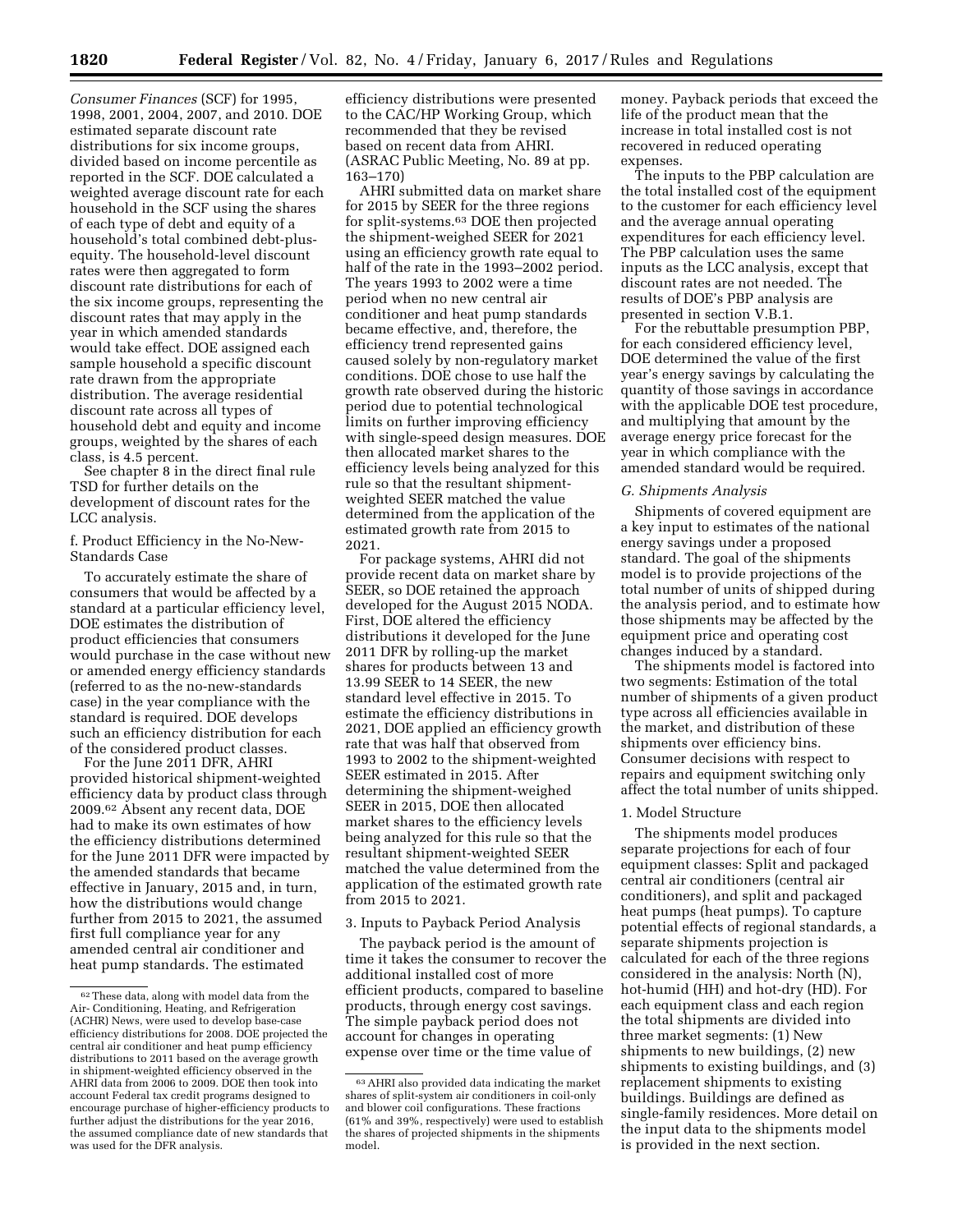The model is initialized in 1983 using historic shipments from 1953 to 1982 to define the initial distribution of stock by vintage. The model is run from 1983 to 2009, and compared with historical shipments, to calibrate the lifetime distribution parameters. The calibrated model is run from 1983 to 2021 to provide, for each region and product class, an estimate of the distribution of equipment stock by vintage in the start year of the analysis period. DOE's analysis of market saturation data shows slowly increasing heat pump saturations and slowly decreasing central air conditioner saturations, which lead to slight change in the market share of central air conditioners vs. heat pumps in the projections beyond 2021.

New shipments to new buildings are calculated as the product of new housing starts times the new construction market saturation. Shipments to new buildings comprise approximately 20 percent of total central air conditioner shipments and 29 percent of total heat pump shipments in 2021.

New shipments to existing buildings represent new purchases of the equipment by households that did not previously own it. The data show that the market for central air conditioners is essentially saturated, but market penetration is still growing for heat pumps. Shipments to this market segment (*i.e.,* homes that did not previously have a heat pump) comprise approximately 15 percent of total heat pump shipments.

Replacement shipments constitute the largest segment of total shipments. Replacements are determined by using a survival function to calculate the number of units in the stock that fail in each year. The survival function defines the probability that a unit will fail as a function of the unit's age. This analysis uses a Weibull survival function, adjusted to account for the difference in operating hours in the three analysis regions, as described below in section IV.G.2.

Shipments for each product class and market segment are calculated for the no-new-standards case and for each of the considered standard levels. The calculations proceed in three steps.

First, the total shipments across all regions and product classes are calculated for the no-new-standards case, which assumes that the future shipments are driven entirely by new construction, growth in market saturations, and replacements of failed units. This shipments projection is then used to estimate an product price trend using a price-learning approach.

In the second step, within each region and product class, the product distribution model is used to estimate the distribution of shipments across efficiency bins for each TSL. Relative market share is determined using a logit model, which defines the product utility as the sum of total installed cost plus discounted operating costs. The implicit discount rate and product price sensitivity are estimated from historic data as described in the next section. This estimation step uses the average total installed cost, efficiency and annual operating cost calculated for each efficiency level in the LCC. The operating cost depends on the annual operating hours and electricity price, both of which vary by region. The product price trend is applied to the product price, and the electricity price trend (taken from *AEO 2015*) is applied to the operating cost, to obtain timedependent estimates of the relative market share for each equipment class and for each region.

In the third step, the total shipments are recalculated for each product class, region and TSL to determine the deviation from no-new-standards case shipments. This deviation is caused by the fact that, when the price of new products increases, some consumers will opt to repair rather than replace failed units. These ''excess repairs'' are numerically equal to the drop in shipments. The inputs to the estimation are the market-share weighted product price and annual operating cost for each product class and region, at each TSL. These are used to calculate a marketweighted average utility. The utility is defined as the purchase price plus the discounted operating cost over the lifetime of the product. The consumer discount rate for future operating costs was taken from the decision model used in the residential demand module of NEMS. This utility function is used to estimate the change in shipments, assuming that the percent change in shipments is equal to the percent change in utility times a price elasticity. DOE used a price elasticity equal to  $-0.34$ , which is an average value estimated from an analysis of available data for consumer purchases of household appliances (see appendix 9A). The change in shipments is only estimated for replacement shipments, as it is unlikely that shipments to new construction would be affected by the adopted standards. Repaired units are estimated to survive an additional number of years (extended lifetime), which is on average about half of the original lifetime, and then trigger a new replacement shipment.

Commenting on the November 2014 RFI, AHRI stated that there is evidence that the past rulemaking on residential central air conditioners and heat pumps (the 2006 standards) had a negative impact on shipments. It noted that the significant price increase of 13 SEER units (compared to 10 SEER) pushed consumers to find cheaper alternatives including repairing old equipment or switching to room air conditioners. (AHRI, No. 13 at p. 5) Rheem made a similar comment, and stated that currently homeowners are deciding to repair old inefficient air conditioners, and are also replacing central air conditioners with less efficient window air conditioners. (Rheem, No. 17 at pp. 1, 8) During the October 26, 2015 CAC/ HP Working Group meeting, several parties expressed concern on how repairs were accounted for in the shipments model (ASRAC Public Meeting, No. 68 at pp. 82–103) One stakeholder mentioned that if DOE made the SEER requirements too high, the market for repairing would grow substantially and DOE needed to account for it. (ASRAC Public Meeting, No. 68 at p. 102)

DOE is aware that some consumers may respond to higher prices for central air conditioners and heat pumps by repairing the unit (compressor replacement) or, in the case of central air conditioners, by purchasing room air conditioners.64 DOE did not have sufficient data to specifically estimate these practices, however, so it used a price elasticity approach to estimate the consumer responses to higher product prices. DOE assumes that demand in the new construction market is inelastic because the decision to install central air conditioner equipment is made by the builder rather than the consumer.

In response to the August 2015 NODA, the Edison Electric Institute (EEI) commissioned a nationwide builder survey, performed by the NAHB Home Innovation Research Labs, on the fuel and technology impacts of higher residential heat pump energy conservation standards. The survey asked installers to identify the price increase for a heat pump that would lead to switching to a other types of heating systems, including gas and oil furnaces and boilers, and identified the fractions of installations that would switch at different levels of price increase. (EEI, No. 33, NAHB Heat Pump Survey Final Tabulations July 2015) For the price increases associated with heat pumps that comply with the

<sup>64</sup>Purchase of room air conditioners would not be an effective substitute to a new heat pump since they would not provide heating.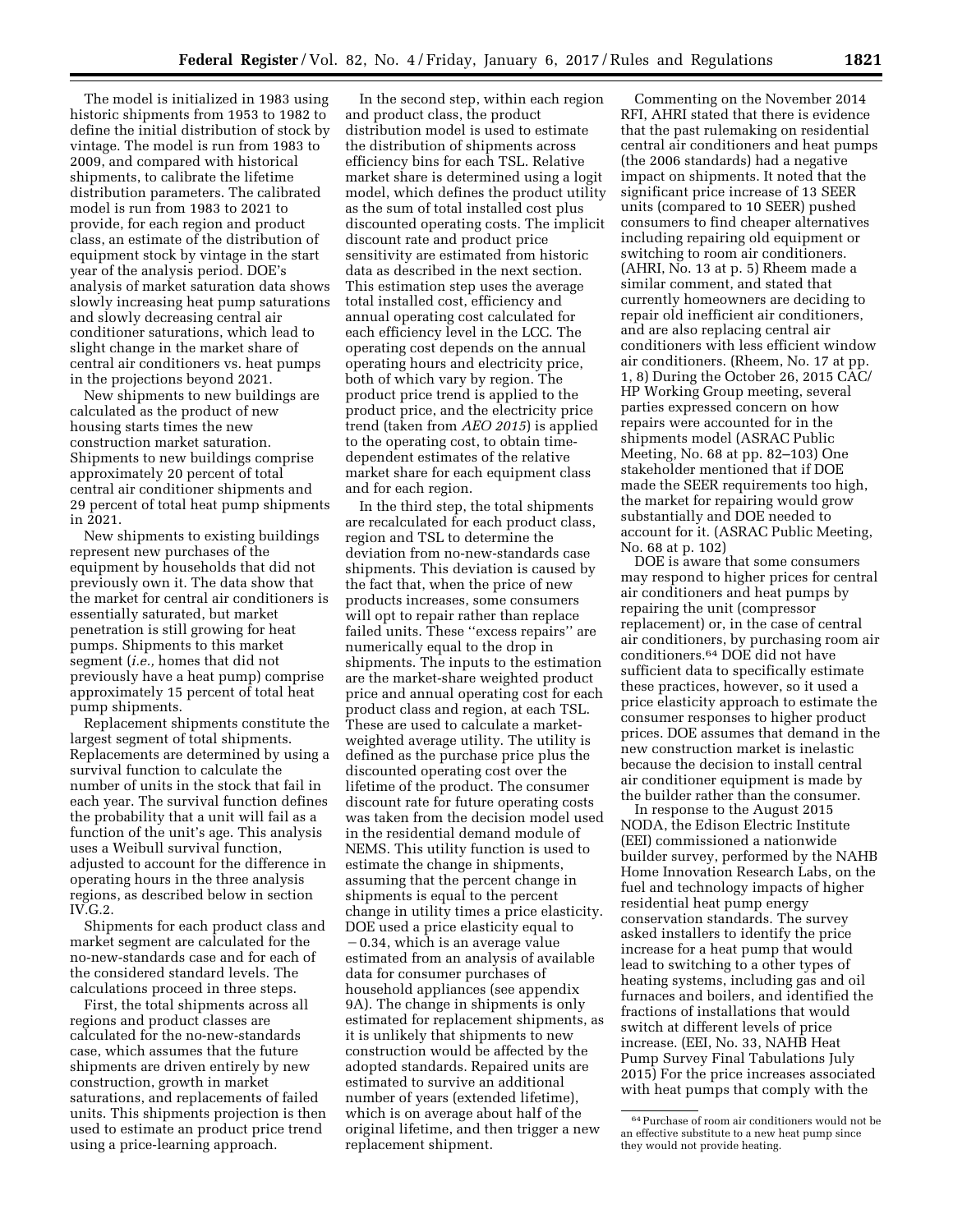adopted standards, the survey suggests that there would be some switching.

In response, DOE notes that since a heat pump provides space cooling and space heating, switching away from a heat pump would require a consumer to purchase and install a central air conditioner as well as another type of heating product. Therefore, a decision to switch would be influenced by the price differential between a heat pump and a combination of a central air conditioner and alternative heating system, not simply the price increase for a heat pump. Because DOE is adopting standards for central air conditioners that have a greater estimated price increase than the increase estimated for heat pumps, DOE reasons that consumers would not switch from heat pumps to a combination of a furnace and a central air conditioner.

### 2. Inputs and Method

The principal inputs to the shipments model are the projections of housing stock and housing starts, market saturations, price-learning parameters, equipment lifetime (survival function), and logit model parameters.

The American Housing Survey (AHS), conducted every two years, was used to determine the total housing stock and the saturation of central air conditioners and heat pumps, in both new and existing buildings, from 1983 to 2011.65 The U.S. Census Bureau's Characteristics of New Housing (CNH) report, issued annually, provided the total households built and the amount of central air conditioners or heat pumps installed in newly constructed homes from 1983 to 2013.<sup>66</sup> Both AHS and CNH provide household and equipment saturation data by census region (north, midwest, south, west). DOE used the U.S. Housing Census, which provides the number of households by state, to determine the proportion of homes from each census region that should be allocated to the three regions considered in this analysis (N, HH, HD). Future household projections from *AEO 2015* were available by census division. DOE used average population growth data, by state and census division, from the U.S. Census Bureau to allocate the AEO data into the N, HH, HD regions. The pricelearning parameter that DOE applied to future product costs was derived as described in section IV.F.1.

The calibration of the no-newstandards case shipments projection provides an estimate of the Weibull

lifetime distribution parameters *s*  (shape) and *T* (scale). These represent national average values. Within each region, the scale parameter is adjusted to reflect the differences in average annual operating hours. In general, for mechanical devices the equipment life is defined as the total lifetime operating hours. This can be converted to a service lifetime in years by dividing by the average annual operating hours. Equipment that is operated for fewer hours can therefore be expected to have a longer service lifetime. To account for this effect, DOE estimated the ratio of the average operating hours within each analysis region to the national average value. The estimate was based on a database of simulations of RECS 2009 households 67 that was calibrated to reproduce the same distribution of annual end-use energy consumption as the RECS. Population-weighted average annual operating hours for central air conditioners and heat pumps were calculated for each region, and for the nation as a whole. If equipment failure was perfectly correlated with lifetime operating hours, then the service lifetime would be adjusted proportionally to the operating hours; for example, if the operating hours in the north were half the national average, then the service lifetime in the north would be twice the national average. However, it is likely that some aspects of product failure depend on the actual equipment age. Hence, DOE assumed that half the time the product failure would be related to lifetime operating hours, and half the time it would be related to product age. This approach results in parameter adjustments that lead to average product service lifetime by region shown in Table IV–16.

The product service lifetimes for central air conditioners and heat pumps were presented to the CAC Working Group and were discussed in detail. Members expressed general concern about the long-tailed distribution for central air conditioner and heat pump lifetimes, given that the long lifetimes have a very low probability of occurrence. (ASRAC Public Meeting, No. 68 at pp. 85–103) In response, DOE notes that the Weibull lifetime parameters were estimated to produce a match to historical shipments from 1983 to 2009, which were the most recent data DOE could access. DOE could not find, nor did it receive any other shipments data, and thus DOE used the

same Weibull parameters and product service lifetimes presented to the CAC/ HP Working Group in the analysis for this DFR.

DOE used the total installed costs and annual operating cost of the products with different efficiency levels, combined with their respective market shares in the no-new-standards case in 2021, to calibrate the logit model parameters (alpha for total installed costs and beta for annual operating cost). These two parameters describe consumers' sensitivities to first costs and operating costs. These costs were then used to project consumer choices among efficiency levels in the analysis period.

DOE presented the results of its latest shipments analysis to the CAC/HP Working Group for discussion. (ASRAC Public Meeting, No. 68 at pp. 77–127) During the meetings, certain members of the CAC Working Group noted that DOE's projected shipments for splitsystem heat pumps were markedly higher than in the June 2011 DFR. (ASRAC Public Meeting, No. 84 at pp. 103–117) DOE reviewed the two sets of projections and determined that the primary driver for higher forecasted heat pump shipments in the most recent analysis versus the 2011 DFR analysis was the higher saturation of heat pumps in new construction shown in more recent data from the Census' Characteristics of New Housing. The latest data also show a corresponding drop in new construction saturation for central air conditioners. DOE found that, in addition, heat pump shipments were also higher due to the relatively shorter product lifetime in the hothumid region, where much of the increase in new housing occurs.

For details on DOE's shipments analysis, see chapter 9 of the direct final rule TSD.

### *H. National Impact Analysis*

The national impact analysis (NIA) assesses the national energy savings (NES) and the net present value (NPV) from a national perspective of total consumer costs and savings expected to result from new or amended energy conservation standards at specific efficiency levels. To make the analysis more accessible and transparent to all interested parties, DOE used a spreadsheet model to calculate the energy savings and the national consumer costs and savings from each TSL.68 The NIA calculations were based

<sup>65</sup>*[http://www.census.gov/programs-surveys/](http://www.census.gov/programs-surveys/ahs.html)  [ahs.html.](http://www.census.gov/programs-surveys/ahs.html)* 

<sup>66</sup>*[https://www.census.gov/construction/chars/.](https://www.census.gov/construction/chars/)* 

<sup>67</sup>Hopkins, A.S., Lekov, A., Lutz, J., Rosenquist, G. and Gu, L. (2011). Simulating a Nationally Representative Housing Sample Using EnergyPlus. LBNL–4420E. Berkeley, CA (US): Ernest Orlando Lawrence Berkeley National Laboratory.

<sup>68</sup> DOE's use of spreadsheet models provides interested parties with access to the models within a familiar context. In addition, the TSD and other documentation that DOE provides during the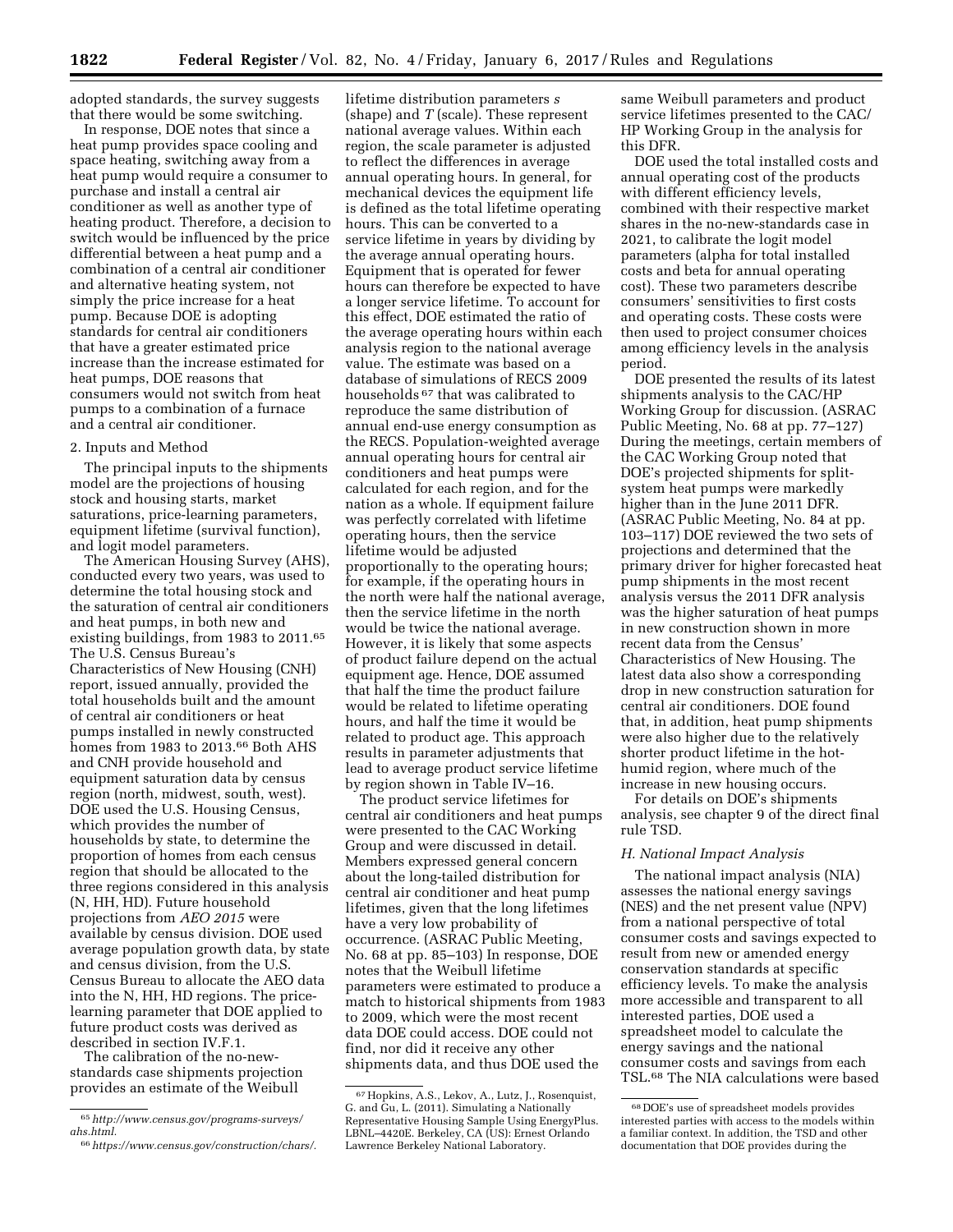on the annual energy consumption and total installed cost data from the energy use analysis and the LCC analysis. In the NIA, DOE forecasted the energy savings, energy cost savings and installed product costs for each product class over the lifetime of products sold from 2021 through 2050 or, for the Recommended TSL, from 2023 through 2052.

#### 1. Efficiency Trends

A key component of the NIA is the trend in energy efficiency forecasted for the no-new-standards case and each of the standards cases. Section IV.F.2.f of this direct final rule describes how DOE developed an energy efficiency distribution for the no-new-standards case for each of the considered product classes for the expected first full year of compliance. To project the efficiency distribution over the 30-year shipments period, DOE used the product distribution model described in section IV.G. This model was calibrated based on product cost information and the efficiency distribution for 2021. The projected efficiency trends vary by product class and region, as illustrated in chapter 10 of the direct final rule TSD.

In the standards cases, the market share of products with efficiencies in the no-new-standards case that do not meet a potential amended standard level is allocated to the particular standard level, and the market shares of products at efficiencies above the standard level under consideration are projected using the consumer choice model. This approach provides a reasonable estimate of the potential energy savings in the standards cases by including consumers' sensitivities to total installed costs and annual operating costs, and accounting for equipment price trend and electricity price trend during the 30-year analysis period.

Details on how the consumer choice model was developed are in chapter 10 of the direct final rule TSD.

# 2. Product Cost Trend

As discussed in section IV.F.1, DOE used an experience curve method to project future product price trends. Application of the price index results in a decline of 22 percent in central air conditioner and heat pump prices (in real terms) from 2021 to 2050. In addition to the default trend described in section IV.F.1, which shows a modest rate of decline, DOE performed price trend sensitivity calculations in the NIA

to examine the dependence of the analysis results on different analytical assumptions. The price trend sensitivity analysis considered a trend with a greater rate of decline than the default trend and a trend with constant prices. The derivation of these trends is described in appendix 10C of the direct final rule TSD.

# 3. Accounting for Repaired Units

As discussed in section IV.G.1, DOE introduced ''excess repairs'' in the standards cases, assuming that when the price of new equipment increases, some consumers will opt to repair rather than replace broken units. The repair is assumed to consist of replacement of the compressor. The repaired units are assumed to live an additional number of years (extended lifetime), which is on average about half of the original lifetime. For these ''excess repair'' units, the cost of the repair is a one-time replacement cost for the compressor that varies depending on the capacity of the unit. The annual energy use of the repaired units is calculated as the average energy use for all of the units that were installed in the same year as the repaired unit. More details on accounting for repaired units are described in chapter 10 of the direct final rule TSD.

#### 4. National Energy Savings

To develop the NES, DOE calculated annual energy consumption for the nonew-standards case and the standards cases. DOE calculated the annual energy consumption for each case using the appropriate per-unit annual energy use data multiplied by the projected central air conditioner and heat pump shipments for each year. The per-unit annual energy use is adjusted with the building shell improvement index, which results in a decline of 12 percent in the cooling load from 2021 to 2050, and the climate index, which results in an increase of 6.6 percent in the cooling load. In the standards cases, there are fewer shipments of central air conditioners or heat pumps compared to the no-new-standards case because of repair rather than replacement.

As explained in section IV.E, DOE incorporated a rebound effect for central air conditioners and heat pumps by reducing the site energy savings in each year by 15 percent.

To estimate the national primary energy savings from amended central air conditioner and heat pump standards, DOE used a multiplicative factor to convert site electricity consumption (at the home) into primary energy consumption (the energy required to convert and deliver the site electricity).

These conversion factors account for the energy used at power plants to generate electricity and energy losses during transmission and distribution. The factors vary over time due to changes in generation sources (*i.e.,* the power plant types projected to provide electricity to the country) projected in *AEO 2015.*69 The factors that DOE developed are marginal values, which represent the response of the electricity sector to an incremental decrease in consumption associated with potential appliance standards.

In response to the recommendations of a committee on ''Point-of-Use and Full-Fuel-Cycle Measurement Approaches to Energy Efficiency Standards'' appointed by the National Academy of Science, in 2011 DOE announced its intention to use full-fuelcycle (FFC) measures of energy use and greenhouse gas and other emissions in the national impact analyses and emissions analyses included in future energy conservation standards rulemakings. 76 FR 51281 (August 18, 2011). After evaluating the approaches discussed in the August 18, 2011 notice, DOE published a statement of amended policy in the **Federal Register** in which DOE explained that NEMS is the most appropriate tool for its FFC analysis and DOE intended to use NEMS for that purpose. 77 FR 49701 (August 17, 2012). The FFC factors incorporates losses in production and delivery in the case of natural gas (including fugitive emissions) and additional energy used to produce and deliver the various fuels used by power plants. The approach used is described in more detail in appendix 10A of the direct final rule TSD.

# 5. Net Present Value of Consumer Benefit

To develop the national NPV of consumer benefits from potential energy conservation standards, DOE calculated projected annual operating costs (energy costs and repair and maintenance costs) and annual installation costs for the nonew-standards case and the standards cases. DOE calculated annual product expenditures by multiplying the price per unit times the projected shipments in each year.

DOE calculated annual energy expenditures from annual energy consumption using forecasted energy prices in each year. In this direct final rule, DOE used the projected annual changes in national-average residential

rulemaking help explain the models and how to use them, and interested parties can review DOE's analyses by changing various input quantities within the spreadsheet.

<sup>69</sup>U.S. Department of Energy, Energy Information Administration, *op. cit.*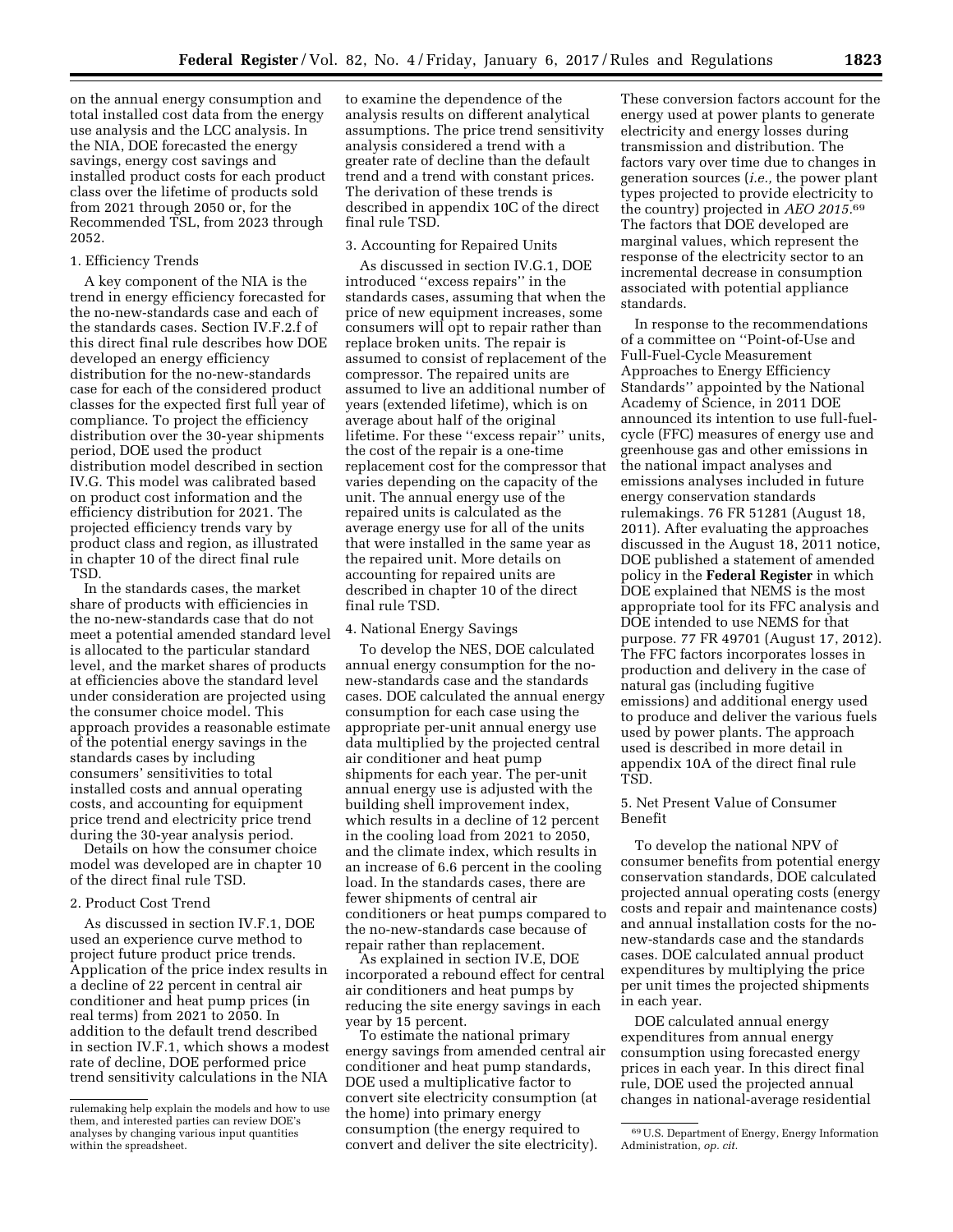electricity prices in the Reference case projection in *AEO 2015.*70

The aggregate difference each year between operating cost savings and increased installation costs is the net savings or net costs. DOE multiplies the net savings in future years by a discount factor to determine their present value. DOE estimates the NPV of consumer benefits using both a 3-percent and a 7 percent real discount rate, in accordance with guidance provided by the Office of Management and Budget (OMB) to Federal agencies on the development of regulatory analysis.71 The 7-percent real value is an estimate of the average before-tax rate of return to private capital in the U.S. economy. The 3 percent real value represents the ''societal rate of time preference,'' which is the rate at which society discounts future consumption flows to their present value. The discount rates for the determination of NPV differ from the discount rates used in the LCC analysis, which are designed to reflect a consumer's perspective.

As noted, in determining national energy savings, DOE is accounting for the rebound effect estimated for moreefficient central air conditioners and heat pumps.72 Because consumers have foregone a monetary savings in energy expenses, it is reasonable to conclude that the value of the increased utility is equivalent to the monetary value of the energy savings that would have occurred without the rebound effect. Therefore, the economic impacts on consumers with or without the rebound effect, as measured in the NPV, are the same.

### *I. Consumer Subgroup Analysis*

In analyzing the potential impacts of new or amended standards on consumers, DOE evaluated the impacts on two identifiable subgroups of consumers, low-income consumers and senior citizens, that may be disproportionately affected by amended standards. DOE analyzed the LCC impacts and PBP for those particular consumers from alternative standard levels using subsets of the RECS 2009 sample comprised of households that meet the criteria for the two subgroups for both central air conditioners and heat pumps, along with the appropriate inputs for these groups.

Chapter 11 of the direct final rule TSD describes the consumer subgroup analysis and its results.

# *J. Manufacturer Impact Analysis*

# 1. Overview

DOE performed a Manufacturer Impact Analysis (MIA) to estimate the impacts of an energy conservation standard on manufacturers. The MIA has both quantitative and qualitative aspects. The quantitative part of the MIA primarily relies on the Government Regulatory Impact Model (GRIM), an industry cash-flow model with inputs specific to this rulemaking. The key GRIM inputs are data on the industry cost structure, manufacturer productions costs, shipments, and assumptions about markups and conversion expenditures. The key output is the industry net present value (INPV). DOE uses the GRIM to calculate cash flows using standard accounting principles and to compare changes in INPV between a scenario in which there is no new standard (the no-newstandards case) and each TSL (the standards case). The difference in INPV between the no-new-standards case and a standards case represents the financial impact of energy conservation standards on central air conditioner and heat pump manufacturers. DOE uses different sets of assumptions (markup scenarios) to represent the uncertainty surrounding potential impacts on prices and manufacturer profitability as a result of standards. Different sets of assumptions produce a range of INPV results. The qualitative part of the MIA addresses the amended standard's potential impacts on manufacturing capacity and industry competition, as well as factors such as product characteristics, impacts on particular subgroups of firms, and important market and product trends.

The MIA for central air conditioners and heat pumps in this direct final rule focuses on split-system air conditioners, split-system heat pumps, single-package air conditioners, and single-package heat pumps. Since this rule does not propose to amend standards for spaceconstrained air conditioners, spaceconstrained heat pumps, or small-duct high-velocity systems, these products were not evaluated. The complete MIA is outlined in chapter 12 of the direct final rule TSD.

DOE conducted the MIA for this rulemaking in three phases. In Phase 1 of the MIA, DOE prepared a profile of the residential central air conditioner and heat pump industry. This industry characterization was developed using publicly available information, such as

Securities and Exchange Commission (SEC) 10–K reports,73 market research tools (*e.g.,* Hoovers 74), corporate annual reports, the U.S. Census Bureau's 2014 Annual Survey of Manufacturers (ASM),75 and industry trade association membership directories (*e.g.,* AHRI), as well as information obtained through DOE's engineering analysis, life-cycle cost analysis, and market and technology assessment prepared for this rulemaking.

In Phase 2 of the MIA, DOE prepared an industry cash-flow analysis to quantify the potential impacts of amended energy conservation standards on manufacturers. In general, energy conservation standards can affect manufacturer cash flow in three distinct ways: (1) Create a need for increased investment; (2) raise production costs per unit; and (3) alter revenue due to higher per-unit prices and/or possible changes in sales volumes. To quantify these impacts, DOE used the GRIM to perform a cash-flow analysis for the industry using financial values derived during Phase 1 and the shipment scenario used in the NIA.

DOE also conducted interviews with manufacturers. During these interviews, DOE discussed engineering, manufacturing, procurement, and financial topics to validate assumptions used in the GRIM and to identify key issues or concerns. These topics were discussed again during the course of CAC/HP Working Group meetings, which enabled DOE to further refine inputs to the MIA, including MPCs and shipments forecasts.

In Phase 3, DOE evaluated subgroups of manufacturers that may be disproportionately impacted by energy conservation standards or that may not be represented accurately by the average cost assumptions used to develop the industry cash-flow analysis. For example, small manufacturers, niche players, or manufacturers exhibiting a cost structure that largely differs from the industry average could be more negatively affected. DOE identified one subgroup for a separate impact analysis: Small business manufacturers. The small business subgroup is discussed in section VI.B, ''Review under the Regulatory Flexibility Act,'' and in chapter 12 of the direct final rule TSD.

<sup>70</sup>U.S. Department of Energy, Energy Information Administration, *op.cit.* 

<sup>71</sup>Office of Management and Budget, OMB Circular A–4, section E, Identifying and Measuring Benefits and Costs (2003), *available at [http://](http://www.whitehouse.gov/omb/memoranda/m03-21.html) [www.whitehouse.gov/omb/memoranda/m03-](http://www.whitehouse.gov/omb/memoranda/m03-21.html)  [21.html.](http://www.whitehouse.gov/omb/memoranda/m03-21.html)* 

<sup>72</sup>As discussed in section IV.F, the rebound effect provides consumers with increased utility (*e.g.,* a more comfortable indoor environment).

<sup>73</sup>U.S. Securities and Exchange Commission, Annual 10–K Reports (Various Years) (Available at: *[www.sec.gov](http://www.sec.gov)*).

<sup>74</sup>Hoovers Inc., Company Profiles, Various Companies (Available at: *[www.hoovers.com/](http://www.hoovers.com/)*).

<sup>75</sup>U.S. Census Bureau, Annual Survey of Manufacturers: General Statistics: Statistics for Industry Groups and Industries (2014) (Available at: *[http://www.census.gov/manufacturing/asm/](http://www.census.gov/manufacturing/asm/index.html) [index.html](http://www.census.gov/manufacturing/asm/index.html)*).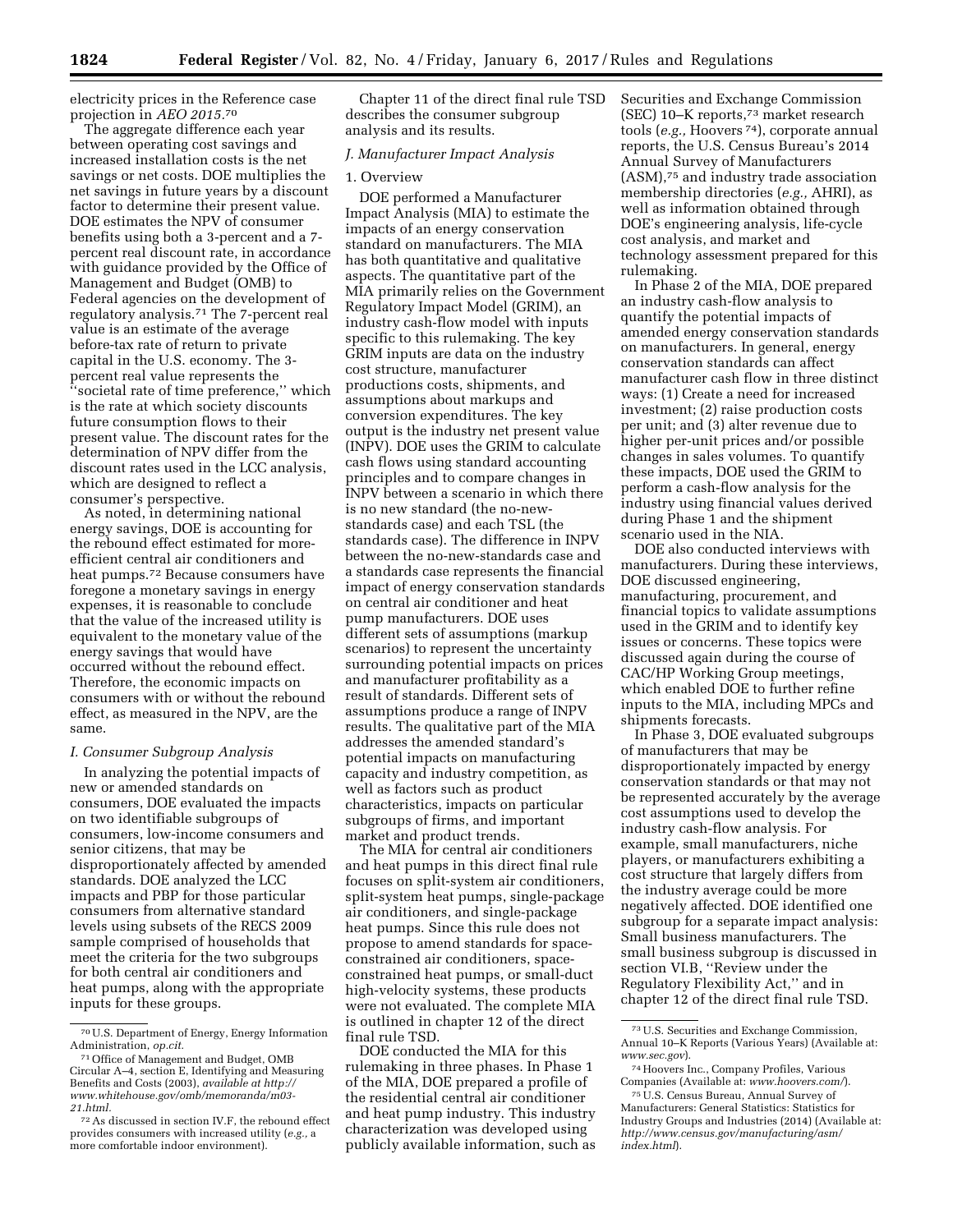# 2. Government Regulatory Impact Model

DOE uses the GRIM in its standards rulemakings to quantify the changes in cash flow due to amended standards that result in a higher or lower industry value. The GRIM uses a standard, annual discounted cash-flow analysis that incorporates manufacturer costs, markups, shipments, and industry financial information as inputs. The GRIM models changes in costs, distribution of shipments, investments, and manufacturer margins that could result from an amended energy conservation standard. The GRIM spreadsheet uses the inputs to arrive at a series of annual cash flows, beginning in 2016 (the base year of the analysis) and continuing to 2050.76 DOE calculated INPVs by summing the stream of annual discounted cash flows during this period. For manufacturers of residential central air conditioners and heat pumps, DOE used a real discount rate of 11.0 percent,<sup>77</sup> which was derived from industry financials and then modified according to feedback received during manufacturer interviews.

The GRIM calculates cash flows using standard accounting principles and compares changes in INPV between the no-new-standards case and each standards case. The difference in INPV between the no-new-standards case and a standards case represents the financial impact of the amended energy conservation standard on manufacturers. As discussed previously, DOE developed critical GRIM inputs using a number of sources, including publicly available data, results of the engineering analysis, and information gathered from industry stakeholders during the course of manufacturer interviews and subsequent CAC/HP Working Group meetings. The GRIM results are presented in section V.B.2. Additional details about the GRIM, the discount rate, and other financial

77 DOE estimated preliminary financial metrics, including the industry discount rate, based on publicly available financial information, including Securities and Exchange Commission (''SEC'') filings and S&P bond ratings. DOE presented the preliminary financial metrics to manufacturers in MIA interviews. DOE adjusted those values based on feedback from manufacturers. The complete set of financial metrics and more detail about the methodology can be found in chapter 12 of the final rule TSD. Additionally, DOE provides a sensitivity analysis based on an alternative discount rate in chapter 12 of the TSD.

parameters can be found in chapter 12 of the direct final rule TSD.

a. Government Regulatory Impact Model Key Inputs

Manufacturer Production Costs

Manufacturing more efficient equipment is typically more expensive than manufacturing baseline equipment due to the use of more complex components, which are typically more costly than baseline components. The changes in the manufacturer production costs (MPCs) of covered products can affect the revenues, gross margins, and cash flow of the industry.

In the MIA, DOE used the MPCs for each considered efficiency level calculated in the engineering analysis, as described in section IV.C and further detailed in chapter 5 of the direct final rule TSD. The engineering analysis developed multiple MPCs for splitsystem air conditioners based on representative capacities (*i.e.,* 2-ton, 3 ton, and 5-ton) and configurations (*i.e.,*  blower-coil versus coil only). Similarly, MPCs for split-system heat pumps were broken out by representative capacities. In addition, DOE used information from the engineering teardown analysis to disaggregate MPCs into material, labor, overhead, and depreciation costs. Both MPCs and cost breakdowns were validated and revised with manufacturers during manufacturer interviews. The MPCs used in the GRIM are presented in chapter 12 of the direct final rule TSD along with the methodology used to develop weighted average MPCs for split-system air conditioners using blower-coil and coil only shipment weights.

### Shipments Forecasts

The GRIM estimates manufacturer revenues based on total unit shipment forecasts and the distribution of those shipments by efficiency level. Changes in sales volumes and efficiency mix over time can significantly affect manufacturer finances. For this analysis, the GRIM uses the NIA's annual shipment forecasts derived from the shipments analysis from 2016 (the base year) to 2050 (the end year of the analysis period). See chapter 9 of the direct final rule TSD for additional details.

### Product and Capital Conversion Costs

An amended energy conservation standard would cause manufacturers to incur conversion costs to bring their production facilities and equipment designs into compliance. DOE evaluated the level of conversion-related expenditures that would be needed to comply with each considered efficiency

level in each product class. For the MIA, DOE classified these conversion costs into two major groups: (1) Product conversion costs; and (2) capital conversion costs. Product conversion costs are investments in research, development, testing, marketing, and other non-capitalized costs necessary to make product designs comply with amended energy conservation standards. Capital conversion costs are investments in property, plant, and equipment necessary to adapt or change existing production facilities such that new compliant product designs can be fabricated and assembled.

To evaluate the level of capital conversion expenditures manufacturers would likely incur to comply with amended energy conservation standards, DOE used manufacturer interviews to request feedback on the anticipated level of capital investment that would be required at each efficiency level. However, DOE received very limited feedback on likely capital investments from manufacturers. As a result, DOE developed conversion cost estimates based on estimates of capital expenditure requirements derived from the product teardown analysis and engineering analysis described in chapter 5 of the DFR TSD.

To evaluate the level of product conversion costs manufacturers would likely incur to comply with amended energy conservation standards, DOE integrated data from quantitative and qualitative sources. As with capital conversion costs, DOE requested feedback from manufacturers regarding potential product conversion costs. Based on feedback received, DOE applied a scaling factor to estimate product conversion costs based on the magnitude of capital conversion costs. DOE estimated that product conversion costs account for 40 percent of total conversion costs.

In general, DOE assumes that all conversion-related investments occur between the year of publication of the final rule and the year by which manufacturers must comply with the new standard. The conversion cost figures used in the GRIM can be found in section V.B.2 of this notice. For additional information on the estimated capital and product conversion costs, see chapter 12 of the direct final rule TSD.

b. Government Regulatory Impact Model Scenarios

### Markup Scenarios

MSPs include direct manufacturing production costs (*i.e.,* labor, materials, and overhead estimated in DOE's MPCs)

<sup>76</sup> In contrast to the NIA, which uses an end date of 2050 for TSLs 1, 3, and 4, and an end date of 2052 for TSL 2, the MIA maintains the same end date (2050) for all TSLs. This is done to enable clear comparison of INPV impacts across TSLs. See chapter 12 of the direct final rule TSD for a more detailed discussion of this assumption.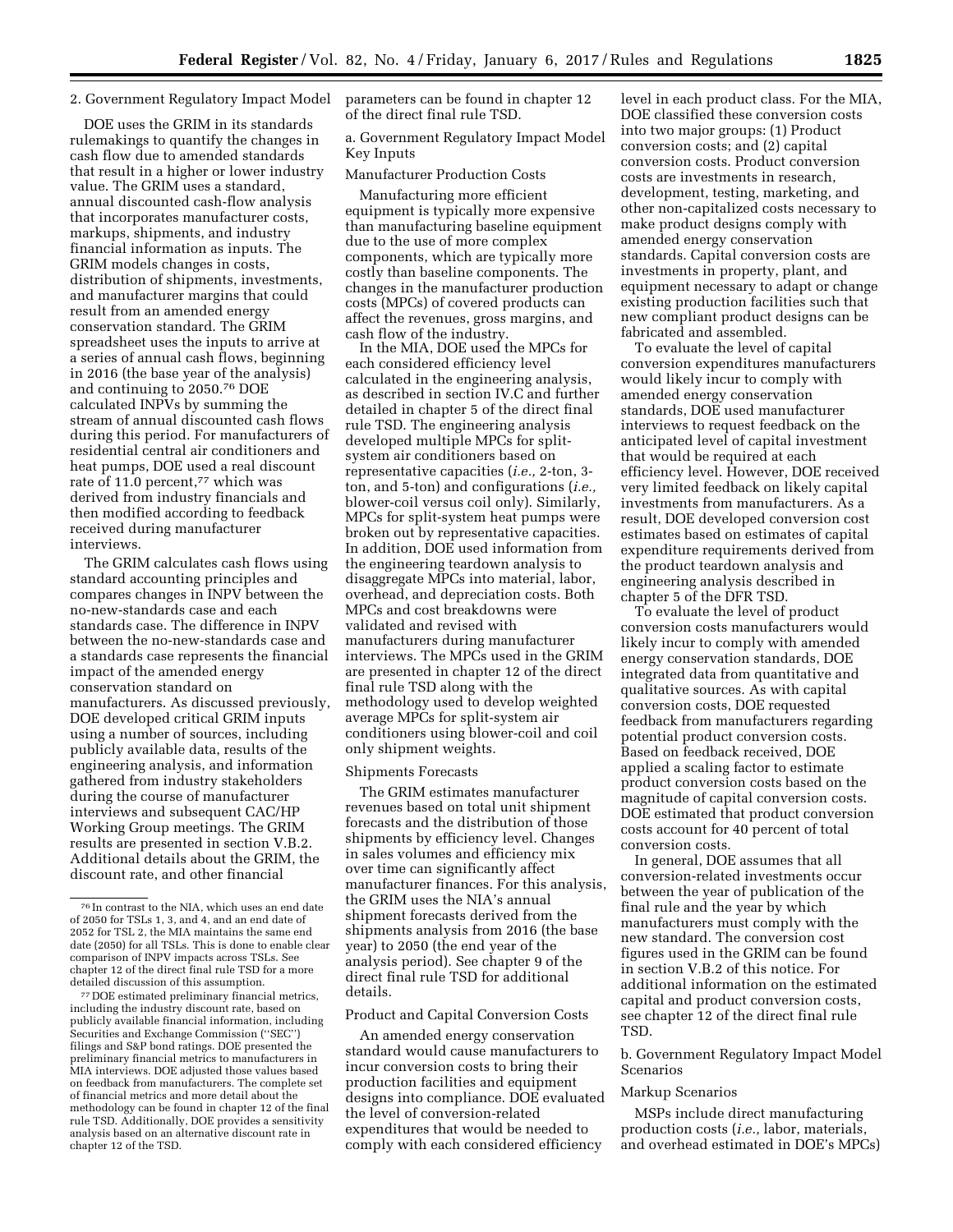and all non-production costs (*i.e.,*  SG&A, R&D, and interest), along with profit. To calculate the MSPs in the GRIM, DOE applied non-production cost markups to the MPCs estimated in the engineering analysis for each product class and efficiency level. Modifying these markups in the standards case yields different sets of impacts on manufacturers. For the MIA, DOE modeled two standards-case markup scenarios to represent uncertainty regarding the potential impacts on prices and profitability for manufacturers following the implementation of amended energy conservation standards: (1) A preservation of gross margin percentage markup scenario; and (2) a tiered markup scenario. These scenarios lead to different markup values that, when applied to the MPCs, result in varying revenue and cash flow impacts.

Under the preservation of gross margin percentage scenario, DOE applied a single uniform ''gross margin percentage'' markup across all efficiency levels, which assumes that manufacturers would be able to maintain the same amount of profit as a percentage of revenues at all efficiency levels within a product class. As production costs increase with efficiency, this scenario implies that the absolute dollar markup will increase as well. Based on publicly available financial information for manufacturers of residential central air conditioners and heat pumps as well as comments from manufacturer interviews, DOE assumed the average non-production cost baseline markup—which includes SG&A expenses, R&D expenses, interest, and profit—to be 1.34 for split-system air conditioners, 1.35 for split-system heat pumps, and 1.32 for single-package air conditioners and single-package heat pumps. Because the preservation of gross margin percentage markup scenario assumes manufacturers would be able to maintain their gross margin percentage markups as production costs increase in response to amended energy conservation standards, it represents a high bound to industry profitability.

Under the tiered markup scenario, DOE modeled a situation in which manufacturers set markups based on three tiers of products. These tiers can be described as ''good, better, best'' or ''value, standard, premium.'' Under this tiered structure, high-volume ''value'' product lines typically offer fewer features, lower efficiency, and lower markups, while ''premium'' product lines offer more features, higher efficiency, and higher markups. The tiered markup scenario evaluates impacts on manufacturers when the

breadth of their product portfolios shrinks as higher energy conservation standards ''demote'' higher-tier products to lower tiers. In this scenario, higherefficiency products that previously commanded ''standard'' and ''premium'' markups are reassigned ''value'' and ''standard'' markups respectively. This markup scenario represents the low bound to industry profitability under an amended energy conservation standard.

A comparison of industry financial impacts under the two markup scenarios is presented in section V.B.2.a of this notice.

# 3. Discussion of Comments

Cumulative Regulatory Burden

During the RFI stage, Lennox commented that manufacturers of central air conditioners and heat pumps face a significant cumulative regulatory burden and urged DOE both to consider the impact on manufacturers of multiple regulations and to take action to minimize the associate economic burden. (Lennox, No.10 at p. 4) In response, DOE has performed an analysis of cumulative regulatory burden (CRB) in section  $\bar{V}$ .B.2.e of this notice. The CRB analysis is intended to identify rulemakings that could be aligned or combined to minimize total burden. As such, the CRB section focuses on regulations that take effect within three years of the effective date of this rulemaking. Rulemakings addressed in the CRB include those for: Commercial Packaged Air Conditioners and Heat Pumps (Air-Cooled) (81 FR 2420), Residential Boilers (81 FR 2320), Commercial and Industrial Pumps (80 FR 17826), Portable Room Air Conditioners (81 FR 38398), Residential Furnace Fans (80 FR 13120), and Commercial Warm Air Furnaces (81 FR 2420).

Additionally, Lennox commented that given the complexities associated with regional standards and regulating central air conditioners and heat pumps, DOE should utilize a negotiated rulemaking approach. Lennox requested that DOE consider the pace and timing of rulemakings to ensure stakeholders can provide meaningful comments and analysis. (Lennox, No.10 at p. 3) As discussed throughout this document, DOE established a CAC/HP Working Group to negotiate amended standards for central air conditioners and heat pumps. The recommendations made by the CAC/HP Working Group are presented in this direct final rule.

#### *K. Emissions Analysis*

The emissions analysis consists of two components. The first component

estimates the effect of potential energy conservation standards on power sector and site (where applicable) combustion emissions of  $CO_2$ ,  $NO_X$ ,  $SO_2$ , and Hg. The second component estimates the impacts of potential standards on emissions of two additional greenhouse gases,  $CH_4$  and  $N_2O$ , as well as the reductions to emissions of all species due to ''upstream'' activities in the fuel production chain. These upstream activities comprise extraction, processing, and transporting fuels to the site of combustion. The associated emissions are referred to as upstream emissions.

The analysis of power sector emissions uses marginal emissions factors calculated using a methodology based on results published for the *AEO 2015* reference case and a set of side cases that implement a variety of efficiency-related policies. The methodology is described in chapter 15 of the direct final rule TSD.

Combustion emissions of CH4 and N2O are estimated using emissions intensity factors published by the EPA, GHG Emissions Factors Hub.78 The FFC upstream emissions are estimated based on the methodology described in chapter 15. The upstream emissions include both emissions from fuel combustion during extraction, processing and transportation of fuel, and ''fugitive'' emissions (direct leakage to the atmosphere) of  $CH_4$  and  $CO_2$ .

The emissions intensity factors are expressed in terms of physical units per MWh or MMBtu of site energy savings. Total emissions reductions are estimated using the energy savings calculated in the national impact analysis.

For CH4 and N2O, DOE calculated emissions reduction in tons and also in terms of units of carbon dioxide equivalent  $(CO<sub>2</sub>eq)$ . Gases are converted to CO<sub>2</sub>eq by multiplying each ton of the greenhouse gas by the gas's global warming potential (GWP) over a 100 year time horizon. Based on the Fifth Assessment Report of the Intergovernmental Panel on Climate Change,79 DOE used GWP values of 28 for  $CH_4$  and 265 for N<sub>2</sub>O.

The *AEO* incorporates the projected impacts of existing air quality regulations on emissions. *AEO 2015*  generally represents current legislation and environmental regulations,

<sup>78</sup>Available at *[http://www2.epa.gov/](http://www2.epa.gov/climateleadership/center-corporate-climate-leadership-ghg-emission-factors-hub) [climateleadership/center-corporate-climate](http://www2.epa.gov/climateleadership/center-corporate-climate-leadership-ghg-emission-factors-hub)[leadership-ghg-emission-factors-hub.](http://www2.epa.gov/climateleadership/center-corporate-climate-leadership-ghg-emission-factors-hub)* 

<sup>79</sup> IPCC, Climate Change 2013: The Physical Science Basis. Contribution of Working Group I to the Fifth Assessment Report of the Intergovernmental Panel on Climate Change (Cambridge University Press, 2013).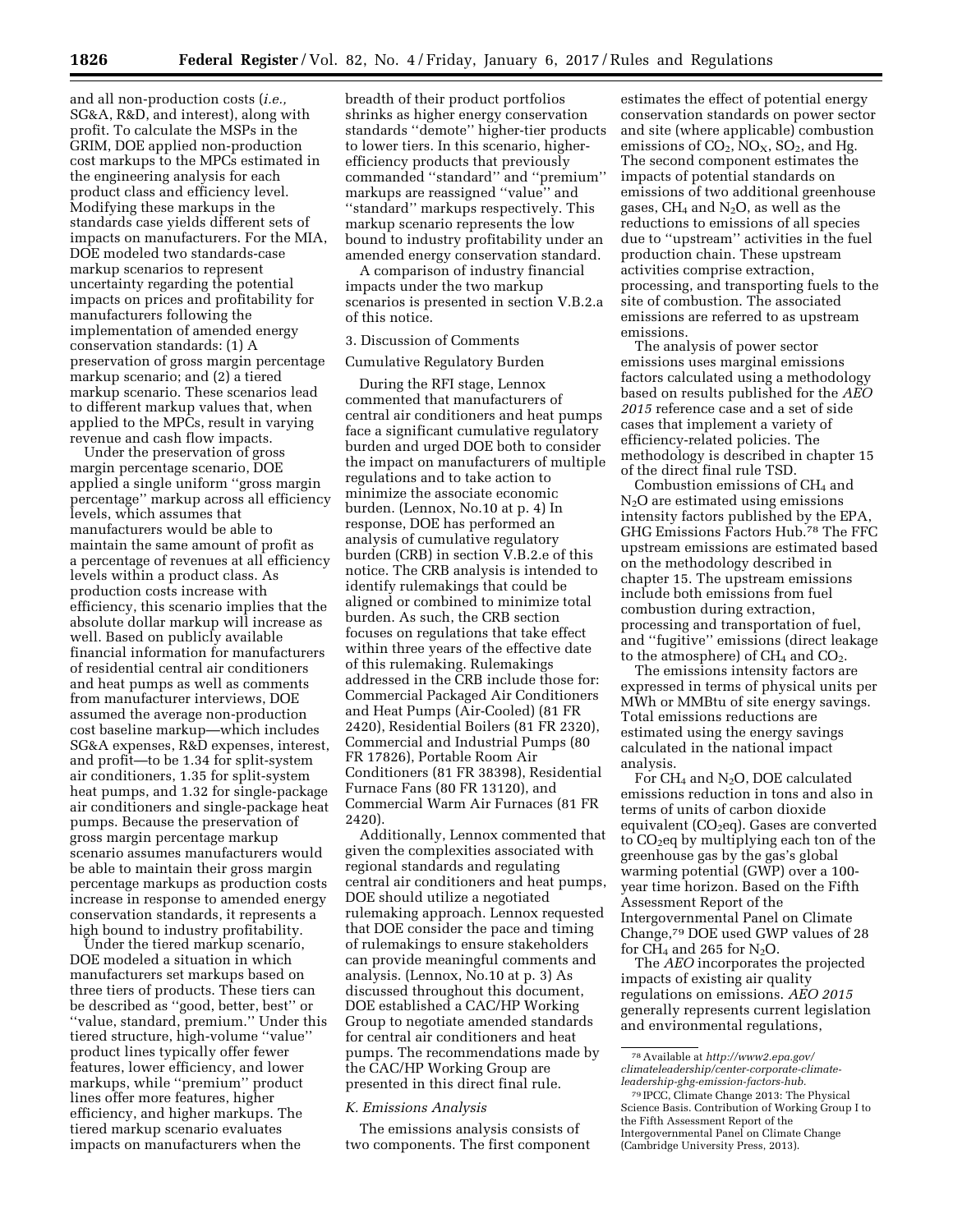including recent government actions, for which implementing regulations were available as of October 31, 2014. DOE's estimation of impacts accounts for the presence of the emissions control programs discussed in the following paragraphs.

 $SO<sub>2</sub>$  emissions from affected electric generating units (EGUs) are subject to nationwide and regional emissions capand-trade programs. Title IV of the Clean Air Act sets an annual emissions cap on  $SO<sub>2</sub>$  for affected EGUs in the 48 contiguous States and the District of Columbia (DC). (42 U.S.C. 7651 *et seq.*) SO2 emissions from 28 eastern States and DC were also limited under the Clean Air Interstate Rule (CAIR; 70 FR 25162 (May 12, 2005)), which created an allowance-based trading program that operates along with the Title IV program. CAIR was remanded to the U.S. Environmental Protection Agency (EPA) by the U.S. Court of Appeals for the District of Columbia Circuit, but it remained in effect.80 In 2011, EPA issued a replacement for CAIR, the Cross-State Air Pollution Rule (CSAPR). 76 FR 48208 (August 8, 2011). On August 21, 2012, the D.C. Circuit issued a decision to vacate CSAPR.81 The court ordered EPA to continue administering CAIR. On April 29, 2014, the U.S. Supreme Court reversed the judgment of the D.C. Circuit and remanded the case for further proceedings consistent with the Supreme Court's opinion.82 On October 23, 2014, the D.C. Circuit lifted the stay of CSAPR.83 Pursuant to this action, CSAPR went into effect (and CAIR ceased to be in effect) as of January 1, 2015.84

EIA was not able to incorporate CSAPR into *AEO 2015,* so it assumes implementation of CAIR. Although DOE's analysis used emissions factors that assume that CAIR, not CSAPR, is the regulation in force, the difference

83*See EME Homer City Generation, L.P.* v. *EPA,*  Order *(D.C. Cir. filed October 23, 2014)* (*No. 11– 1302).* 

between CAIR and CSAPR is not significant for the purpose of DOE's analysis of emissions impacts from energy conservation standards.

The attainment of emissions caps is typically flexible among EGUs and is enforced through the use of emissions allowances and tradable permits. Under existing EPA regulations, any excess SO2 emissions allowances resulting from the lower electricity demand caused by the adoption of an efficiency standard could be used to permit offsetting increases in  $SO<sub>2</sub>$  emissions by any regulated EGU. In past rulemakings, DOE recognized that there was uncertainty about the effects of efficiency standards on  $SO<sub>2</sub>$  emissions covered by the existing cap-and-trade system, but it concluded that negligible reductions in power sector  $SO<sub>2</sub>$ emissions would occur as a result of standards.

Beginning in 2016, however,  $SO<sub>2</sub>$ emissions will decline as a result of the Mercury and Air Toxics Standards (MATS) for power plants. 77 FR 9304 (February 16, 2012). In the final MATS rule, EPA established a standard for hydrogen chloride as a surrogate for acid gas hazardous air pollutants (HAP), and also established a standard for  $SO<sub>2</sub>$ (a non-HAP acid gas) as an alternative equivalent surrogate standard for acid gas HAP. The same controls are used to reduce HAP and non-HAP acid gas; thus,  $SO<sub>2</sub>$  emissions will be reduced as a result of the control technologies installed on coal-fired power plants to comply with the MATS requirements for acid gas. *AEO 2015* assumes that, in order to continue operating, coal plants must have either flue gas desulfurization or dry sorbent injection systems installed by 2016. Both technologies, which are used to reduce acid gas emissions, also reduce  $SO<sub>2</sub>$ emissions. Under the MATS, emissions will be far below the cap established by CAIR, so it is unlikely that excess  $SO<sub>2</sub>$ emissions allowances resulting from the lower electricity demand would be needed or used to permit offsetting increases in  $SO<sub>2</sub>$  emissions by any regulated EGU.85 Therefore, DOE

believes that energy conservation standards will generally reduce  $SO<sub>2</sub>$ emissions in 2016 and beyond.

CAIR established a cap on  $NO<sub>x</sub>$ emissions in 28 eastern States and the District of Columbia.86 Energy conservation standards are expected to have little effect on  $NO<sub>X</sub>$  emissions in those States covered by CAIR because excess  $NO<sub>x</sub>$  emissions allowances resulting from the lower electricity demand could be used to permit offsetting increases in  $NO<sub>x</sub>$  emissions from other facilities. However, standards would be expected to reduce NOX emissions in the States not affected by the caps, so DOE estimated  $NO<sub>X</sub>$ emissions increases for these States.

The MATS limit mercury emissions from power plants, but they do not include emissions caps and, as such, the increase in electricity demand associated with the residential furnace efficiency levels would be expected to increase mercury emissions. DOE estimated mercury emissions using emissions factors based on *AEO 2015,*  which incorporates the MATS.

# *L. Monetizing Carbon Dioxide and Other Emissions Impacts*

As part of the development of this proposed rule, DOE considered the estimated monetary benefits from the reduced emissions of  $CO<sub>2</sub>$  and  $NO<sub>X</sub>$  that are expected to result from each of the TSLs considered. In order to make this calculation similar to the calculation of the NPV of consumer benefit, DOE considered the reduced emissions expected to result over the lifetime of equipment shipped in the forecast period for each TSL. This section summarizes the basis for the monetary values used for each of these emissions and presents the values considered in this direct final rule.

### 1. Social Cost of Carbon

The social cost of carbon (SCC) is an estimate of the monetized damages associated with an incremental increase

<sup>80</sup>See *North Carolina* v. *EPA,* 531 F.3d 896 (D.C. Cir. 2008), modified on rehearing, 550 F.3d 1176 (D.C. Cir. 2008).

<sup>81</sup>See *EME Homer City Generation, L.P.* v. *EPA,*  696 F.3d 7 (D.C. Cir. 2012).

<sup>82</sup>*See EPA* v. *EME Homer City Generation,* L.P., 134 S.Ct. 1584 (U.S. 2014). The Supreme Court held in part that EPA's methodology for quantifying emissions that must be eliminated in certain States due to their impacts in other downwind States was based on a permissible, workable, and equitable interpretation of the Clean Air Act provision that provides statutory authority for CSAPR.

<sup>84</sup>On July 28, 2015, the D.C. Circuit issued its opinion regarding the remaining issues raised with respect to CSAPR that were remand by the Supreme Court. The D.C. Circuit largely upheld CSAPR, but remanded to EPA without *vacatur* certain States' emission budgets for reconsideration. *EME Homer City Generation, LP* v. *EPA,* 795 F.3d 118 (D.C. Cir. 2015).

<sup>85</sup> DOE notes that on June 29, 2015, the U.S. Supreme Court ruled that the EPA erred when the agency concluded that cost did not need to be considered in the finding that regulation of hazardous air pollutants from coal- and oil-fired electric utility steam generating units (EGUs) is appropriate and necessary under section 112 of the Clean Air Act (CAA). *Michigan* v. *EPA,* 135 S. Ct. 2699 (2015). The Supreme Court did not vacate the MATS rule, and DOE has tentatively determined that the Court's decision on the MATS rule does not change the assumptions regarding the impact of energy conservation standards on  $SO<sub>2</sub>$  emissions. Further, the Court's decision does not change the impact of the energy conservation standards on mercury emissions. The EPA, in response to the

U.S. Supreme Court's direction, has now considered cost in evaluating whether it is appropriate and necessary to regulate coal- and oilfired EGUs under the CAA. EPA concluded in its final supplemental finding that a consideration of cost does not alter the EPA's previous determination that regulation of hazardous air pollutants, including mercury, from coal- and oilfired EGUs is appropriate and necessary. 79 FR 24420 (April 25, 2016). The MATS rule remains in effect, but litigation is pending in the D.C. Circuit Court of Appeals over EPA's final supplemental finding MATS rule.

<sup>86</sup> CSAPR also applies to NO<sub>x</sub>, and it would supersede the regulation of  $NO<sub>x</sub>$  under CAIR. As stated previously, the current analysis assumes that CAIR, not CSAPR, is the regulation in force. The difference between CAIR and CSAPR with regard to DOE's analysis of  $NO<sub>x</sub>$  is slight.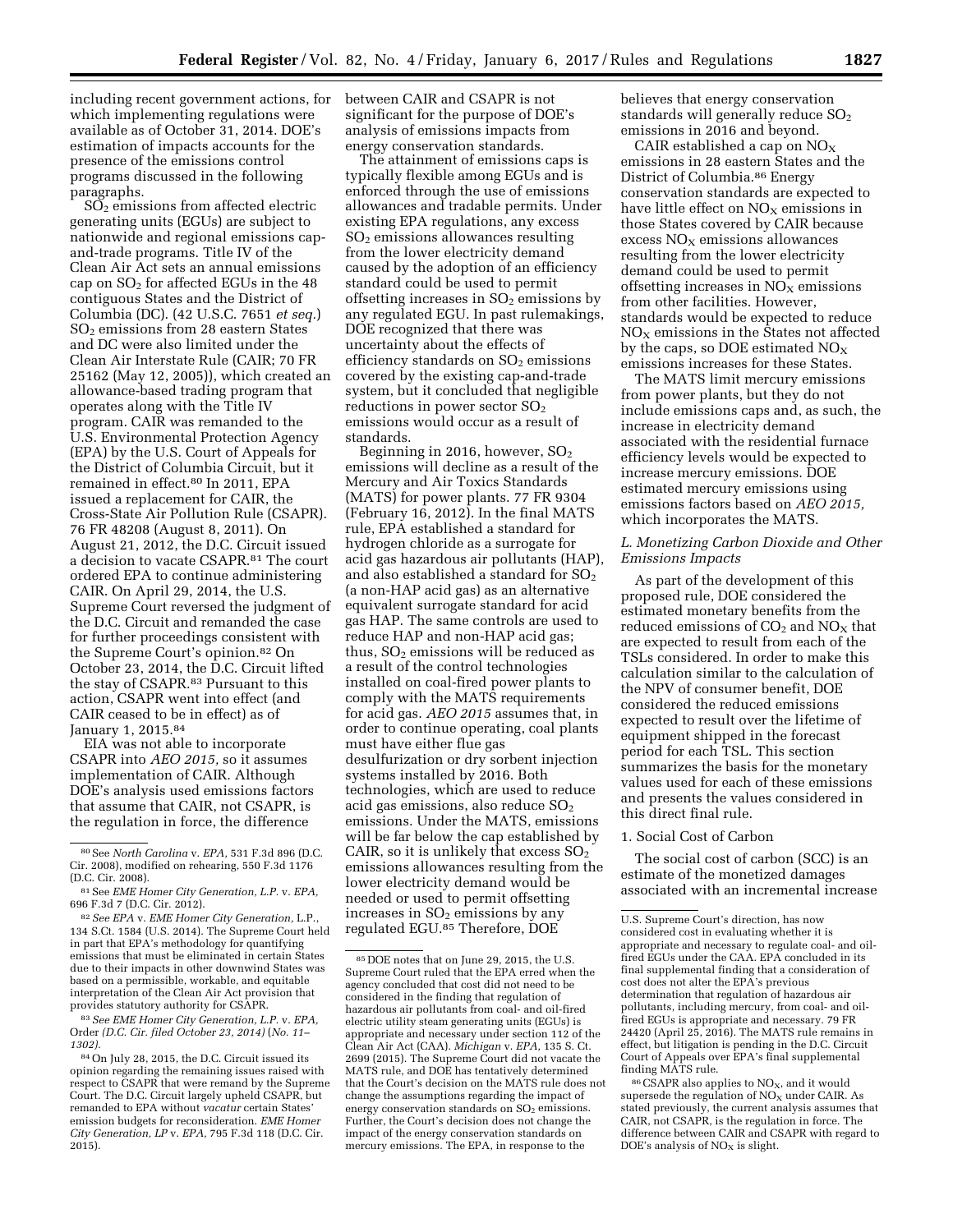in carbon emissions in a given year. It is intended to include (but is not limited to) changes in net agricultural productivity, human health, property damages from increased flood risk, and the value of ecosystem services. Estimates of the SCC are provided in dollars per metric ton of carbon dioxide. A domestic SCC value is meant to reflect the value of damages in the United States resulting from a unit change in carbon dioxide emissions, while a global SCC value is meant to

reflect the value of damages worldwide. Under section 1(b)(6) of Executive Order 12866, ''Regulatory Planning and Review,'' 58 FR 51735 (October 4, 1993), agencies must, to the extent permitted by law, ''assess both the costs and the benefits of the intended regulation and, recognizing that some costs and benefits are difficult to quantify, propose or adopt a regulation only upon a reasoned determination that the benefits of the intended regulation justify its costs.'' The purpose of the SCC estimates presented here is to allow agencies to incorporate the monetized social benefits of reducing CO2 emissions into cost-benefit analyses of regulatory actions. The estimates are presented with an acknowledgement of DOE acknowledges that there are many uncertainties involved in the estimates and with a clear understanding that they should be updated over time to reflect increasing knowledge of the science and economics of climate impacts.

As part of the interagency process that developed the SCC estimates, technical experts from numerous agencies met on a regular basis to consider public comments, explore the technical literature in relevant fields, and discuss key model inputs and assumptions. The main objective of this process was to develop a range of SCC values using a defensible set of input assumptions grounded in the existing scientific and economic literatures. In this way, key uncertainties and model differences transparently and consistently inform the range of SCC estimates used in the rulemaking process.

a. Monetizing Carbon Dioxide Emissions

When attempting to assess the incremental economic impacts of carbon dioxide emissions, the analyst faces a number of challenges. A recent report from the National Research Council 87 points out that any assessment will suffer from uncertainty, speculation, and lack of information about: (1) Future emissions of greenhouse gases;

(2) the effects of past and future emissions on the climate system; (3) the impact of changes in climate on the physical and biological environment; and (4) the translation of these environmental impacts into economic damages. As a result, any effort to quantify and monetize the harms associated with climate change will raise questions of science, economics, and ethics, and should be viewed as provisional.

Despite the limits of both quantification and monetization, SCC estimates can be useful in estimating the social benefits of reducing carbon dioxide emissions. The agency can estimate the benefits from reduced (or costs from increased) emissions in any future year by multiplying the change in emissions in that year by the SCC value appropriate for that year. The net present value of the benefits can then be calculated by multiplying each of these future benefits by an appropriate discount factor and summing across all affected years.

It is important to emphasize that the interagency process is committed to updating these estimates as the science and economic understanding of climate change and its impacts on society improves over time. In the meantime, the interagency group will continue to explore the issues raised by this analysis and consider public comments as part of the ongoing interagency process.

b. Development of Social Cost of Carbon Values

In 2009, an interagency process was initiated to offer a preliminary assessment of how best to quantify the benefits of reducing carbon dioxide emissions. To ensure consistency in how benefits were evaluated across agencies, the Administration sought to develop a transparent and defensible method, specifically designed for the rulemaking process, to quantify avoided climate change damages from reduced  $CO<sub>2</sub>$  emissions. The interagency group did not undertake any original analysis. Instead, it combined SCC estimates from the existing literature to use as interim values until a more comprehensive analysis could be conducted. The outcome of the preliminary assessment by the interagency group was a set of five interim global SCC estimates for 2007 (in 2006 dollars) of \$55, \$33, \$19, \$10, and \$5 per metric ton of  $CO<sub>2</sub>$ . These interim values represented the first sustained interagency effort within the U.S. government to develop an SCC for use in regulatory analysis. The results of this preliminary effort were presented in several proposed and final rules.

c. Current Approach and Key Assumptions

After the release of the interim values, the interagency group reconvened on a regular basis to calculate improved SCC estimates. Specifically, the group considered public comments and further explored the technical literature in relevant fields. The interagency group relied on three integrated assessment models commonly used to estimate the SCC: The FUND, DICE, and PAGE models. These models are frequently cited in the peer-reviewed literature and were used in the last assessment of the Intergovernmental Panel on Climate Change (IPCC). Each model was given equal weight in the SCC values that were developed.

Each model takes a slightly different approach to model how changes in emissions result in changes in economic damages. A key objective of the interagency process was to enable a consistent exploration of the three models, while respecting the different approaches to quantifying damages taken by the key modelers in the field. An extensive review of the literature was conducted to select three sets of input parameters for these models: Climate sensitivity, socio-economic and emissions trajectories, and discount rates. A probability distribution for climate sensitivity was specified as an input into all three models. In addition, the interagency group used a range of scenarios for the socio-economic parameters and a range of values for the discount rate. All other model features were left unchanged, relying on the model developers' best estimates and judgments.

In 2010, the interagency group selected four sets of SCC values for use in regulatory analyses. Three sets of values are based on the average SCC from three integrated assessment models, at discount rates of 2.5 percent, 3 percent, and 5 percent. The fourth set, which represents the 95th-percentile SCC estimate across all three models at a 3-percent discount rate, is included to represent higher-than-expected impacts from climate change further out in the tails of the SCC distribution. The values grow in real terms over time. Additionally, the interagency group determined that a range of values from 7 percent to 23 percent should be used to adjust the global SCC to calculate domestic effects, although preference is given to consideration of the global benefits of reducing  $CO<sub>2</sub>$  emissions.<sup>88</sup>

<sup>87</sup>National Research Council. *Hidden Costs of Energy: Unpriced Consequences of Energy Production and Use* (2009).

<sup>88</sup> It is recognized that this calculation for domestic values is approximate, provisional, and highly speculative. There is no *a priori* reason why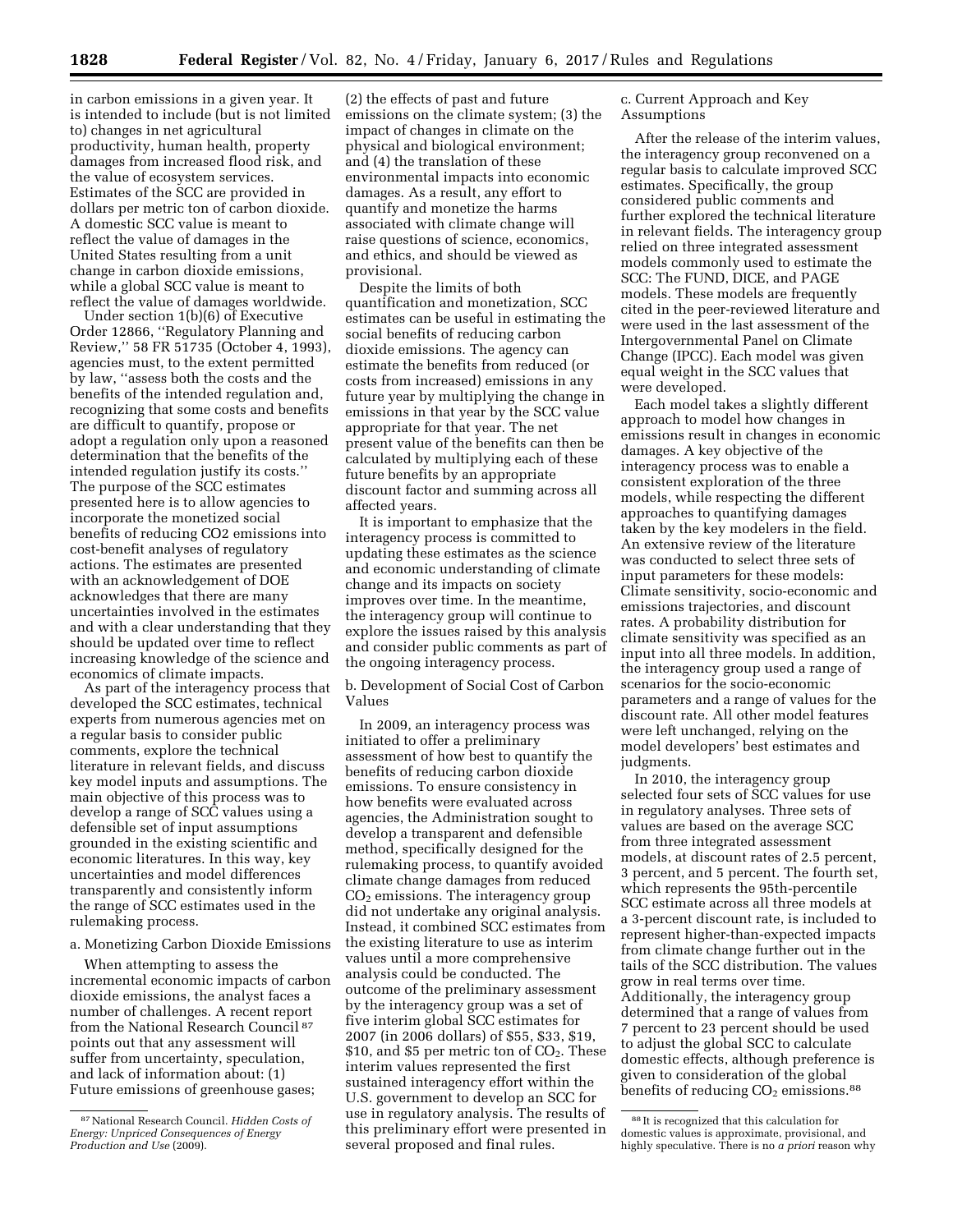Table IV–17 presents the values in the 2010 interagency group report,89 which

is reproduced in appendix 14–A of the NOPR TSD.

| TABLE IV-17-ANNUAL SCC VALUES FROM 2010 INTERAGENCY REPORT, 2010-2050 |
|-----------------------------------------------------------------------|
| [In 2007 dollars per metric ton $CO2$ ]                               |

|      |         |         | Discount rate |                 |
|------|---------|---------|---------------|-----------------|
| Year | 5%      | 3%      | 2.5%          | 3%              |
|      | Average | Average | Average       | 95th Percentile |
| 2010 | 4.7     | 21.4    | 35.1          | 64.9            |
| 2015 | 5.7     | 23.8    | 38.4          | 72.8            |
| 2020 | 6.8     | 26.3    | 41.7          | 80.7            |
| 2025 | 8.2     | 29.6    | 45.9          | 90.4            |
| 2030 | 9.7     | 32.8    | 50.0          | 100.0           |
| 2035 | 11.2    | 36.0    | 54.2          | 109.7           |
| 2040 | 12.7    | 39.2    | 58.4          | 119.3           |
| 2045 | 14.2    | 42.1    | 61.7          | 127.8           |
| 2050 | 15.7    | 44.9    | 65.0          | 136.2           |

The SCC values used for this document were calculated using the most recent versions of the three integrated assessment models that have been published in the peer-reviewed literature, as described in the 2013 update from the interagency working group (revised July 2015).90

Table IV–18 shows the updated sets of SCC estimates from the latest interagency update in five-year increments from 2010 to 2050. Appendix 14–B of the direct final rule TSD provides the full set of values. The central value that emerges is the average SCC across models at a 3-percent

discount rate. However, for purposes of capturing the uncertainties involved in regulatory impact analysis, the interagency group emphasizes the importance of including all four sets of SCC values.

TABLE IV–18—ANNUAL SCC VALUES FROM 2013 INTERAGENCY UPDATE (REVISED JULY 2015), 2010–2050 [In 2007 dollars per metric ton  $CO<sub>2</sub>$ ]

|      |                |         | Discount rate |                 |
|------|----------------|---------|---------------|-----------------|
| Year | 5%             | 3%      | 2.5%          | 3%              |
|      | Average        | Average | Average       | 95th Percentile |
| 2010 | 10             | 31      | 50            | 86              |
| 2015 |                | 36      | 56            | 105             |
| 2020 | 12             | 42      | 62            | 123             |
| 2025 | 14             | 46      | 68            | 138             |
| 2030 | 16             | 50      | 73            | 152             |
| 2035 | 18             | 55      | 78            | 168             |
| 2040 | O <sub>1</sub> | 60      | 84            | 183             |
| 2045 | 23             | 64      | 89            | 197             |
| 2050 | 26             | 69      | 95            | 212             |

It is important to recognize that a number of key uncertainties remain, and that current SCC estimates should be treated as provisional and revisable since they will evolve with improved scientific and economic understanding. The interagency group also recognizes that the existing models are imperfect and incomplete. The National Research Council report describes tension

between the goal of producing quantified estimates of the economic damages from an incremental ton of carbon and the limits of existing efforts to model these effects. There are a number of analytical challenges that are being addressed by the research community, including research programs housed in many of the Federal agencies participating in the interagency

91 In November 2013, OMB announced a new opportunity for public comment on the interagency technical support document underlying the revised SCC estimates. 78 FR 70586 (Nov. 26, 2013). In July process to estimate the SCC. The interagency group intends to periodically review and reconsider those estimates to reflect increasing knowledge of the science and economics of climate impacts, as well as improvements in modeling.91

In summary, in considering the potential global benefits resulting from reduced CO2 emissions, DOE used the

domestic benefits should be a constant fraction of net global damages over time.<br><sup>89</sup> Interagency Working Group on Social Cost of

Carbon, *Social Cost of Carbon for Regulatory Impact Analysis Under Executive Order 12866* (2010), *available at [http://www.whitehouse.gov/sites/](http://www.whitehouse.gov/sites/default/files/omb/inforeg/for-agencies/Social-Cost-of-Carbon-for-RIA.pdf) [default/files/omb/inforeg/for-agencies/Social-Cost](http://www.whitehouse.gov/sites/default/files/omb/inforeg/for-agencies/Social-Cost-of-Carbon-for-RIA.pdf)[of-Carbon-for-RIA.pdf.](http://www.whitehouse.gov/sites/default/files/omb/inforeg/for-agencies/Social-Cost-of-Carbon-for-RIA.pdf)* 

<sup>90</sup>United States Government-Interagency Working Group on Social Cost of Carbon. *Technical* 

*Support Document: Technical Update of the Social Cost of Carbon for Regulatory Impact Analysis Under Executive Order 12866.* May 2013. Revised July 2015. *[https://www.whitehouse.gov/sites/](https://www.whitehouse.gov/sites/default/files/omb/inforeg/scc-tsd-final-july-2015.pdf) [default/files/omb/inforeg/scc-tsd-final-july-](https://www.whitehouse.gov/sites/default/files/omb/inforeg/scc-tsd-final-july-2015.pdf)[2015.pdf.](https://www.whitehouse.gov/sites/default/files/omb/inforeg/scc-tsd-final-july-2015.pdf)* 

<sup>2015</sup> OMB published a detailed summary and formal response to the many comments that were received. *[https://www.whitehouse.gov/blog/2015/](https://www.whitehouse.gov/blog/2015/07/02/estimating-benefits-carbon-dioxide-emissions-reductions)  [07/02/estimating-benefits-carbon-dioxide](https://www.whitehouse.gov/blog/2015/07/02/estimating-benefits-carbon-dioxide-emissions-reductions)[emissions-reductions.](https://www.whitehouse.gov/blog/2015/07/02/estimating-benefits-carbon-dioxide-emissions-reductions)* It also stated its intention to seek independent expert advice on opportunities to improve the estimates, including many of the approaches suggested by commenters.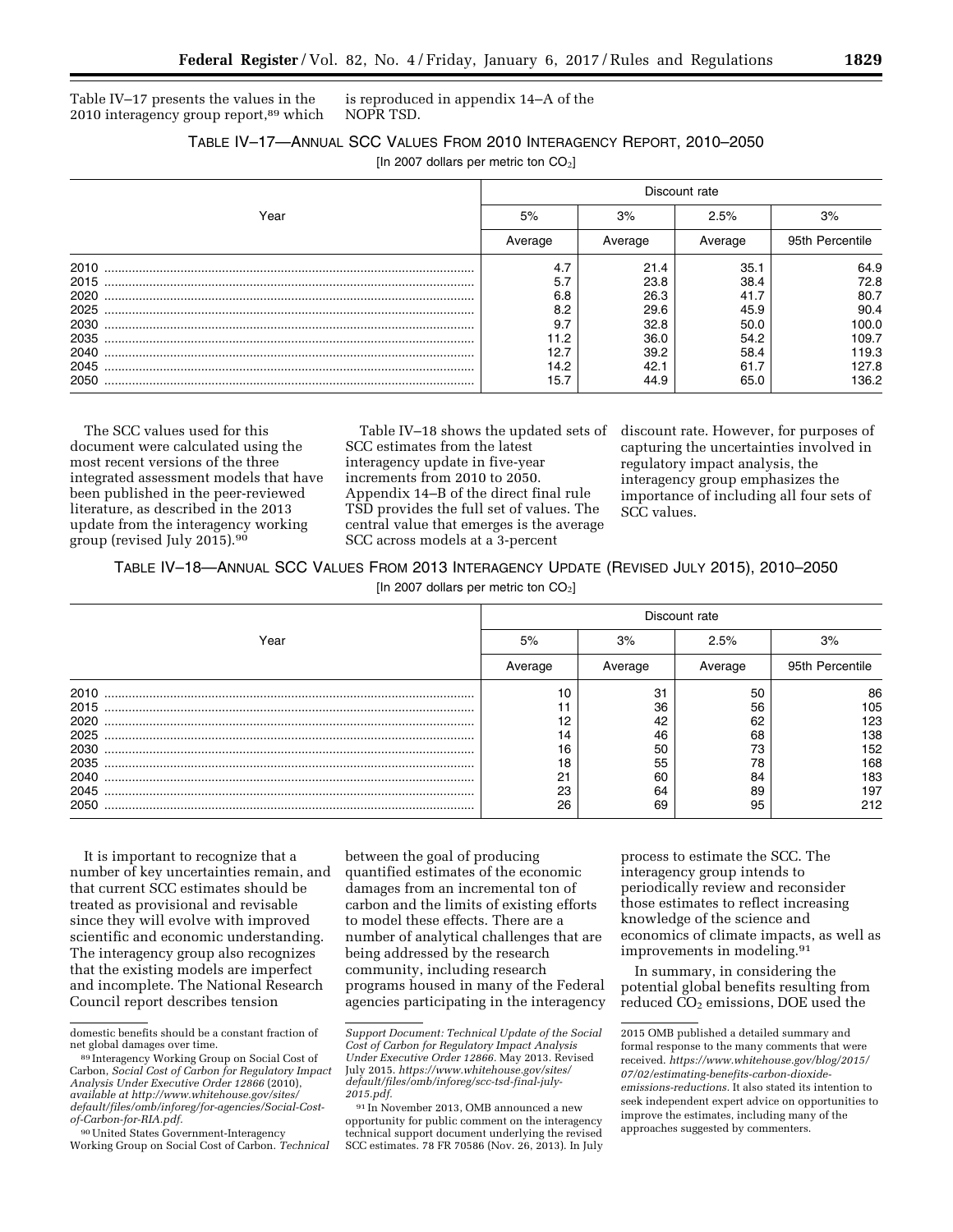values from the 2013 interagency report, adjusted to 2015\$ using the Gross Domestic Product price deflator. For each of the four SCC cases specified, the values used for emissions in 2015 were \$12.4, \$40.6, \$63.2, and \$118 per metric ton avoided (values expressed in 2015\$). DOE derived values after 2050 based on the trend in 2010–2050 in each of the four cases.

DOE multiplied the  $CO<sub>2</sub>$  emissions reduction estimated for each year by the SCC value for that year in each of the four cases. To calculate a present value of the stream of monetary values, DOE discounted the values in each of the four cases using the specific discount rate that had been used to obtain the SCC values in each case.

### 2. Social Cost of Other Air Pollutants

As noted previously, DOE has estimated how the considered energy conservation standards would reduce power sector  $NO<sub>x</sub>$  emissions in those 22 States not affected by the CAIR.

DOE estimated the monetized value of  $NO<sub>x</sub>$  emissions reductions using benefit per ton estimates from the *Regulatory Impact Analysis for the Clean Power Plan Final Rule,* published in August 2015 by EPA's Office of Air Quality Planning and Standards.92 The report includes high and low values for  $NO<sub>X</sub>$ (as  $PM_{2.5}$ ) for 2020, 2025, and 2030 discounted at 3 percent and 7 percent; these values are presented in appendix 14C of the direct final rule TSD. DOE primarily relied on the low estimates to be conservative.<sup>93</sup> The national average low values for 2020 (in 2015\$) are \$3,187/ton at 3-percent discount rate and \$2,869/ton at 7-percent discount rate. DOE assigned values after 2030 using the value for 2030. DOE developed values specific to the end-use category for residential air conditioners

 $93$  For the monetized NO<sub>X</sub> benefits associated with PM2.5, the related benefits are primarily based on an estimate of premature mortality derived from the ACS study (Krewski et al. 2009), which is the lower of the two EPA central tendencies. Using the lower value is more conservative when making the policy decision concerning whether a particular standard level is economically justified. If the benefit-per-ton estimates were based on the Six Cities study (Lepuele et al. 2012), the values would be nearly two-and-a-half times larger. (See chapter 14 of the direct final rule TSD for further description of the studies mentioned above.)

and heat pumps using a method described in appendix 14C. For this analysis DOE used linear interpolation to define values for the years between 2020 and 2025 and between 2025 and 2030; for years beyond 2030 the value is held constant.

DOE multiplied the emissions reduction (in tons) in each year by the associated \$/ton values, and then discounted each series using discount rates of 3 percent and 7 percent as appropriate. DOE will continue to evaluate the monetization of avoided  $NO<sub>x</sub>$  emissions and will make any appropriate updates in energy conservation standards rulemakings.

DOE is evaluating appropriate monetization of avoided  $SO<sub>2</sub>$  and Hg emissions in energy conservation standards rulemakings. DOE has not included monetization of those emissions in the current analysis.

### *M. Utility Impact Analysis*

The utility impact analysis estimates several effects on the electric power generation industry that would result from the adoption of new or amended energy conservation standards. The utility impact analysis estimates the changes in installed electrical capacity and generation that would result for each TSL. The analysis is based on published output from the NEMS associated with *AEO 2015.* NEMS produces the *AEO* Reference case, as well as a number of side cases that estimate the economy-wide impacts of changes to energy supply and demand. DOE uses published side cases to estimate the marginal impacts of reduced energy demand on the utility sector. These marginal factors are estimated based on the changes to electricity sector generation, installed capacity, fuel consumption and emissions in the *AEO* Reference case and various side cases. Details of the methodology are provided in the appendices to chapters 13 and 15 of the DFR TSD.

The output of this analysis is a set of time-dependent coefficients that capture the change in electricity generation, primary fuel consumption, installed capacity and power sector emissions due to a unit reduction in demand for a given end use. These coefficients are multiplied by the stream of electricity savings calculated in the NIA to provide estimates of selected utility impacts of new or amended energy conservation standards.

### *N. Employment Impact Analysis*

Employment impacts from new or amended energy conservation standards include direct and indirect impacts.

Direct employment impacts are any changes in the number of employees of manufacturers of the products subject to standards; the MIA addresses those impacts. Indirect employment impacts are changes in national employment that occur due to the shift in expenditures and capital investment caused by the purchase and operation of more-efficient appliances. Indirect employment impacts from standards consist of the jobs created or eliminated in the national economy, other than in the manufacturing sector being regulated, due to: (1) Reduced spending by end users on energy; (2) reduced spending on new energy supply by the utility industry; (3) increased consumer spending on the purchase of new products; and (4) the effects of those three factors throughout the economy.

One method for assessing the possible effects on the demand for labor of such shifts in economic activity is to compare sector employment statistics developed by the Labor Department's Bureau of Labor Statistics (BLS). BLS regularly publishes its estimates of the number of jobs per million dollars of economic activity in different sectors of the economy, as well as the jobs created elsewhere in the economy by this same economic activity. Data from BLS indicate that expenditures in the utility sector generally create fewer jobs (both directly and indirectly) than expenditures in other sectors of the economy.94 There are many reasons for these differences, including wage differences and the fact that the utility sector is more capital-intensive and less labor-intensive than other sectors. Energy conservation standards have the effect of reducing consumer utility bills. Because reduced consumer expenditures for energy likely lead to increased expenditures in other sectors of the economy, the general effect of efficiency standards is to shift economic activity from a less labor-intensive sector (*i.e.,* the utility sector) to more labor-intensive sectors (*e.g.,* the retail and service sectors). Thus, the BLS data suggest that net national employment may increase because of shifts in economic activity resulting from amended standards for central air conditioners and heat pumps.

DOE estimated indirect national employment impacts for the standard levels considered in this direct final rule using an input/output model of the U.S. economy called Impact of Sector Energy

<sup>92</sup>Available at: *[http://www.epa.gov/](http://www.epa.gov/cleanpowerplan/clean-power-plan-final-rule-regulatory-impact-analysis) [cleanpowerplan/clean-power-plan-final-rule-](http://www.epa.gov/cleanpowerplan/clean-power-plan-final-rule-regulatory-impact-analysis)[regulatory-impact-analysis.](http://www.epa.gov/cleanpowerplan/clean-power-plan-final-rule-regulatory-impact-analysis)* See Tables 4A–3, 4A–4, and 4A–5 in the report. The U.S. Supreme Court has stayed the rule implementing the Clean Power Plan until the current litigation against it concludes. *Chamber of Commerce, et al.* v. *EPA, et al.,* Order in Pending Case, 577 U.S. \_\_\_(2016). However, the benefit-per-ton estimates established in the Regulatory Impact Analysis for the Clean Power Plan are based on scientific studies that remain valid irrespective of the legal status of the Clean Power Plan.

<sup>94</sup>*See* Bureau of Economic Analysis, ''Regional Multipliers: A Handbook for the Regional Input-Output Modeling System (RIMS II),'' U.S. Department of Commerce (1992).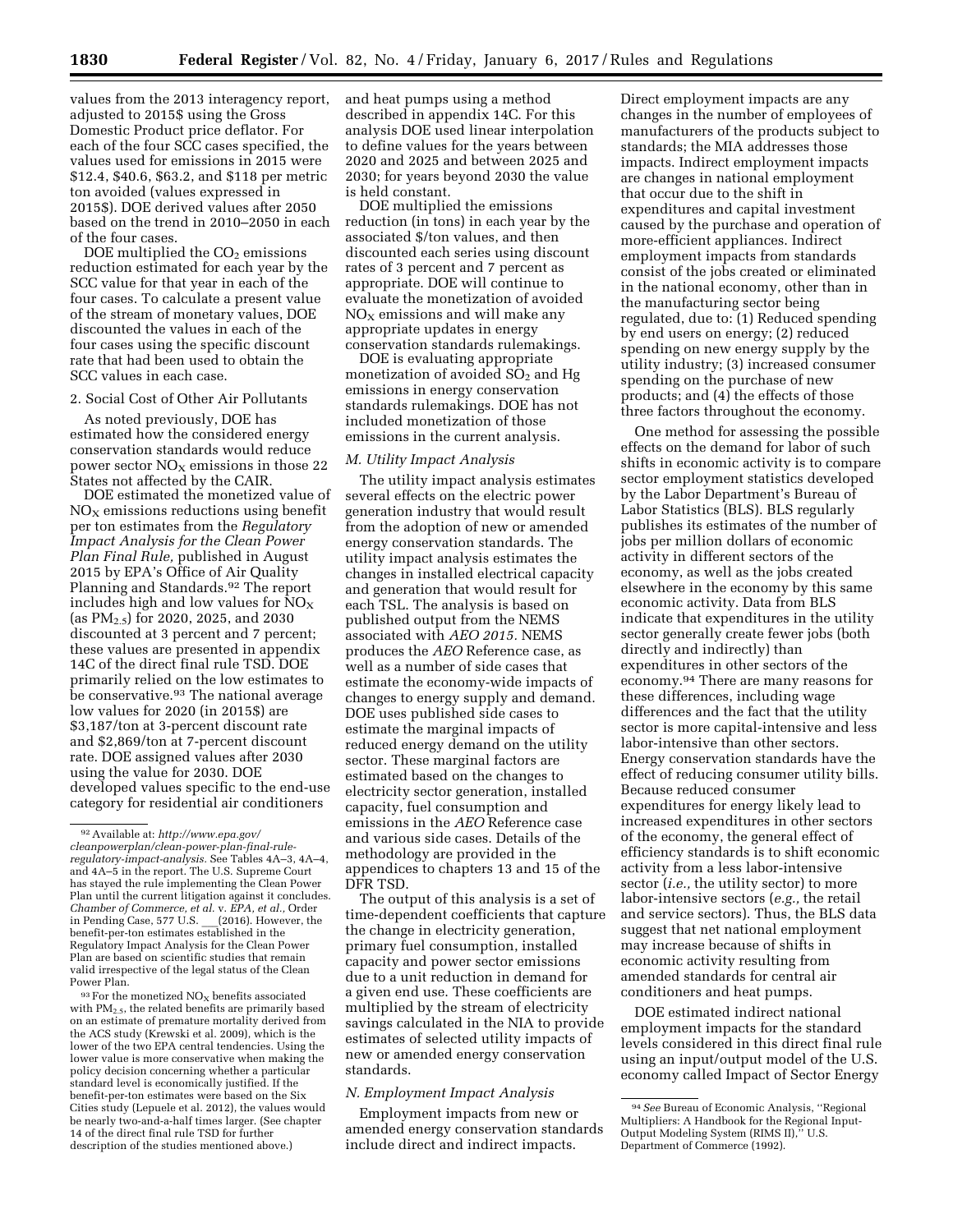Technologies, Version 3.1.1 (ImSET).95 ImSET is a special-purpose version of the ''U.S. Benchmark National Input-Output'' (I–O) model, which was designed to estimate the national employment and income effects of energy-saving technologies. The ImSET software includes a computer-based I–O model having structural coefficients that characterize economic flows among the 187 sectors. ImSET's national economic I–O structure is based on a 2002 U.S. benchmark table, specially aggregated to the 187 sectors most relevant to industrial, commercial, and residential building energy use. DOE notes that ImSET is not a general equilibrium forecasting model, and understands the uncertainties involved in projecting employment impacts, especially changes in the later years of the analysis. Because ImSET does not incorporate price changes, the employment effects predicted by ImSET may over-estimate actual job impacts

over the long run. For this DFR, DOE used ImSET only to estimate short-term (through 2023) employment impacts, where these uncertainties are reduced.

For more details on the employment impact analysis, see chapter 16 of the DFR TSD.

#### **V. Analytical Results and Conclusions**

This section addresses the results from DOE's analyses with respect to amended energy conservation standards for central air conditioners and heat pumps. It addresses the trial standard levels examined by DOE, the projected impacts of each of these levels if adopted as energy conservation standards for central air conditioners and heat pumps, and the standards levels that DOE is adopting in this direct final rule.

### *A. Trial Standard Levels*

For this DFR, DOE analyzed the benefits and burdens of seven TSLs for central air conditioners and heat pumps. These TSLs were developed using combinations of efficiency levels for each of the product classes analyzed by DOE. DOE presents the results for those TSLs in this document. The results for all efficiency levels that DOE analyzed are in the direct final rule TSD.

Table V–1 presents the TSLs and the corresponding efficiency levels for the central air conditioner and heat pump product classes. TSL 4 represents the maximum technologically feasible (''max-tech'') for all product classes. TSL 3 represents the maximum energy savings, considering a national standard. TSL 2, the Recommended TSL, represents the maximum national NPV, considering regional standards. TSL 1 represents a minimal increase in SEER for split-system product classes only, considering regional standards.

| TABLE V—1—TRIAL STANDARD LEVELS FOR CENTRAL AIR CONDITIONERS AND HEAT PUMPS |  |  |
|-----------------------------------------------------------------------------|--|--|
|-----------------------------------------------------------------------------|--|--|

|                               |                          |                      | Product class       |                            |                           |                                  |                             |                            |  |  |
|-------------------------------|--------------------------|----------------------|---------------------|----------------------------|---------------------------|----------------------------------|-----------------------------|----------------------------|--|--|
| <b>TSL</b><br>Recommend*<br>3 | Region                   | Efficiency<br>metric | Split-system<br>AC. | Split-system<br>heat pumps | Single-<br>package<br>AC. | Single-<br>package<br>heat pumps | Small-duct<br>high-velocity | Space-<br>constrain.<br>AC |  |  |
|                               | National                 | SEER                 | 14.0                | 14.5                       | 14.0                      | 14.0                             | 12.0                        | 12.0                       |  |  |
|                               |                          | HSPF                 | n/a                 | 8.4                        | n/a                       | 8.0                              | n/a                         | n/a                        |  |  |
|                               | Hot-Humid**<br>$\cdot$ . | SEER                 | 14.5                | n/a                        | n/a                       | n/a                              | n/a                         | n/a                        |  |  |
|                               | Hot-Dry ***              | SEER                 | 14.5                | n/a                        | n/a                       | n/a                              | n/a                         | n/a                        |  |  |
|                               | National                 | SEER                 | 14.0                | 15.0                       | 14.0                      | 14.0                             | 12.0                        | 12.0                       |  |  |
|                               |                          | HSPF                 | n/a                 | 8.8                        | 8.0                       | 8.0                              | n/a                         | n/a                        |  |  |
|                               | Hot-Humid**              | SEER                 | +15.0/14.5          | n/a                        | n/a                       | n/a                              | n/a                         | n/a                        |  |  |
|                               | Hot-Dry ***              | SEER                 | +15.0/14.5          | n/a                        | n/a                       | n/a                              | n/a                         | n/a                        |  |  |
|                               | National                 | SEER                 | 16.0                | 16.0                       | 15.0                      | 15.0                             | 12.0                        | 12.0                       |  |  |
|                               |                          | HSPF                 | n/a                 | 8.9                        | n/a                       | 8.2                              | n/a                         | n/a                        |  |  |
| 4                             | National                 | SEER                 | #17.0/16.5          | ##19.0/17.5                | 17.5                      | 15.0                             | 14.0                        | 14.0                       |  |  |
|                               |                          | <b>HSPF</b>          | n/a                 | ##9.9/9.4                  | n/a                       | 8.2                              | n/a                         | n/a                        |  |  |

\* The Recommended TSL includes energy conservation standards based on EER in addition to SEER for split-system and single-package air conditioners in the Hot-Dry region. For split-system air conditioners the EER standards are: 12.2 EER for cooling capacities less than 45,000 Btu/ hr; 11.7 EER for cooling capacities equal to or greater than 45,000 Btu/hr; and 10.2 EER for split-system air conditioners with a seasonal energy

efficiency ratio greater than or equal to 16.0. For single-package air conditioners, the EER standard is 11.0.<br>\*\* Hot-Humid includes: The states of Alabama, Arkansas, Delaware, Florida, Georgia, Hawaii, Kentucky, Louisiana

\*\*\* Hot-Dry includes the states of Arizona, California, Nevada, and New Mexico. † The 15.0 SEER energy conservation standard applies to cooling capacities less than 45,000 Btu/hr; the 14.5 SEER energy conservation

standard applies to cooling capacities equal to or greater than 45,000 Btu/hr.<br>
#The 17.0 SEER energy conservation standard applies to cooling capacities less than 30,000 Btu/hr; the 16.5 SEER energy conservation standards

#The 19.0 SEER and 9.9 HSPF energy conservation standards apply to cooling capacities less than 45,000 Btu/hr; the 17.5 SEER and 9.4 HSPF energy conservation standards apply to cooling capacities equal to or greater than 45,000 Btu/hr.

n/a—Not applicable.

# *B. Economic Justification and Energy Savings*

1. Economic Impacts on Individual Consumers

DOE analyzed the economic impacts on central air conditioner and heat pump consumers by looking at the

effects potential amended standards at each TSL would have on the LCC and PBP. DOE also examined the impacts of potential standards on selected consumer subgroups. These analyses are discussed below.

a. Life-Cycle Cost and Payback Period

In general, higher-efficiency products affect consumers in two ways: (1) Purchase price increases, and (2) annual operating costs decrease. Inputs used for calculating the LCC and PBP include total installed costs (*i.e.,* product price plus installation costs), and operating

<sup>95</sup>M.J. Scott, *et. al., ImSET 3.1: Impact of Sector Energy Technologies,* PNNL–18412, (2009),

*available at [www.pnl.gov/main/publications/](http://www.pnl.gov/main/publications/external/technical_reports/PNNL-18412.pdf)  external/technical*\_*[reports/PNNL-18412.pdf.](http://www.pnl.gov/main/publications/external/technical_reports/PNNL-18412.pdf)*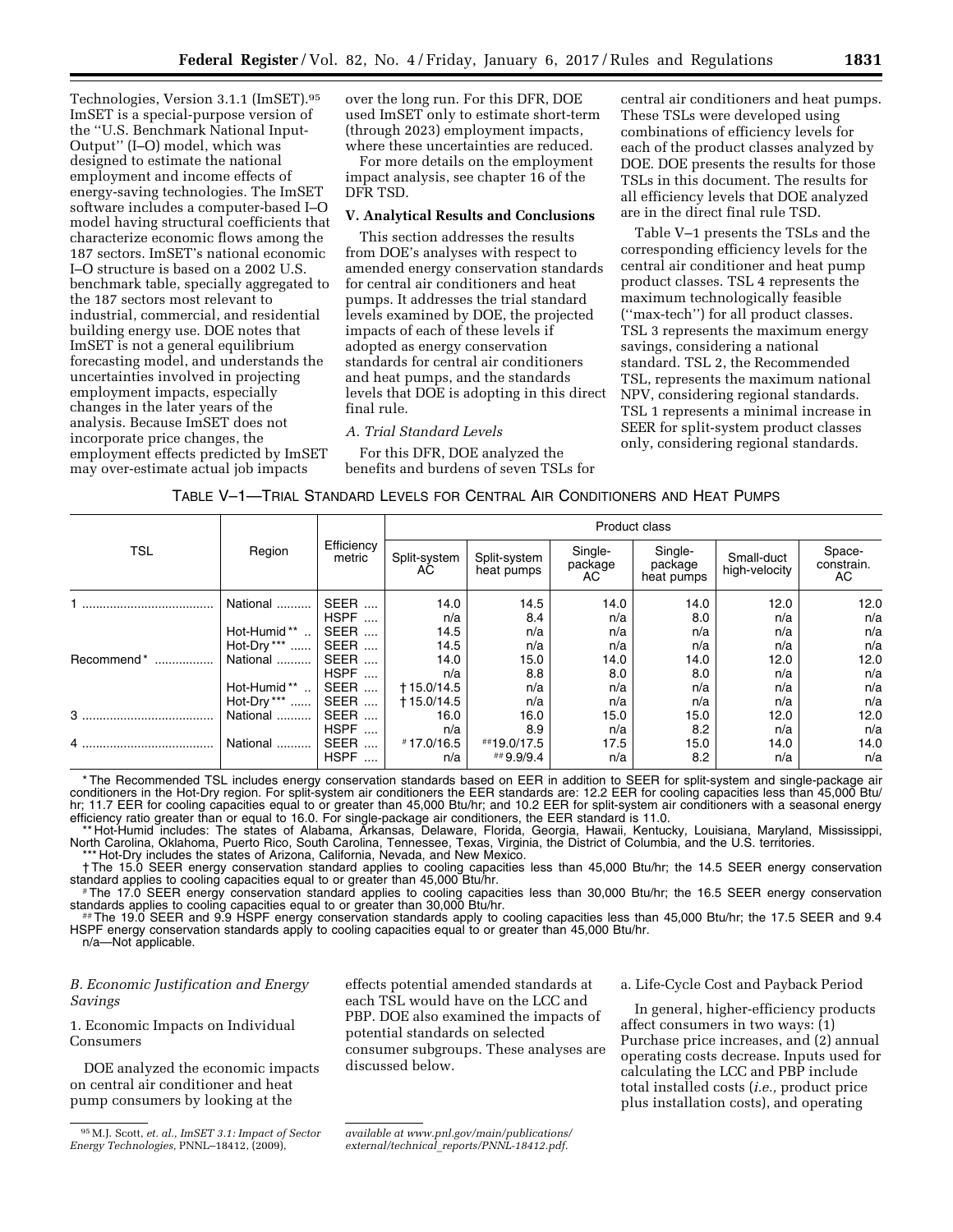costs (*i.e.,* annual energy use, energy prices, energy price trends, repair costs, and maintenance costs). The LCC calculation also uses product lifetime and a discount rate. Chapter 8 of the direct final rule TSD provides detailed information on the LCC and PBP analyses.

Table V–2 through show the LCC and PBP results for the TSLs considered for each product class. In the first of each

pair of tables, the simple payback is measured relative to consumer use of the baseline product. In the second table, the LCC impacts are measured relative to the consumer LCCs projected for the no-new-standards case in the compliance year (see section IV.F.2.f). Because some consumers purchase products with higher efficiency in the no-new-standards case, the average savings are less than the difference

between the average LCC of EL 0 and the average LCC at each TSL. The savings refer only to consumers who are affected by a standard at a given TSL. Those who already purchase a product with an efficiency at or above a given TSL are not affected. Consumers for whom the LCC increases at a given TSL experience a net cost.

# TABLE V–2—AVERAGE LCC AND PBP RESULTS FOR SPLIT-SYSTEM CENTRAL AIR CONDITIONERS

|              |                |              |         | Average costs<br>$(2015\$ | Simple                            | Average                       |            |                    |                     |  |
|--------------|----------------|--------------|---------|---------------------------|-----------------------------------|-------------------------------|------------|--------------------|---------------------|--|
| <b>TSL</b>   | Region         | <b>SEER</b>  |         | Installed<br>cost         | First year's<br>operating<br>cost | Lifetime<br>operating<br>cost | <b>LCC</b> | payback<br>(years) | lifetime<br>(years) |  |
| Baseline<br> | North          | 13           | \$3,966 | \$172                     | \$3,875                           | \$7,841                       | N/A        | 24.1               |                     |  |
|              | Hot-Dry        | 14           | 4,392   | 279                       | 5,639                             | 10,031                        | 5.0        | 24.9               |                     |  |
|              | Hot-Humid      | 14           | 4,011   | 320                       | 5,044                             | 9,054                         | 5.0        | 18.0               |                     |  |
|              | North          | 14           | 4,092   | 161                       | 3,696                             | 7,787                         | 10.5       | 24.1               |                     |  |
|              | Hot-Dry        | 14.5         | 4,475   | 263                       | 5,387                             | 9,862                         | 5.4        | 24.9               |                     |  |
|              | Hot-Humid      | 14.5         | 4,086   | 308                       | 4,884                             | 8,969                         | 5.5        | 18.0               |                     |  |
| Recommended  | North          | 14           | 4,092   | 161                       | 3,696                             | 7.787                         | 10.5       | 24.1               |                     |  |
|              | Hot-Dry *      | 15/14.5      | 4,584   | 256                       | 5,269                             | 9,853                         | 7.6        | 24.9               |                     |  |
|              | Hot-Humid*     | 15/14.5      | 4,183   | 302                       | 4,812                             | 8,995                         | 7.7        | 18.0               |                     |  |
| 3            | National       | 16           | 4,638   | 224                       | 4,216                             | 8,854                         | 15.2       | 21.2               |                     |  |
| 4            | National**<br> | 17/16.5/16.5 | 4,906   | 217                       | 4,130                             | 9,036                         | 19.2       | 21.2               |                     |  |

**Note:** The results for each TSL are calculated assuming that all consumers use products with that efficiency level. The PBP is measured relative to use of the baseline product.

\* 15 SEER for 2 and 3 ton units, 14.5 SEER for 5 ton units.

\*\* Max-Tech SEER is different for 2, 3, and 5 ton units.

# TABLE V–3—LCC IMPACTS RELATIVE TO THE NO-NEW-STANDARDS CASE FOR SPLIT-SYSTEM CENTRAL AIR **CONDITIONERS**

| TSL      | Region     | <b>SFFR</b>  | Average<br>LCC savings | $%$ of<br>net cost |
|----------|------------|--------------|------------------------|--------------------|
| Baseline | North      | 13           | N/A                    | N/A                |
|          |            | 14           | N/A                    | N/A                |
|          |            | 14           | N/A                    | N/A                |
|          |            | 14           | \$43                   | 25                 |
|          |            | 14.5         | 169                    | 14                 |
|          |            | 14.5         | 82                     | 15                 |
|          |            | 14           | 43                     | 25                 |
|          |            | 15/14.5      | 15C                    | 42                 |
|          |            | 15/14.5      | 39                     | 45                 |
| 3        | National   | 16           | (122)                  | 63                 |
|          | National** | 17/16.5/16.5 | (304)                  | 75                 |

\* 15 SEER for 2 and 3 ton units, 14.5 SEER for 5 ton units. \*\* Max-Tech SEER is different for 2, 3, and 5 ton units.

# TABLE V–4—AVERAGE LCC AND PBP RESULTS FOR SPLIT-SYSTEM CENTRAL HEAT PUMPS

|             |               |             |             |                   |                                   | Average costs<br>$(2015\$     |          | Simple             | Average             |
|-------------|---------------|-------------|-------------|-------------------|-----------------------------------|-------------------------------|----------|--------------------|---------------------|
| <b>TSL</b>  | Region        | <b>SEER</b> | <b>HSPF</b> | Installed<br>cost | First year's<br>operating<br>cost | Lifetime<br>operating<br>cost | LCC      | payback<br>(years) | lifetime<br>(years) |
| Baseline    | National<br>. | 14          | 8.2         | \$5,246           | \$468                             | \$6,396                       | \$11,642 | N/A                | 15.3                |
|             | National<br>. | 14.5        | 8.4         | 5,318             | 455                               | 6,253                         | 11,570   | 5.2                | 15.3                |
| Recommended | National      | 15          | 8.5         | 5,391             | 439                               | 6.081                         | 11.472   | 4.9                | 15.3                |
| 3           | National      | 16          | 8.9         | 5,720             | 420                               | 5.906                         | 11,627   | 9.4                | 15.3                |
| 4           | National*<br> | 19/19/17.5  | 9.9/9.3     | 6,572             | 378                               | 5.476                         | 12,047   | 14.9               | 15.3                |

**Note:** The results for each TSL are calculated assuming that all consumers use products with that efficiency level. The PBP is measured relative to the baseline product.

\* Max-Tech SEER is different for 2, 3, and 5 ton unit.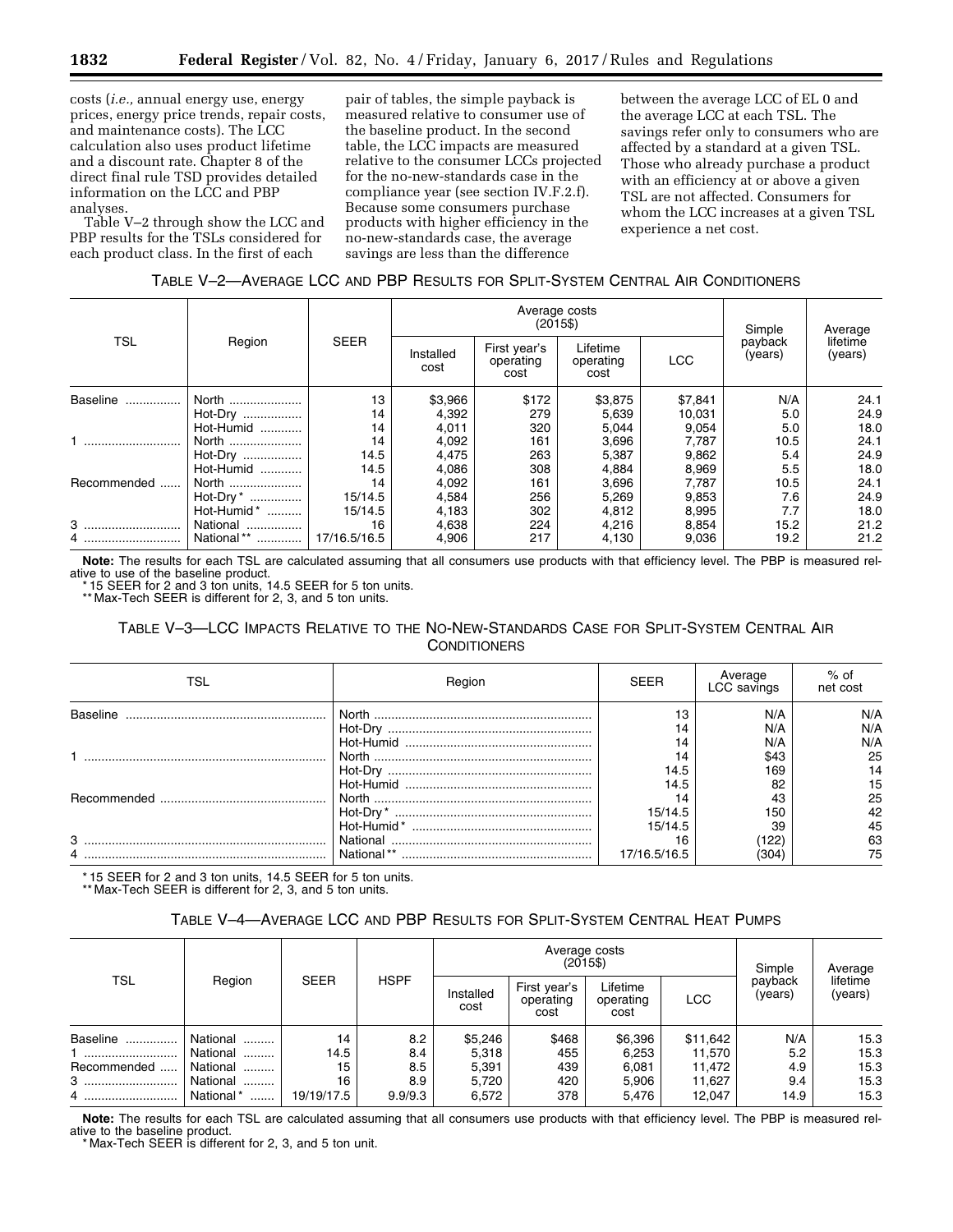# TABLE V–5—LCC IMPACTS RELATIVE TO THE NO-NEW-STANDARDS CASE FOR SPLIT-SYSTEM CENTRAL HEAT PUMPS

| <b>TSL</b> | Region    | <b>SEER</b> | <b>HSPF</b> | Average<br>LCC savings | % of net cost |
|------------|-----------|-------------|-------------|------------------------|---------------|
| Baseline   | National  | 14          | 8.2         | N/A                    | N/A           |
|            | National  | 14.5        | 8.4         | \$72                   | 9             |
|            | National  | 15          | 8.5         | 131                    | 20            |
| 3          | National  | 16          | 8.9         | (25)                   | 54            |
|            | National* | 19/19/17.5  | 9.9/9.3     | (425)                  | 79            |

\* Max-Tech SEER is different for 2, 3, and 5 ton units.

# TABLE V–6—AVERAGE LCC AND PBP RESULTS FOR PACKAGED CENTRAL AIR CONDITIONERS

| TSL         |               |             |                   |                                   | Average costs<br>$(2015\$     |            | Simple             | Average             |
|-------------|---------------|-------------|-------------------|-----------------------------------|-------------------------------|------------|--------------------|---------------------|
|             | Region        | <b>SEER</b> | Installed<br>cost | First year's<br>operating<br>cost | Lifetime<br>operating<br>cost | <b>LCC</b> | payback<br>(years) | lifetime<br>(years) |
| Baseline    | National      | 14          | \$4,779           | \$294                             | \$5,452                       | \$10,231   | N/A                | 21.2                |
| l           | National      | 14          | 4,779             | 294                               | 5,452                         | 10,231     | N/A                | 21.2                |
| Recommended | National      | 14          | 4,779             | 294                               | 5,452                         | 10,231     | N/A                | 21.2                |
| 3           | National<br>. | 15          | 4,935             | 275                               | 5.225                         | 10,160     | 8.9                | 21.2                |
| 4           | National      | 17.5        | 5,427             | 237                               | 4,855                         | 10,281     | 12.3               | 21.2                |

**Note:** The results for each TSL are calculated assuming that all consumers use products with that efficiency level. The PBP is measured relative to the baseline product.

# TABLE V–7—LCC IMPACTS RELATIVE TO THE NO-NEW-STANDARDS CASE FOR PACKAGED CENTRAL AIR CONDITIONERS

| TSL             | Region   | <b>SEER</b> | Average LCC<br>savings | % of net cost |
|-----------------|----------|-------------|------------------------|---------------|
| <b>Baseline</b> | National | 14          | N/A                    | N/A           |
|                 | National | 14          | N/A                    | N/A           |
| Recommended     | National | 14          | N/A                    | N/A           |
| 3               | National | 15          | \$43                   | 53            |
| 4               | National | 17.5        | (80)                   | 69            |

# TABLE V–8—AVERAGE LCC AND PBP RESULTS FOR PACKAGED CENTRAL HEAT PUMPS

| <b>TSL</b>  |               |             |             |                   | Average costs<br>$(2015\$         |                               |          | Simple             | Average             |
|-------------|---------------|-------------|-------------|-------------------|-----------------------------------|-------------------------------|----------|--------------------|---------------------|
|             | Region        | <b>SEER</b> | <b>HSPF</b> | Installed<br>cost | First year's<br>operating<br>cost | Lifetime<br>operating<br>cost | LCC      | payback<br>(years) | lifetime<br>(years) |
| Baseline    | National      | 14          | 8.0         | \$5,361           | \$517                             | \$6,998                       | \$12,359 | N/A                | 15.3                |
|             | National      | 14          | 8.0         | 5,361             | 517                               | 6.998                         | 12,359   | N/A                | 15.3                |
| Recommended | National      | 14          | 8.0         | 5,361             | 517                               | 6,998                         | 12,359   | N/A                | 15.3                |
|             | National      | 15          | 8.2         | 5,545             | 479                               | 6.584                         | 12,129   | 5.2                | 15.3                |
| 4           | National<br>. | 15          | 8.2         | 5,545             | 479                               | 6.584                         | 12.129   | 5.2                | 15.3                |

**Note:** The results for each TSL are calculated assuming that all consumers use products with that efficiency level. The PBP is measured relative to the baseline product.

# TABLE V–9—LCC IMPACTS RELATIVE TO THE NO-NEW-STANDARDS CASE FOR PACKAGED CENTRAL HEAT PUMPS

| <b>TSL</b>      | Region   | <b>SEER</b> | <b>HSPF</b> | Average<br>LCC savings | % of net cost |
|-----------------|----------|-------------|-------------|------------------------|---------------|
| Baseline        | National | 14          | 8.0         | N/A                    | N/A           |
|                 | National | 14          | 8.0         | N/A                    | N/A           |
| Recommended<br> | National | 4           | 8.0         | N/A                    | N/A           |
| 3               | National | 15          | 8.2         | \$115                  | 39            |
| 4               | National | 15          | 8.2         | 115                    | 39            |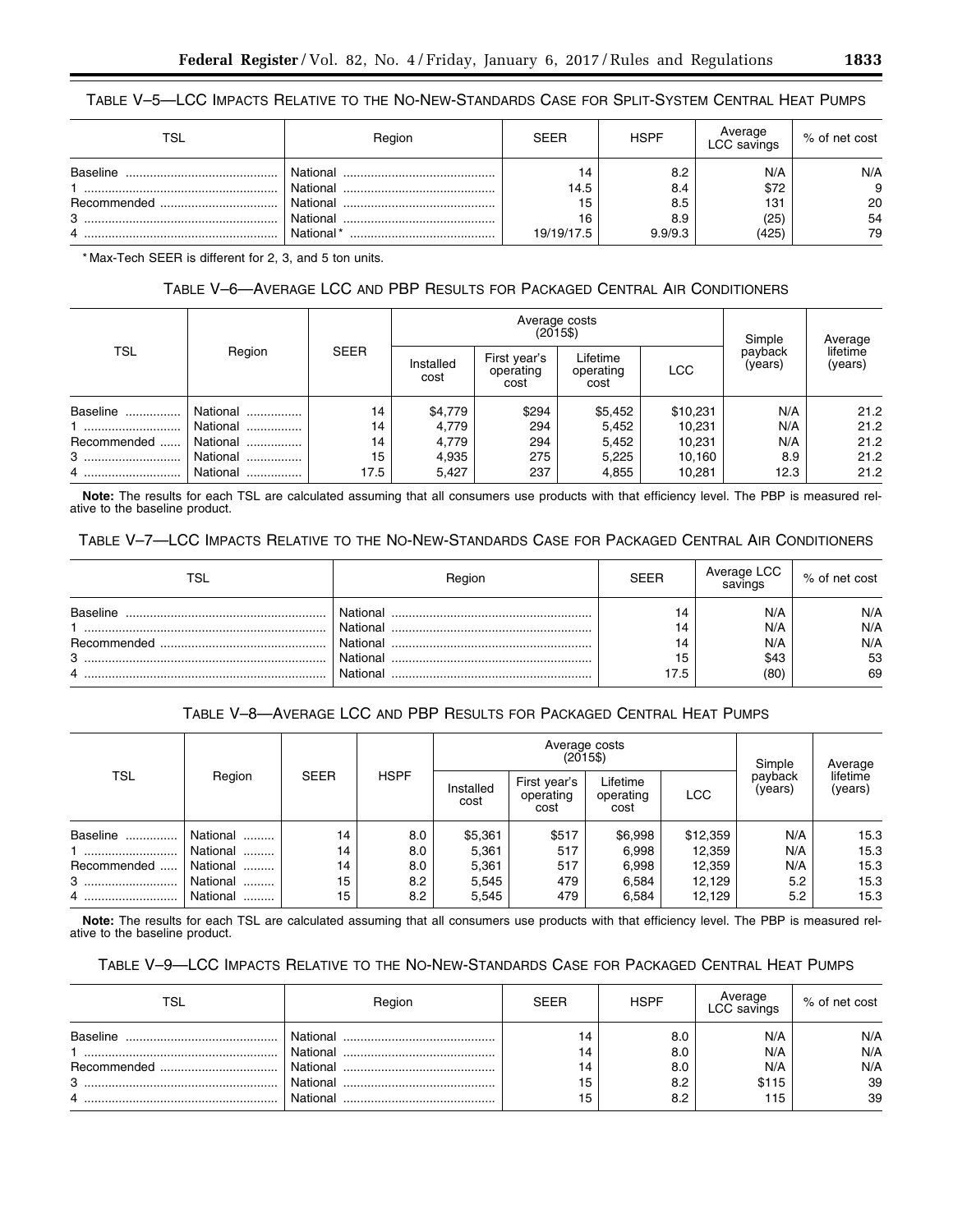# TABLE V–10—AVERAGE LCC AND PBP RESULTS FOR SPACE-CONSTRAINED AIR CONDITIONERS

| TSL                               |                                                              | <b>SEER</b>                |                                             | Average costs<br>$(2015\$         |                                             | Simple                                      | Average                          |                                      |
|-----------------------------------|--------------------------------------------------------------|----------------------------|---------------------------------------------|-----------------------------------|---------------------------------------------|---------------------------------------------|----------------------------------|--------------------------------------|
|                                   | Region                                                       |                            | Installed<br>cost                           | First year's<br>operating<br>cost | Lifetime<br>operating<br>cost               | <b>LCC</b>                                  | payback<br>(years)               | lifetime<br>(years)                  |
| Baseline<br>Recommended<br>3<br>4 | National<br>National<br>National<br><br>National<br>National | 12<br>12<br>12<br>12<br>14 | \$4,736<br>4,736<br>4,736<br>4,736<br>5,040 | \$190<br>190<br>190<br>190<br>164 | \$3,779<br>3,779<br>3,779<br>3,779<br>3,417 | \$8,515<br>8,515<br>8,515<br>8,515<br>8,458 | N/A<br>N/A<br>N/A<br>N/A<br>11.6 | 21.2<br>21.2<br>21.2<br>21.2<br>21.2 |

**Note:** The results for each TSL are calculated assuming that all consumers use products with that efficiency level. The PBP is measured relative to the baseline product.

# TABLE V–11—LCC IMPACTS RELATIVE TO THE NO-NEW-STANDARDS CASE FOR SPACE-CONSTRAINED AIR CONDITIONERS

| TSL                               | Region                                                   | SEER                       | Average<br><sub>-</sub> CC savings | % of net cost                  |
|-----------------------------------|----------------------------------------------------------|----------------------------|------------------------------------|--------------------------------|
| Baseline<br>Recommended<br>3<br>4 | National<br>National<br>National<br>National<br>National | 12<br>12<br>12<br>12<br>14 | N/A<br>N/A<br>N/A<br>N/A<br>\$58   | N/A<br>N/A<br>N/A<br>N/A<br>60 |

# TABLE V.12—AVERAGE LCC AND PBP RESULTS FOR SMALL-DUCT HIGH-VELOCITY AIR CONDITIONERS

| <b>TSL</b>  | Region        | <b>SEER</b> |                   | Average costs<br>$(2015\$         |                               | Simple     | Average            |                     |
|-------------|---------------|-------------|-------------------|-----------------------------------|-------------------------------|------------|--------------------|---------------------|
|             |               |             | Installed<br>cost | First year's<br>operating<br>cost | Lifetime<br>operating<br>cost | <b>LCC</b> | payback<br>(years) | lifetime<br>(years) |
| Baseline    | National<br>  | 12          | \$5,544           | \$197                             | \$4,035                       | \$9,579    | N/A                | 21.2                |
|             | National      | 12          | 5,544             | 197                               | 4,035                         | 9,579      | N/A                | 21.2                |
| Recommended | National<br>  | 12          | 5,544             | 197                               | 4,035                         | 9,579      | N/A                | 21.2                |
| 3           | National<br>. | 12          | 5,544             | 197                               | 4,035                         | 9,579      | N/A                | 21.2                |
| 4           | National<br>  | 14          | 6,478             | 170                               | 3.648                         | 10.126     | 34.3               | 21.2                |

**Note:** The results for each TSL are calculated assuming that all consumers use products with that efficiency level. The PBP is measured relative to the baseline product.

# TABLE V.13—LCC IMPACTS RELATIVE TO THE NO-NEW-STANDARDS CASE FOR SMALL-DUCT HIGH-VELOCITY AIR **CONDITIONERS**

| TSL                               | Region                                                   | <b>SEER</b>                | Average<br>LCC savings              | % of net cost                  |
|-----------------------------------|----------------------------------------------------------|----------------------------|-------------------------------------|--------------------------------|
| Baseline<br>Recommended<br>3<br>4 | National<br>National<br>National<br>National<br>National | 12<br>12<br>12<br>12<br>14 | N/A<br>N/A<br>N/A<br>N/A<br>(\$540) | N/A<br>N/A<br>N/A<br>N/A<br>90 |

### b. Consumer Subgroup Analysis

In the consumer subgroup analysis, DOE estimated the impacts of the considered TSLs on low-income households and senior-only households. The average LCC savings and simple

payback periods for low-income and senior-only households are compared to the results for all consumers of split air conditioners and split heat pumps in Table V–12 and Table V–13. In most cases, the average LCC savings and PBP for low-income households and senior-

only households at the considered efficiency levels are not substantially different from the average for all households. Chapter 11 of the direct final rule TSD presents detailed results of the consumer subgroup analysis.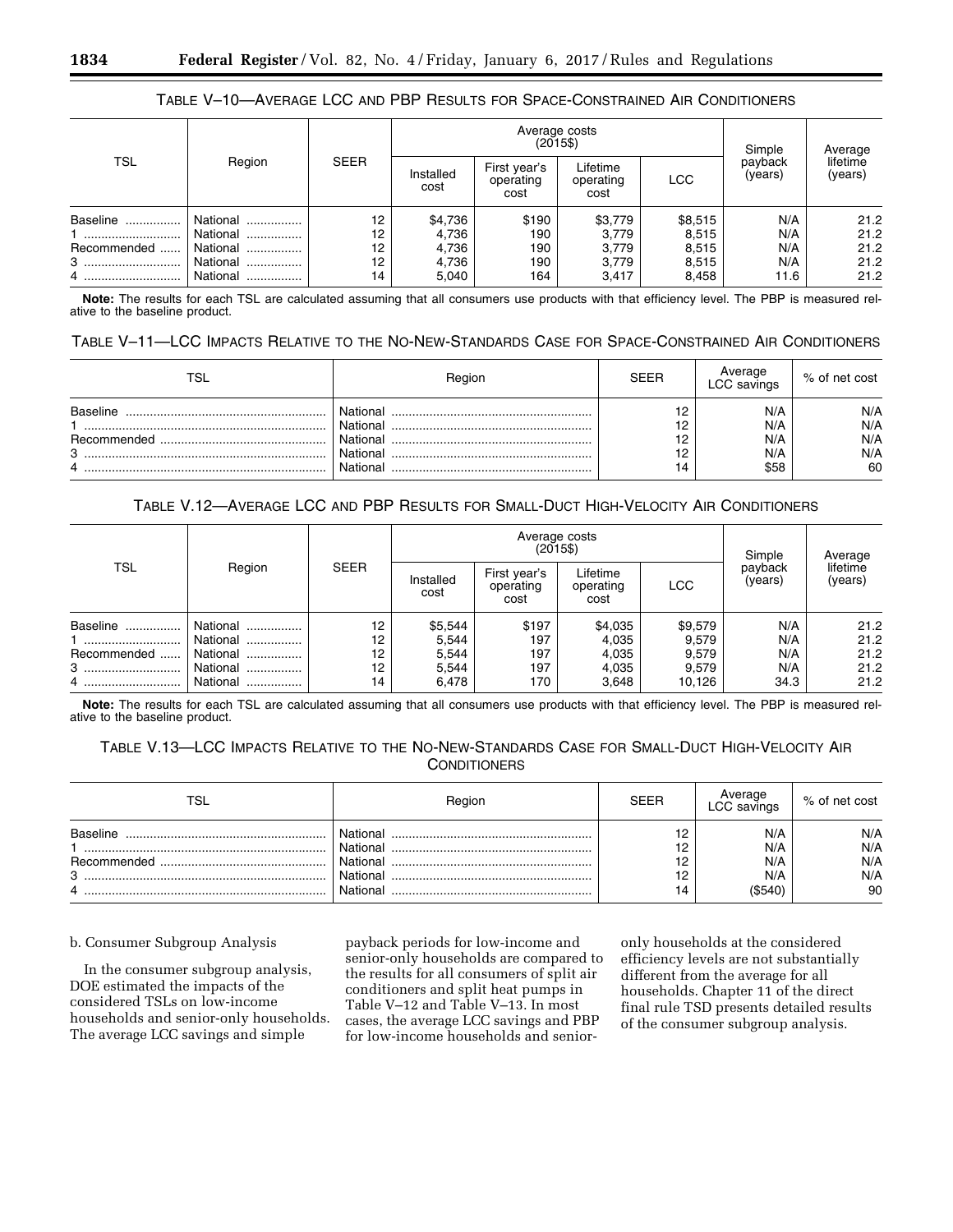# TABLE V–12—SPLIT-SYSTEM CENTRAL AIR CONDITIONERS: IMPACTS FOR SENIOR-ONLY AND LOW-INCOME CONSUMER SUBGROUPS COMPARED TO ALL HOUSEHOLDS

|             |           | <b>SEER</b>  |        | Average LCC savings |                  | Simple payback period |            |                  |  |
|-------------|-----------|--------------|--------|---------------------|------------------|-----------------------|------------|------------------|--|
| TSL         | Region    |              | Senior | Low-income          | All<br>consumers | Senior                | Low-income | All<br>consumers |  |
| Baseline    | North     | 13           | N/A    | N/A                 | N/A              | N/A                   | N/A        | N/A              |  |
|             | Hot-Dry   | 14           | N/A    | N/A                 | N/A              | 4.9                   | 6.8        | 5.0              |  |
|             | Hot-Humid | 14           | N/A    | N/A                 | N/A              | 5.0                   | 5.0        | 5.0              |  |
|             | North     | 14           | \$32   | \$28                | \$43             | 11.3                  | 11.7       | 10.5             |  |
|             | Hot-Dry   | 14.5         | 171    | 105                 | 169              | 5.5                   | 7.3        | 5.4              |  |
|             | Hot-Humid | 14.5         | 74     | 62                  | 82               | 5.8                   | 6.1        | 5.5              |  |
| Recommended | North     | 14           | 32     | 28                  | 43               | 11.3                  | 11.7       | 10.5             |  |
|             | Hot-Dry   | 15/14.5      | 149    | 71                  | 150              | 7.9                   | 10.0       | 7.6              |  |
|             | Hot-Humid | 15/14.5      | 30     | 16                  | 39               | 8.1                   | 8.4        | 7.7              |  |
| 3           | National  | 16           | (122)  | (179)               | (122)            | 16.1                  | 15.3       | 15.2             |  |
| 4           | National  | 17/16.5/16.5 | (306)  | (368)               | (304)            | 20.4                  | 19.3       | 19.2             |  |

\* 15 SEER for 2 and 3 ton units, 14.5 SEER for 5 ton units.

\*\* Max-Tech SEER is different for 2, 3, and 5 ton units.

# TABLE V–13—SPLIT-SYSTEM HEAT PUMPS: IMPACTS FOR SENIOR-ONLY AND LOW-INCOME CONSUMER SUBGROUPS COMPARED TO ALL HOUSEHOLDS

|             |          |             |             |        | Average LCC savings |                  | Simple payback period |            |                  |  |
|-------------|----------|-------------|-------------|--------|---------------------|------------------|-----------------------|------------|------------------|--|
| <b>TSL</b>  | Region   | <b>SEER</b> | <b>HSPF</b> | Senior | Low-income          | All<br>consumers | Senior                | Low-income | All<br>consumers |  |
| Baseline    | National | 14          | 8.2         | N/A    | N/A                 | N/A              | N/A                   | N/A        | N/A              |  |
|             | National | 14.5        | 8.4         | \$76   | \$70                | \$72             | 5.0                   | 5.1        | 5.2              |  |
| Recommended | National | 15          | 8.5         | 140    | 125                 | 131              | 4.8                   | 5.0        | 4.9              |  |
|             | National | 16          | 8.9         | (6)    | (33)                | (25)             | 9.1                   | 9.5        | 9.4              |  |
| 4           | National | 19\19\17.5  | 9.9/9.3     | (398)  | (450)               | (425)            | 14.7                  | 15.1       | 14.9             |  |

\* Max-Tech SEER is different for 2, 3, and 5 ton units.

# c. Rebuttable Presumption Payback Period

As discussed in section III.J.2, EPCA establishes a rebuttable presumption that an energy conservation standard is economically justified if the increased purchase cost for a product that meets the standard is less than three times the value of the first-year energy savings resulting from the standard. In calculating a rebuttable presumption payback period for each of the considered TSLs, DOE used discrete

values rather than distributions for input values, and, as required by EPCA, based the energy use calculation on the DOE test procedures for central air conditioners and heat pumps. In contrast, the PBPs presented in section V.B.1.a were calculated using distributions that reflect the range of energy use in the field.

Table V–14 presents the rebuttablepresumption payback periods for the considered TSLs. While DOE examined the rebuttable-presumption criterion, it considered whether the standard levels

considered for this rule are economically justified through a more detailed analysis of the economic impacts of those levels, pursuant to 42 U.S.C.  $6295(o)(2)(B)(i)$ , that considers the full range of impacts to the consumer, manufacturer, Nation, and environment. The results of that analysis serve as the basis for DOE to definitively evaluate the economic justification for a potential standard level, thereby supporting or rebutting the results of any preliminary determination of economic justification.

# TABLE V–14 REBUTTABLE PRESUMPTION PAYBACK PERIOD FOR CENTRAL AIR CONDITIONERS AND HEAT PUMPS

| Product class | Trial standard level                   |                                        |                                        |                                          |  |  |
|---------------|----------------------------------------|----------------------------------------|----------------------------------------|------------------------------------------|--|--|
|               |                                        | Recommended                            |                                        |                                          |  |  |
|               | N/A<br>2.2<br>N/A<br>N/A<br>N/A<br>N/A | N/A<br>8.،<br>N/A<br>N/A<br>N/A<br>N/A | 6.2<br>4.2<br>5.5<br>3.9<br>N/A<br>N/A | 12.5<br>6.5<br>7.7<br>3.9<br>6.2<br>16.1 |  |  |

\* The rebuttable presumption payback period uses a national calculation so there are no results for TSL 1 and the Recommended TSL because split-system central air conditioners have regional standards.

\*\* The TSL is set at the baseline level so payback period is not relevant.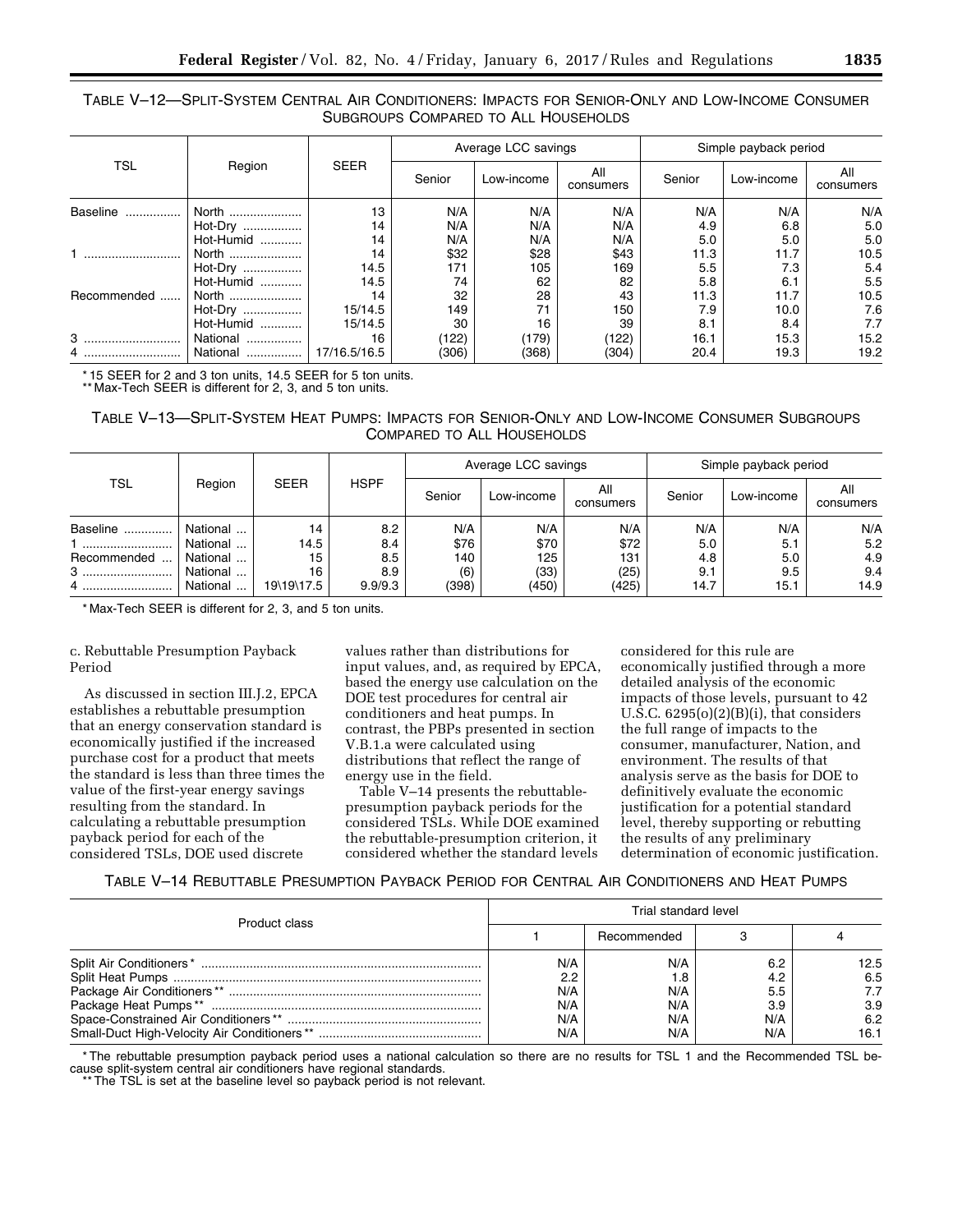# 2. Economic Impacts on Manufacturers

DOE performed a manufacturer impact analysis (MIA) to estimate the impact of amended energy conservation standards on central air conditioner and heat pump manufacturers. The following section describes the expected impacts on manufacturers at each considered TSL. Chapter 12 of the direct final rule TSD explains the analysis in further detail.

### a. Industry Cash Flow Analysis Results

Table V–15 and Table V–16 depict the estimated financial impacts (represented by changes in industry net present value, or INPV) of amended energy conservation standards on manufacturers of central air conditioners and heat pumps, as well as the conversion costs that DOE expects manufacturers would incur at each TSL.

As discussed in section 2.b, DOE modeled two different markup scenarios to evaluate the range of cash flow impacts on the central air conditioner

and heat pump industry: (1) The preservation of gross margin percentage markup scenario; and (2) the tiered markup scenario.

To assess the less severe end of the range of potential impacts on industry profitability, DOE modeled a preservation of gross margin percentage markup scenario, in which a uniform ''gross margin percentage'' markup is applied across all potential efficiency levels. In this scenario, DOE assumed that a manufacturer's absolute dollar markup would increase as production costs increase in the standards case.

To assess the more severe end of the range of potential impacts on industry profitability, DOE modeled a tiered markup scenario. In this scenario, the breadth of manufacturers' product portfolios shrinks as higher energy conservation standards increase the efficiency of baseline products. In this scenario, products in more efficient tiers that previously commanded higher markups are ''demoted'' to lower

efficiency tiers that command lower markups. The contraction in markups in this scenario reduces manufacturers' per-unit revenues.

Each of the markup scenarios results in a unique set of cash flows and corresponding industry values at each TSL. In the following discussion, the INPV results refer to the difference in industry value between the no-newstandards case and each standards case that result from the sum of discounted cash flows from the base year (2016) through the end of the analysis period (2050). To provide perspective on the short-run cash flow impact, DOE includes in the discussion of results a comparison of free cash flow between the no-new-standards case and the standards case at each TSL in the year before amended standards would take effect. This figure provides an understanding of the magnitude of required conversion costs relative to cash flows calculated by the industry in the no-new-standards case.

# TABLE V–15—MANUFACTURER IMPACT ANALYSIS RESULTS FOR CENTRAL AIR CONDITIONERS AND HEAT PUMPS: PRESERVATION OF GROSS MARGIN PERCENTAGE MARKUP SCENARIO

|                          |         | No-new-       |         | Trial standard level* |         |         |  |
|--------------------------|---------|---------------|---------|-----------------------|---------|---------|--|
|                          | Units   | standard case |         | $2**$                 |         |         |  |
|                          | 2015\$M | 4.496.1       | 4.466.2 | 4.381.9               | 4,512.2 | 4,889.6 |  |
|                          | 2015\$M |               | (29.9)  | (114.2)               | 16.1    | 393.5   |  |
|                          | %       |               | (0.7)   | (2.5)                 | (0.4)   | 8.8     |  |
| Product Conversion Costs | 2015\$M |               | 40.7    | 137.0                 | 225.2   | 248.7   |  |
| Capital Conversion Costs | 2015\$M |               | 61.0    | 205.6                 | 337.9   | 373.0   |  |
| Total Conversion Costs   | 2015\$M |               | 101.7   | 342.6                 | 563.1   | 621.6   |  |
|                          | 2015\$M | 416.0 (429.6  | 376.2   | 278.8                 | 195.7   | 172.8   |  |
|                          |         | for TSL 2)    |         |                       |         |         |  |
|                          |         |               | (9.6)   | (35.1)                | (53.0)  | (58.5)  |  |

\* Parentheses indicate negative values. All values have been rounded to the nearest tenth. M = millions.

\*\* TSL recommended by the CAC/HP Working Group with 2023 compliance date. All other TSLs have a modeled compliance date of 2021, which is six years after the compliance date of the standards adopted in the June 27, 2011 DFR.

# TABLE V–16—MANUFACTURER IMPACT ANALYSIS RESULTS FOR CENTRAL AIR CONDITIONERS AND HEAT PUMPS: TIERED MARKUP SCENARIO

|                          | Units     | No-new-<br>standard case | Trial standard level* |         |            |            |  |
|--------------------------|-----------|--------------------------|-----------------------|---------|------------|------------|--|
|                          |           |                          |                       | $2**$   |            |            |  |
|                          | 2015\$M   | $ 4,496.1$               | 3.852.0               | 3.803.9 | 3,382.0    | 3,360.6    |  |
|                          |           |                          | (644.1)               | (692.3) | (1, 114.2) | (1, 135.6) |  |
|                          | % ………………… |                          | (14.3)                | (15.4)  | (24.8)     | (25.3)     |  |
| Product Conversion Costs | 2015\$M   |                          | 40.7                  | 137.0   | 225.2      | 248.7      |  |
| Capital Conversion Costs | 2015\$M   |                          | 61.0                  | 205.6   | 337.9      | 373.0      |  |
| Total Conversion Costs   |           |                          | 101.7                 | 342.6   | 563.1      | 621.6      |  |
|                          | 2015\$M   | 411.9(426.8              | 372.1                 | 276.1   | 191.6      | 168.7      |  |
|                          |           | for TSL 2).              |                       |         |            |            |  |
|                          |           |                          | (9.7)                 | (35.3)  | (53.5)     | (59.0)     |  |

\* Parentheses indicate negative values. All values have been rounded to the nearest tenth. M = millions.

\*\* TSL recommended by the CAC/HP Working Group with 2023 compliance date. All other TSLs have a modeled compliance date of 2021, which is six years after the compliance date of the standards adopted in the June 27, 2011 DFR.

At TSL 1, DOE estimates impacts on INPV to range from  $-$  \$644.1 million to  $-$ \$29.9 million, or a change of  $-14.3$ 

percent to  $-0.7$  percent. DOE projects that in the absence of new standards, 57 percent of central air conditioner and

heat pump shipments would already meet or exceed the efficiency levels prescribed by TSL 1 in the compliance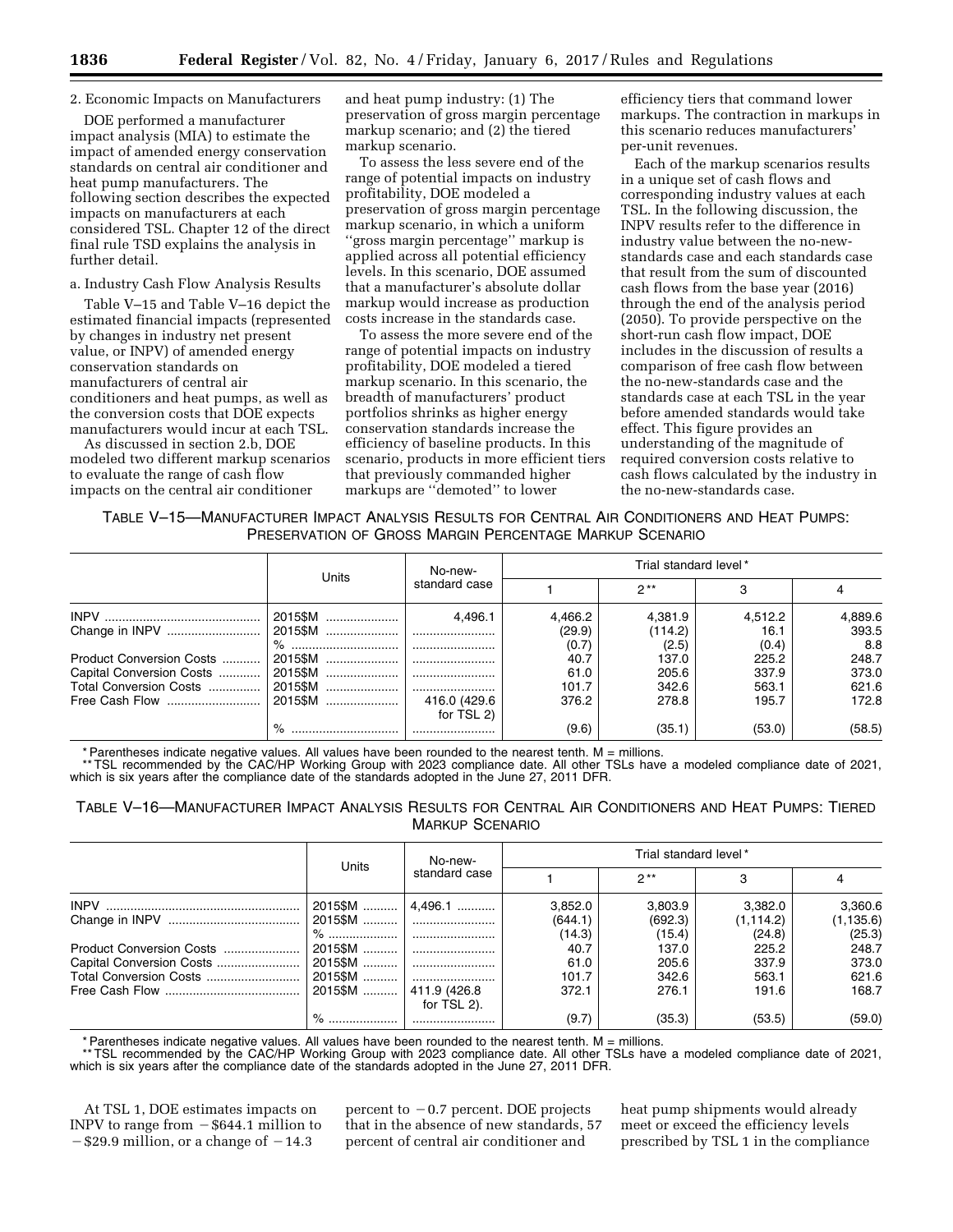year (2021). DOE estimates total industry conversion costs of \$101.7 million would be required to bring the balance of shipments into compliance with a new standard. These conversion costs drive an estimated decrease in industry free cash flow in the year before the compliance date (2020). In the more severe tiered markup scenario, DOE estimates a decrease in industry free cash flow in the year prior to compliance of \$39.8 million, or a change of  $-9.7$  percent relative to the no-new-standards case value of \$411.9 million. At TSL 1, DOE also projects higher unit prices will result in a slight decrease in total shipments over the period beginning with the compliance year (2021) and ending in 2050. DOE estimates a change in shipments of  $-0.04$  percent relative to the no-newstandards case.

At TSL 1, under the preservation of gross margin percentage scenario, the shipment-weighted average price per unit increases by 1.8 percent relative to the no-new-standards-case price per unit in the year of compliance (2021). This slight price increase would mitigate a portion of the \$101.7 million in conversion costs estimated at TSL 1, resulting in slightly negative INPV impacts under this scenario. Under the tiered markup scenario, the industry markup structure is compressed as the least efficient products are eliminated from the market. Under amended standards, products in higher efficiency tiers that previously commanded higher markups are demoted to lower efficiency tiers that command lower markups. At TSL 1, this markup scenario results in a weighted average price increase of 0.3 percent. This relatively modest price increase is outweighed by the expected conversion costs and slight decrease in total shipments, resulting in more severe INPV impacts at TSL 1.

At TSL 2, the TSL recommended by the ASRAC CAC/HP Working Group, DOE estimates impacts on INPV to range from  $-$  \$692.3 million to  $-$  \$114.2 million, or a change in INPV of  $-15.4$ percent to  $-2.5$  percent. DOE projects that in the absence of new standards, 32 percent of central air conditioner and heat pump shipments would already meet or exceed the efficiency levels prescribed by TSL 2 in the compliance year (2023). DOE estimates total industry conversion costs of \$342.6 million would be required to bring the balance of shipments into compliance with a new standard. These conversion costs drive an estimated decrease in industry free cash flow in the year before the compliance date (2022). In the more severe tiered markup scenario,

DOE estimates a decrease in industry free cash flow of up to \$150.8 million, or a change of  $-35.3$  percent relative to the no-new-standards case value of \$426.8 million in the year before compliance (2022). At TSL 2, DOE also projects higher unit prices will result in a slight decrease in total shipments over the period beginning with the compliance year (2023) and ending in 2050. DOE estimates a change in shipments of  $-0.03$  percent relative to the no-new-standards case.

At TSL 2, under the preservation of gross margin percentage scenario, the shipment-weighted average price per unit increases by 4.4 percent relative to the no-new-standards-case price per unit in the year of compliance (2023). In this scenario, manufacturers are able to fully pass on the increase in MPC to consumers. However, this price increase is outweighed by the \$342.6 million in conversion costs estimated at TSL 2, resulting in slightly negative INPV impacts under this scenario. Under the tiered markup scenario, the weighted average price per unit increases by 2.9 percent. This price increase is offset by the expected conversion costs and slight decrease in total shipments, resulting in more severe INPV impacts at TSL 2.

At TSL 3, DOE estimates impacts on INPV to range from  $- $1,114.2$  million to \$16.1 million, or a change in INPV of  $-24.8$  percent to 0.4 percent. DOE projects that in the absence of new standards, 8 percent of central air conditioner and heat pump shipments would meet or exceed the efficiency levels prescribed by TSL 3 in the compliance year (2021). DOE estimates total industry conversion costs of \$563.1 million would be required to bring the balance of shipments into compliance with a new standard. These conversion costs drive an estimated decrease in industry free cash flow in the year before the compliance date (2020). In the more severe tiered markup scenario, DOE estimates a decrease in industry free cash flow in the year prior to compliance of \$220.3 million, or a change of  $-53.5$  percent relative to the no-new-standards case. At TSL 3, DOE also projects higher unit prices will result in a slight decrease in total shipments over the period beginning with the compliance year (2021) and ending in 2050. DOE estimates a change in shipments of  $-0.24$  percent relative to the no-new-standards case.

At TSL 3, under the preservation of gross margin percentage scenario, the shipment-weighted average price per unit increases by 20.9 percent relative to the no-new-standards-case price per unit in the year of compliance (2021). Under this scenario, the higher unit

price offsets conversion costs and the slight decrease in shipments to produce slightly positive INPV impacts. Under the tiered markup scenario, the weighted average price increases by 17.9 percent. This price increase is not sufficient to offset the expected conversion costs and slight decrease in total shipments, resulting in negative INPV impacts at this level.

At TSL 4, DOE estimates impacts on INPV to range from  $-\$1,135.6$  million to \$393.5 million, or a change in INPV of  $-25.3$  percent to 8.8 percent. DOE projects that in the absence of new standards, 3 percent of central air conditioner and heat pump shipments would meet or exceed the efficiency levels prescribed by TSL 4 in the compliance year (2021). DOE estimates total industry conversion costs of \$621.6 million would be required to bring the balance of shipments into compliance with a new standard. These conversion costs drive an estimated decrease in industry free cash flow in the year before the compliance date (2020). In the more severe tiered markup scenario, DOE estimates a decrease in industry free cash flow in the year prior to compliance of approximately \$243.2 million, or a change of  $-59.0$  percent relative to the no-new-standards case. At this level, DOE also projects higher prices will result in a slight decrease in total shipments over the period beginning with the compliance year (2021) and ending in 2050. DOE estimates a change in shipments of  $-0.29$  percent relative to the no-newstandards case.

At TSL 4, under the preservation of gross margin percentage scenario, the shipment-weighted average price per unit increases by 43.2 percent relative to the no-new-standards-case price per unit in the year of compliance (2021). Under this scenario, the higher unit price offsets conversion costs and the slight decrease in shipments to produce positive INPV impacts. Under the tiered markup scenario, the weighted average price per unit increases by 39.2 percent. This increase is outweighed by the expected conversion costs and a decrease in total shipments, resulting in negative INPV impacts at TSL 4.

### b. Direct Impacts on Employment

To quantitatively assess the potential impacts of amended energy conservation standards on direct employment, DOE used the GRIM to estimate the domestic labor expenditures and number of direct employees in the no-new-standards case and at each TSL from the base year of the analysis (2016) through the end of the analysis (2050). DOE used statistical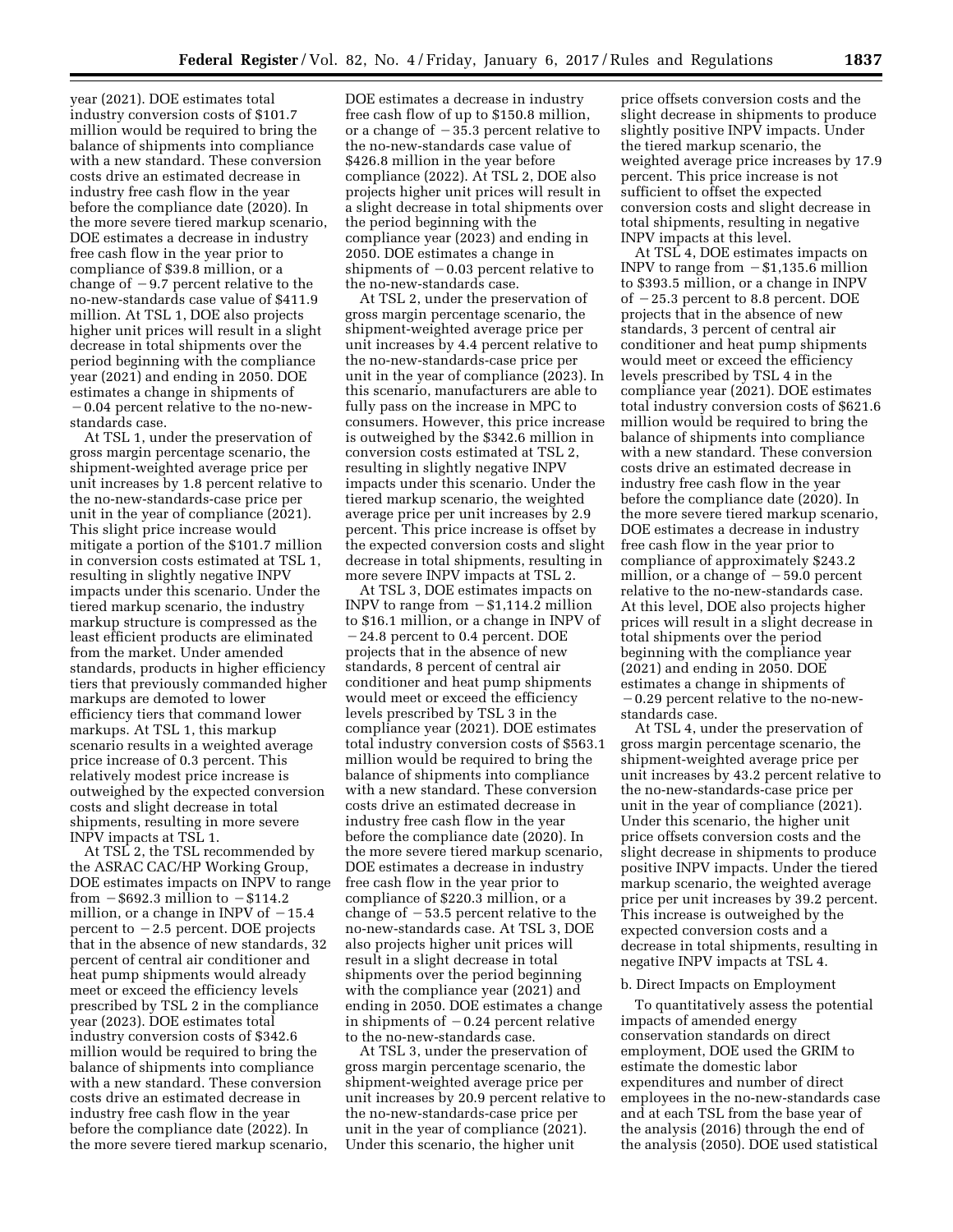data from the U.S. Census Bureau's 2014 Annual Survey of Manufacturers, the results of the engineering analysis, and interviews with manufacturers to determine the inputs necessary to calculate industry-wide labor expenditures and domestic direct employment levels. Labor expenditures related to producing the equipment are a function of the labor intensity of producing the equipment, the sales volume, and an assumption that wages remain fixed in real terms over time. The total labor expenditures in each year are calculated by multiplying the MPCs by the labor percentage of MPCs. DOE estimates that 50 percent of residential central air conditioner and heat pump units are produced domestically.

The total labor expenditures in the GRIM were then converted to domestic production employment levels by

dividing production labor expenditures by the annual payment per production worker (production worker hours times the labor rate found in the U.S. Census Bureau's 2014 Annual Survey of Manufacturers). The production worker estimates in this section only cover workers up to the line-supervisor level who are directly involved in fabricating and assembling a product within an OEM facility. Workers performing services that are closely associated with production operations, such as materials handling tasks using forklifts, are also included as production labor. DOE's estimates only account for production workers who manufacture the specific products covered by this rulemaking.

To estimate an upper bound to employment change, DOE assumes all domestic manufacturers would choose to continue producing products in the U.S. and would not move production to

foreign countries. To estimate a lower bound to employment, DOE considers the case where all manufacturers choose to relocate production overseas rather than make the necessary conversions at domestic production facilities. A complete description of the assumptions used to calculate these upper and lower bounds can be found in chapter 12 of the direct final rule TSD.

In the absence of amended energy conservation standards, DOE estimates that the residential central air conditioner and heat pump industry would employ 10,379 and 10,708 domestic production workers in 2021 and 2023, respectively. Table V–17 shows the range of impacts of potential amended energy conservation standards on U.S. production workers of central air conditioners and heat pumps.

# TABLE V–17—POTENTIAL CHANGES IN THE TOTAL NUMBER OF CENTRAL AIR CONDITIONER AND HEAT PUMP PRODUCTION WORKERS IN IN COMPLIANCE YEAR \*

|                                                                              | No-new-standard† | Trial standard level**                                                     |  |
|------------------------------------------------------------------------------|------------------|----------------------------------------------------------------------------|--|
|                                                                              |                  |                                                                            |  |
| Potential Changes in Domestic Pro-<br>duction Workers in Compliance<br>Year. |                  | $(10,379)$ to 139 $(10,708)$ to 642 $(10,379)$ to 886 $(10,379)$ to 1,878. |  |

\* The compliance year for TSL 2 is 2023, as recommended by the CAC/HP Working Group; all other TSLs have a compliance year of 2021.

\*\* Parentheses indicate negative values.

† The no-new-standard case assumes 10,379 domestic production workers in 2021 and 10,708 in 2023.

The upper end of the range estimates the maximum increase and/or minimum decrease in the estimated number of domestic production workers in the residential central air conditioner and heat pump industry after implementation of amended energy conservation standards. It assumes manufacturers would continue to produce the same scope of covered products within the United States.

The lower end of the range represents the maximum decrease in the total number of U.S. production workers that could result from an amended energy conservation standard. In interviews, manufacturers stated that the residential HVAC industry has seen increasing migration to foreign production facilities, often located in Mexico. Many manufacturers of central air conditioners and heat pumps already have foreign production facilities. Some manufacturers indicated a change in standard would lead to a re-evaluation of production in other countries, where it may be possible to mitigate capital investments and/or to reduce the cost of labor inputs. As a result, the lower bound of direct employment impacts assumes domestic production of

covered products ceases as manufacturers shift production abroad in search of reduced manufacturing costs.

This conclusion is independent of any conclusions regarding indirect employment impacts in the broader United States economy, which are documented in chapter 15 of the direct final rule TSD.

c. Impacts on Manufacturing Capacity

In interviews and in discussions during the CAC/HP Working Group meetings, manufacturers of residential central air conditioners and heat pumps did not indicate that amended energy conservation standards would significantly constrain manufacturing production capacity.

# d. Impacts on Subgroups of Manufacturers

As discussed above, using average cost assumptions to develop an industry cash flow estimate is not adequate for assessing differential impacts among subgroups of manufacturers. Small manufacturers, niche players, or manufacturers exhibiting a cost structure that differs largely from the

industry average could be affected differently. DOE used the results of the industry characterization to group manufacturers exhibiting similar characteristics. Specifically, DOE identified small business manufacturers as a subgroup for a separate impact analysis.

For the small business subgroup analysis, DOE applied the small business size standards published by the Small Business Administration (SBA) to determine whether a company is considered a small business. The size standards are codified at 13 CFR part 121. To be categorized as a small business under North American Industry Classification System (NAICS) code 333415, ''Air-Conditioning and Warm Air Heating Equipment and Commercial and Industrial Refrigeration Equipment Manufacturing,'' a residential central air conditioner and heat pump manufacturer and its affiliates may employ a maximum of 1,250 employees. The 1,250-employee threshold includes all employees in a business's parent company and any other subsidiaries. The small business subgroup analysis is discussed in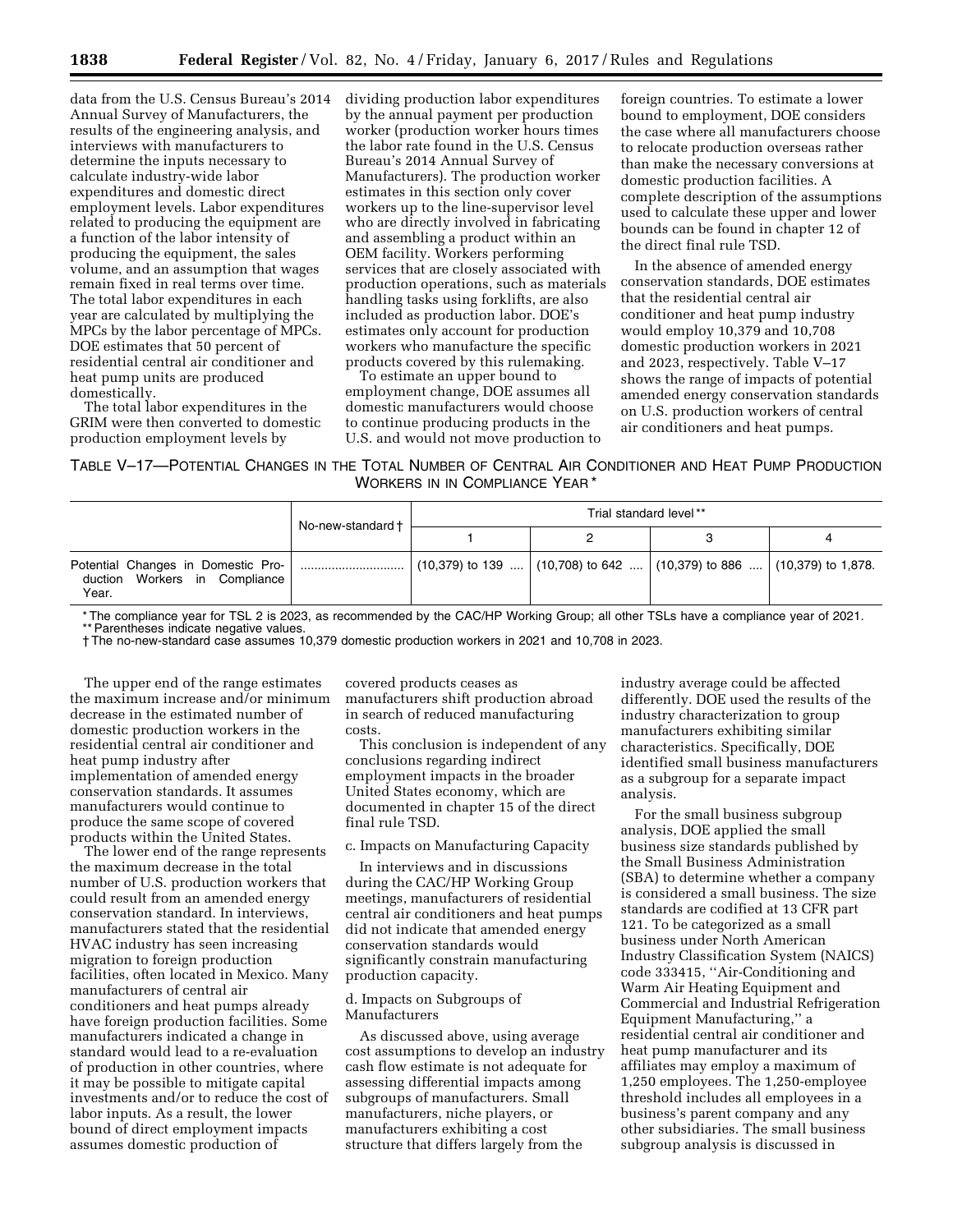section VI.B of this notice and in chapter 12 of the direct final rule TSD.

#### e. Cumulative Regulatory Burden

While any one regulation may not impose a significant burden on manufacturers, the combined effects of several impending regulations may have serious consequences for some manufacturers, groups of manufacturers, or an entire industry. Assessing the impact of a single regulation may overlook this cumulative regulatory burden. Multiple regulations affecting

the same manufacturer can strain profits and can lead companies to abandon product lines or markets with lower expected future returns than competing products. For these reasons, DOE conducts an analysis of cumulative regulatory burden as part of its rulemakings pertaining to appliance efficiency.

For the cumulative regulatory burden analysis, DOE looks at other regulations that could affect manufacturers of central air conditioners and heat pumps during the compliance period, from

2017 to 2023, or those that will take effect approximately three years after the 2023 compliance date of amended energy conservation standards for central air conditioners and heat pumps. In interviews, manufacturers cited federal regulations on equipment other than central air conditioners and heat pumps that contribute to their cumulative regulatory burden. The compliance years and expected industry conversion costs of relevant amended energy conservation standards are indicated in Table V–18.

# TABLE V–18—COMPLIANCE DATES AND EXPECTED CONVERSION EXPENSES OF FEDERAL ENERGY CONSERVATION STANDARDS AFFECTING RESIDENTIAL CENTRAL AIR CONDITIONER AND HEAT PUMP MANUFACTURERS

| Federal energy<br>conservation<br>standard                                                                 | Number of<br>manufacturers* | Number of<br>manufacturers<br>affected from<br>today's rule ** | Approximate<br>compliance date | Estimated total industry<br>conversion expenses<br>$(millions$ \$) | Industry conversion<br>costs/revenue t |
|------------------------------------------------------------------------------------------------------------|-----------------------------|----------------------------------------------------------------|--------------------------------|--------------------------------------------------------------------|----------------------------------------|
| Commercial Packaged Air Con-<br>ditioners and Heat Pumps<br>(Air-Cooled) 81 FR 2420<br>(January 15, 2016). | 13                          | 11                                                             | 2018 and 2023                  | 520.8 (2014\$)                                                     | 4.4%                                   |
| Residential Boilers *** 81 FR<br>2320 (January 15, 2016).                                                  | 36                          | 5                                                              |                                |                                                                    | Less than 1%.                          |
| Commercial and Industrial<br>Pumps 80 FR 17826 (Janu-<br>ary 26, 2016).                                    | 86                          |                                                                |                                |                                                                    | 5.6%                                   |
| Portable Room Air Condi-<br>tioners *** 81 FR 38398 (June<br>13, 2016).                                    | 29                          | 5                                                              |                                |                                                                    | 10.8%                                  |
| Residential Furnaces *** 80 FR<br>13120 (March 12, 2015).                                                  | 12                          | 12                                                             |                                |                                                                    | $1\%$ .                                |
| Commercial Packaged Boil-<br>ers *** 81 FR 158836 (March<br>24, 2016).                                     | 45                          | 4                                                              |                                |                                                                    | 2.3%                                   |
| <b>Commercial Warm Air Furnaces</b><br>81 FR 2420 (January 15,<br>2016).                                   | 14                          | 10                                                             |                                | 7.5 to 22.2 (2014\$)                                               | 1.7% to 5.2% <sup>++</sup> .           |

\* The number of manufacturers listed in the final rule or notice of proposed rulemaking for the energy conservation standard that is contributing to cumulative regulatory burden.<br>\*\* The number of manufacturers producing central air conditioners and heat pumps that are affected by the listed energy conservation standards.

\*\*\*The final rule for this energy conservation standard has not been published. The compliance date and analysis of conversion costs have not been finalized at<br>this time. (If a value is provided for total industry conversi

frame over which manufacturers must make conversion cost investments and lasts from the announcement year of the final rule to the standards year of the rule. This period typically ranges from 3 to 5 years, depending on the energy conservation standard.<br>T† Low and high conversion cost scenarios were analyzed as part of this Direct Final Rule. The range of estimated conversion ex

those two scenarios.

DOE also identified federal energy conservation standards for residential water heaters, residential room air conditioners, and commercial packaged air conditioners and heat pumps (water and evaporative cooled) as sources of cumulative regulatory burden for manufacturers of central air conditioners and heat pumps. However, NOPRs have not yet been published for those standards so information on manufacturer impacts is not yet available.

In addition to the energy conservation standards listed, manufacturers cited increasing ENERGY STAR <sup>96</sup> standards

as a source of regulatory burden. In response, DOE does not consider ENERGY STAR in its presentation of cumulative regulatory burden, because ENERGY STAR is a voluntary program and is not federally mandated.

Manufacturers also cited the U.S. EPA Significant New Alternatives Policy (SNAP) Program as a source of regulatory burden. The SNAP Program evaluates and regulates substitutes for ozone-depleting chemicals (such as air conditioning refrigerants) that are being phased out under the stratospheric ozone protection provisions of the Clean Air Act. On April 10, 2015, the EPA issued a final rule allowing the use of three flammable refrigerants (HFC-32 (R-32), Propane (R-290), and R-441A) as new acceptable substitutes, subject to use conditions, for refrigerant in the

Household and Light Commercial Air Conditioning class of equipment. 80 FR 19454 (April 10, 2015). However, DOE notes that the use of alternate refrigerants by manufacturers of residential central air conditioners and heat pumps would not be required as a direct result of this rule. Hence, alternate refrigerants were not considered in this analysis.

More information on the cumulative regulatory burden can be found in chapter 12 of the direct final rule TSD.

3. National Impact Analysis

a. Significance of Energy Savings

To estimate the energy savings attributable to potential standards for central air conditioners and heat pumps, DOE compared the energy consumption of those products under the base case to

<sup>96</sup>ENERGY STAR is a U.S. EPA voluntary program designed to identify and promote energyefficient products to reduce greenhouse gas emissions. For more information on the ENERGY STAR program, please visit *[www.energystar.gov.](http://www.energystar.gov)*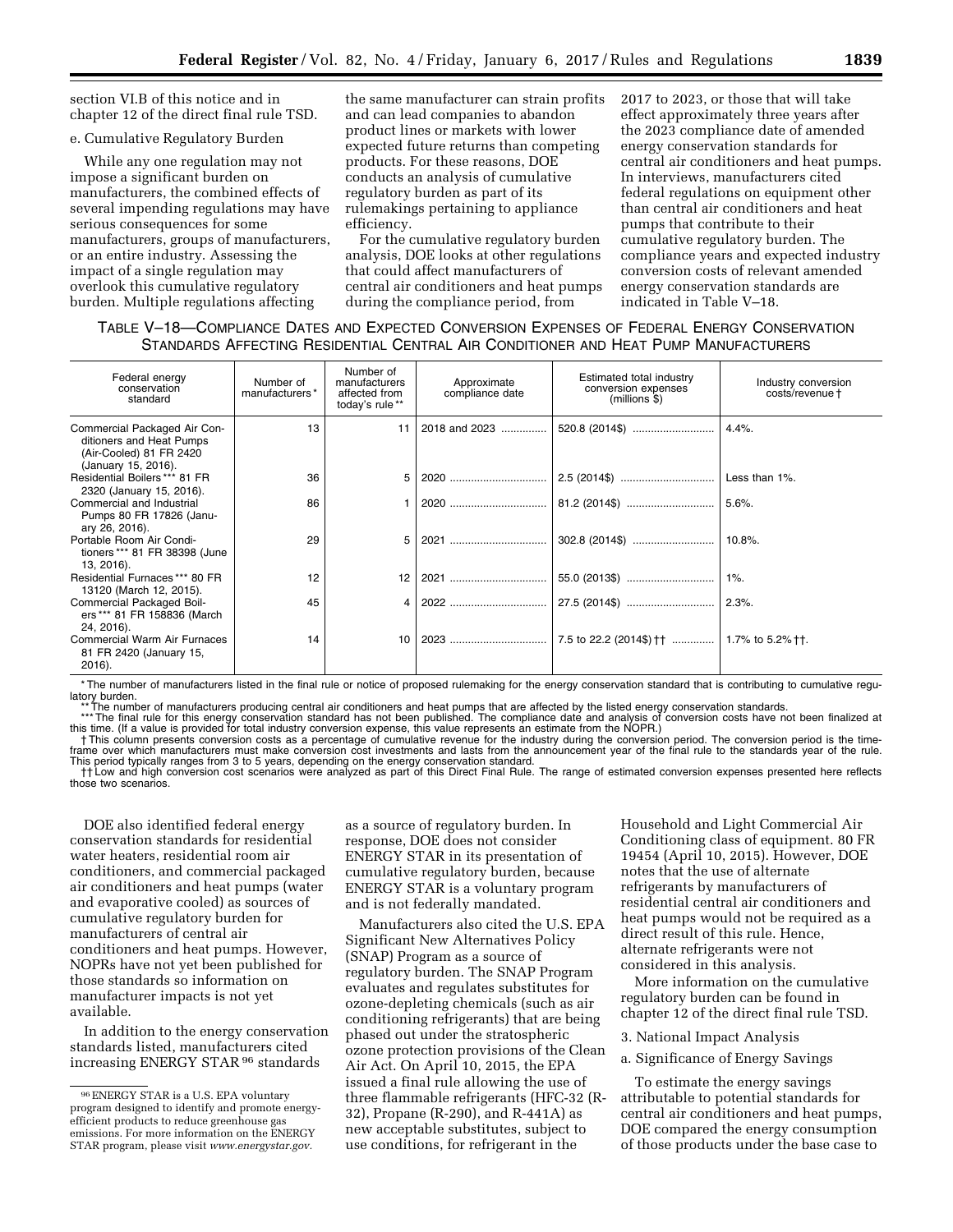their anticipated energy consumption under each TSL. The savings are measured over the entire lifetime of products purchased in the 30-year period that begins in the first full year of anticipated compliance with amended standards (2021–2050 or, for the recommended TSL, 2023–2052). Table V–19 presents the estimated national energy savings for each considered TSL disaggregated by product class. Because TSL 1 and the Recommended TSL are comprised of regional standards for split system

central air conditioners, the national energy savings results for this product class are disaggregated by region. The approach for estimating national energy savings is described in section IV.H.

# TABLE V–19—CENTRAL AIR CONDITIONERS AND HEAT PUMPS: CUMULATIVE NATIONAL ENERGY SAVINGS FOR POTENTIAL **STANDARDS**

[Units sold in 30-year period]

|                            |                   | TSL 1*    |                   |                                   | Recommended TSL* |                   | TSL <sub>3</sub>  | TSL <sub>4</sub>  |
|----------------------------|-------------------|-----------|-------------------|-----------------------------------|------------------|-------------------|-------------------|-------------------|
| Product class              | North             | Hot-humid | Hot-dry           | North                             | Hot-humid        | Hot-dry           | National          | National          |
|                            |                   |           |                   | <b>Primary Energy Use</b>         |                  |                   |                   |                   |
|                            | 0.3               | 0.4       | 0.1               | 0.4                               | 0.8              | 0.2               | 4.6               | 5.7               |
| Packaged AC<br>Packaged HP | 0.4<br>0.0<br>0.0 |           |                   | 1.7<br>0.0<br>0.0                 |                  |                   | 3.2<br>0.2<br>0.3 | 7.0<br>0.7<br>0.3 |
| Total                      | 1.2               |           |                   | 3.1                               |                  |                   | 8.2               | 13.6              |
|                            |                   |           |                   | <b>Full Fuel Cycle Energy Use</b> |                  |                   |                   |                   |
| Split AC                   | 0.4               | 0.4       | 0.1               | 0.4                               | 0.8              | 0.2               | 4.8               | 5.9               |
| Packaged AC<br>Packaged HP | 0.5<br>0.0<br>0.0 |           | 1.8<br>0.0<br>0.0 |                                   |                  | 3.4<br>0.2<br>0.3 | 7.3<br>0.7<br>0.3 |                   |
| Total                      |                   | 1.3       | 3.2               |                                   |                  | 8.6               | 14.2              |                   |

\* National results for all product classes with exception of split system central air conditioners.

OMB Circular A–4 97 requires agencies to present analytical results, including separate schedules of the monetized benefits and costs that show the type and timing of benefits and costs. Circular A–4 also directs agencies to consider the variability of key elements underlying the estimates of benefits and costs. For this rulemaking, DOE undertook a sensitivity analysis

using nine, rather than 30, years of product shipments. The choice of a nine-year period is a proxy for the timeline in EPCA for the review of certain energy conservation standards and potential revision of and compliance with such revised standards.98 The review timeframe established in EPCA is generally not synchronized with the product lifetime,

product manufacturing cycles, or other factors specific to central air conditioners and heat pumps. Thus, such results are presented for informational purposes only and are not indicative of any change in DOE's analytical methodology. The NES sensitivity analysis results based on a nine-year period of shipments are presented in Table V–20.

### TABLE V–20—CUMULATIVE NATIONAL ENERGY SAVINGS FOR POTENTIAL STANDARDS FOR CENTRAL AIR CONDITIONERS AND HEAT PUMPS

[Units sold in 9-year period]

| Product class             | TSL 1*       |           |         | Recommended TSL* |           |         | TSL <sub>3</sub> | TSL <sub>4</sub> |  |
|---------------------------|--------------|-----------|---------|------------------|-----------|---------|------------------|------------------|--|
|                           | <b>North</b> | Hot-humid | Hot-dry | North            | Hot-humid | Hot-dry | National         | National         |  |
| <b>Primary Energy Use</b> |              |           |         |                  |           |         |                  |                  |  |
|                           | 0.1          | 0.1       | 0.0     | 0.1              | 0.2       | 0.0     | 1.2              | 1.5              |  |
|                           | 0.1          |           |         | 0.4              |           |         | 0.8              | 1.7              |  |
| Packaged AC               | 0.0          |           | 0.0     |                  |           | 0.0     | 0.2              |                  |  |
| Packaged HP               | 0.0          |           |         | 0.0              |           |         | 0.1              | 0.1              |  |

<sup>97</sup>U.S. Office of Management and Budget, ''Circular A–4: Regulatory Analysis'' (Sept. 17, 2003) (Available at: *[http://www.whitehouse.gov/](http://www.whitehouse.gov/omb/circulars_a004_a-4/) [omb/circulars](http://www.whitehouse.gov/omb/circulars_a004_a-4/)*\_*a004*\_*a-4/*).

 $98$  Section  $325(m)$  of EPCA requires DOE to review its standards at least once every 6 years, and requires, for certain products, a 3-year period after

any new standard is promulgated before compliance is required, except that in no case may any new standards be required within 6 years of the compliance date of the previous standards. While adding a 6-year review to the 3-year compliance period adds up to 9 years, DOE notes that it may undertake reviews at any time within the 6 year

period and that the 3-year compliance date may yield to the 6-year backstop. A 9-year analysis period may not be appropriate given the variability that occurs in the timing of standards reviews and the fact that for some consumer products, the compliance period is 5 years rather than 3 years.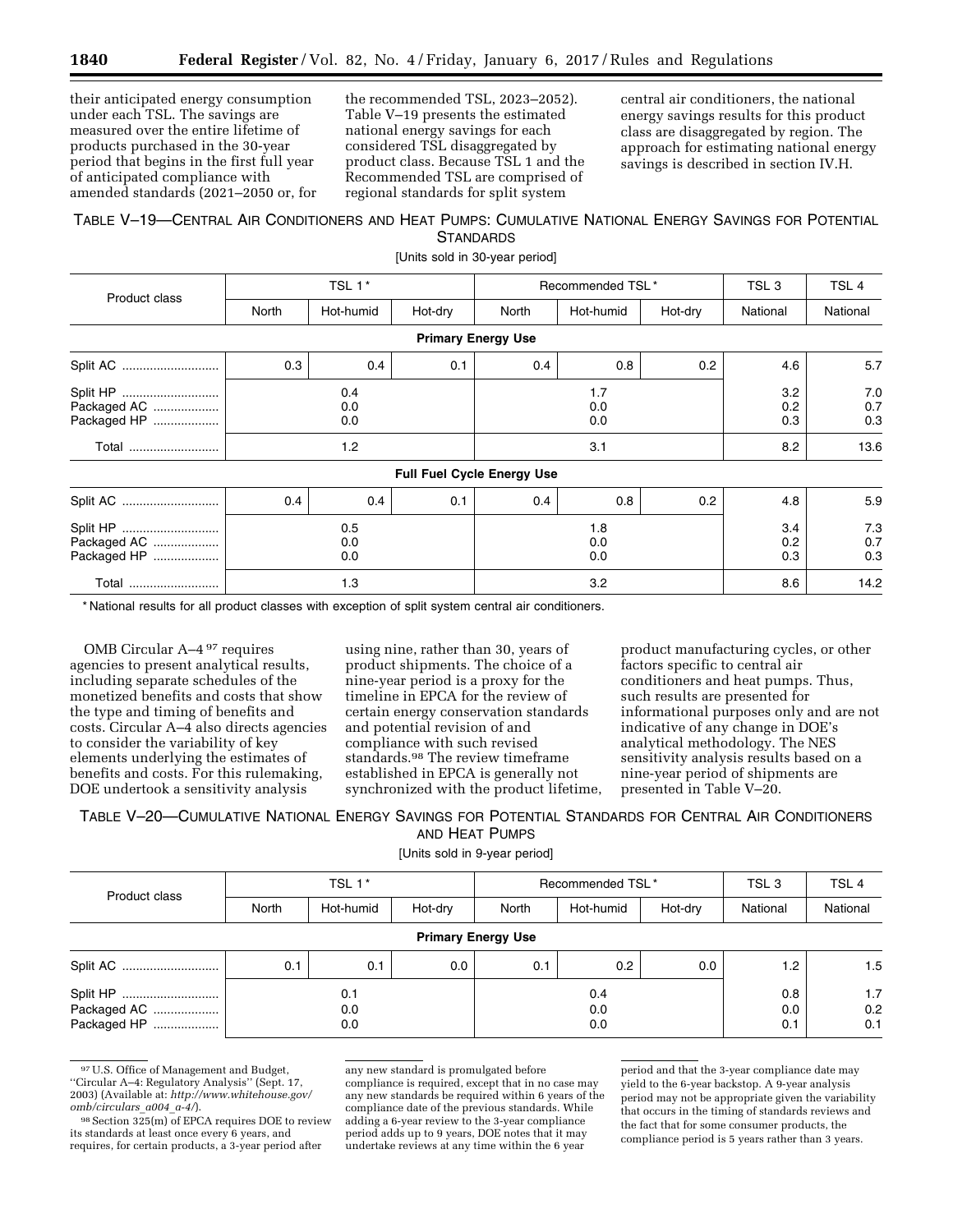# TABLE V–20—CUMULATIVE NATIONAL ENERGY SAVINGS FOR POTENTIAL STANDARDS FOR CENTRAL AIR CONDITIONERS AND HEAT PUMPS—Continued

| [Units sold in 9-year period] |  |
|-------------------------------|--|
|-------------------------------|--|

| Product class                          | TSL 1*            |           |                   | Recommended TSL* |           |                   | TSL <sub>3</sub>  | TSL <sub>4</sub> |  |
|----------------------------------------|-------------------|-----------|-------------------|------------------|-----------|-------------------|-------------------|------------------|--|
|                                        | North             | Hot-humid | Hot-dry           | North            | Hot-humid | Hot-dry           | National          | National         |  |
| Total                                  | 0.3               |           |                   | 0.8              |           |                   | 2.1               | 3.5              |  |
| <b>Full Fuel Cycle Energy Use</b>      |                   |           |                   |                  |           |                   |                   |                  |  |
| Split AC                               | 0.1               | 0.1       | 0.0               | 0.1              | 0.2       | 0.1               | 1.3               | 1.6              |  |
| Split HP<br>Packaged AC<br>Packaged HP | 0.1<br>0.0<br>0.0 |           | 0.5<br>0.0<br>0.0 |                  |           | 0.8<br>0.0<br>0.1 | 1.8<br>0.2<br>0.1 |                  |  |
| Total                                  | 0.4               |           |                   | 0.9              |           |                   | $2.2^{\circ}$     | 3.6              |  |

\* National results for all product classes with exception of split system central air conditioners.

b. Net Present Value of Consumer Costs and Benefits

Table V–21 shows the consumer NPV of the total costs and savings for consumers that would result from each TSL considered for central air conditioners and heat pumps

disaggregated by product class. As noted above in the presentation of national energy savings results, because TSL 1 and the Recommended TSL are comprised of regional standards for split system central air conditioners, the national energy savings results for this

product class are disaggregated by region. The impacts cover the lifetime of products purchased in 2021–2050. In accordance with OMB's guidelines on regulatory analysis,99 DOE calculated NPV using both a 7-percent and a 3 percent real discount rate.

TABLE V–21—CENTRAL AIR CONDITIONERS AND HEAT PUMPS: CUMULATIVE NET PRESENT VALUE OF CONSUMER BENEFITS FOR POTENTIAL STANDARDS

[Units sold in 30-year period]

|                                        |                   | TSL 1*    |                   |                         | Recommended TSL* |                     | TSL <sub>3</sub>       | TSL <sub>4</sub>     |
|----------------------------------------|-------------------|-----------|-------------------|-------------------------|------------------|---------------------|------------------------|----------------------|
| Product class                          | North             | Hot-humid | Hot-dry           | North                   | Hot-humid        | Hot-dry             | National               | National             |
|                                        |                   |           |                   | 3-percent discount rate |                  |                     |                        |                      |
|                                        | 1.0               | 1.6       | 1.0               | 1.0                     | 1.2              | 1.5                 | (4.5)                  | (18.2)               |
| Split HP<br>Packaged AC<br>Packaged HP | 2.1<br>0.0<br>0.0 |           |                   | 8.5<br>0.0<br>0.0       |                  |                     | 3.9<br>0.6<br>1.1      | (11.5)<br>0.4<br>1.1 |
| Total                                  | 5.7               |           |                   | 12.2                    |                  |                     | 1.1                    | (28.1)               |
|                                        |                   |           |                   | 7-percent discount rate |                  |                     |                        |                      |
| Split AC                               | (0.1)             | 0.4       | 0.3               | 0.0                     | (0.3)            | 0.3                 | (9.2)                  | (18.1)               |
| Packaged AC<br>Packaged HP             | 0.7<br>0.0<br>0.0 |           | 2.5<br>0.0<br>0.0 |                         |                  | (1.2)<br>0.1<br>0.3 | (13.1)<br>(0.6)<br>0.3 |                      |
| Total                                  |                   | 1.3       |                   | 2.5                     |                  |                     | (10.0)                 | (31.4)               |

\* National results for all product classes with exception of split system central air conditioners.

The NPV results based on the aforementioned nine-year analytical period are presented in Table V–22. The impacts are counted over the lifetime of

products purchased in 2021–2029. As mentioned previously, such results are presented for informational purposes only and is not indicative of any change in DOE's analytical methodology or decision criteria.

<sup>99</sup>OMB Circular A–4, section E (Sept. 17, 2003) (Available at: *[http://www.whitehouse.gov/omb/](http://www.whitehouse.gov/omb/circulars_a004_a-4)* 

*[circulars](http://www.whitehouse.gov/omb/circulars_a004_a-4)*\_*a004*\_*a-4*).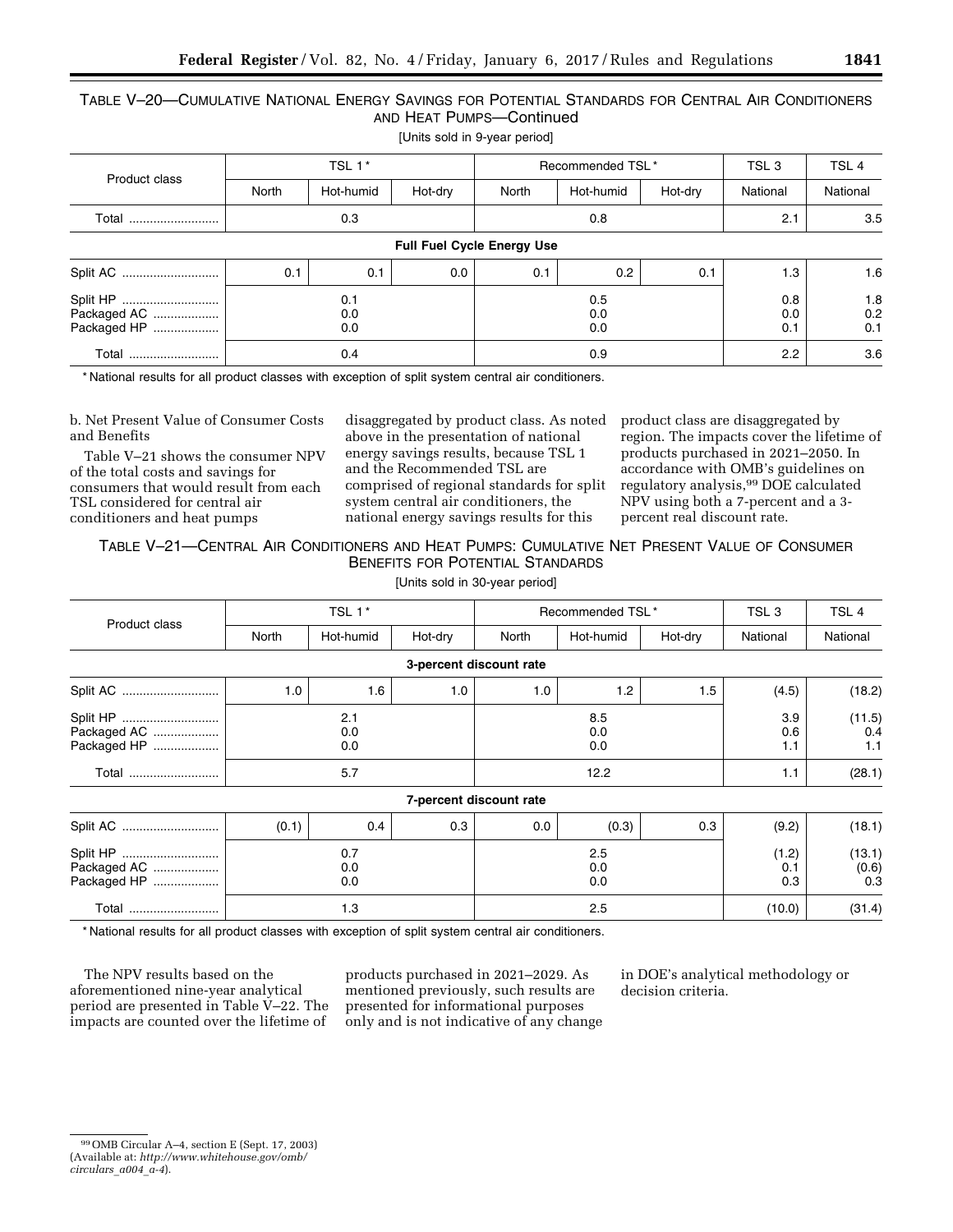# TABLE V–22—CUMULATIVE NET PRESENT VALUE OF CONSUMER BENEFITS FOR POTENTIAL STANDARDS FOR CENTRAL AIR CONDITIONERS AND HEAT PUMPS

|                            |                   | TSL 1*    |                   |                               | Recommended TSL* |                     | TSL <sub>3</sub>      | TSL <sub>4</sub>      |
|----------------------------|-------------------|-----------|-------------------|-------------------------------|------------------|---------------------|-----------------------|-----------------------|
| Product class              | North             | Hot-humid | Hot-dry           | Hot-humid<br>North<br>Hot-dry |                  |                     | National              | National              |
|                            |                   |           |                   | 3-percent discount rate       |                  |                     |                       |                       |
| Split AC                   | 0.2               | 0.5       | 0.3               | 0.3                           | 0.2              | 0.5                 | (3.7)                 | (9.6)                 |
| Packaged AC<br>Packaged HP | 0.7<br>0.0<br>0.0 |           |                   | 2.5<br>0.0<br>0.0             |                  |                     | 0.3<br>0.2<br>0.3     | (6.4)<br>(0.1)<br>0.3 |
| Total                      | 1.7               |           |                   | 3.5                           |                  |                     | (2.9)                 | (15.7)                |
|                            |                   |           |                   | 7-percent discount rate       |                  |                     |                       |                       |
| Split AC                   | (0.1)             | 0.1       | 0.1               | (0.1)                         | (0.2)            | 0.1                 | (5.5)                 | (10.3)                |
| Packaged AC<br>Packaged HP | 0.3<br>0.0<br>0.0 |           | 1.0<br>0.0<br>0.0 |                               |                  | (1.0)<br>0.0<br>0.1 | (7.2)<br>(0.4)<br>0.1 |                       |
| Total                      |                   | 0.5       |                   | 0.8                           |                  |                     | (6.4)                 | (17.8)                |

\* National results for all product classes with exception of split system central air conditioners.

The above results reflect the use of the default decreasing price trend (see section IV.H.2) to estimate the change in price for central air conditioners and heat pumps over the analysis period. DOE also conducted a sensitivity analysis that considered one scenario with a constant price trend and one scenario with a slightly higher rate of price decline than the reference case. The results of these alternative cases are presented in appendix 10–C of the direct final rule TSD.

#### c. Indirect Impacts on Employment

DOE expects amended energy conservation standards for central air conditioners and heat pumps to reduce energy costs for consumers, with the resulting net savings being redirected to other forms of economic activity. Those shifts in spending and economic activity could affect the demand for labor. As described in section IV.N, DOE used an input/output model of the U.S. economy to estimate indirect employment impacts of the TSLs that DOE considered in this rulemaking. DOE understands that there are uncertainties involved in projecting employment impacts, especially changes in the later years of the analysis. Therefore, DOE calculated results for near-term time frames (2021 to 2026), where these uncertainties are reduced.

The results suggest that the amended standards are likely to have a negligible impact on the net demand for labor in the economy. The net change in jobs is so small that it would be imperceptible in national labor statistics and might be

offset by other, unanticipated effects on employment. Chapter 16 of the direct final rule TSD presents results regarding anticipated indirect employment impacts.

### 4. Impact on Product Utility or Performance

DOE has concluded that the amended standards it is adopting in this direct final rule would not lessen the utility or performance of central air conditioners and heat pumps. Manufacturers of these products currently offer central air conditioner and heat pump that meet or exceed the amended standards.

### 5. Impact of Any Lessening of Competition

As discussed in section III.I.1.e, EPCA directs DOE to consider any lessening of competition that is likely to result from standards. It also directs the Attorney General of the United States (Attorney General) to determine the impact, if any, of any lessening of competition likely to result from a proposed standard and to transmit such determination in writing to the Secretary within 60 days of the publication of a proposed rule, together with an analysis of the nature and extent of the impact. To assist the Attorney General in making this determination, DOE provided the Department of Justice (DOJ) with copies of the NOPR and the TSD for review. In its assessment letter responding to DOE, DOJ concluded that the proposed energy conservation standards for central air conditioners and heat pumps are unlikely to have a significant adverse

impact on competition. DOE is publishing the Attorney General's assessment at the end of this direct final rule.

6. Need of the Nation To Conserve Energy

Enhanced energy efficiency, where economically justified, improves the Nation's energy security, strengthens the economy, and reduces the environmental impacts of energy production. Reduced electricity demand due to energy conservation standards is also likely to reduce the cost of maintaining the reliability of the electricity system, particularly during peak-load periods. As a measure of this reduced demand, chapter 15 in the direct final rule TSD presents the estimated reduction in generating capacity, relative to the base case, for the TSLs that DOE considered in this rulemaking.

Energy conservation resulting from amended standards for central air conditioners and heat pumps are expected to yield environmental benefits in the form of reduced emissions of air pollutants and greenhouse gases. Table V–23 provides DOE's estimate of cumulative reductions in air pollutant emissions resulting from each of the TSLs. The tables include both power sector emissions and upstream emissions. The emissions were calculated using the multipliers discussed in section IV.K. DOE reports annual emissions impacts for each TSL in chapter 13 of the direct final rule TSD.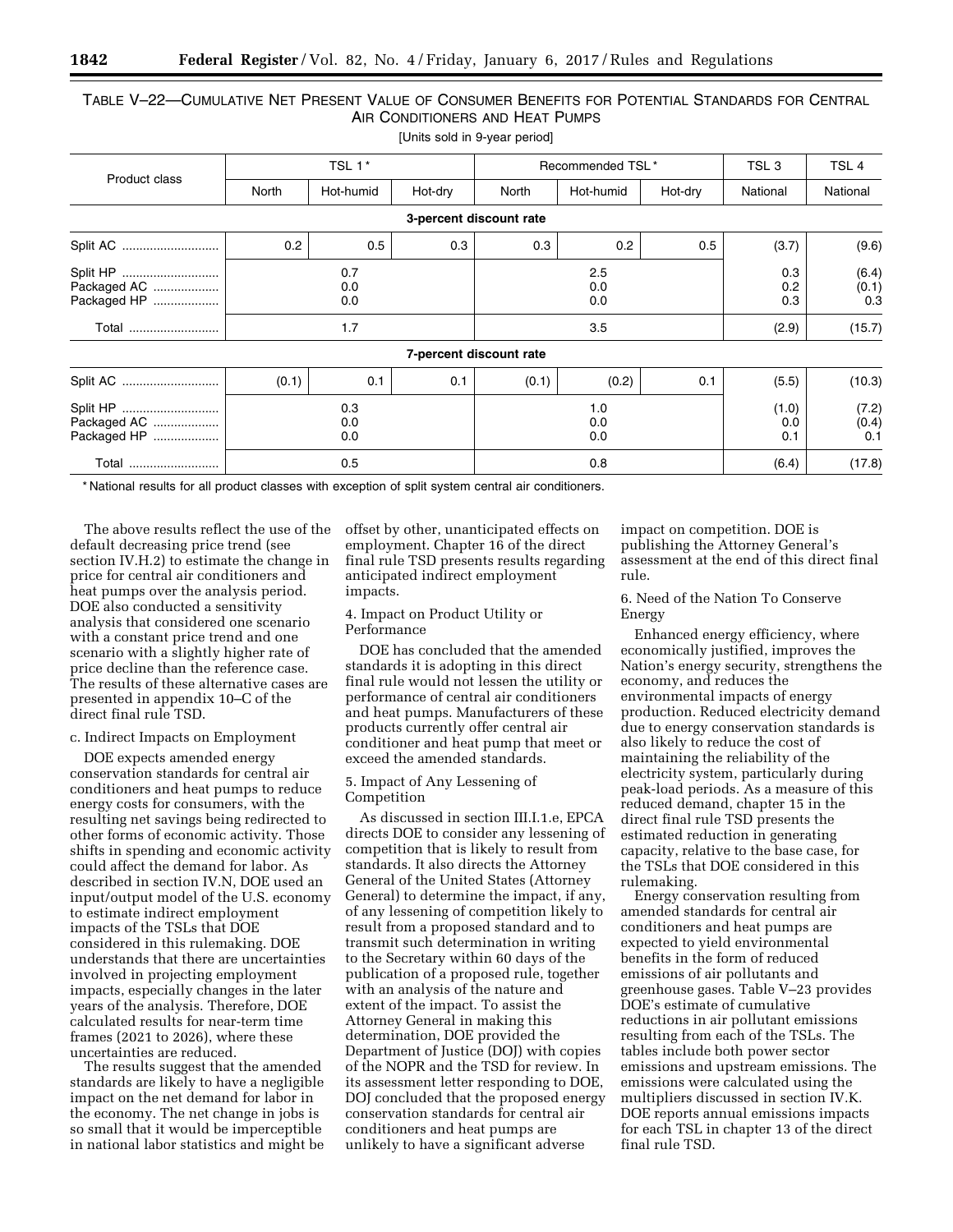| Table V—23—Cumulative Emissions Reduction Estimated for Central Air Conditioner and Heat Pump |                     |  |  |
|-----------------------------------------------------------------------------------------------|---------------------|--|--|
|                                                                                               | POTENTIAL STANDARDS |  |  |

[Units sold in 30-year period]

| Trial standard level                                                 |                                                                       |                                                                       |                                                                        |  |  |
|----------------------------------------------------------------------|-----------------------------------------------------------------------|-----------------------------------------------------------------------|------------------------------------------------------------------------|--|--|
|                                                                      | Recommended                                                           | 3                                                                     | 4                                                                      |  |  |
| <b>Power Sector Emissions</b>                                        |                                                                       |                                                                       |                                                                        |  |  |
| 72.45<br>40.16<br>81.71<br>0.149<br>5.82<br>0.820                    | 177.9<br>98.84<br>200.5<br>0.368<br>14.33<br>2.019                    | 480.7<br>267.3<br>541.6<br>0.994<br>38.71<br>5.456                    | 794.7<br>443.8<br>894.3<br>1.651<br>64.25<br>9.058                     |  |  |
| <b>Upstream Emissions</b>                                            |                                                                       |                                                                       |                                                                        |  |  |
| 4.230<br>0.780<br>60.68<br>0.002<br>335.4<br>0.039                   | 10.44<br>1.923<br>149.8<br>0.004<br>828.0<br>0.095                    | 28.06<br>5.176<br>402.6<br>0.011<br>2,225<br>0.256                    | 46.34<br>8.546<br>664.8<br>0.019<br>3,674<br>0.422                     |  |  |
| <b>Total Emissions</b>                                               |                                                                       |                                                                       |                                                                        |  |  |
| 76.68<br>40.94<br>142.4<br>0.151<br>341.2<br>9,553<br>0.858<br>227.5 | 188.3<br>100.8<br>350.3<br>0.372<br>842.4<br>23,586<br>2.114<br>560.3 | 508.7<br>272.4<br>944.2<br>1.005<br>2,264<br>63,387<br>5.711<br>1,514 | 841.0<br>452.4<br>1,559<br>1.669<br>3,738<br>104,677<br>9.481<br>2,512 |  |  |

 $*$  CO<sub>2</sub>eq is the quantity of CO<sub>2</sub> that would have the same global warming potential (GWP).

As part of the analysis for this rule, DOE estimated monetary benefits likely to result from the reduced emissions of  $\mathrm{CO}_2$  and  $\mathrm{NO_X}$  that DOE estimated for each of the TSLs considered for central air conditioners and heat pumps. As discussed in section IV.L, for CO<sub>2</sub>, DOE used the most recent values for the SCC developed by an interagency process. The four sets of SCC values for  $CO<sub>2</sub>$ emissions reductions in 2015 resulting from that process (expressed in 2014\$) are represented by \$12.4/metric ton (the average value from a distribution that

uses a 5-percent discount rate), \$40.6/ metric ton (the average value from a distribution that uses a 3-percent discount rate), \$63.2/metric ton (the average value from a distribution that uses a 2.5-percent discount rate), and \$118/metric ton (the 95th-percentile value from a distribution that uses a 3 percent discount rate). The values for later years are higher due to increasing damages (emissions-related costs) as the projected magnitude of climate change impacts increases.

Table V–24 presents the global value of  $CO<sub>2</sub>$  emissions reductions at each TSL. For each of the four cases, DOE calculated a present value of the stream of annual values using the same discount rate as was used in the studies upon which the dollar-per-ton values are based. DOE calculated domestic values as a range from 7 percent to 23 percent of the global values, and these results are presented in chapter 14 of the direct final rule TSD.

TABLE V-24—ESTIMATES OF GLOBAL PRESENT VALUE OF CO<sub>2</sub> EMISSIONS REDUCTION FOR CENTRAL AIR CONDITIONER AND HEAT PUMP POTENTIAL STANDARDS

[Units sold in 30-year period]

|     | SCC Case*                     |                              |                                |                                        |  |
|-----|-------------------------------|------------------------------|--------------------------------|----------------------------------------|--|
| TSL | 5% discount<br>rate, average  | 3% discount<br>rate, average | 2.5% discount<br>rate, average | 3% discount<br>rate 95th<br>percentile |  |
|     | (billion 2015\$)              |                              |                                |                                        |  |
|     | <b>Power Sector Emissions</b> |                              |                                |                                        |  |
|     | 456                           | 2,171                        | 3,487                          | 6,614                                  |  |
|     | 1,081                         | 5,225                        | 8,420                          | 15,927                                 |  |
| $3$ | 3,016                         | 14,387                       | 23,110                         | 43,835                                 |  |
| 4   | 5,010                         | 23,869                       | 38,322                         | 72,741                                 |  |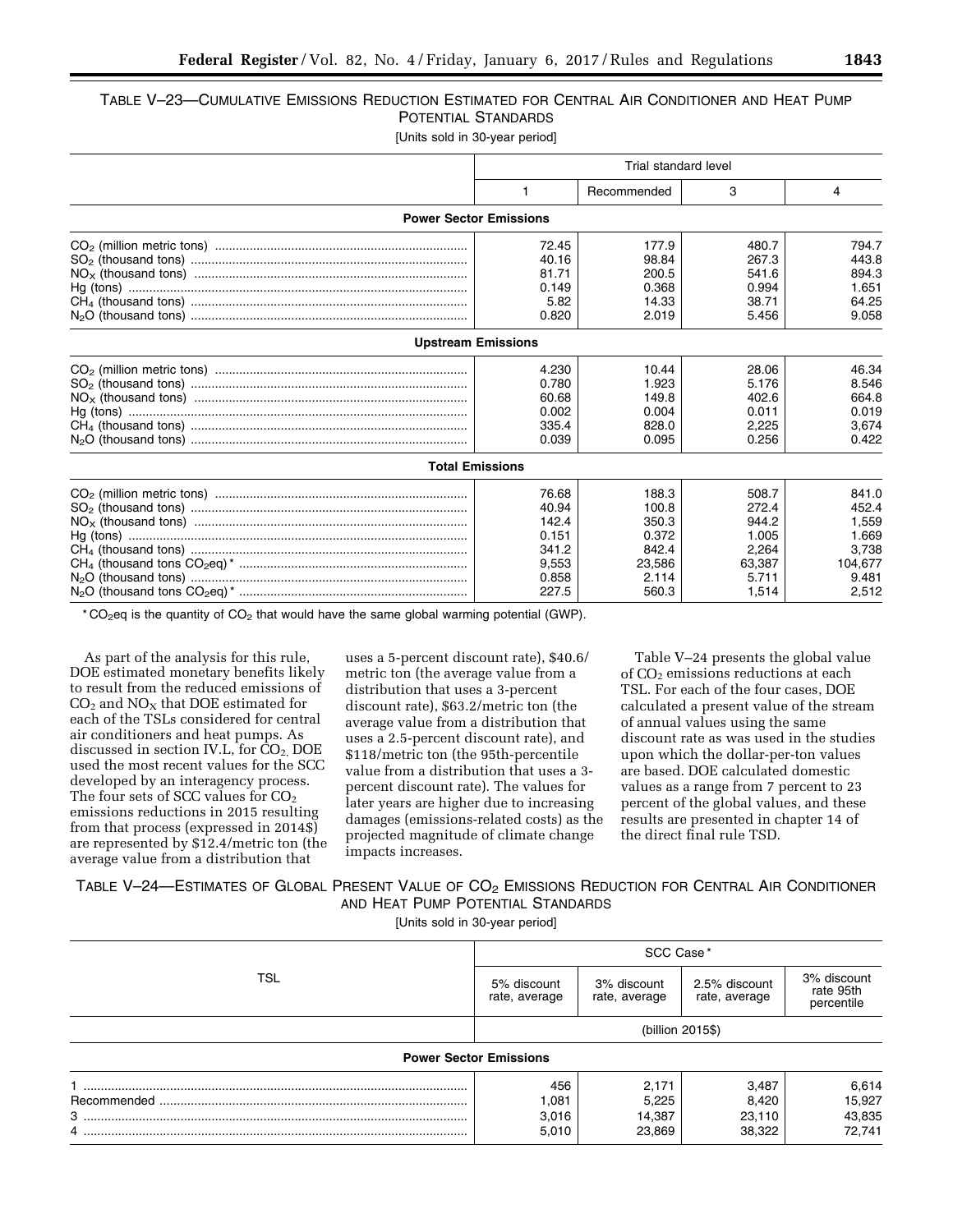# TABLE V-24—ESTIMATES OF GLOBAL PRESENT VALUE OF CO<sub>2</sub> EMISSIONS REDUCTION FOR CENTRAL AIR CONDITIONER AND HEAT PUMP POTENTIAL STANDARDS—Continued

[Units sold in 30-year period]

|                           | SCC Case*                      |                                    |                                    |                                        |  |  |  |  |
|---------------------------|--------------------------------|------------------------------------|------------------------------------|----------------------------------------|--|--|--|--|
| TSL                       | 5% discount<br>rate, average   | 3% discount<br>rate, average       | 2.5% discount<br>rate, average     | 3% discount<br>rate 95th<br>percentile |  |  |  |  |
|                           | (billion 2015\$)               |                                    |                                    |                                        |  |  |  |  |
| <b>Upstream Emissions</b> |                                |                                    |                                    |                                        |  |  |  |  |
|                           | 26<br>63<br>174<br>288         | 126<br>305<br>833<br>1,381         | 202<br>491<br>1,340<br>2,220       | 383<br>929<br>2,539<br>4,209           |  |  |  |  |
|                           | <b>Total FFC Emissions</b>     |                                    |                                    |                                        |  |  |  |  |
|                           | 482<br>1,143<br>3,190<br>5,298 | 2,297<br>5,530<br>15,220<br>25,249 | 3,689<br>8,912<br>24,450<br>40,542 | 6,997<br>16,855<br>46,375<br>76,950    |  |  |  |  |

\* For each of the four cases, the corresponding SCC value for emissions in 2015 is \$12.4, \$40.6, \$63.2, and \$118 per metric ton (2015\$). The values are for  $CO<sub>2</sub>$  only (*i.e.*, not  $CO<sub>2eq</sub>$  of other greenhouse gases).

DOE is well aware that scientific and economic knowledge about the contribution of  $CO<sub>2</sub>$  and other greenhouse gas (GHG) emissions to changes in the future global climate and the potential resulting damages to the world economy continues to evolve rapidly. Thus, any value placed on reducing  $CO<sub>2</sub>$  emissions in this rulemaking is subject to change. DOE, together with other Federal agencies, will continue to review various methodologies for estimating the monetary value of reductions in  $CO<sub>2</sub>$ and other GHG emissions. This ongoing review will consider the comments on this subject that are part of the public record for this and other rulemakings, as well as other methodological assumptions and issues. However, consistent with DOE's legal obligations, and taking into account the uncertainty involved with this particular issue, DOE has included in this direct final rule the most recent values and analyses resulting from the interagency review process.

DOE also estimated the cumulative monetary value of the economic benefits associated with  $NO<sub>x</sub>$  emissions reductions anticipated to result from amended standards for central air conditioners and heat pumps. The dollar-per-ton values that DOE used are discussed in section IV.L.2. Table V–25 presents the cumulative present values for  $NO<sub>x</sub>$  emissions reductions for each TSL calculated using seven-percent and three-percent discount rates. This table

presents values that use the low dollarper-ton values, which reflect DOE's primary estimate. Results that reflect the range of  $NO<sub>X</sub>$  dollar-per-ton values are presented in Table V–25.

TABLE V–25—ESTIMATES OF PRESENT VALUE OF  $NO<sub>x</sub>$  EMISSIONS REDUC-TION FOR CENTRAL AIR CONDI-TIONER AND HEAT PUMP POTENTIAL **STANDARDS** 

[Units sold in 30-year period]

| <b>TSL</b>                    | 3%<br>Discount<br>rate | 7%<br>Discount<br>rate |  |  |  |  |  |
|-------------------------------|------------------------|------------------------|--|--|--|--|--|
|                               | (million 2015\$)       |                        |  |  |  |  |  |
| <b>Power Sector Emissions</b> |                        |                        |  |  |  |  |  |
|                               | 123                    | 45                     |  |  |  |  |  |
| Recommended                   | 292                    | 100                    |  |  |  |  |  |
| з                             | 814                    | 294                    |  |  |  |  |  |
|                               | 1,358                  | 490                    |  |  |  |  |  |
| <b>Upstream Emissions</b>     |                        |                        |  |  |  |  |  |

#### **Total FFC Emissions \***

|             | 222   |      |
|-------------|-------|------|
| Recommended | 528   |      |
| З           | 1.472 | הילו |
|             | 2.448 |      |

\* Components may not sum to total due to rounding.

### 7. Other Factors

The Secretary of Energy, in determining whether a standard is economically justified, may consider any other factors that the Secretary deems to be relevant. (42 U.S.C.  $6295(o)(2)(B)(i)(V1))$  No other factors were considered in this analysis.

8. Summary of National Economic Impacts

The NPV of the monetized benefits associated with emissions reductions can be viewed as a complement to the NPV of the consumer savings calculated for each TSL considered in this rulemaking. Table V–26 presents the NPV values that result from adding the estimates of the potential economic benefits resulting from reduced  $CO<sub>2</sub>$  and  $NO<sub>x</sub>$  emissions in each of four valuation scenarios to the NPV of consumer savings calculated for each TSL for the central air conditioners and heat pumps considered in this rulemaking, at both a seven-percent and three-percent discount rate. The  $CO<sub>2</sub>$  values used in the columns of each table correspond to the 2015 values in the four sets of SCC values discussed above.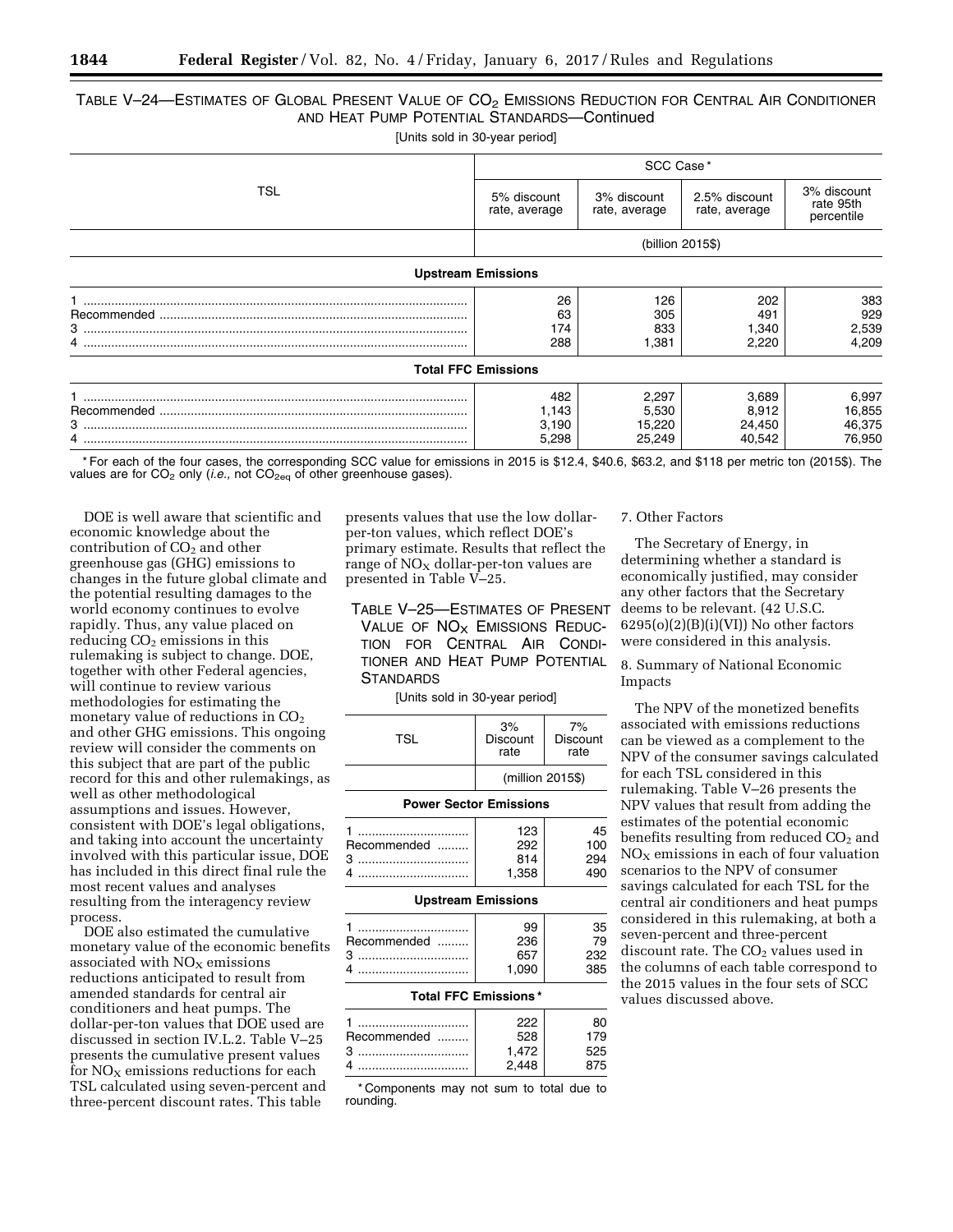TABLE V–26—CENTRAL AIR CONDITIONERS AND HEAT PUMPS: NET PRESENT VALUE OF CONSUMER SAVINGS COMBINED WITH PRESENT VALUE OF MONETIZED BENEFITS FROM  $CO<sub>2</sub>$  and  $NO<sub>X</sub>$  Emissions Reductions for Potential **STANDARDS** 

|            | Consumer NPV at 3% discount rate added with:                          |                                                                       |                                                                       |                                                                      |
|------------|-----------------------------------------------------------------------|-----------------------------------------------------------------------|-----------------------------------------------------------------------|----------------------------------------------------------------------|
| <b>TSL</b> | SCC case<br>\$12.4/metric ton and<br>$3\%$ low NO <sub>x</sub> values | SCC case<br>\$40.6/metric ton and<br>$3\%$ low NO <sub>x</sub> values | SCC case<br>\$63.2/metric ton and<br>$3\%$ low NO <sub>x</sub> values | SCC case<br>\$118/metric ton and<br>$3\%$ low NO <sub>x</sub> values |
|            |                                                                       | (billion 2015\$)                                                      |                                                                       |                                                                      |
|            | 6.4<br>13.8<br>5.8<br>(20.3)                                          | 8.3<br>18.2<br>17.8<br>(0.4)                                          | 9.7<br>21.6<br>27.0<br>14.9                                           | 13.0<br>29.5<br>48.9<br>51.3                                         |
|            | Consumer NPV at 7% Discount Rate added with:                          |                                                                       |                                                                       |                                                                      |
| <b>TSL</b> | SCC case<br>\$12.4/metric ton and<br>7% low $NO_x$ values             | SCC case<br>\$40.6/metric ton and<br>7% low $NO_x$ values             | SCC case<br>\$63.2/metric ton and<br>7% low $NO_x$ values             | SCC case<br>\$118/metric ton and<br>$7\%$ low NO <sub>x</sub> values |
|            | (billion 2015\$)                                                      |                                                                       |                                                                       |                                                                      |
| $3$        | 1.8<br>3.8<br>(6.3)<br>(25.3)                                         | 3.7<br>8.2<br>5.8<br>(5.3)                                            | 5.0<br>11.6<br>15.0<br>10.0                                           | 8.4<br>19.5<br>36.9<br>46.4                                          |

The national operating cost savings are domestic U.S. monetary savings that occur as a result of purchasing the covered products. The  $CO<sub>2</sub>$  reduction is a benefit that accrues globally due to decreased domestic energy consumption that is expected to result from this rule. Because  $CO<sub>2</sub>$  emissions have a very long residence time in the atmosphere, the SCC values in future years reflect future climate-related impacts that continue beyond 2100 through 2300.

### *C. Conclusion*

When considering new or amended energy conservation standards, the standards that DOE adopts for any type (or class) of covered product must be designed to achieve the maximum improvement in energy efficiency that the Secretary determines is technologically feasible and economically justified. (42 U.S.C.  $6295(o)(2)(A)$  In determining whether a standard is economically justified, the Secretary must determine whether the benefits of the standard exceed its burdens by, to the greatest extent practicable, considering the seven statutory factors discussed previously. (42 U.S.C. 6295(o)(2)(B)(i)) The new or amended standard must also result in significant conservation of energy. (42 U.S.C. 6295(o)(3)(B))

For this direct final rule, DOE considered the impacts of amended standards for central air conditioners and heat pumps at each TSL, beginning with the maximum technologically feasible level, to determine whether that level was economically justified. Where

the max-tech level was not justified, DOE then considered the next-mostefficient level and undertook the same evaluation until it reached the highest efficiency level that is both technologically feasible and economically justified and saves a significant amount of energy.

To aid the reader in understanding the benefits and/or burdens of each TSL, tables in this section summarize the quantitative analytical results for each TSL. In addition to the quantitative results presented in the tables, DOE also considers other burdens and benefits that affect economic justification. These include the impacts on identifiable subgroups of consumers who may be disproportionately affected by a standard and impacts on employment.

DOE also notes that the economics literature provides a wide-ranging discussion of how consumers trade off upfront costs and energy savings in the absence of government intervention. Much of this literature attempts to explain why consumers appear to undervalue energy efficiency improvements. There is evidence that consumers undervalue future energy savings as a result of: (1) A lack of information; (2) a lack of sufficient salience of the long-term or aggregate benefits; (3) a lack of sufficient savings to warrant delaying or altering purchases; (4) excessive focus on the short term, in the form of inconsistent weighting of future energy cost savings relative to available returns on other investments; (5) computational or other difficulties associated with the

evaluation of relevant tradeoffs; and (6) a divergence in incentives (for example, renter versus owner or builder versus purchaser). Other literature indicates that with less than perfect foresight and a high degree of uncertainty about the future, consumers may trade off at a higher than expected rate between current consumption and uncertain future energy cost savings. This undervaluation suggests that regulation that promotes energy efficiency can produce significant net private gains (as well as producing social gains by, for example, reducing pollution).

In DOE's current regulatory analysis, potential changes in the benefits and costs of a regulation due to changes in consumer purchase decisions are included in two ways. First, if consumers forego a purchase of a product in the standards case, this decreases sales for product manufacturers, and the cost to manufacturers is included in the MIA. Second, DOE accounts for energy savings attributable only to products actually used by consumers in the standards case; if a standard decreases the number of products purchased by consumers, this decreases the potential energy savings from an energy conservation standard. DOE provides estimates of changes in the volume of product purchases in chapter 9 of the direct final rule TSD. DOE's current analysis does not explicitly control for heterogeneity in consumer preferences,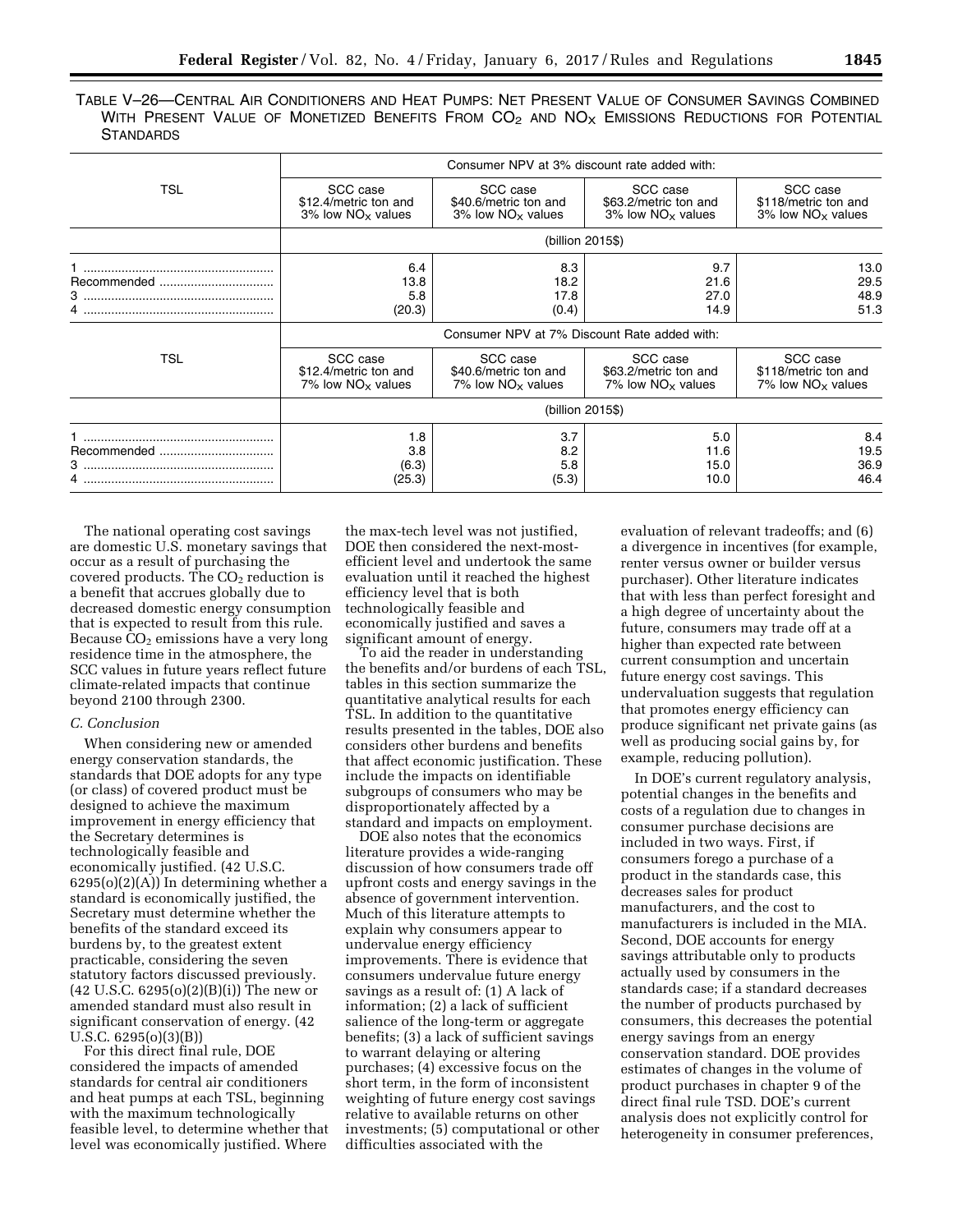preferences across subcategories of products or specific features, or consumer price sensitivity variation according to household income.100

While DOE is not prepared at present to provide a fuller quantifiable framework for estimating the benefits and costs of changes in consumer purchase decisions due to an energy conservation standard, DOE is committed to developing a framework that can support empirical quantitative tools for improved assessment of the consumer welfare impacts of appliance standards. DOE has posted a paper that discusses the issue of consumer welfare

impacts of appliance standards, and potential enhancements to the methodology by which these impacts are defined and estimated in the regulatory process.101 DOE welcomes comments on how to more fully assess the potential impact of energy conservation standards on consumer choice and how to quantify this impact in its regulatory analysis in future rulemakings.

1. Benefits and Burdens of TSLs Considered for Central Air Conditioner and Heat Pump Standards

Table V–27 and Table V–28 summarize the quantitative impacts

estimated for each TSL for central air conditioners and heat pumps. The national impacts are measured over the lifetime of central air conditioners and heat pumps purchased in the 30-year period that begins in the anticipated first year of compliance with any amended standards (2021–2050 or, in the case of the recommended TSL, 2023–2052). The energy savings, emissions reductions, and value of emissions reductions refer to full-fuelcycle results. The efficiency levels contained in each TSL are described in section V.A.

| Table V—27—Summary of Results for Central Air Conditioner and Heat Pump TSLs: National Impacts |  |  |
|------------------------------------------------------------------------------------------------|--|--|
|------------------------------------------------------------------------------------------------|--|--|

| Category                                            | TSL <sub>1</sub> | Recommended TSL<br>TSL 3                                    |                | TSL 4                                                                |  |  |  |
|-----------------------------------------------------|------------------|-------------------------------------------------------------|----------------|----------------------------------------------------------------------|--|--|--|
| <b>FFC National Energy Savings</b>                  |                  |                                                             |                |                                                                      |  |  |  |
|                                                     |                  |                                                             |                | 14.2.                                                                |  |  |  |
| NPV of Consumer Costs and Benefits (2015\$ billion) |                  |                                                             |                |                                                                      |  |  |  |
|                                                     |                  |                                                             |                | (28.1).<br>(31.4).                                                   |  |  |  |
|                                                     |                  | <b>Cumulative Emissions Reduction (Total FFC Emissions)</b> |                |                                                                      |  |  |  |
|                                                     |                  |                                                             | 508.7<br>1.005 | 841.0.<br>452.4.<br>1,559.<br>1.669.<br>3,738.<br>104,677.<br>9.481. |  |  |  |

#### **Value of Emissions Reduction (Total FFC Emissions)**

|                                                                                                                    | .   0.482 to 6.997 ………   1.143 to 16.855 …………   3.190 to 46.375 ………   5.298 to 76.950. |  |
|--------------------------------------------------------------------------------------------------------------------|----------------------------------------------------------------------------------------|--|
| $NOx$ —3% discount rate (2015\$ million)  222.2 to 506.6  528.1 to 1204.1    1471.5 to 3355.0    2448.1 to 5581.5. |                                                                                        |  |
| $NO_x$ 7% discount rate (2015\$ million)  80.0 to 180.4  178.6 to 402.6  525.4 to 1184.5  875.0 to 1972.9.         |                                                                                        |  |

 $*$  CO<sub>2</sub>eq is the quantity of CO<sub>2</sub> that would have the same global warming potential (GWP).

\*\* Range of the economic value of  $CO<sub>2</sub>$  reductions is based on estimates of the global benefit of reduced  $CO<sub>2</sub>$  emissions.

**Note:** Parentheses indicate negative values.

TABLE V–28—SUMMARY OF RESULTS FOR CENTRAL AIR CONDITIONERS AND HEAT PUMPS BY TSL: MANUFACTURER AND CONSUMER IMPACTS

| Category                                                                 | TSL 1 | Recommended TSL*                                           | TSL <sub>3</sub> |                    |  |
|--------------------------------------------------------------------------|-------|------------------------------------------------------------|------------------|--------------------|--|
| <b>Manufacturer Impacts</b>                                              |       |                                                            |                  |                    |  |
| Industry NPV (2015\$ million)<br>No-new-standards case $INPV = $4,496.1$ |       | 3,852.0 to 4,466.2  3,803.9 to 4,381.9  3,382.0 to 4,512.2 |                  | 3,360.6 to 4,889.6 |  |
| Consumer Average LCC Savings (2015\$)                                    |       |                                                            |                  |                    |  |

#### Split Air Conditioners ................................... N: \$43 ........................ HD: \$169 ................... HH: \$82 .....................<br>\$72 .............................. N: \$43 ............................ HD: \$150 ........................ HH: \$39 ..........................<br>\$131 .................................  $($122).$  ( $$304)$ ) Split Heat Pumps ........................................ \$72 ............................ \$131 ............................... (\$25) .......................... (\$425) Package Air Conditioners ............................ N/A ............................ N/A ................................. \$43 ............................ (\$80) Package Heat Pumps ................................. N/A ............................ N/A ................................. \$115 .......................... \$115

100P.C. Reiss and M.W. White, Household Electricity Demand, Revisited, *Review of Economic Studies* (2005) 72, 853–883.

(2010) (Available at: *[http://www1.eere.energy.gov/](http://www1.eere.energy.gov/buildings/appliance_standards/pdfs/consumer_ee_theory.pdf) buildings/appliance*\_*[standards/pdfs/consumer](http://www1.eere.energy.gov/buildings/appliance_standards/pdfs/consumer_ee_theory.pdf)*\_*ee*\_ *[theory.pdf](http://www1.eere.energy.gov/buildings/appliance_standards/pdfs/consumer_ee_theory.pdf)* (Last accessed May 3, 2013).

<sup>101</sup>Alan Sanstad, Notes on the Economics of Household Energy Consumption and Technology Choice. Lawrence Berkeley National Laboratory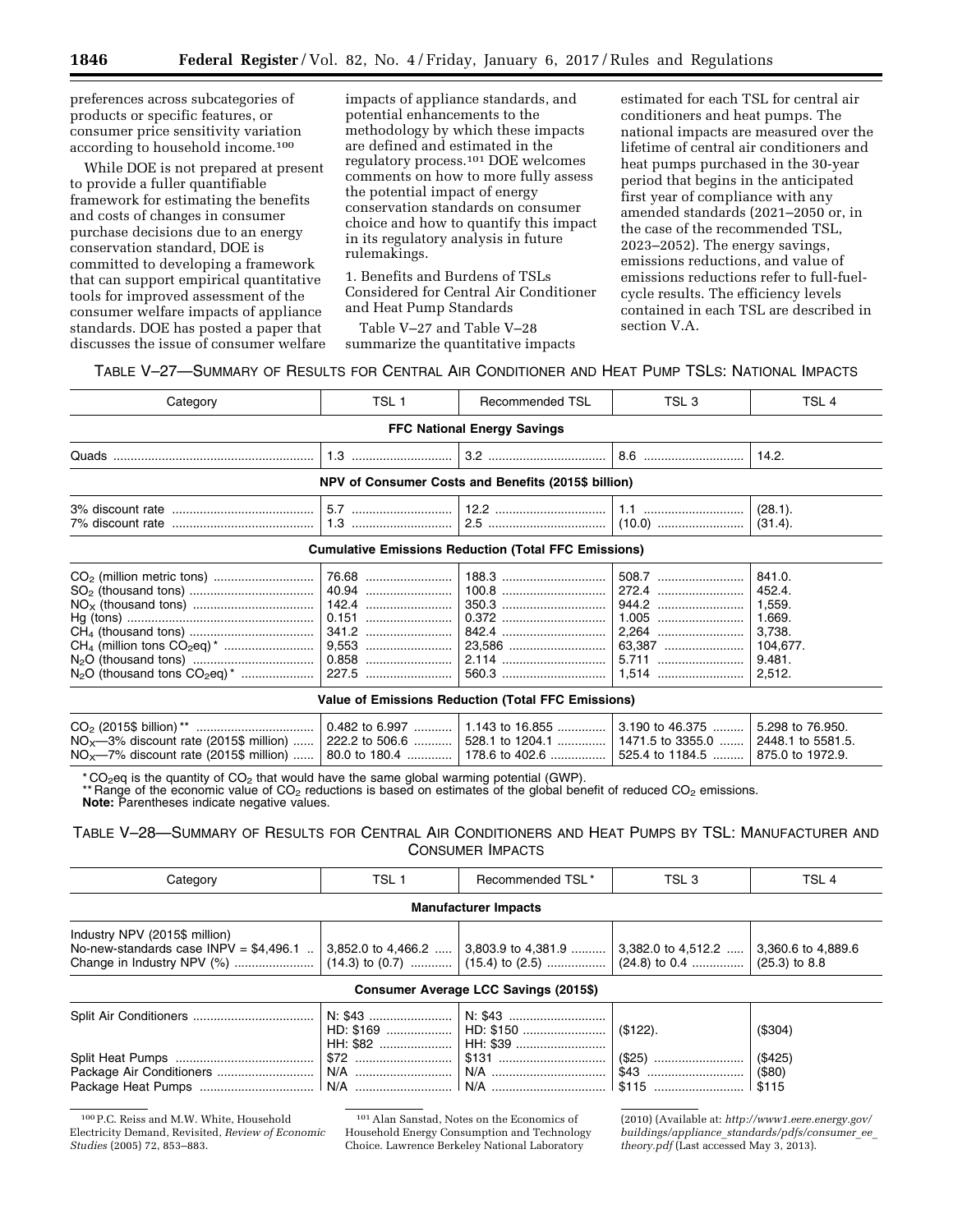# TABLE V–28—SUMMARY OF RESULTS FOR CENTRAL AIR CONDITIONERS AND HEAT PUMPS BY TSL: MANUFACTURER AND CONSUMER IMPACTS—Continued

| Category                           | TSL 1   | TSL 3<br>Recommended TSL*               |            | TSL <sub>4</sub>                            |
|------------------------------------|---------|-----------------------------------------|------------|---------------------------------------------|
| Space-Constrained Air Conditioners | N/A     | N/A<br>N/A<br>N/A                       |            | \$58<br>(\$540)<br>(S315)                   |
|                                    |         | <b>Consumer Simple PBP (years)</b>      |            |                                             |
|                                    | N: 10.5 | N: 10.5<br>HD: 5.4   HD: 7.6            | 15.2.      | 19.2                                        |
| Space-Constrained Air Conditioners |         |                                         | 9.4<br>8.9 | 14.9<br>12.3<br>5.2<br>11.6<br>34.3<br>16.8 |
|                                    |         | % of Consumers That Experience Net Cost |            |                                             |
|                                    |         |                                         |            |                                             |

| Split Air ∪onditioners ………………………………   N. 25% …………………   N. 25% ……………………… |                            |     |
|-------------------------------------------------------------------------|----------------------------|-----|
|                                                                         | HD: 14%    HD: 42%    63%. | 75% |
|                                                                         | HH: 15%    HH: 45%         |     |
|                                                                         |                            |     |
|                                                                         |                            |     |
|                                                                         |                            |     |
|                                                                         |                            |     |
|                                                                         |                            |     |
|                                                                         |                            |     |
|                                                                         |                            |     |

**Note:** Parentheses indicate negative values. N = North region. HD = Hot-dry region; HH = Hot-humid region.

\* There are no impacts for Package Air Conditioners. Package Heat Pumps, Space-Constrained Air Conditioners, and Small-Duct High-Velocity because the standard levels are at the baseline efficiency.

\*\* Weighted by shares of each product class in total projected shipments in 2021. Does not include shipments for SCAC and SDHV.

First, DOE considered TSL 4, which would save an estimated total of 14.2 quads of energy, an amount DOE considers significant. TSL 4 has an estimated NPV of consumer benefit of -\$31.4 billion using a 7-percent discount rate, and  $-$  \$28.1 billion using a 3-percent discount rate.

The cumulative emissions reductions at TSL 4 are 841 Mt of  $CO<sub>2</sub>$ , 452.4 thousand tons of  $SO<sub>2</sub>$ , 1,559 thousand tons of  $NO<sub>X</sub>$ , 1.669 tons of Hg, 3,738 thousand tons of  $CH<sub>4</sub>$  and  $9.481$ thousand tons of  $N_2O$ . The estimated monetary value of the  $CO<sub>2</sub>$  emissions reductions at TSL 4 ranges from \$5.298 billion to \$76.950 billion.

At TSL 4, the average LCC savings is  $\text{\degree}$ \$304 for split air conditioners,  $-\$425$ for split heat pumps,  $-$  \$80 for package air conditioners, \$115 for package heat pumps, \$58 for space-constrained air conditioners, and  $-$  \$540 for small-duct high-velocity air conditioners. The simple PBP is 19.2 years for split air conditioners, 14.9 years for split heat pumps, 12.3 years for package air conditioners, 5.2 years for package heat pumps, 11.6 years for space-constrained air conditioners, and 34.3 years for small-duct high-velocity air conditioners. The share of consumers experiencing a net LCC cost is 75 percent for split air conditioners, 79

percent for split heat pumps, 69 percent for package air conditioners, 39 percent for package heat pumps, 60 percent for space-constrained air conditioners, and 90 percent for small-duct high-velocity air conditioners.

At TSL 4, the projected change in INPV ranges from a decrease of \$1,135.6 million to an increase of \$393.5 million. If the more severe range of impacts is reached, TSL 4 could result in a net loss of up to 25.3 percent of INPV for manufacturers.

After considering the analysis and weighing the benefits and the burdens, the Secretary has concluded that, at TSL 4 for central air conditioner and heat pump standards, the benefits of energy savings and emissions reductions would be outweighed by the negative NPV of total consumer benefits at a 3-percent and 7-percent discount rate, negative average consumer LCC savings for most product classes, and the reduction in industry value.

Next, DOE considered TSL 3, which would save an estimated total of 8.6 quads of energy, an amount DOE considers significant. TSL 3 has an estimated NPV of consumer benefit of  $-$  \$10 billion using a 7-percent discount rate, and \$1.1 billion using a 3-percent discount rate.

The cumulative emissions reductions at TSL 3 are 508.7 Mt of  $CO<sub>2</sub>$ , 272.4 thousand tons of  $SO<sub>2</sub>$ , 944.2 thousand tons of  $NO<sub>X</sub>$ , 1.005 tons of Hg, 2,264 thousand tons of  $CH<sub>4</sub>$ , and 5.711 thousand tons of  $N_2O$ . The estimated monetary value of the  $CO<sub>2</sub>$  emissions reductions at TSL 3 ranges from \$3.190 billion to \$46.375 billion.

At TSL 3, the average LCC savings is  $-$ \$122 for split air conditioners,  $-$ \$25 for split heat pumps, \$43 for package air conditioners, and \$115 for package heat pumps. The simple PBP is 15.2 years for split air conditioners, 9.4 years for split heat pumps, 8.9 years for package air conditioners, and 5.2 years for package heat pumps. The share of consumers experiencing a net LCC cost is 63 percent for split air conditioners, 54 percent for split heat pumps, 53 percent for package air conditioners, and 39 percent for package heat pumps. There are no impacts on space-constrained air conditioners or small-duct high-velocity air conditioners at TSL 3.

At TSL 3, the projected change in INPV ranges from a decrease of \$1,114.2 million to an increase of \$16.1 million. If the more severe range of impacts is reached, TSL 3 could result in a net loss of up to 24.8 percent of INPV for manufacturers.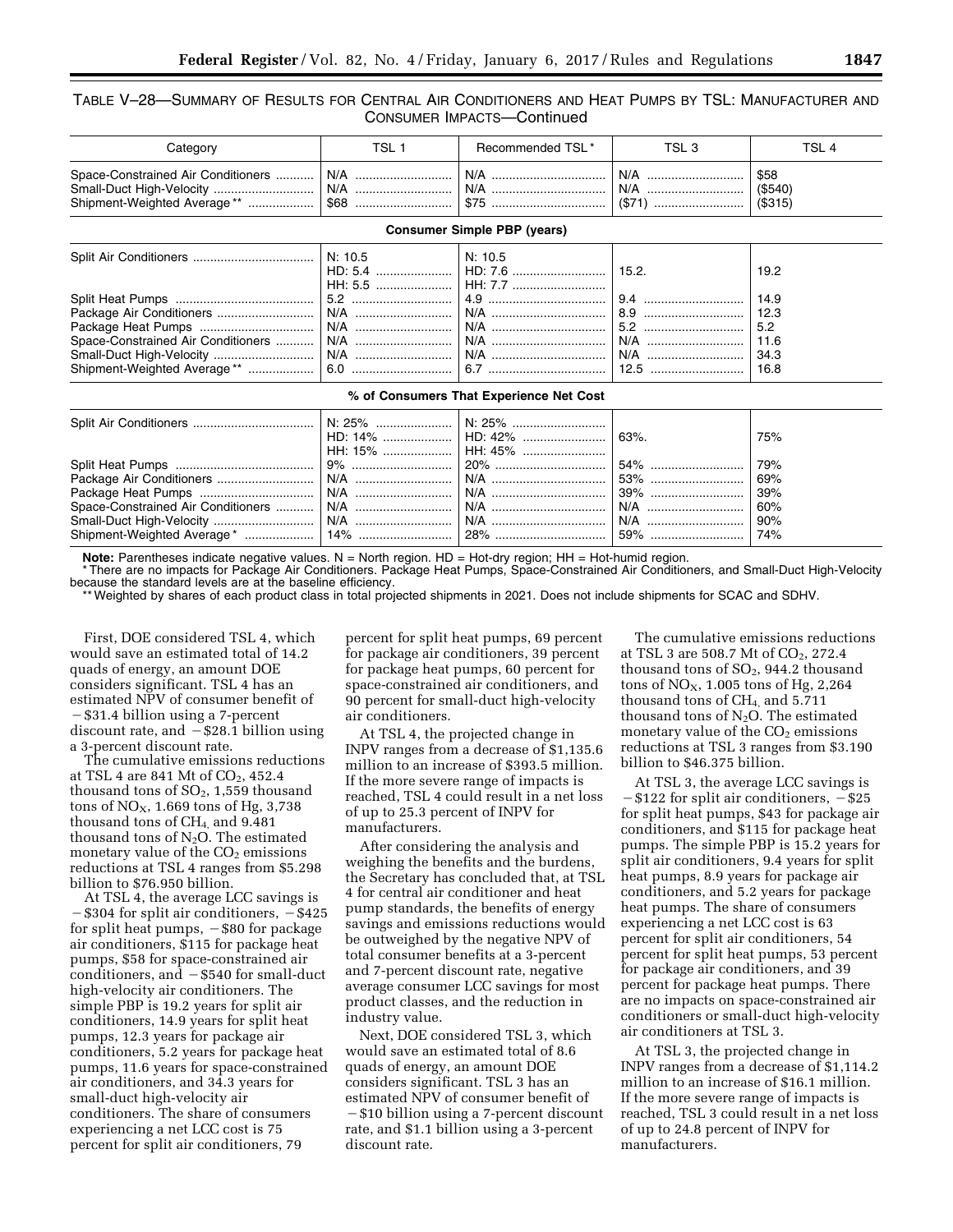After considering the analysis and weighing the benefits and the burdens, the Secretary has concluded that at TSL 3 for central air conditioner and heat pump standards, the benefits of energy savings, positive NPV of consumer benefit at a 3-percent discount rate, and emissions reductions would be outweighed by the negative NPV of consumer benefit at a 7-percent discount rate, negative average LCC savings for most product classes, and the potential reduction in INPV for manufacturers.

Next, DOE considered the Recommended TSL, which would save an estimated total of 3.2 quads of energy, an amount DOE considers significant. The Recommended TSL has an estimated NPV of consumer benefit of \$2.5 billion using a 7-percent discount rate, and \$12.2 billion using a 3-percent discount rate.

The cumulative emissions reductions under the Recommended TSL are 188.3 Mt of  $CO<sub>2</sub>$ , 100.8 thousand tons of  $SO<sub>2</sub>$ , 350.3 thousand tons of  $NO<sub>X</sub>$ , 0.372 tons of Hg, 842.4 thousand tons of CH4, and 2.114 thousand tons of  $N_2O$ . The

estimated monetary value of the  $CO<sub>2</sub>$ emissions reductions ranges from \$1.143 billion to \$16.855 billion.

Under the Recommended TSL, the average LCC savings for split air conditioners is \$43 in the north region, \$150 in the hot dry region, \$39 in the hot humid region, and \$131 for split heat pumps. The simple payback period for split air conditioners is 10.5 years in the north region, 7.6 years in the hot dry region, 7.7 years in the hot humid region, and 4.9 years for split heat pumps. The share of consumers experiencing a net LCC cost for split air conditioners is 25 percent in the north region, 42 percent in the hot dry region, 45 percent in the hot humid region, and 20 percent for split heat pumps. There are no impacts to packaged air conditioners, packaged heat pumps, space-constrained air conditioners, and small-duct high-velocity air conditioners under the Recommended TSL.

Under the Recommended TSL, the projected change in INPV ranges from a decrease of \$692.3 million to a decrease of \$114.2 million. If the more severe

range of impacts is reached, TSL 3 could result in a net loss of up to 15.4 percent of INPV for manufacturers.

After considering the analysis and weighing the benefits and the burdens, the Secretary has concluded that under the Recommended TSL for central air conditioner and heat pump standards, the benefits of energy savings, positive NPV of consumer benefit, positive impacts on consumers (as indicated by positive average LCC savings and favorable PBPs), and emission reductions, would outweigh the negative impacts on some consumers and the potential reduction in INPV for manufacturers.

Under the authority provided by 42 U.S.C. 6295(p)(4), DOE is issuing this direct final rule that establishes amended energy conservation standards for central air conditioners and heat pumps at the Recommended TSL. The amended energy conservation standards for central air conditioners and heat pumps as determined by the DOE test procedure at the time of the 2015–2016 ASRAC negotiations are presented in Table V–29.

TABLE V–29—AMENDED ENERGY CONSERVATION STANDARDS FOR CENTRAL AIR CONDITIONERS AND HEAT PUMPS AS DETERMINED BY THE DOE TEST PROCEDURE AT THE TIME OF THE 2015–2016 ASRAC NEGOTIATIONS

| Product class                                                                                                            | National    |             | Southeast*  | Southwest <sup>**</sup> |               |
|--------------------------------------------------------------------------------------------------------------------------|-------------|-------------|-------------|-------------------------|---------------|
|                                                                                                                          | <b>SEER</b> | <b>HSPF</b> | <b>SFFR</b> | <b>SFFR</b>             | EER           |
| Split-System Air Conditioners with a Certified Cooling Ca-<br>Split-System Air Conditioners with a Certified Cooling Ca- | 14          |             | 15          | 15                      | *** 12.2/10.2 |
|                                                                                                                          | 14          |             | 14.5        | 14.5                    | *** 11.7/10.2 |
|                                                                                                                          | 15          | 8.8         |             |                         |               |
|                                                                                                                          | 14          |             |             |                         | 11.0          |
|                                                                                                                          | 14          | 8.0         |             |                         |               |
|                                                                                                                          | 12          |             |             |                         |               |
|                                                                                                                          | 12          | 7.4         |             |                         |               |
|                                                                                                                          | 12          | 7.2         |             |                         |               |

\* Southeast includes: The states of Alabama, Arkansas, Delaware, Florida, Georgia, Hawaii, Kentucky, Louisiana, Maryland, Mississippi, North Carolina, Oklahoma, Puerto Rico, South Carolina, Tennessee, Texas, Virginia, the District of Columbia, and the U.S. territories.

Southwest includes the states of Arizona, California, Nevada, and New Mexico.

\*\*\* The 10.2 EER amended energy conservation standard applies to split-system air conditioners with a seasonal energy efficiency ratio greater than or equal to 16.

† The energy conservation standards for small-duct high velocity and space-constrained product classes remain unchanged from current levels.

Table V–30 shows the amended energy conservation standards for central air conditioners and heat pumps as determined by the November 2016 test procedure final rule.

| TABLE V-30-AMENDED ENERGY CONSERVATION STANDARDS FOR CENTRAL AIR CONDITIONERS AND HEAT PUMPS AS |  |  |
|-------------------------------------------------------------------------------------------------|--|--|
| DETERMINED BY THE NOVEMBER 2016 TEST PROCEDURE FINAL RULE                                       |  |  |

| Product class                                              | National          |                   | Southeast*        | Southwest**       |                  |
|------------------------------------------------------------|-------------------|-------------------|-------------------|-------------------|------------------|
|                                                            | SEER <sub>2</sub> | HSPF <sub>2</sub> | SFFR <sub>2</sub> | SFFR <sub>2</sub> | FFR <sub>2</sub> |
| Split-System Air Conditioners with a Certified Cooling Ca- | 13.4              |                   | 14.3              | 14.3              | *** 11.7/9.8     |
| Split-System Air Conditioners with a Certified Cooling Ca- | 13.4              |                   | 13.8              | 13.8              | *** 11.2/9.8     |
|                                                            | 14.3              |                   |                   |                   |                  |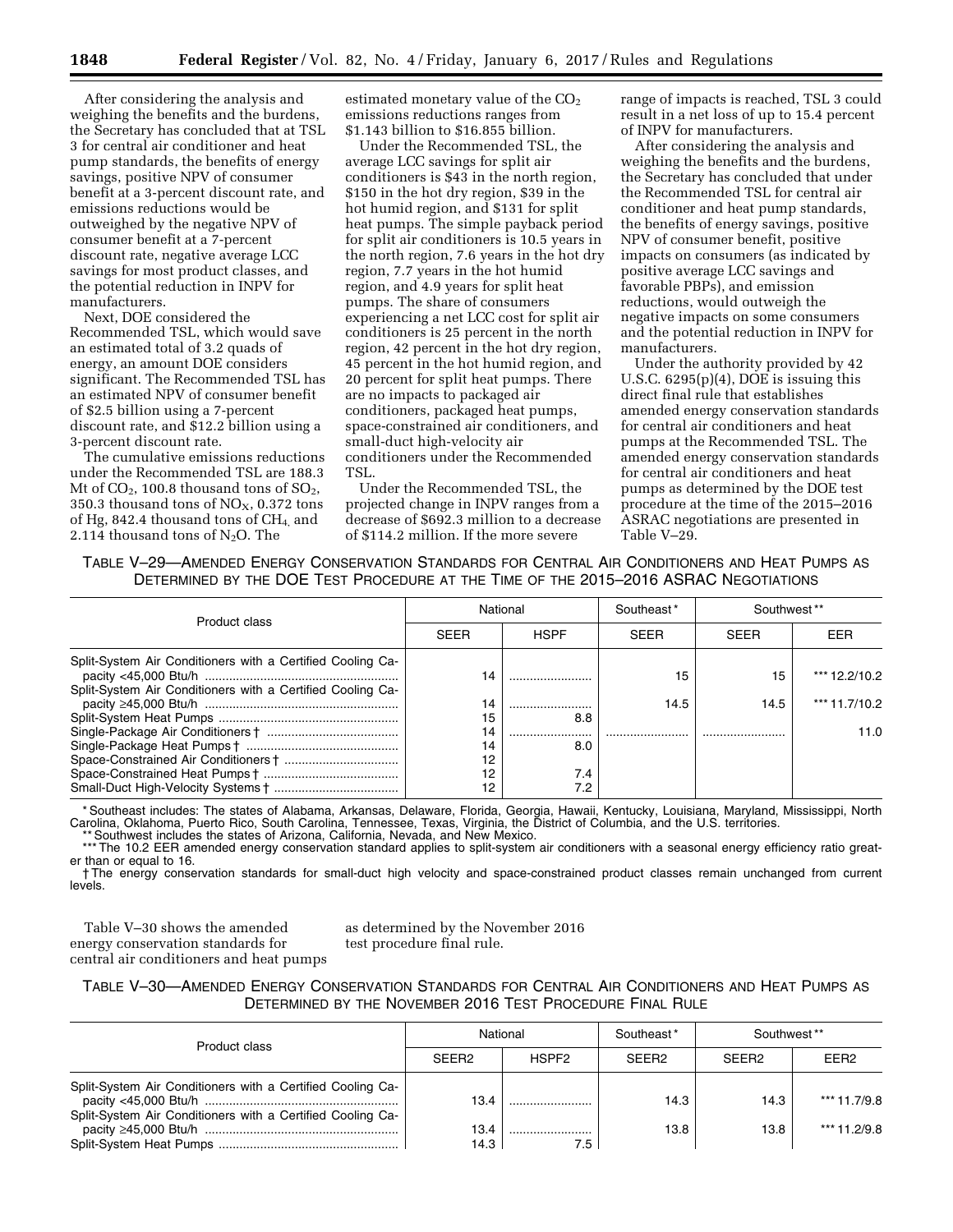TABLE V–30—AMENDED ENERGY CONSERVATION STANDARDS FOR CENTRAL AIR CONDITIONERS AND HEAT PUMPS AS DETERMINED BY THE NOVEMBER 2016 TEST PROCEDURE FINAL RULE—Continued

| Product class | National                           |                   | Southeast*        | Southwest <sup>**</sup> |                  |
|---------------|------------------------------------|-------------------|-------------------|-------------------------|------------------|
|               | SEER <sub>2</sub>                  | HSPF <sub>2</sub> | SFFR <sub>2</sub> | SFFR <sub>2</sub>       | FFR <sub>2</sub> |
|               | 13.4<br>13.4<br>11.7<br>11.9<br>12 | 6.7<br>6.3<br>6.  |                   |                         | 10.6             |

\* Southeast includes: The states of Alabama, Arkansas, Delaware, Florida, Georgia, Hawaii, Kentucky, Louisiana, Maryland, Mississippi, North Carolina, Oklahoma, Puerto Rico, South Carolina, Tennessee, Texas, Virginia, the District of Columbia, and the U.S. territories.

Southwest includes the states of Arizona, California, Nevada, and New Mexico. \*\*\* The 9.8 EER amended energy conservation standard applies to split-system air conditioners with a seasonal energy efficiency ratio greater than or equal to 15.2.

† The energy conservation standards for small-duct high velocity and space-constrained product classes remain unchanged from current levels.

The following paragraph describes how DOE translated the energy conservation standards in Table V–29 which are in terms of SEER, HSPF, and EER as determined by the DOE test procedure at the time of the 2015–2016 ASRAC Negotiations—to the energy conservation standard levels in Table V–30—which are in terms of SEER2, HSPF2, and EER2 as determined by the November 2016 test procedure final rule. DOE used a methodology consistent with the recommendations of the CAC/HP Working Group to translate the SEER standard levels to SEER2 standard levels for the split-system and single-package product classes. Note that the heating load line slope factor established by the November 2016 test procedure final rule is different than the heating load line slope factors used by the CAC/HP Working Group in their Term Sheet recommendation #9. DOE translated the HSPF standard levels to HSPF2 standard levels for split-system and single-package heat pumps by adjusting for the intermediate heating load line slope factor established by the November 2016 test procedure final rule using interpolation. (November 2016 Test Procedure Final Rule, pp. 127–130)

Comments in response to the provisional translations for HSPF2 for split system and single-package heat pumps are summarized in the November 2016 test procedure final rule. (November 2016 Test Procedure Final Rule, pp. 127–130) Commenters agreed with the translation for splitsystem heat pumps, but industry commenters felt that the 6.8 value was too high for single-package heat pumps. Alternative HSPF2 values that were suggested in comments ranged from 6.5 (Docket No. EERE–2016–BT–TP–0029, Lennox, No. 25 at p. 10) to 6.7 (Docket No. EERE–2016–BT–TP–0029, Goodman, No. 39 at p. 10) Data provided under confidentiality supports the range suggested in comments. DOE combined that data with the data it used to validate its interpolated value of 6.8. DOE found that the combined data shows that 6.7 HSPF2 is an appropriate translation. For this reason, DOE is adopting 6.7 HSPF2 for single-package heat pumps in this direct final rule.

The August 2016 test procedure SNOPR and November 2016 test procedure final rule did not include translated levels for small-duct high velocity (SDHV) and space-constrained products. Neither did Recommendation

#9 of the Term Sheet. Recommendation #9 did, however, state that the energy conservation standards for those product classes should remain unchanged from current levels (*i.e.,* that there would be no change in stringency). (ASRAC Term Sheet, No. 76 at pp. 4–5) On October 27, 2016, DOE published a notice of data availability (NODA) that provided provisional translations of the CAC/HP Working Group's recommended energy conservation standard levels for smallduct high velocity and space constrained products (which are in terms of the test procedure at the time of the 2015–2016 Negotiations) into levels consistent with the test procedure proposed in the August 2016 test procedure SNOPR. 81 FR 74727 (October 27, 2016). Table V–31 presents the provisional translations included in the October 2016 NODA. Note that multiple provisional translations from SEER to SEER2 are included for spaceconstrained air conditioners and heat pumps because, at the time of the NODA publication, DOE had not finalized the test procedure which would establish the minimum external static pressure requirements.

TABLE V–31—PROVISIONAL TRANSLATIONS OF CAC/HP WORKING GROUP-RECOMMENDED ENERGY CONSERVATION STANDARD LEVELS INCLUDED IN OCTOBER 2016 NODA

| Product class | CAC/HP working group<br>recommendation |             | August 2016 test procedure<br><b>SNOPR</b> translation |                   |
|---------------|----------------------------------------|-------------|--------------------------------------------------------|-------------------|
|               | <b>SEER</b>                            | <b>HSPF</b> | SFFR <sub>2</sub>                                      | HSPF <sub>2</sub> |
|               |                                        | 7.2<br>     | $*$ 11.6/** 11.8<br>$*$ 11.5/** 11.9                   | 6.1<br>6.3        |

\* Estimated SEER2 at 0.50 in. wc.

\*\* Estimated SEER2 at 0.30 in. wc.

In developing its provisional translations for space-constrained air conditioners published in the NODA, DOE reviewed existing test data,

adjusted relevant measurements based on blower performance data, and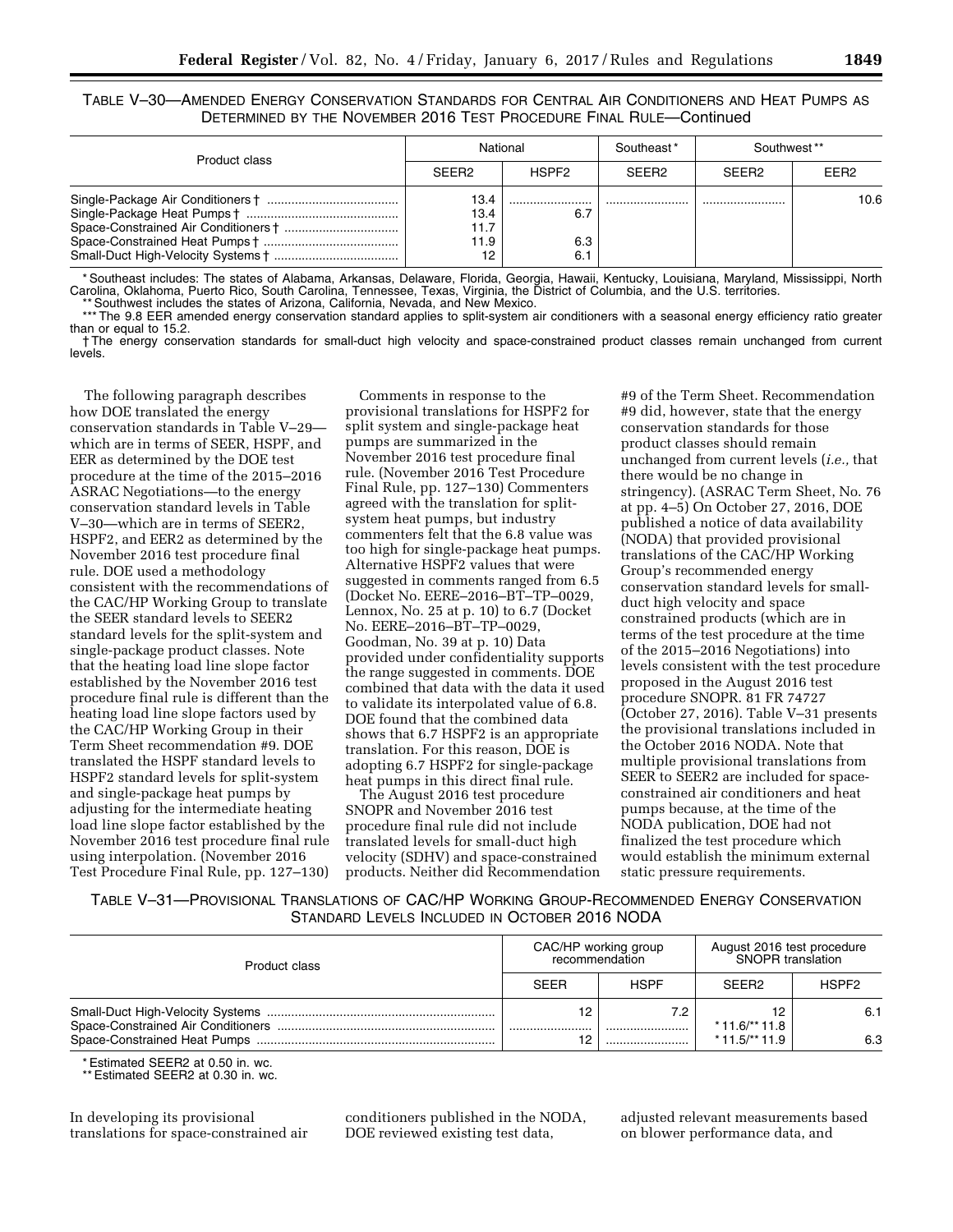translated the levels based on the average impact. For the spaceconstrained and SDHV heat pump translations published in the NODA, DOE also reviewed test data and confirmed that the 15% reduction from HSPF to HSPF2 that DOE observed for split-system and single-package heat pumps was appropriate also for spaceconstrained and SDHV heat pumps.

In written comments, manufacturers and AHRI expressed support for DOE's provisional translations for SDHV products. Unico stated that it reviewed all of its test reports from the previous two years and found its range of results validated DOE's translations for SDHV products. (Unico, No. 95 at p. 2). AHRI and Lennox also expressed support for DOE's SEER and HPSF to SEER2 and HSPF2 levels for SDHV products. (AHRI, No. 94 at p. 1; Lennox, No. 97 at p. 1) EEI commented that it did not agree with DOE's translation because the HSPF appears to drop by approximately 15.3%, even though there has been no change to the product. (EEI, No. 96 at p. 2).

Regarding the concern expressed by EEI, DOE's translations do not assume nor reflect any change to product design. EPCA requires DOE to consider changes in energy conservation standards if a test procedure change alters the measurement, but does not prohibit a test procedure change that alters the measurement. (42 U.S.C. 6293(e)) In the November 2016 test procedure final rule, DOE adopted provisions that amend the test procedure required to determine representations for CAC/HP, including SDHV products. These provisions impact the value of the test procedure results. For instance, the November 2016 test procedure final rule assumes higher heating loads for heat pumps in colder outdoor conditions, which will typically result in lower HSPF2 ratings. (November 2016 Test Procedure Final Rule, pp. 110–127) Simply stated, an SDHV product tested in accordance with the test procedure at the time of the 2015–2016 ASRAC Negotiations will get a different rating than the same SDHV product (without design changes) tested in accordance with the test procedure adopted in the November 2016 test procedure final rule. DOE's translations are intended to reflect these differences. DOE is using ''SEER2'', ''HSPF2'', and ''EER2'' to distinguish ratings determined by the November 2016 test procedure from the SEER, HSPF and EER ratings determined by past test procedures to mitigate confusion that may result from the possibility that products available before and after the November 2016 test

procedure final rule may have a different SEER2/HSPF2/EER2 than SEER/HSPF/EER rating despite no changes to design.

Unico's SDHV data validate DOE's translations, which are also supported by AHRI and Lennox. DOE did not receive any other comments or data suggesting that its translations for SDHV products are inappropriate. For these reasons, DOE is adopting the SDHV translations presented in the October 2016 NODA in this final rule.

AHRI is concerned that the SEER2 translation DOE presented for spaceconstrained air conditioners is too high by 0.1. AHRI calculated SEER2 to be 11.7 at 0.30 in. wc. rather than 11.8. AHRI provided data for 4 spaceconstrained products to illustrate its results. (AHRI, No. 94 at p. 2). Lennox also commented that DOE's SEER2 translation for space-constrained air conditioners is too high by 0.1. (Lennox, No. 97 at p. 2) AHRI and Lennox also commented that DOE should adopt the same SEER2 standard for spaceconstrained air conditioners and heat pumps (AHRI, No. 94 at p.2; Lennox, No. 97 at p. 2) First Co. strongly disagrees with DOE's proposed translation of SEER to SEER2 values for space-constrained air conditioners because DOE's methodology for determining SEER2 fails to account for the significant SEER reduction resulting from what they claim to be ''new'' coilonly testing requirements for spaceconstrained air conditioners. First Co. is referring to amendments to the certification requirements of 10 CFR 429 adopted for CAC/HP in the June 2016 test procedure final rule, which became effective in July 2016 and are required for representations starting December 5, 2016. (10 CFR 429.16(a)(1)) First Co. stated that prior to the June 2016 test procedure final rule, space constrained units, which are manufactured and sold only for installation with blower coil indoor units, have been tested with blower coil units with high-efficiency motors (ECMs). The high-efficiency motors average 200W/1000 scfm or less for indoor power compared with the default fan power value of 365W/1000 scfm applied under the ''coil- only'' test. First Co. claims that the impact of the ''coil-only'' test alone is approximately a 10% reduction in SEER of these products from 12 SEER to 10.8 SEER, and that DOE's methodology is flawed because it uses a starting point of 365W/ 1000 (*i.e.,* the ''coil-only'' default fan power value of the current test procedure) and only considers the change in energy usage from 365W/1000 scfm to 441 W/1000 scfm. They claim that this ignores the increase in energy

usage from 200W/1000 scfm to 365W/ 1000 scfm, and the resulting SEER reduction, caused by the imposition of the ''coil-only'' test. First Co. submits that SEER2 should be calculated by applying the following methodology, which takes into account the new "coilonly'' test and the changes in the August 2016 test procedure SNOPR: replace 200W/1000 scfm (test data using ECM) with 411 W/1000 scfm and recalculate the SEER. First Co. indicates that applying this methodology, SEER will be reduced by approximately 10% for the coil only test and by an additional 4% to account for the suggested 411 W/ 1000 scfm number, resulting in a 10.4 SEER2 rating for space constrained air conditioners. (First Co., No. 93 at pp. 1,2)

DOE appreciates the spaceconstrained air conditioner translation data provided by AHRI. DOE combined AHRI's data with the data DOE used to develop DOE's provisional translations. Note that after the October 2016 NODA, DOE issued the November 2016 test procedure final rule in which it adopted a minimum external static pressure requirement of 0.3 in. wc. for spaceconstrained air conditioners and heat pumps. (November 2016 Test Procedure Final Rule, pp. 97–99) Consequently, DOE combined AHRI's data with DOE's data reflective of performance at that operating condition. Once combined, the data validates AHRI's assertion that 11.7 is the appropriate SEER2 level for space-constrained air conditioners at 0.3 in. wc. Thus, DOE is adopting 11.7 SEER2 as the standard level for spaceconstrained air conditioners in this final rule. DOE disagrees with AHRI and Lennox that 11.7 SEER2 should also be used for space-constrained heat pumps. While space-constrained air conditioners are required to certify at least one coil-only combination that is representative of the least efficient coilonly combination distributed in commerce, space-constrained heat pumps have no coil-only requirement. (10 CFR 429.16(a)(1)) AHRI derived 11.7 SEER2 using 406 W/1000 scfm (the default fan power at 0.3 in. wc.) for indoor fan power consumption. As discussed in the November 2015 test procedure SNOPR and subsequently referenced in the November 2016 test procedure final rule, this default fan power value is reflective of the weighted-average performance of indoor fan by motor type distribution projected for the effective date of this standard, which includes a significant majority of lower-efficiency PSC motors. 80 FR 69319–20 and (November 2016 Test Procedure Final Rule, pp. 104–110) First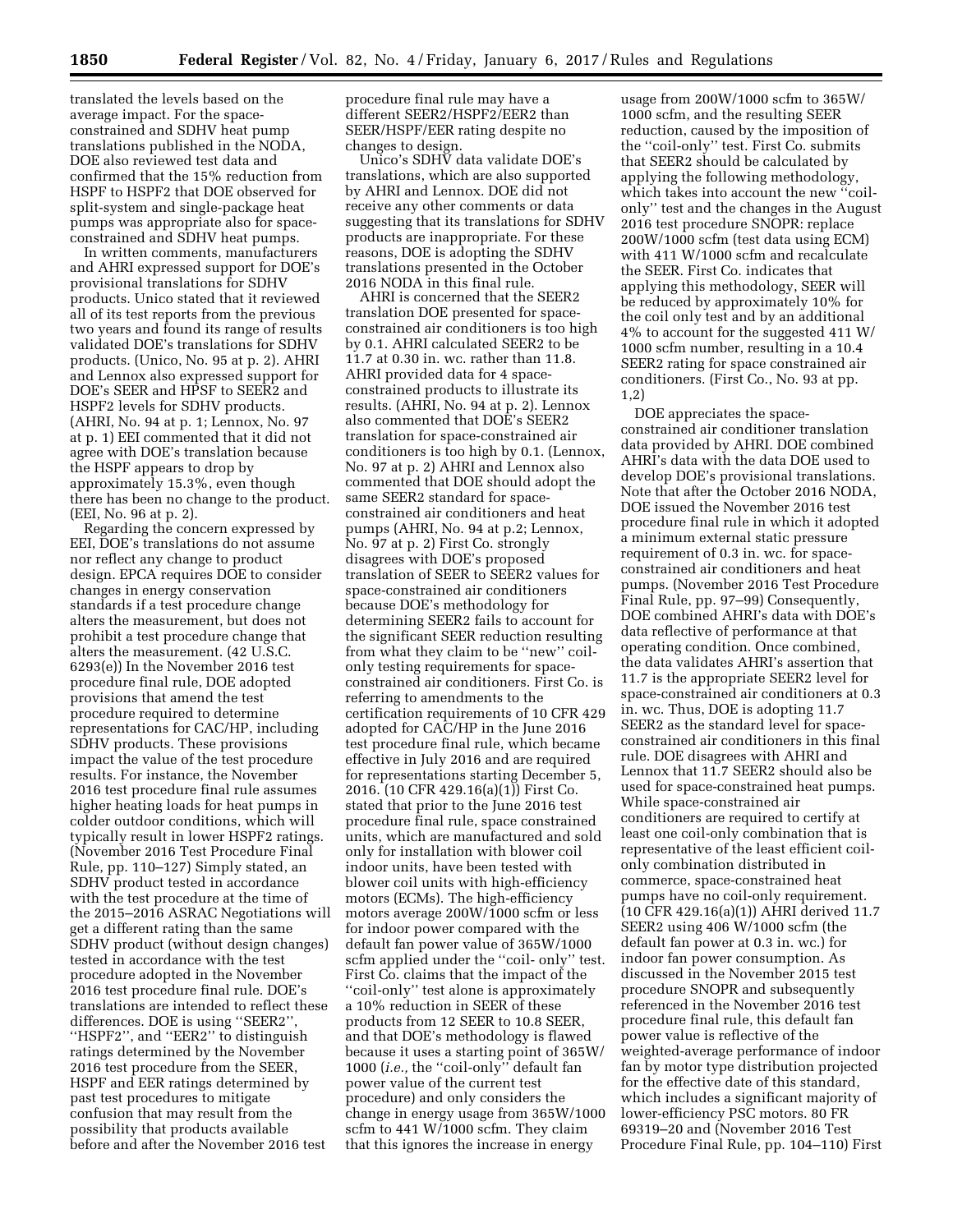Co. states that most space-constrained blower-coil systems currently sold include a high-efficiency ECM motor. (First Co., No. 93 at pp. 1–2) Brushless permanent magnet motors (often referred to as ''ECM'') are more efficient than PSC motors. Thus, 406 W/1000 scfm is not representative of the field operation of space-constrained blowercoil systems being sold. DOE's provisional analysis presented in the October 2016 NODA is consistent with First Co.'s claims, showing that higherefficiency motors typically used in space-constrained blower-coil systems sold today consume less than 406 W/ 1000 scfm, resulting in a higher SEER2 level for space-constrained blower-coil systems compared to space-constrained coil-only systems. DOE did not receive any additional comments or data regarding the SEER2 level for spaceconstrained heat pumps. For these reasons, DOE finds that a higher SEER2 level for space-constrained heat pumps—which is based on blower-coil performance—compared to spaceconstrained air-conditioners—which is based on coil-only performance—is appropriate. DOE adopts its provisional translation of 11.9 SEER2 for spaceconstrained heat pumps for these reasons.

DOE provided a response to First Co.'s comment regarding the required coil-only test for testing of space constrained products in the November 30, 2016 test procedure final rule. (November 2016 Test Procedure Final Rule, pp. 146–148)

2. Summary of Benefits and Costs (Annualized) of the Amended Standards

The benefits and costs of the amended standards can also be expressed in terms of annualized values. The annualized monetary values are the sum of: (1) The annualized national economic value (expressed in 2015\$) of the benefits from operation of products that meet the proposed standards (consisting primarily of operating cost savings from using less energy, minus increases in product purchase costs, which is another way of representing consumer NPV), and (2) the annualized monetary value of the benefits of emission reductions, including  $CO<sub>2</sub>$  emission reductions.102

Estimates of annualized benefits and costs of the amended standards for central air conditioners and heat pumps, expressed in 2015\$, are shown in Table V–32. The results under the primary estimate are as follows.

Using a 7-percent discount rate for benefits and costs other than  $CO<sub>2</sub>$ reduction, (for which DOE used a 3 percent discount rate along with the average SCC series that uses a 3-percent

discount rate (\$40.6/t in 2015)), the estimated cost of the adopted standards is \$741 million per year in increased product costs, while the estimated benefits are \$1,041 million per year in reduced product operating costs, \$337 million per year in  $CO<sub>2</sub>$  reductions, and \$22 million per year in reduced  $NO<sub>x</sub>$ emissions. In this case, the net benefit would amount to \$659 million per year.

Using a 3-percent discount rate for all benefits and costs and the average SCC series that uses a 3-percent discount rate (\$40.6/t in 2015), the estimated cost of the standards adopted in this rule is \$747 million per year in increased product costs, while the estimated benefits are \$1,488 million per year in reduced product operating costs, \$337 million per year in  $CO<sub>2</sub>$  reductions, and \$32 million per year in reduced  $NO<sub>x</sub>$ emissions. In this case, the net benefit would amount to \$1,110 million per year.

DOE also notes that, using a 7-percent discount rate for only the increased product costs and the reduced product operating costs, the net benefit would amount to \$300 million per year. Using a 3-percent discount rate for only the increased product costs and the reduced product operating costs, the net benefit would amount to \$741 million per year.

TABLE V–32—ANNUALIZED BENEFITS AND COSTS OF AMENDED STANDARDS (RECOMMENDED TSL) FOR CENTRAL AIR CONDITIONERS AND HEAT PUMPS \*

|                                                                                                                                                                                                                                                                                                                 | Discount rate<br>(% )                                                                                       | Primary<br>estimate* | Low net<br>benefits<br>estimate*                   | High net benefits<br>estimate*                                                    |  |
|-----------------------------------------------------------------------------------------------------------------------------------------------------------------------------------------------------------------------------------------------------------------------------------------------------------------|-------------------------------------------------------------------------------------------------------------|----------------------|----------------------------------------------------|-----------------------------------------------------------------------------------|--|
|                                                                                                                                                                                                                                                                                                                 | million 2015\$/year                                                                                         |                      |                                                    |                                                                                   |  |
|                                                                                                                                                                                                                                                                                                                 | <b>Benefits</b>                                                                                             |                      |                                                    |                                                                                   |  |
| $CO2$ Reduction (using mean SCC at 5% discount rate) <sup>**</sup><br>$CO2$ Reduction (using mean SCC at 3% discount rate) <sup>**</sup><br>CO <sub>2</sub> Reduction (using mean SCC at 2.5% discount rate) <sup>**</sup><br>CO <sub>2</sub> Reduction (using 95th percentile SCC at 3% discount<br>rate ) **. | 7 plus $CO2$ range   <br>3 plus CO <sub>2</sub> range    1,620 to 2,547    1,557 to 2,484    1,826 to 2,753 |                      | 1,163 to 2,090    1,127 to 2,054    1,296 to 2,223 | 1,147<br>1,653.<br>100.<br>337.<br>494.<br>1,027.<br>49.<br>73.<br>1,533<br>2,063 |  |
| Costs                                                                                                                                                                                                                                                                                                           |                                                                                                             |                      |                                                    |                                                                                   |  |
|                                                                                                                                                                                                                                                                                                                 |                                                                                                             | 747                  | 799                                                | 723<br>725                                                                        |  |

<sup>102</sup>To convert the time-series of costs and benefits into annualized values, DOE calculated a present value in 2016, the year used for discounting the NPV of total consumer costs and savings. For the benefits, DOE calculated a present value associated

with each year's shipments in the year in which the shipments occur (*e.g.,* 2020 or 2030), and then discounted the present value from each year to 2016. The calculation uses discount rates of 3 and 7 percent for all costs and benefits except for the

value of CO<sub>2</sub> reductions, for which DOE used casespecific discount rates. Using the present value, DOE then calculated the fixed annual payment over a 30-year period, starting in the compliance year, that yields the same present value.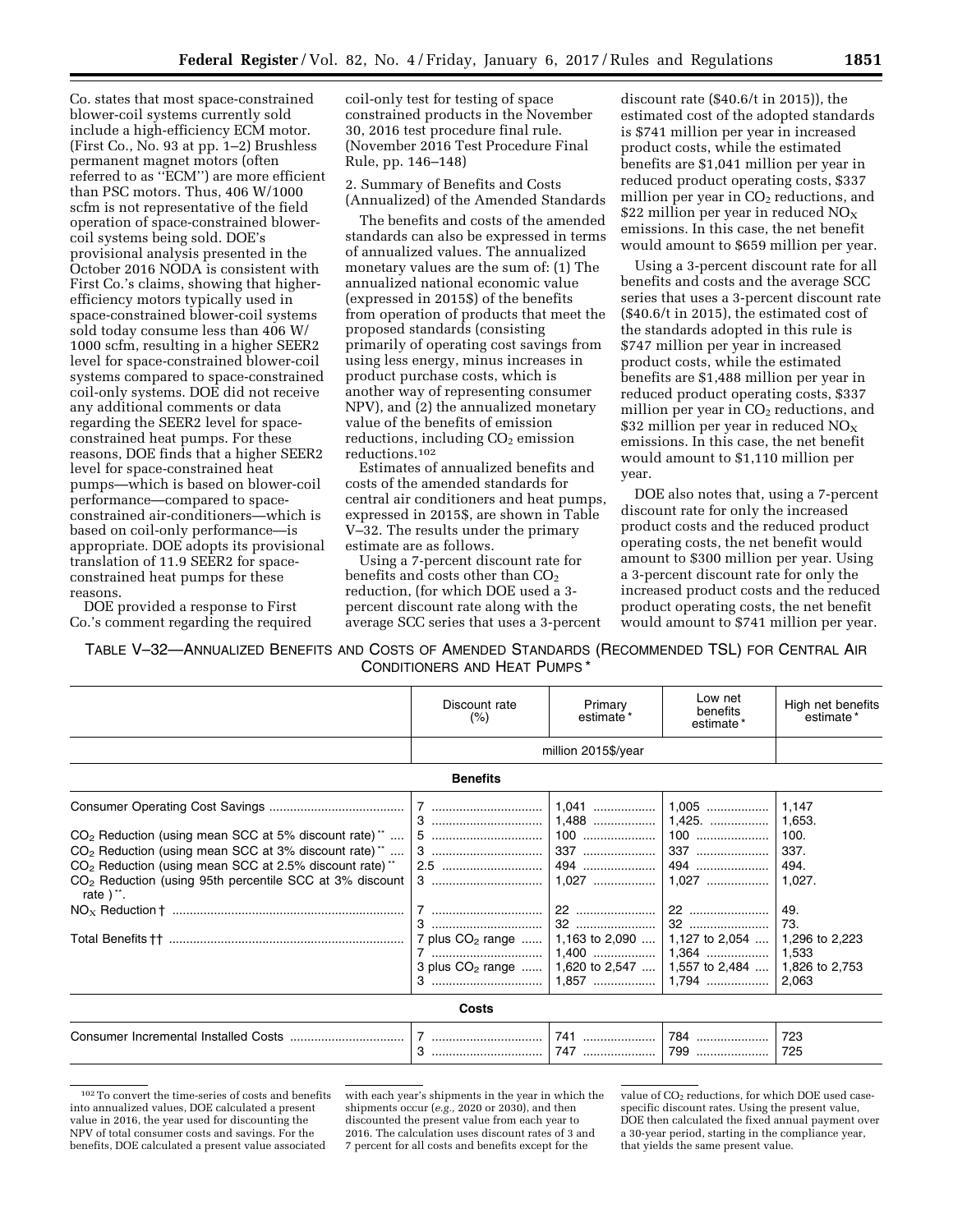# TABLE V–32—ANNUALIZED BENEFITS AND COSTS OF AMENDED STANDARDS (RECOMMENDED TSL) FOR CENTRAL AIR CONDITIONERS AND HEAT PUMPS \*—Continued

|                     | Discount rate<br>(% ) | Primary<br>estimate* | Low net<br>benefits<br>estimate* | High net benefits<br>* estimate |
|---------------------|-----------------------|----------------------|----------------------------------|---------------------------------|
|                     | million 2015\$/year   |                      |                                  |                                 |
| <b>Net Benefits</b> |                       |                      |                                  |                                 |
|                     |                       |                      |                                  |                                 |

\* This table presents the annualized costs and benefits associated with central air conditioners and heat pumps shipped in 2023–2052. These results include benefits to consumers which accrue after 2050 from the products purchased in 2023–2052. The incremental installed costs include incremental equipment cost as well as installation costs. The CO<sub>2</sub> reduction benefits are global benefits due to actions that occur nationally. The Primary, Low Net Benefits, and High Net Benefits Estimates utilize projections of energy prices from the *AEO 2015* Reference case, Low Estimate, and High Estimate, respectively. In addition, incremental product costs reflect a modest decline rate for projected product prices in the Primary Estimate, a constant rate in the Low Net Benefits Estimate, and a higher decline rate in the High Net Benefits Estimate. The methods used to derive projected price trends are explained in section IV.F.1. Note that the Benefits and Costs may not sum to the Net Benefits due to rounding.

The  $CO<sub>2</sub>$  reduction benefits are calculated using 4 different sets of SCC values. The first three use the average SCC calculated using 5%, 3%, and 2.5% discount rates, respectively. The fourth represents the 95th percentile of the SCC distribution calculated using a 3% discount rate. The SCC values are emission year specific. See section IV.L.1 for more details

† DOE estimated the monetized value of NOx emissions reductions using benefit per ton estimates from the *Regulatory Impact Analysis for the Clean Power Plan Final Rule,* published in August 2015 by EPA's Office of Air Quality Planning and Standards. (Available at: *[http://www.epa.gov/](http://www.epa.gov/cleanpowerplan/clean-power-plan-final-rule-regulatory-impact-analysis)  [cleanpowerplan/clean-power-plan-final-rule-regulatory-impact-analysis.](http://www.epa.gov/cleanpowerplan/clean-power-plan-final-rule-regulatory-impact-analysis)*) See section IV.L.2 for further discussion. For the Primary Estimate and Low Net Benefits Estimate, DOE used a national benefit-per-ton estimate for NO<sub>X</sub> emitted from the Electric Generating Unit sector based on an<br>estimate of premature mortality derived from the ACS study (Krewski et al., 200 mates were based on the Six Cities study (Lepuele et al., 2011); these are nearly two-and-a-half times larger than those from the ACS study.

†† Total Benefits for both the 3% and 7% cases are presented using only the average SCC with 3-percent discount rate. In the rows labeled "7% plus CO<sub>2</sub> range" and "3% plus CO<sub>2</sub> range," the operating cost and NO<sub>x</sub> benefits are calculated using the labeled discount rate, and those values are added to the full range of  $CO<sub>2</sub>$  values.

# **VI. Procedural Issues and Regulatory Review**

# *A. Review Under Executive Orders 12866 and 13563*

Section 1(b)(1) of Executive Order 12866, ''Regulatory Planning and Review,'' 58 FR 51735 (October 4, 1993), requires each agency to identify the problem that it intends to address, including, where applicable, the failures of private markets or public institutions that warrant new agency action, as well as to assess the significance of that problem. The problems that the standards set forth in this direct final rule are intended to address are as follows:

(1) Insufficient information and the high costs of gathering and analyzing relevant information leads some consumers to miss opportunities to make cost-effective investments in energy efficiency.

(2) In some cases, the benefits of more-efficient equipment are not realized due to misaligned incentives between purchasers and users. An example of such a case is when the equipment purchase decision is made by a building contractor or building owner who does not pay the energy costs.

(3) There are external benefits resulting from improved energy efficiency of appliances and equipment

that are not captured by the users of such products. These benefits include externalities related to public health, environmental protection, and national energy security that are not reflected in energy prices, such as reduced emissions of air pollutants and greenhouse gases that impact human health and global warming. DOE attempts to quantify some of the external benefits through use of social cost of carbon values.

The Administrator of the Office of Information and Regulatory Affairs (OIRA) in the OMB has determined that this regulatory action is a significant regulatory action under section (3)(f) of Executive Order 12866. Accordingly, pursuant to section  $6(a)(3)(B)$  of the Order, DOE has provided to OIRA: (i) The text of the draft regulatory action, together with a reasonably detailed description of the need for the regulatory action and an explanation of how the regulatory action will meet that need; and (ii) An assessment of the potential costs and benefits of the regulatory action, including an explanation of the manner in which the regulatory action is consistent with a statutory mandate. DOE has included these documents in the rulemaking record.

In addition, the Administrator of OIRA has determined that the regulatory action is an ''economically'' significant

regulatory action under section (3)(f)(1) of Executive Order 12866. Accordingly, pursuant to section 6(a)(3)(C) of the Order, DOE has provided to OIRA an assessment, including the underlying analysis, of benefits and costs anticipated from the regulatory action, together with, to the extent feasible, a quantification of those costs; and an assessment, including the underlying analysis, of costs and benefits of potentially effective and reasonably feasible alternatives to the planned regulation, and an explanation why the planned regulatory action is preferable to the identified potential alternatives. These assessments can be found in the technical support document for this rulemaking.

DOE has also reviewed this regulation pursuant to Executive Order 13563, issued on January 18, 2011. 76 FR 3281 (January 21, 2011). Executive Order 13563 is supplemental to and explicitly reaffirms the principles, structures, and definitions governing regulatory review established in Executive Order 12866. To the extent permitted by law, agencies are required by Executive Order 13563 to: (1) Propose or adopt a regulation only upon a reasoned determination that its benefits justify its costs (recognizing that some benefits and costs are difficult to quantify); (2) tailor regulations to impose the least burden on society, consistent with obtaining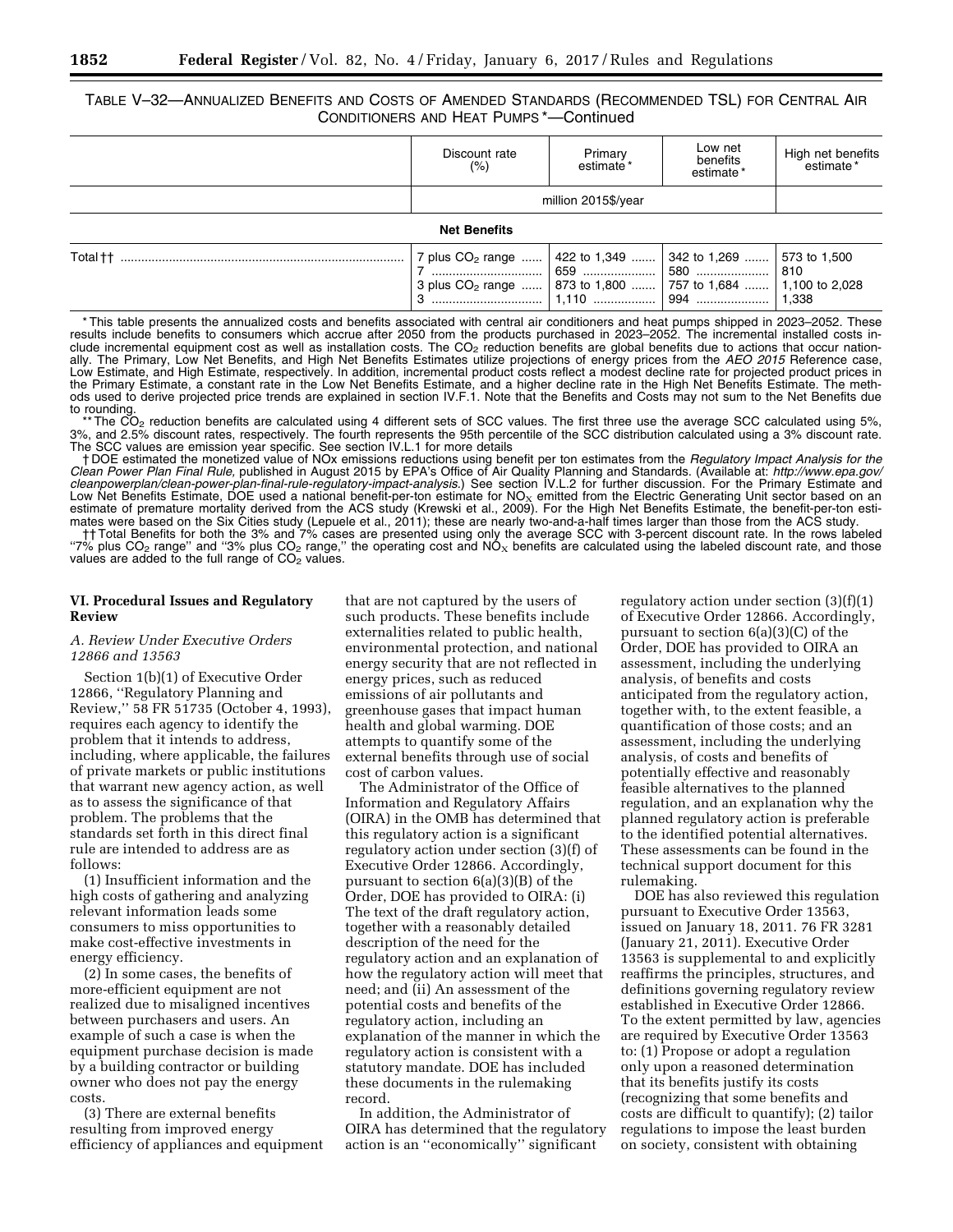regulatory objectives, taking into account, among other things, and to the extent practicable, the costs of cumulative regulations; (3) select, in choosing among alternative regulatory approaches, those approaches that maximize net benefits (including potential economic, environmental, public health and safety, and other advantages; distributive impacts; and equity); (4) to the extent feasible, specify performance objectives, rather than specifying the behavior or manner of compliance that regulated entities must adopt; and (5) identify and assess available alternatives to direct regulation, including providing economic incentives to encourage the desired behavior, such as user fees or marketable permits, or providing information upon which choices can be made by the public.

DOE emphasizes as well that Executive Order 13563 requires agencies to use the best available techniques to quantify anticipated present and future benefits and costs as accurately as possible. In its guidance, OIRA has emphasized that such techniques may include identifying changing future compliance costs that might result from technological innovation or anticipated behavioral changes. For the reasons stated in the preamble, DOE believes that this direct final rule is consistent with these principles, including the requirement that, to the extent permitted by law, benefits justify costs and that net benefits are maximized.

# *B. Review Under the Regulatory Flexibility Act*

The Regulatory Flexibility Act (5 U.S.C. 601 *et seq.*) requires preparation of an initial regulatory flexibility analysis (IRFA) for any rule that by law must be proposed for public comment, unless the agency certifies that the rule, if promulgated, will not have a significant economic impact on a substantial number of small entities. As required by Executive Order 13272, ''Proper Consideration of Small Entities in Agency Rulemaking,'' 67 FR 53461 (August 16, 2002), DOE published procedures and policies on February 19, 2003, to ensure that the potential impacts of its rules on small entities are properly considered during the rulemaking process. 68 FR 7990. DOE has made its procedures and policies available on the Office of the General Counsel's Web site (*[http://energy.gov/](http://energy.gov/gc/office-general-counsel) [gc/office-general-counsel](http://energy.gov/gc/office-general-counsel)*).

1. Description of Reasons Why Action is Being Considered

DOE has undertaken this rulemaking pursuant to 42 U.S.C. 6295(d)(3), which

requires DOE to conduct a second round of amended standards rulemaking for residential central air conditioners and heat pumps. The Energy Policy and Conservation Act of 1975 (EPCA), as amended by the Energy Independence and Security Act of 2007 (EISA 2007), requires that not later than six years after issuance of any final rule establishing or amending a standard, DOE must publish either a notice of the determination that standards for the product do not need to be amended, or a notice of proposed rulemaking including new proposed energy conservation standards. (42 U.S.C. 6295(m)(1)) DOE's last final rule for residential central air conditioners and heat pumps was issued on June 27, 2011, so as a result, DOE must act by June 27, 2017.

2. Objectives of, and Legal Basis for, the Rule

As described in section II.A above, Title III, Part B of the Energy Policy and Conservation Act of 1975 (EPCA or the Act), Public Law 94–163 (42 U.S.C. 6291–6309, as codified) established the Energy Conservation Program for Consumer Products Other Than Automobiles, a program covering most major household appliances (collectively referred to as ''covered products''), which includes the residential central air conditioners and heat pumps that are the subject of this rulemaking. (42 U.S.C. 6292(a)(3))

The National Appliance Energy Conservation Act of 1987 (NAECA; Pub. L. 100–12) included amendments to EPCA that established the original energy conservation standards for central air conditioners and heat pumps.  $(42 \text{ U.S.C. } 6295(d)(1)–(2))$  EPCA, as amended, also requires DOE to conduct two cycles of rulemakings to determine whether to amend the energy conservation standards for central air conditioners and heat pumps. (42 U.S.C. 6295(d)(3)) The first cycle culminated in a final rule published in the **Federal Register** on August 17, 2004 (the August 2004 Rule), which prescribed energy conservation standards for central air conditioners and heat pumps manufactured or imported on and after January 23, 2006. 69 FR 50997. DOE completed the second of the two rulemaking cycles by publishing a direct final rule on June 27, 2011 (2011 Direct Final Rule). 76 FR 37414. The 2011 Direct Final Rule (2011 DFR) amended standards for central air conditioners and heat pumps manufactured on or after January 1, 2015.

EPCA requires DOE to periodically review its already established energy conservation standards for a covered

product. Not later than six years after issuance of any final rule establishing or amending a standard, DOE must publish a notice of determination that standards for the product do not need to be amended, or a notice of proposed rulemaking including new proposed standards. (42 U.S.C. 6295(m)(1)) Pursuant to this requirement, the next review that DOE would need to conduct must occur no later than six years from the issuance of the 2011 direct final rule. This direct final rule fulfills that requirement.

3. Description and Estimated Number of Small Entities Regulated

a. Methodology for Estimating the Number of Small Entities

For manufacturers of residential central air conditioners and heat pumps, the Small Business Administration (SBA) has set a size threshold, which defines those entities classified as ''small businesses'' for the purposes of the statute. DOE used the SBA's small business size standards to determine whether any small entities would be subject to the requirements of this rule. The size standards are codified at 13 CFR part 121. The standards are listed by North American Industry Classification System (NAICS) code and industry description and are available at: *[http://www.sba.gov/sites/default/](http://www.sba.gov/sites/default/files/files/Size_Standards_Table.pdf)  [files/files/Size](http://www.sba.gov/sites/default/files/files/Size_Standards_Table.pdf)*\_*Standards*\_*Table.pdf.* 

Residential central air conditioner and heat pump manufacturing is classified under NAICS 333415, ''Air-Conditioning and Warm Air Heating Equipment and Commercial and Industrial Refrigeration Equipment Manufacturing.'' The SBA sets a threshold of 1,250 employees or fewer for an entity to be considered a small business for this category.

DOE reviewed the potential standard levels considered in today's direct final rule under the provisions of the Regulatory Flexibility Act and the procedures and policies published on February 19, 2003. During its market survey, DOE used publicly available information to identify small manufacturers. DOE's research involved industry trade association membership directories (*e.g.,* AHRI), information from previous rulemakings, individual company Web sites, and market research tools (*e.g.,* Hoover's reports) to create a list of companies that manufacture or sell central air conditioner and heat pump products covered by this rulemaking. DOE also asked stakeholders and industry representatives if they were aware of any additional small manufacturers during manufacturer interviews. DOE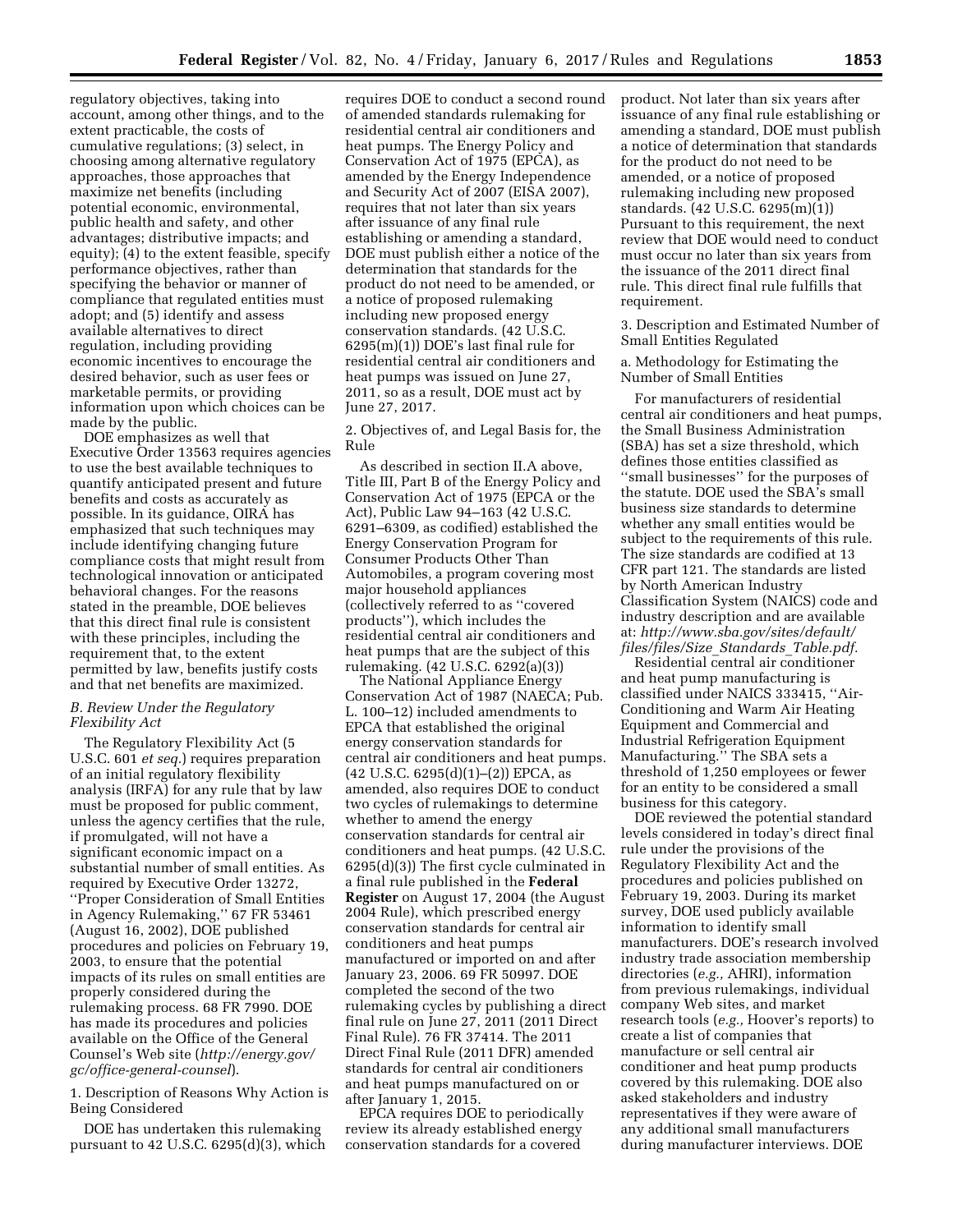reviewed publicly available data and contacted various companies on its complete list of manufacturers to determine whether they met the SBA's definition of a small business manufacturer. DOE screened out companies that do not offer products impacted by this rulemaking, do not meet the definition of a ''small business,'' exclusively rebrand and distribute products manufactured by others, or are foreign owned and operated.

DOE identified 30 manufacturers of central air conditioner and heat pump products affected by this direct final rule. Of these, DOE identified three as domestic small businesses.

### b. Manufacturer Participation

DOE contacted the identified small businesses to invite them to take part in a manufacturer impact analysis interview. DOE was able to reach and discuss potential standards with one small business. DOE also obtained information about small businesses and potential impacts on small businesses while interviewing large manufacturers.

c. Residential Central Air Conditioner and Heat Pump Industry Structure and Nature of Competition

Seven large manufacturers supply over 95 percent of the market for central air conditioners and heat pumps. Of the three domestic small businesses identified, DOE's research indicates that all three are independent coil manufacturers (ICMs). DOE defines an ICM as a manufacturer of indoor units that does not manufacture singlepackage units or outdoor units. ICMs match their indoor evaporators or air handlers with condensing units from original equipment manufacturers (OEMs). For the purpose of this rulemaking, DOE did not identify any domestic small businesses that are OEMs of central air conditioner and heat pump products impacted by this direct final rule.

4. Description and Estimate of Compliance Requirements

As discussed in section 2.a, manufacturers of central air conditioners and heat pumps may incur conversion costs to bring their manufacturing facilities and product designs into compliance with amended standards. Because DOE did not identify any small business OEMs of products impacted by this direct final rule, the following discussion of small business impacts focuses on the potential impacts facing small business ICMs. Like OEMs, ICMs operate factories and equipment and, accordingly, would be

responsible for updating manufacturing practices to ensure products comply with amended energy conservation standards.

To evaluate impacts facing small ICMs, DOE used data from its engineering analysis and product teardown analysis to estimate investments in equipment and tooling that ICMs may incur as a result of this direct final rule. Indoor coils do not have SEER ratings on their own because they are a component of split-systems. Consequently, their rated efficiency depends on their interaction with the outdoor units with which they are paired. Generally, all else being equal, split-systems with larger indoor coils will be more efficient because the indoor coil has a larger heat transfer surface area. Accordingly, DOE estimated investments in equipment and tooling ICMs may make in response to this direct final rule to increase the heat transfer surface area of their indoor coils and, in turn, increase the overall efficiency of split-systems. DOE used the least-cost coil-only units from its engineering analysis to determine the typical size of indoor coil used by manufacturers at each efficiency level analyzed. DOE then estimated potential capital conversion costs (*i.e.,*  investments in equipment and tooling) small ICMs would make to meet the recommended level. Focusing on equipment and tooling used to manufacture heat exchangers and outdoor cases, DOE estimated capital conversion costs of \$2.3 million per small ICM. Using assumptions outlined in section 2.a and in chapter 12 of the direct final rule TSD, DOE calculated product conversion costs (*i.e.,* R&D expenditures) as 40 percent of total conversion costs, or \$1.5 million per small ICM. This equates to total estimated conversion costs of \$3.8 million per small ICM.

Using publicly available data, DOE estimated the average annual revenue of the three small ICMs to be \$29.7 million. As negotiated by the CAC/HP Working Group, this direct final rule will not take effect until 2023. DOE therefore expects ICMs will be able to spread their conversion costs over the six-year period between publication of this direct final rule and the compliance year. Given these assumptions, DOE estimates total conversion costs resulting from this direct final rule to be 2.2 percent of small ICMs' six-year revenues.

5. Duplication, Overlap, and Conflict With Other Rules and Regulations

DOE is not aware of any rules or regulations that duplicate, overlap, or conflict with the rule being considered today.

6. Significant Alternatives to the Rule

The discussion in the previous section analyzes impacts on small businesses that would result from the recommended standards, represented by TSL 2. In reviewing alternatives to the adopted standards, DOE examined energy conservation standards set at both lower and higher efficiency levels than those recommended in this direct final rule. TSL 1 would establish less stringent efficiency levels, potentially reducing impacts on small business manufacturers. However, it would come at the expense of a reduction in energy savings. Where TSL 2 is projected to save 3.2 quads of energy, TSL 1 would save only 1.3 quads of energy, or 41% of the savings achieved at TSL 2. In addition to TSL 1, DOE examined more stringent efficiency levels at TSLs 3 and 4. These levels would achieve significantly higher energy savings of 8.6 and 14.2 quads respectively; however, the financial burden facing manufacturers, including small businesses, would also be more severe at these levels. (See section V.B.2.a for a more detailed discussion of financial impacts facing manufacturers at each TSL.) DOE believes that establishing standards at the recommended level, TSL 2, balances the benefits of energy savings with the potential burdens placed on manufacturers of covered products, including small business manufacturers. Accordingly, DOE is not adopting one of the other TSLs considered in the analysis, or the other policy alternatives examined as part of the regulatory impact analysis and included in chapter 17 of the direct final rule TSD.

Additional compliance flexibilities for small business manufacturers may be available through other means. For example, individual manufacturers may petition for a waiver of the applicable test procedure. (See 10 CFR 431.401) Further, EPCA provides that a manufacturer whose annual gross revenue from all of its operations does not exceed \$8 million may apply for an exemption from all or part of an energy conservation standard for a period not longer than 24 months after the effective date of a final rule establishing the standard. Additionally, Section 504 of the Department of Energy Organization Act, 42 U.S.C. 7194, provides authority for the Secretary to adjust a rule issued under EPCA in order to prevent ''special hardship, inequity, or unfair distribution of burdens'' that may be imposed on that manufacturer as a result of such rule. Manufacturers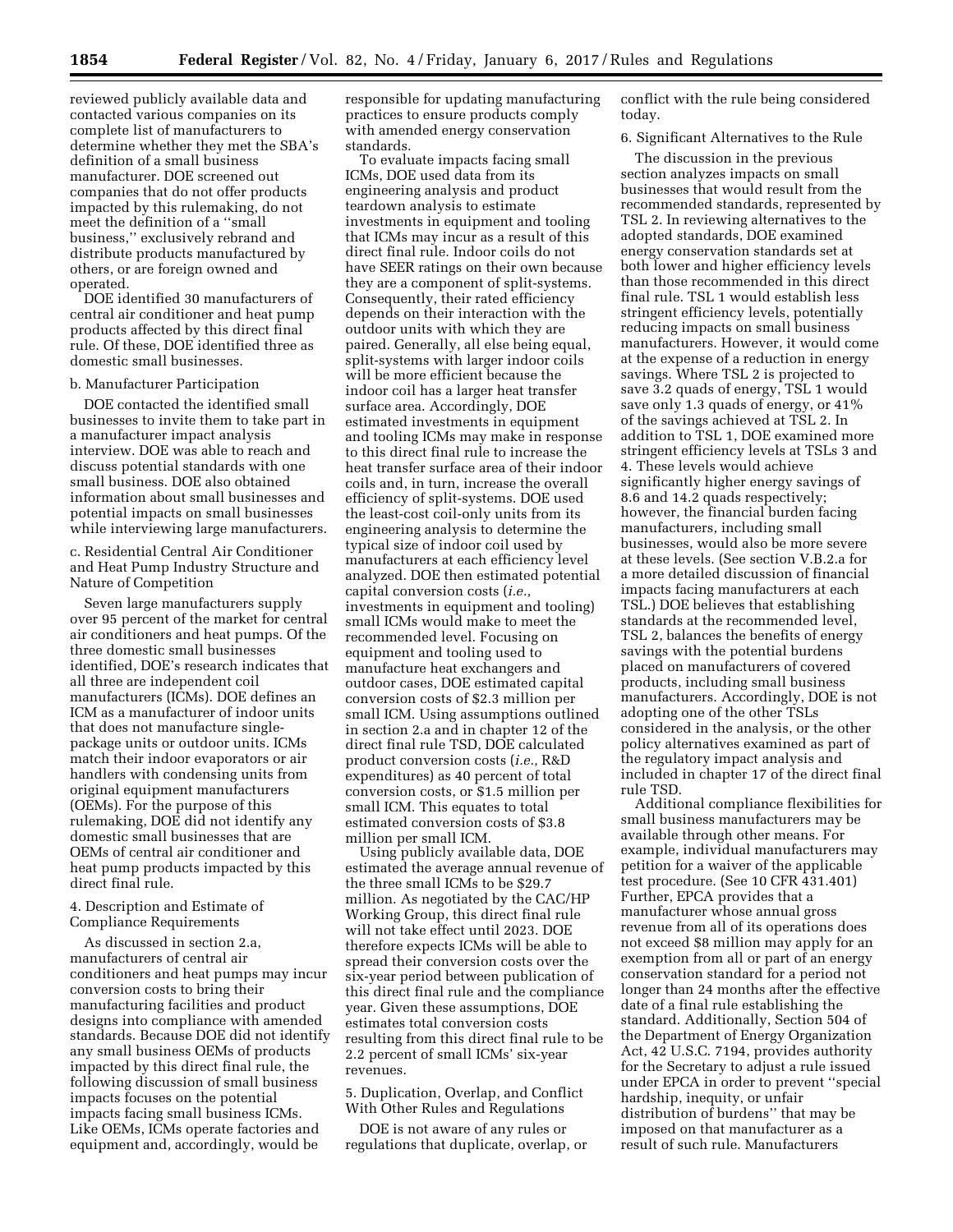should refer to 10 CFR part 430, subpart E, and Part 1003 for additional details.

# *C. Review Under the Paperwork Reduction Act*

Manufacturers of central air conditioners and heat pumps must certify to DOE that their products comply with any applicable energy conservation standards. In certifying compliance, manufacturers must test their products according to the DOE test procedures for central air conditioners and heat pumps, including any amendments adopted for those test procedures. DOE has established regulations for the certification and recordkeeping requirements for all covered consumer products and commercial equipment, including central air conditioners and heat pumps. 76 FR 12422 (March 7, 2011); 80 FR 5099 (January 30, 2015). The collectionof-information requirement for the certification and recordkeeping is subject to review and approval by OMB under the Paperwork Reduction Act (PRA). This requirement has been approved by OMB under OMB control number 1910–1400. Public reporting burden for the certification is estimated to average 30 hours per response, including the time for reviewing instructions, searching existing data sources, gathering and maintaining the data needed, and completing and reviewing the collection of information.

Notwithstanding any other provision of the law, no person is required to respond to, nor shall any person be subject to a penalty for failure to comply with, a collection of information subject to the requirements of the PRA, unless that collection of information displays a currently valid OMB Control Number.

# *D. Review Under the National Environmental Policy Act of 1969*

Pursuant to the National Environmental Policy Act (NEPA) of 1969, DOE has determined that this direct final rule fits within the category of actions included in Categorical Exclusion (CX) B5.1 and otherwise meets the requirements for application of a CX. See 10 CFR part 1021, App. B, B5.1(b); 1021.410(b) and Appendix B, B(1)–(5). The proposed rule fits within the category of actions because it is a rulemaking that establishes energy conservation standards for consumer products or industrial equipment, and for which none of the exceptions identified in CX B5.1(b) apply. Therefore, DOE has made a CX determination for this rulemaking, and DOE does not need to prepare an Environmental Assessment or Environmental Impact Statement for

this proposed rule. DOE's CX determination for this rule is available at *[http://cxnepa.energy.gov/.](http://cxnepa.energy.gov/)* 

### *E. Review Under Executive Order 13132*

Executive Order 13132, ''Federalism,'' 64 FR 43255 (August 10, 1999), imposes certain requirements on Federal agencies formulating and implementing policies or regulations that preempt State law or that have Federalism implications. The Executive Order requires agencies to examine the constitutional and statutory authority supporting any action that would limit the policymaking discretion of the States and to carefully assess the necessity for such actions. The Executive Order also requires agencies to have an accountable process to ensure meaningful and timely input by State and local officials in the development of regulatory policies that have Federalism implications. On March 14, 2000, DOE published a statement of policy describing the intergovernmental consultation process it will follow in the development of such regulations. 65 FR 13735. DOE has examined this rule and has determined that it would not have a substantial direct effect on the States, on the relationship between the national government and the States, or on the distribution of power and responsibilities among the various levels of government. EPCA governs and prescribes Federal preemption of State regulations as to energy conservation for the products that are the subject of this rule. States can petition DOE for exemption from such preemption to the extent, and based on criteria, set forth in EPCA. (42 U.S.C. 6297) Therefore, no further action is required by Executive Order 13132.

### *F. Review Under Executive Order 12988*

With respect to the review of existing regulations and the promulgation of new regulations, section 3(a) of Executive Order 12988, ''Civil Justice Reform,'' imposes on Federal agencies the general duty to adhere to the following requirements: (1) Eliminate drafting errors and ambiguity; (2) write regulations to minimize litigation; (3) provide a clear legal standard for affected conduct rather than a general standard; and (4) promote simplification and burden reduction. 61 FR 4729 (February 7, 1996). Regarding the review required by section 3(a), section 3(b) of Executive Order 12988 specifically requires that Executive agencies make every reasonable effort to ensure that the regulation: (1) Clearly specifies the preemptive effect, if any; (2) clearly specifies any effect on existing Federal

law or regulation; (3) provides a clear legal standard for affected conduct while promoting simplification and burden reduction; (4) specifies the retroactive effect, if any; (5) adequately defines key terms; and (6) addresses other important issues affecting clarity and general draftsmanship under any guidelines issued by the Attorney General. Section 3(c) of Executive Order 12988 requires Executive agencies to review regulations in light of applicable standards in section 3(a) and section 3(b) to determine whether they are met or it is unreasonable to meet one or more of them. DOE has completed the required review and determined that, to the extent permitted by law, this rule meets the relevant standards of Executive Order 12988.

### *G. Review Under the Unfunded Mandates Reform Act of 1995*

Title II of the Unfunded Mandates Reform Act of 1995 (UMRA) requires each Federal agency to assess the effects of Federal regulatory actions on State, local, and Tribal governments and the private sector. Public Law 104–4, sec. 201 (codified at 2 U.S.C. 1531). For a regulatory action likely to result in a rule that may cause the expenditure by State, local, and Tribal governments, in the aggregate, or by the private sector of \$100 million or more in any one year (adjusted annually for inflation), section 202 of UMRA requires a Federal agency to publish a written statement that estimates the resulting costs, benefits, and other effects on the national economy. (2 U.S.C. 1532(a), (b)) The UMRA also requires a Federal agency to develop an effective process to permit timely input by elected officers of State, local, and Tribal governments on a ''significant intergovernmental mandate,'' and requires an agency plan for giving notice and opportunity for timely input to potentially affected small governments before establishing any requirements that might significantly or uniquely affect them. On March 18, 1997, DOE published a statement of policy on its process for intergovernmental consultation under UMRA. 62 FR 12820. DOE's policy statement is also available at *[http://](http://energy.gov/sites/prod/files/gcprod/documents/umra_97.pdf) [energy.gov/sites/prod/files/gcprod/](http://energy.gov/sites/prod/files/gcprod/documents/umra_97.pdf)  [documents/umra](http://energy.gov/sites/prod/files/gcprod/documents/umra_97.pdf)*\_*97.pdf.* 

DOE has concluded that this direct final rule may require expenditures of \$100 million or more by the private sector. Such expenditures may include: (1) Investment in research and development and in capital expenditures by central air conditioner and heat pump manufacturers in the years between the final rule and the compliance date for the new standards,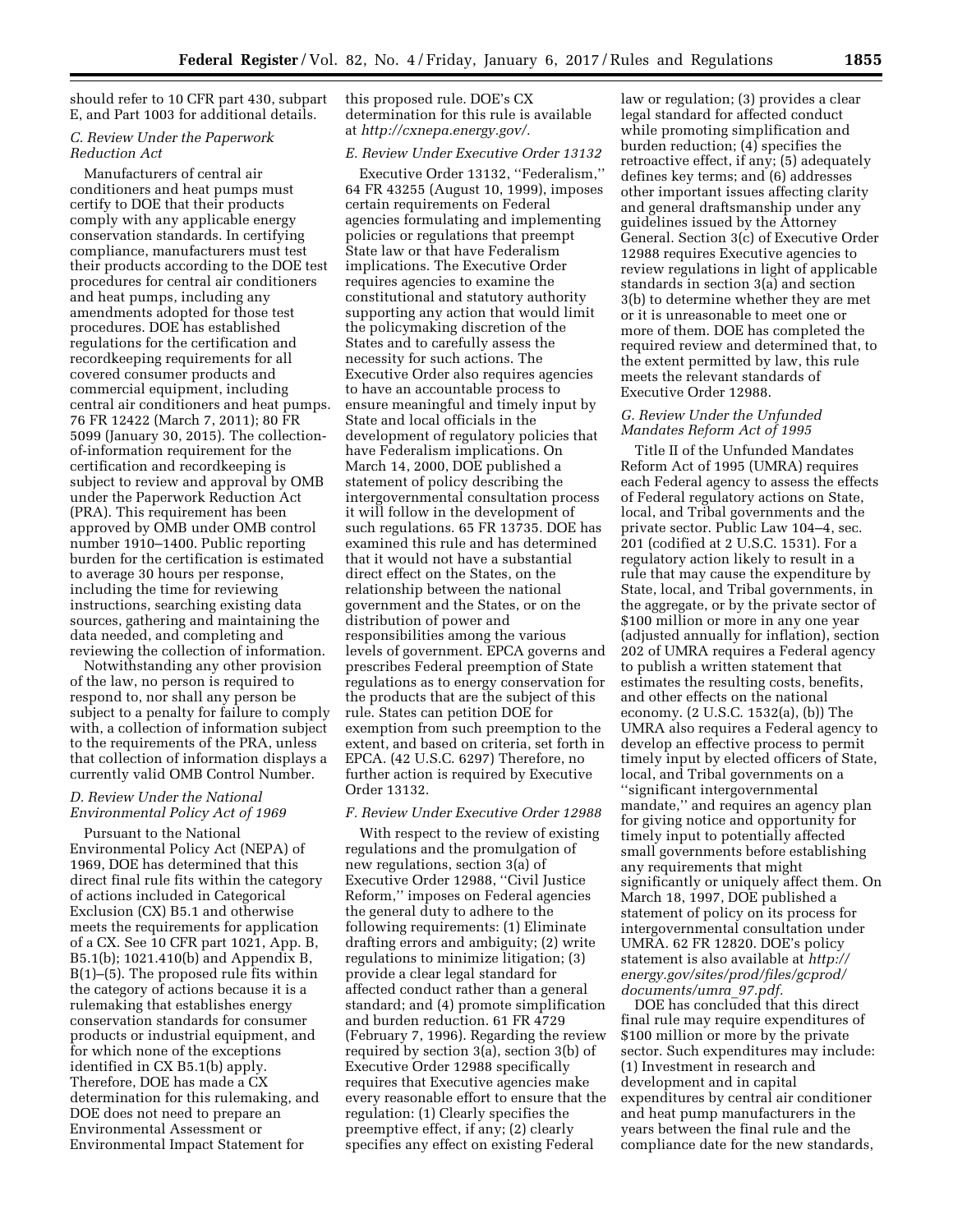and (2) incremental additional expenditures by consumers to purchase higher-efficiency central air conditioners and heat pumps, starting at the compliance date for the applicable standard.

Section 202 of UMRA authorizes a Federal agency to respond to the content requirements of UMRA in any other statement or analysis that accompanies the rule. (2 U.S.C. 1532(c)) The content requirements of section 202(b) of UMRA relevant to a private sector mandate substantially overlap the economic analysis requirements that apply under section 325(o) of EPCA and Executive Order 12866. The **SUPPLEMENTARY INFORMATION** section of this document and chapter 17 of the TSD for this rule respond to those requirements.

Under section 205 of UMRA, the Department is obligated to identify and consider a reasonable number of regulatory alternatives before promulgating a rule for which a written statement under section 202 is required. (2 U.S.C. 1535(a)) DOE is required to select from those alternatives the most cost-effective and least burdensome alternative that achieves the objectives of the rule unless DOE publishes an explanation for doing otherwise, or the selection of such an alternative is inconsistent with law. In accordance with the statutory provisions discussed in this document, this rule would establish amended energy conservation standards for central air conditioners and heat pumps that are designed to achieve the maximum improvement in energy efficiency that DOE has determined to be both technologically feasible and economically justified. A full discussion of the alternatives considered by DOE is presented in chapter 17 of the TSD for this rule.

### *H. Review Under the Treasury and General Government Appropriations Act, 1999*

Section 654 of the Treasury and General Government Appropriations Act, 1999 (Pub. L. 105–277) requires Federal agencies to issue a Family Policymaking Assessment for any rule that may affect family well-being. This rule would not have any impact on the autonomy or integrity of the family as an institution. Accordingly, DOE has concluded that it is not necessary to prepare a Family Policymaking Assessment.

### *I. Review Under Executive Order 12630*

Pursuant to Executive Order 12630, ''Governmental Actions and Interference with Constitutionally Protected Property Rights,'' 53 FR 8859 (March 15, 1988), DOE has determined that this rule

would not result in any takings that might require compensation under the Fifth Amendment to the U.S. Constitution.

# *J. Review Under the Treasury and General Government Appropriations Act, 2001*

Section 515 of the Treasury and General Government Appropriations Act, 2001 (44 U.S.C. 3516 note) provides for Federal agencies to review most disseminations of information to the public under information quality guidelines established by each agency pursuant to general guidelines issued by OMB. OMB's guidelines were published at 67 FR 8452 (February 22, 2002), and DOE's guidelines were published at 67 FR 62446 (October 7, 2002). DOE has reviewed this direct final rule under the OMB and DOE guidelines and has concluded that it is consistent with applicable policies in those guidelines.

#### *K. Review Under Executive Order 13211*

Executive Order 13211, ''Actions Concerning Regulations That Significantly Affect Energy Supply, Distribution, or Use,'' 66 FR 28355 (May 22, 2001), requires Federal agencies to prepare and submit to OIRA at OMB, a Statement of Energy Effects for any proposed significant energy action. A 'significant energy action'' is defined as any action by an agency that promulgates or is expected to lead to promulgation of a final rule, and that: (1) Is a significant regulatory action under Executive Order 12866, or any successor order; and (2) is likely to have a significant adverse effect on the supply, distribution, or use of energy, or (3) is designated by the Administrator of OIRA as a significant energy action. For any proposed significant energy action, the agency must give a detailed statement of any adverse effects on energy supply, distribution, or use should the proposal be implemented, and of reasonable alternatives to the action and their expected benefits on energy supply, distribution, and use.

DOE has concluded that this regulatory action, which adopts amended energy conservation standards for central air conditioners and heat pumps, is not a significant energy action because the standards are not likely to have a significant adverse effect on the supply, distribution, or use of energy, nor has it been designated as such by the Administrator at OIRA. Accordingly, DOE has not prepared a Statement of Energy Effects on this rule.

# *L. Review Under the Information Quality Bulletin for Peer Review*

On December 16, 2004, OMB, in consultation with the Office of Science and Technology Policy (OSTP), issued its Final Information Quality Bulletin for Peer Review (the Bulletin). 70 FR 2664 (January 14, 2005). The Bulletin establishes that certain scientific information shall be peer reviewed by qualified specialists before it is disseminated by the Federal Government, including influential scientific information related to agency regulatory actions. The purpose of the bulletin is to enhance the quality and credibility of the Government's scientific information. Under the Bulletin, the energy conservation standards rulemaking analyses are ''influential scientific information,'' which the Bulletin defines as ''scientific information the agency reasonably can determine will have, or does have, a clear and substantial impact on important public policies or private sector decisions.'' *Id.* at FR 2667.

In response to OMB's Bulletin, DOE conducted formal in-progress peer reviews of the energy conservation standards development process and analyses and has prepared a Peer Review Report pertaining to the energy conservation standards rulemaking analyses. Generation of this report involved a rigorous, formal, and documented evaluation using objective criteria and qualified and independent reviewers to make a judgment as to the technical/scientific/business merit, the actual or anticipated results, and the productivity and management effectiveness of programs and/or projects. The ''Energy Conservation Standards Rulemaking Peer Review Report'' dated February 2007 has been disseminated and is available at the following Web site:

*[www1.eere.energy.gov/buildings/](http://www1.eere.energy.gov/buildings/appliance_standards/peer_review.html)  appliance*\_*[standards/peer](http://www1.eere.energy.gov/buildings/appliance_standards/peer_review.html)*\_*review.html.* 

### *M. Congressional Notification*

As required by 5 U.S.C. 801, DOE will report to Congress on the promulgation of this direct final rule prior to its effective date. The report will state that it has been determined that the rule is a ''major rule'' as defined by 5 U.S.C. 804(2). DOE also will submit the supporting analyses to the Comptroller General in the U.S. Government Accountability Office (''GAO'') and make them available to each House of Congress.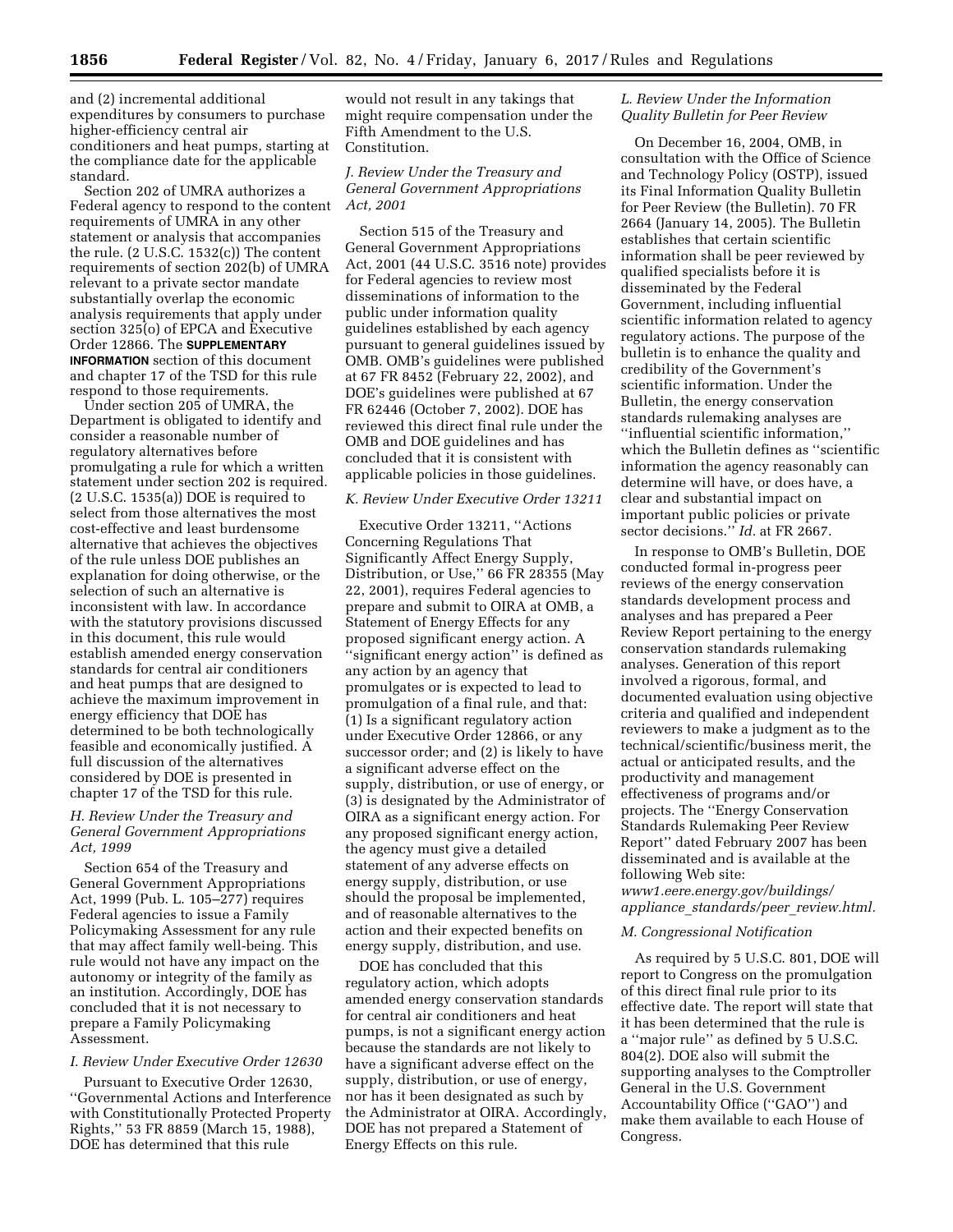### **VII. Approval of the Office of the Secretary**

The Secretary of Energy has approved publication of this direct final rule.

#### **List of Subjects in 10 CFR Part 430**

Administrative practice and procedure, Confidential business information, Energy conservation, Household appliances, Imports, Incorporation by reference, Intergovernmental relations, Small businesses.

Issued in Washington, DC, on December 5, 2016.

#### **David J. Friedman,**

*Acting Assistant Secretary, Energy Efficiency and Renewable Energy.* 

For the reasons set forth in the preamble, DOE is amending part 430 of chapter II, subchapter D, of title 10 of the Code of Federal Regulations, as set forth below:

### **PART 430—ENERGY CONSERVATION PROGRAM FOR CONSUMER PRODUCTS**

■ 1. The authority citation for part 430 continues to read as follows:

**Authority:** 42 U.S.C. 6291–6309; 28 U.S.C. 2461 note.

■ 2. Section 430.32 is amended by revising paragraphs (c)(1) through (3) and adding paragraphs (c)(5) and (6) to read as follows:

### **§ 430.32 Energy and water conservation standards and their compliance dates.**

\* \* \* \* \*

(c) *Central air conditioners and heat pumps.* The energy conservation standards defined in terms of the heating seasonal performance factor are based on Region IV, the minimum standardized design heating requirement, and the provisions of 10 CFR 429.16. (1) Central air conditioners and central air conditioning heat pumps manufactured on or after January 1, 2015, and before January 1, 2023, must have Seasonal Energy Efficiency Ratio and Heating Seasonal Performance Factor not less than:

| Product class | Seasonal<br>energy<br>efficiency ratio<br>(SFFR) | Heating<br>seasonal<br>performance<br>factor (HSPF) |
|---------------|--------------------------------------------------|-----------------------------------------------------|
|               |                                                  |                                                     |
|               |                                                  | 8.2                                                 |
|               |                                                  |                                                     |
|               |                                                  | 8.0                                                 |
|               |                                                  | 72                                                  |
|               |                                                  |                                                     |
|               |                                                  |                                                     |

(2) In addition to meeting the applicable requirements in paragraph (c)(1) of this section, products in product class (i) of paragraph (c)(1) of this section (*i.e.,* split-systems—air conditioners) that are installed on or after January 1, 2015, and before January 1, 2023, in the States of Alabama, Arkansas, Delaware, Florida, Georgia, Hawaii, Kentucky, Louisiana, Maryland, Mississippi, North Carolina, Oklahoma, South Carolina, Tennessee, Texas, or Virginia, or in the District of Columbia, must have a Seasonal Energy Efficiency Ratio (SEER) of 14 or higher. Any outdoor unit model that has a certified combination with a rating below 14 SEER cannot be installed in these States. The least efficient combination of each basic model must comply with this standard.

(3)(i) In addition to meeting the applicable requirements in paragraph (c)(1) of this section, products in

product classes (i) and (iii) of paragraph (c)(1) of this section (*i.e.,* split systems air conditioners and single-package units—air conditioners) that are installed on or after January 1, 2015, and before January 1, 2023, in the States of Arizona, California, Nevada, or New Mexico must have a Seasonal Energy Efficiency Ratio (SEER) of 14 or higher and have an Energy Efficiency Ratio (EER) (at a standard rating of 95 °F dry bulb outdoor temperature) not less than the following:

| Product class                                                                                     | Energy<br>efficiency ratio<br>(FFR) |
|---------------------------------------------------------------------------------------------------|-------------------------------------|
| (i) Split systems-air condi-<br>tioners with rated cooling<br>capacity less than 45,000<br>Rtu/hr | 122                                 |

| Product class                                                                              | Energy<br>efficiency ratio<br>(EER) |
|--------------------------------------------------------------------------------------------|-------------------------------------|
| (ii) Split systems-air condi-<br>tioners with rated cooling<br>capacity equal to or great- |                                     |
| er than 45,000 Btu/hr                                                                      | 11.7                                |
| (iii) Single-package units-air<br>conditioners                                             |                                     |

(ii) Any outdoor unit model that has a certified combination with a rating below 14 SEER or the applicable EER cannot be installed in this region. The least-efficient combination of each basic model must comply with this standard. \* \* \* \* \*

(5) Central air conditioners and central air conditioning heat pumps manufactured on or after January 1, 2023, must have a Seasonal Energy Efficiency Ratio 2 and a Heating Seasonal Performance Factor 2 not less than:

| Product class                                                                                                    | Seasonal<br>energy<br>efficiency<br>ratio 2<br>(SEER2) | Heating<br>seasonal<br>performance<br>factor 2<br>(HSPF2) |
|------------------------------------------------------------------------------------------------------------------|--------------------------------------------------------|-----------------------------------------------------------|
|                                                                                                                  | 13.4                                                   |                                                           |
| $(i)(B)$ Split systems—air conditioners with a certified cooling capacity equal to or greater than 45,000 Btu/hr | 13.4                                                   |                                                           |
|                                                                                                                  | 14.3                                                   | 7.5                                                       |
|                                                                                                                  | 13.4                                                   |                                                           |